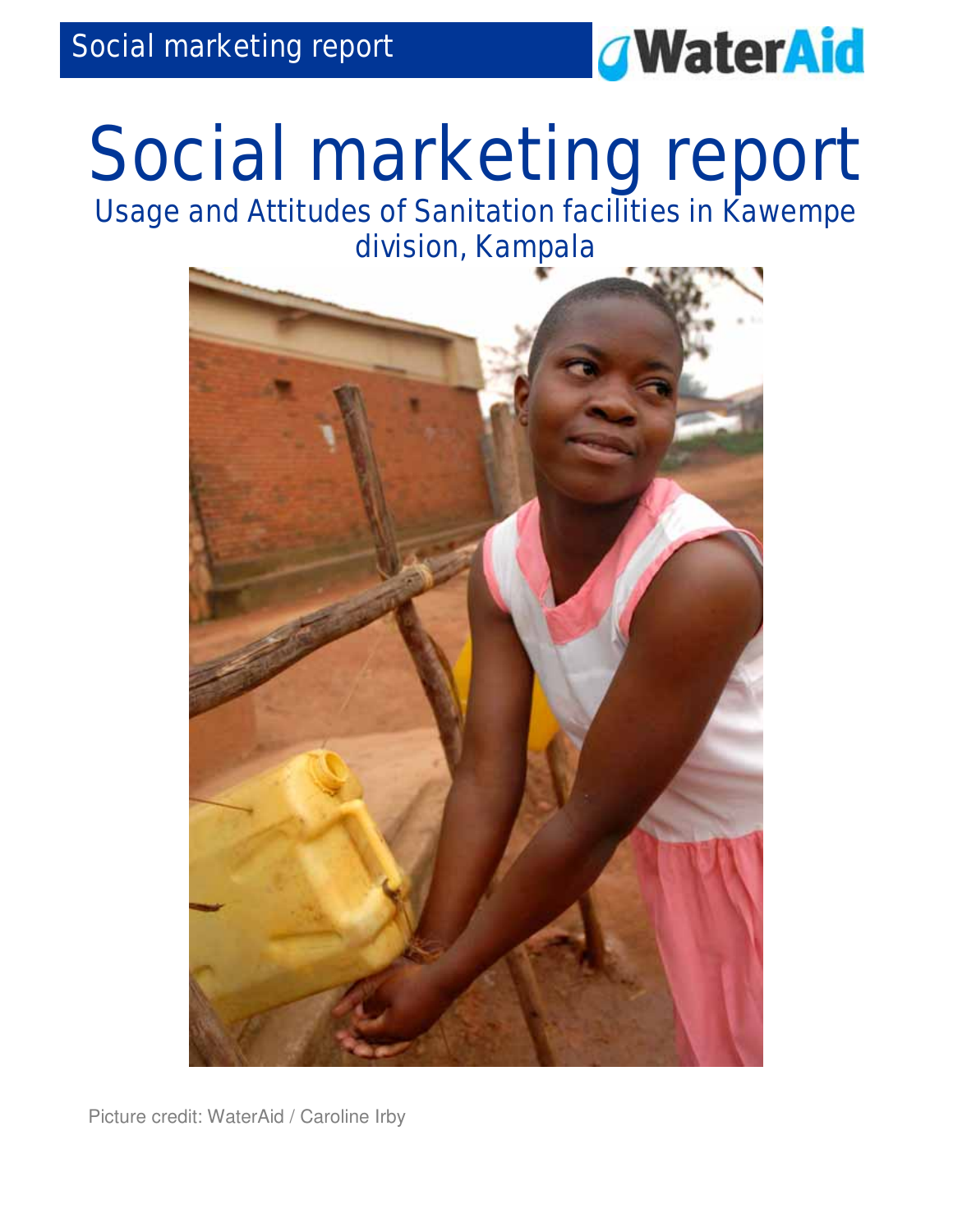#### **TABLE OF CONTENTS**

| 1.0 |     |                                                                        |  |
|-----|-----|------------------------------------------------------------------------|--|
|     | 1.1 |                                                                        |  |
|     | 1.3 |                                                                        |  |
|     | 1.4 |                                                                        |  |
|     | 1.5 |                                                                        |  |
| 2.0 |     |                                                                        |  |
|     | 2.1 |                                                                        |  |
|     | 2.2 |                                                                        |  |
|     | 2.3 |                                                                        |  |
|     | 2.4 |                                                                        |  |
|     | 2.5 |                                                                        |  |
|     | 2.6 |                                                                        |  |
|     | 2.7 |                                                                        |  |
| 3.  |     |                                                                        |  |
| 4.  |     |                                                                        |  |
|     | 4.1 |                                                                        |  |
|     | 4.2 |                                                                        |  |
|     | 4.3 |                                                                        |  |
|     | 4.4 |                                                                        |  |
|     | 4.5 |                                                                        |  |
|     | 4.6 |                                                                        |  |
| 5.0 |     |                                                                        |  |
|     | 5.1 |                                                                        |  |
|     | 5.2 | Awareness, usage and attitude towards current sanitation facilities 72 |  |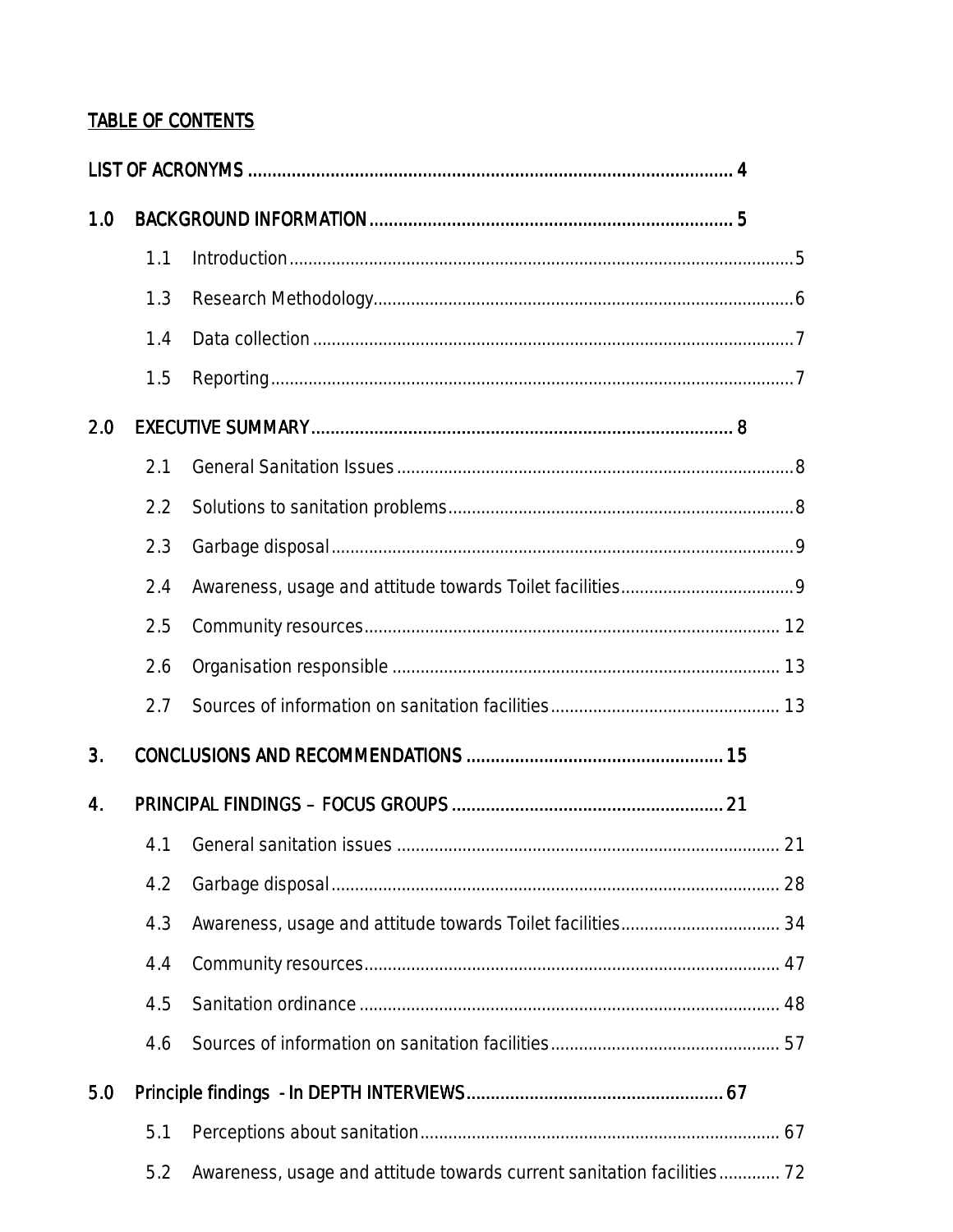## Social marketing report

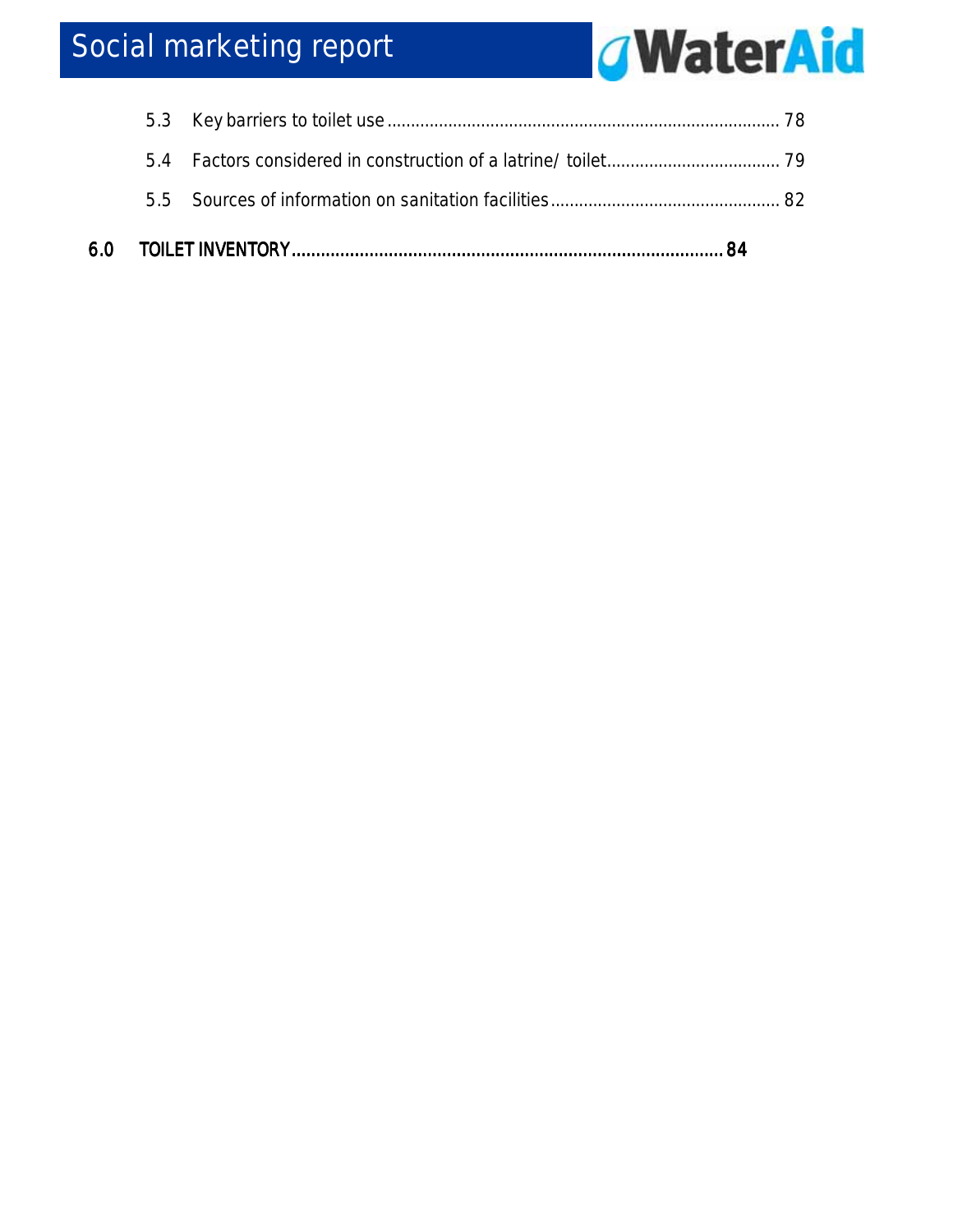#### LIST OF ACRONYMS

|  | LGDP: Local Government Development Project |  |  |
|--|--------------------------------------------|--|--|
|  |                                            |  |  |

- ECOSAN: Ecological Sanitation
- LC: Local Council
- KCC: Kampala City Council
- UTODA: Uganda Taxi Operators and Drivers Association
- NGOs: None Government Organisations
- VIP: Ventilated Improved Pits
- NEMA: National Environment Management Association
- CSOs: Civil Society Organisations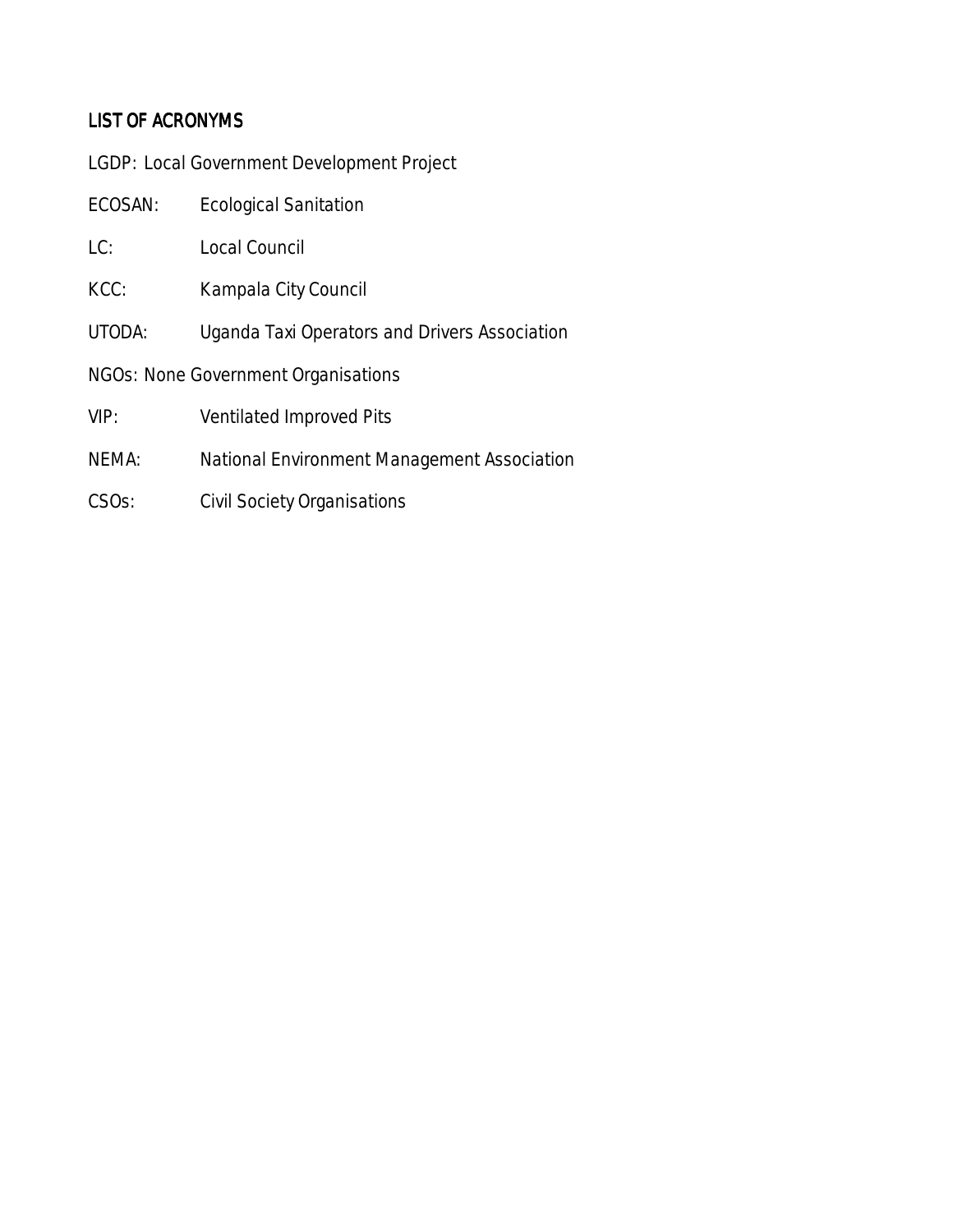

#### 1.0 BACKGROUND INFORMATION

#### 1.1 Introduction

There have been concerted efforts over the past 3 years to improve the living conditions of people living in urban areas. Recent feasibility studies have shown that sanitation and hygiene in Kampala City is poorly managed among its population because of outdated water supply systems, indiscriminate waste disposal and poor drainage systems leading to poor living conditions.

Previous efforts to improve the water and sanitation situation of the urban poor have not yielded positive results. Most projects have not taken into account the consumer's views and needs and so they have had very little impact. This has increased poor living conditions among the urban poor living in informal settlements such as slums or planned settlements therefore exposing them to situations that put them at risk of unfavorable sanitation conditions and sanitation related diseases.

Water Aid's vision is of a world where everyone has access to safe water and effective sanitation. Such a vision can be tenable through providing clean drinking water, adequate sanitation practices and hygiene education. Safe water and sanitation close to people's homes have far reaching and wide ranging benefits which outweigh the expected improvements to health and better quality life.

As a precursor to achieving better quality life, WaterAid promotes such practices through hygiene education where communities are taught about key practices that include safe disposal of human excreta, personal and domestic hygiene, safe preparation and storage of food and protection of water.

WaterAid promotes good hygiene practices based upon the communities' existing knowledge or practices; this is geared towards raising the well being of the urban poor. It is hoped that such measures will increase the demand and uptake of improved household latrines/toilets in Kawempe division and later Kampala district as a whole.

To achieve such objectives in the targeted area, WaterAid commissioned Steadman Research Services to undertake a study that would be used to promote adequate hygiene and sanitation practices among people in Kawempe Division. As a precursor to the intervention, a qualitative study was conducted to collect information that would guide in the formulation of an effective awareness campaign to adopt adequate hygiene and sanitation practices in the targeted areas.

The results of the survey will be used as a benchmark for promotion of the desired behavior that will improve the health and well being of the people of Kawempe and later the whole urban society.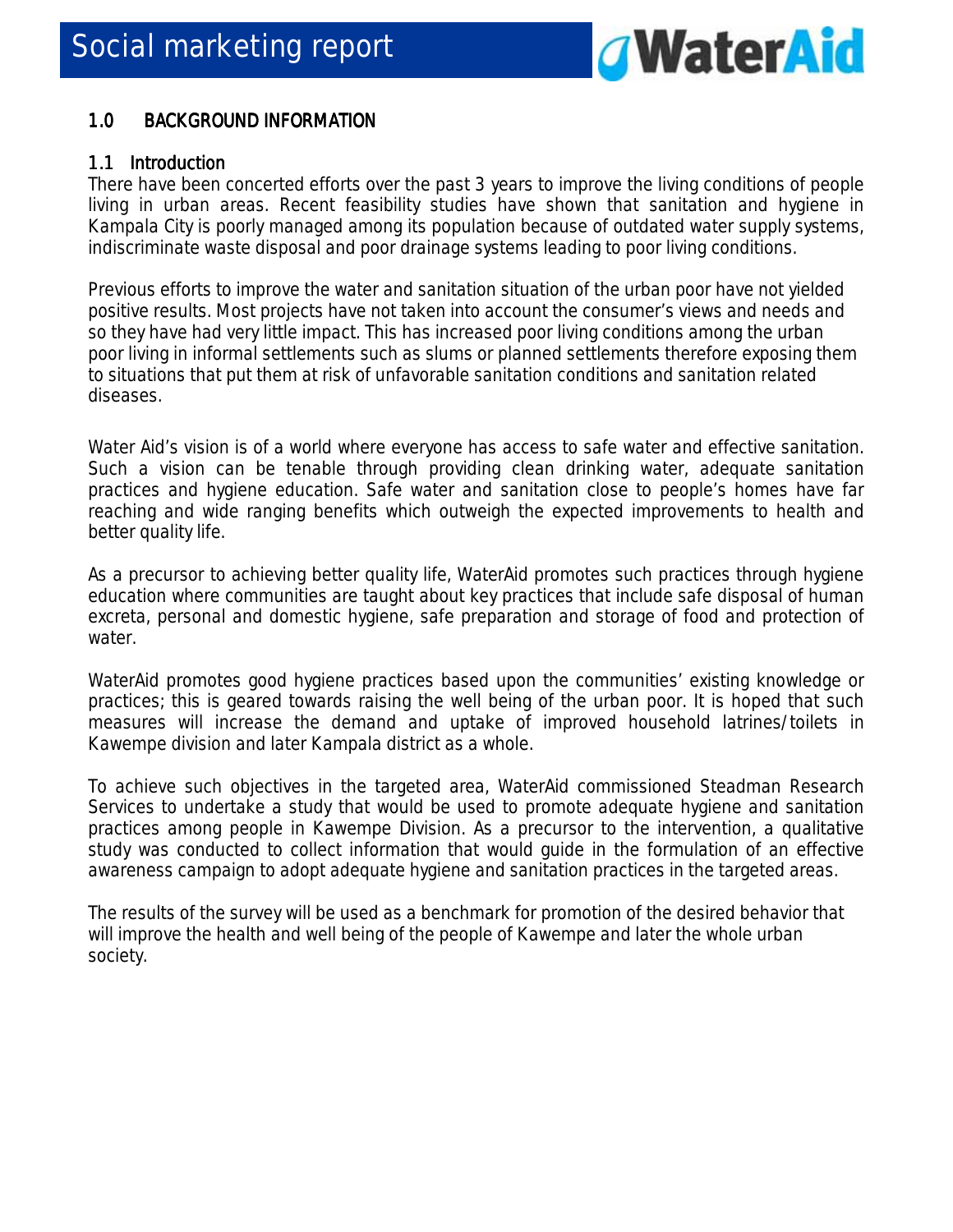#### 1.2 Study Purpose

The broader objective of this research was to understand consumers' attitude and practices in regard to use of sanitation facilities. The results of the survey are to be used as a benchmark for promotion of the desired behaviors that will improve the health and well being of the people of Kawempe and later the whole urban society.

#### Specific objective

To address the broad objective of the survey the study will seek to address the following specific objectives:

- To understand the current sanitation conditions in the study area.
- To assess awareness, usage and attitude towards current sanitation facilities.
- To explore the key motivations and barriers towards use of sanitation facilities.
- To determine the factors considered in construction of a latrine/toilet.
- To determine the sources of information on sanitation facilities.
- To assess the preferred media of communication for a social marketing campaign on sanitation.
- To understand the key players in provision and/or construction of toilet facilities in the area.

#### 1.3 Research Methodology

A qualitative study was adopted as it provides for a deeper understanding of underlying issues and key variables. 9 focus-group discussions were conducted in Kampala. In order to obtain the right respondents for the study, a recruitment questionnaire was designed, and it had questions sufficient enough to determine the eligible respondents.

#### Sample Structure

#### Focus-group discussions

The respondents were drawn from social-economic classes C2 and D in Kawempe Division but specifically from parishes like; Kazo, Komamboga/Mpererwe, Bwaise, Makerere I, ii, iii, Sir Apollo and Mulago. These were selected randomly as the areas where the target audience could be recruited. The sample also included in-depth interviews with specific stakeholders and special categories such as people with disabilities and landlords. Below is a breakdown of the group categories:

| Type of facility      | Gender       | Age of Respondents | Location            |
|-----------------------|--------------|--------------------|---------------------|
| owned                 |              |                    |                     |
| <b>Shared toilets</b> | <b>Males</b> | 18-28 years        | Kawempe I / Kazo    |
| Shared toilets        | <b>Males</b> | 18-28 years        | Kalerwe/Mulago III  |
| Mixed                 | Males/Female | 18-29 years        | Komamboga/Mpererw   |
|                       | S            |                    | е                   |
| <b>Shared toilets</b> | Females      | 29-45 years        | Mulago I, II        |
| No toilets            | <b>Males</b> | $29-45$ years      | Katanga             |
| No toilets            | Females      | $29-45$ years      | Makerere I, II, III |
| <b>Shared toilets</b> | Females      | $29-45$ years      | <b>Bwaise</b>       |
| Toilet owners         | Females      | 18-28 years        | Kawempe/Market      |
| <b>VIP Latrine</b>    | Females      | $29-45$ years      | Kanyanya/Kyebando   |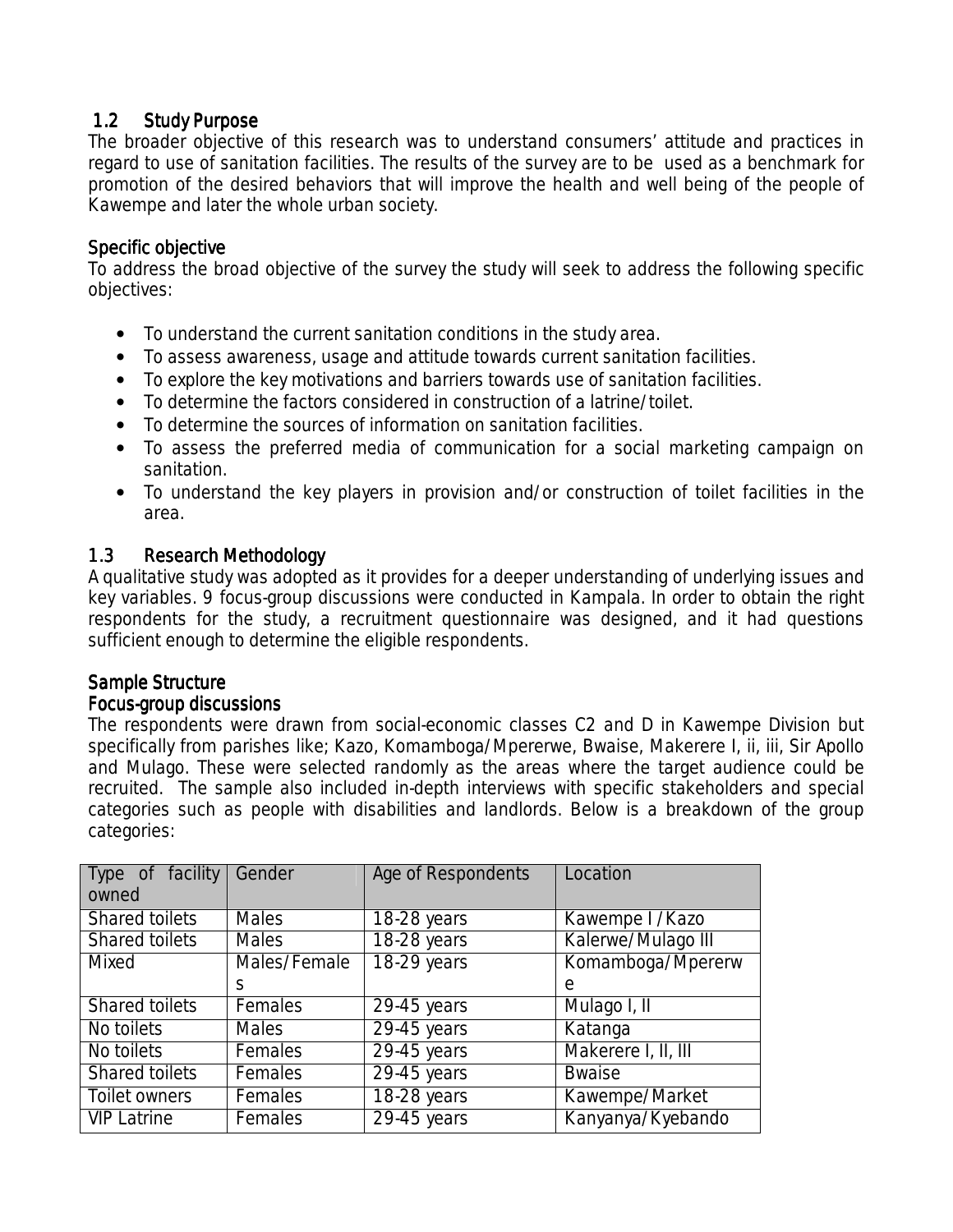

| <b>Description</b>           | Category                 | Parish           |
|------------------------------|--------------------------|------------------|
| Rental with traditional      | Landlord                 | Mulago           |
| toilets                      |                          |                  |
| Rental Units with improved   | Landlord                 | Kawempe          |
| toilets                      |                          |                  |
| Rental Units without toilets | Landlord                 | Kalerwe          |
| Those with 10 yrs            | Latrine providers        | <b>Bwaise</b>    |
| experience in the area       |                          |                  |
| Providers of traditional &   | Latrines providers       | Kyebando         |
| improved toilets             |                          |                  |
| Kalerwe market               | Market officials         | Mpererwe         |
| Wandegeya market             | Market officials         | Wandegeya        |
| Kanyanya Market              | Market officials         | Kanyanya         |
| In-charge of Sanitation      | Community health workers | Makerere         |
| Taxi parks                   | <b>UTODA Officials</b>   | Kikaya           |
| Primary school               | <b>Head of school</b>    | Komamboga        |
| Secondary school             | Deputy Head of school    | Kawempe ii       |
| In-charge of Sanitation      | <b>KCC</b>               | <b>Bwaise ii</b> |
| Kawempe-Open markets         | Market official          | Kawempe ii       |
|                              | People with disabilities | Makerere iii     |
|                              | People with disabilities | Mulago iii       |
|                              | People with disabilities | Kyebando         |
|                              | <b>Local Council</b>     | Kazo             |

#### 1.4 Data collection

A well-trained team comprising of a research executive, moderators, interviewers, note takers were involved in the study. All focus groups were audio recorded for purposes of data analysis and reporting. There was also a note taker to record the major issues that came out of the discussions. The discussions were carried out in Luganda, though an accurate translation and interpretation of the discussions have been ensured.

#### 1.5 Reporting

The report is presented in two volumes: Volume 1 consists of the main report and is divided into four major sections - Background to the Study, Executive Summary, conclusions and Principal Findings.

The principal findings are presented in a thematic manner sufficient enough to answer the objective of the survey. Analytical and descriptive comments on each of the issues addressed are made above the relevant consolidated verbatim pullouts from the transcripts in order to retain the original tone of the discussions and have been printed in italics for easy cross-referencing.

Data from the groups has been aggregated and reported together where no major distinctions between the different categories of respondents occur. Where there are differences in the findings across the different categories, these have been shown separately. Volume 2 consists of the verbatim-translated transcripts of the discussions.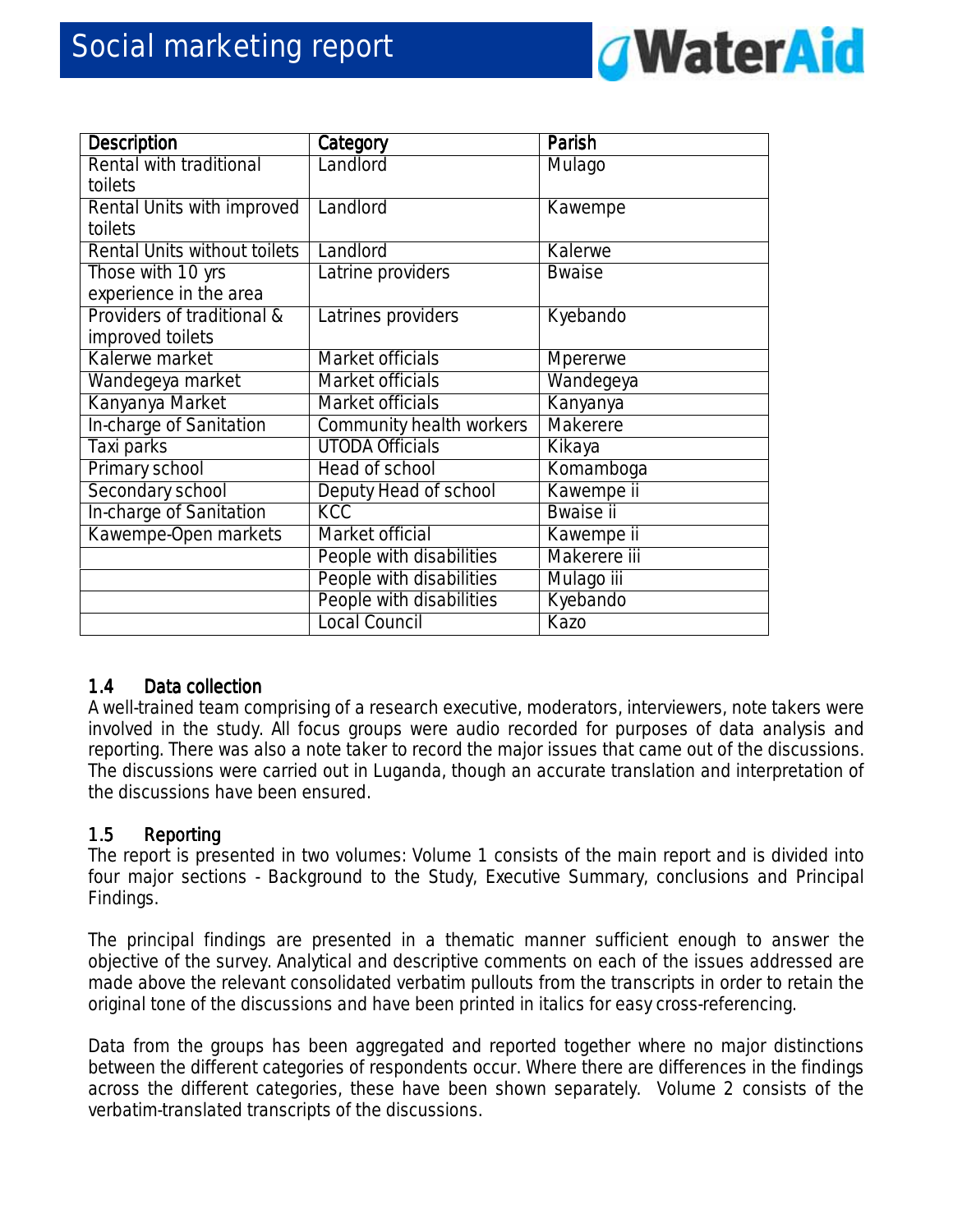#### 2.0 EXECUTIVE SUMMARY

#### 2.1 General Sanitation Issues

Sanitation is generally understood to mean health and cleanliness. The major aspects of sanitation cited were cleaning the surroundings, boiling drinking water, cleaning toilets and eating clean food. Both the community and the key informants shared this view. Maintaining proper sanitation practices was seen as a preventive measure against diseases.

#### Sanitation problems

The key sanitation problems experienced in Kawempe are poor toilet conditions, poor waste disposal practices, flooding, inadequate toilet facilities and unclean water caused by unprotected spring wells.

Communal and shared latrines are often used as dumping places. In the parishes that are located in low lands such as Bwaise, flooding affects the conditions of latrines.

People in Kawempe lack proper emptying facilities for the latrines. In the areas that are prone to flooding, latrines are emptied into the drainage channels thus polluting the environment.

During the rainy season water from the drainage channels flows into the wells and springs that people use to get water for household use.

Unique to the key informants is that they attributed poor sanitation in Kawempe to congestion especially in the slum areas. The poor sanitation habits such as "flying toilets" use of the roadside and neighborhood latrines are attributed to lack of enough space to construct latrines.

Latrine usage is also affected by cultural beliefs and practices, for instance, in some cultures; pregnant women do not use latrines. This was mentioned in Mulago, Bwaise and Komamboga.

#### 2.2 Solutions to sanitation problems

NGOs such as CONCERN, PLAN International Save the Children and the Local Government Development Project (L.G.D.P) have taken leading roles in constructing toilet facilities in areas of Katanga, Kawempe and Kazo. Most of the latrines provided by these bodies are communal in nature.

In addition, communities in rental units have taken an initiative to practice proper sanitation procedures such as; hiring personnel for emptying toilets, covering their toilets after use and drawing up cleaning rosters.

More still, there are increased efforts geared at sensitizing people to construct simple toilets so as to maintain hygiene and sanitation in homes.

With regard to waste disposal, residents of Katanga, Bwaise, Kalerwe and Mulago have agreed to follow the policies instituted by the authorities to step up vigilance among those who are trying to dump garbage indiscriminately.

In addition to the services provided by the NGOs, stakeholders particularly the market officials feel that KCC and the government are working hard to upgrade the drainage system to reduce incidence of flooding.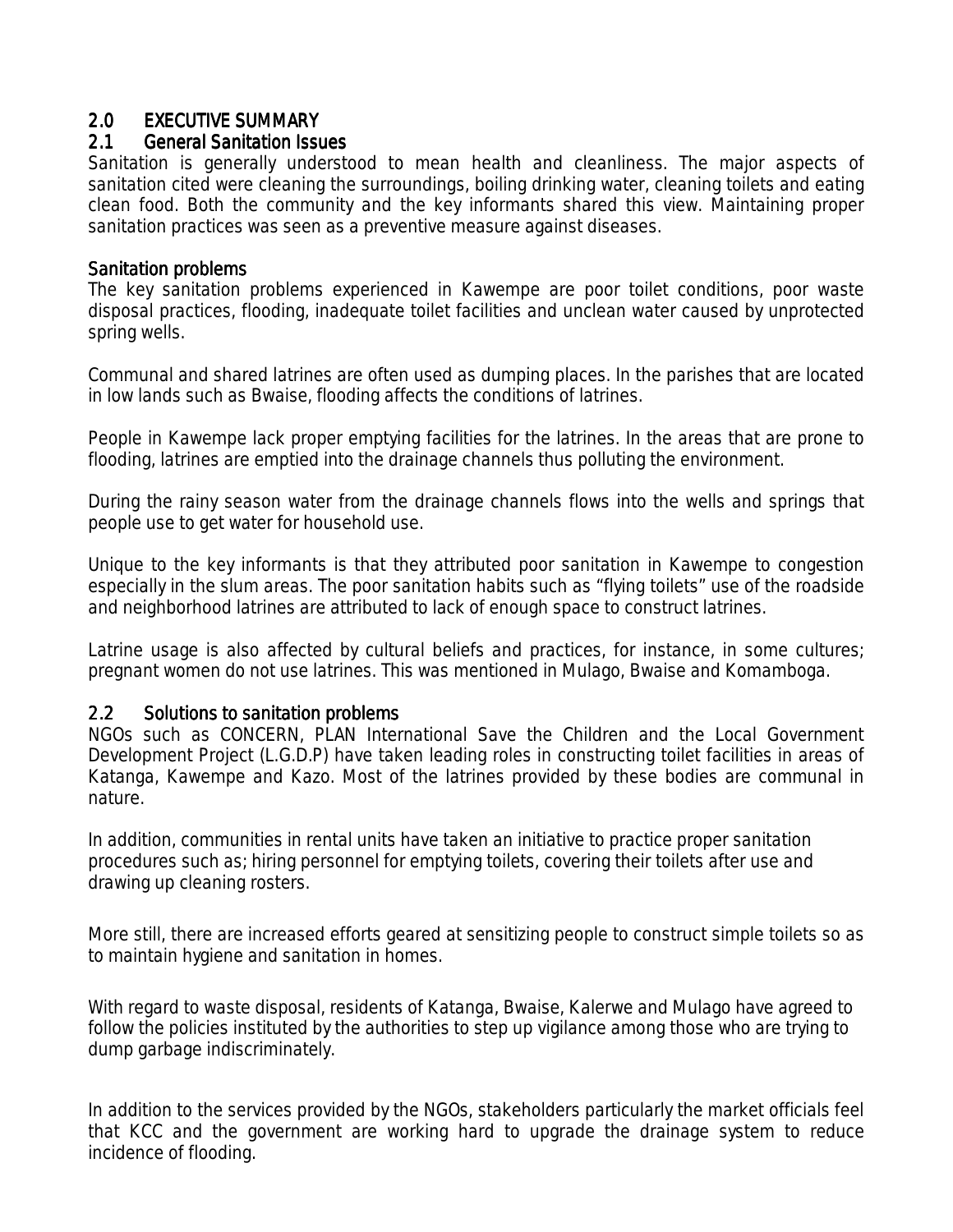

Safe water facilities have been provided to the community in form of protected spring water.

Regarding garbage collection, private companies are encouraged to bid for garbage collection tenders. However, this measure has been met with resistance and some people do not use them because they are costly.

#### 2.3 Garbage disposal

To of mind awareness for garbage is "waste". This implies any thing that is filthy or expired. People in Kawempe dispose garbage in several ways including; depositing of rubbish heaps at a central point for collection, burning rubbish that is not collected at all or on time, burying, disposing it off in gardens to serve as fertilizers. Others also sell it to the factories, which recycle them; this mainly applies to plastics and polyethylene

Evident in the division is that there is a lot of indiscriminate disposal of garbage which includes dumping by the roadside, in people's yards, in communal latrines, in drainage channels and sometimes on roof tops. These were evident in Kawempe I, Bwaise, Katanga, Kalerwe and Mulago.

#### Garbage collection

In Kawempe the role of garbage collection is shared between individuals and formal organizations. For the people living on rental units the responsibility of collecting garbage is shared between the landlords and the tenants. The landlords are responsible for providing garbage collection sites for their tenants.

Several organizations also take part in garbage collection and management. Some that were cited were; Local council officials, NGOs such as Save the Children, NOREMA and Hilltop. Kampala City Council together with other private players like Nabugabo Joint Ventures were also identified as taking a leading role in ensuring that garbage is collected and transported to where it should be.

#### 2.3.3 Perceptions towards garbage collection

Among the female respondents in Bwaise and Mulago, the performance of NOREMA (The company responsible for garbage collection) is still not satisfactory. The issues with NOREMA center on aspects such as: failure to meet their quota, delays in picking the garbage, leaving rubbish behind and improper transportation which leaves the areas stinking.

 It is also said that local councils and landlords have instituted a fee between 3000/- to 5000/ among residents in Kawempe division to cater for garbage collection services.

There is a perception among residents of Kawempe division that indiscriminate dumping of garbage is on the increase because people do not comply with the set rules and regulations of proper garbage collection.

The withdrawal of the KCC skips was considered a key factor that has contributed to the increase of poor garbage disposal habits. In addition the fees charged by the private formal and informal garbage collectors were perceived to be high for some people in the community.

#### 2.4 Awareness, usage and attitude towards Toilet facilities

#### 2.4.1 Awareness

Majority of stakeholders and respondents in Kawempe division have a wide knowledge of latrine types. The most commonly known types are the traditional toilets, VIP, modern toilets or water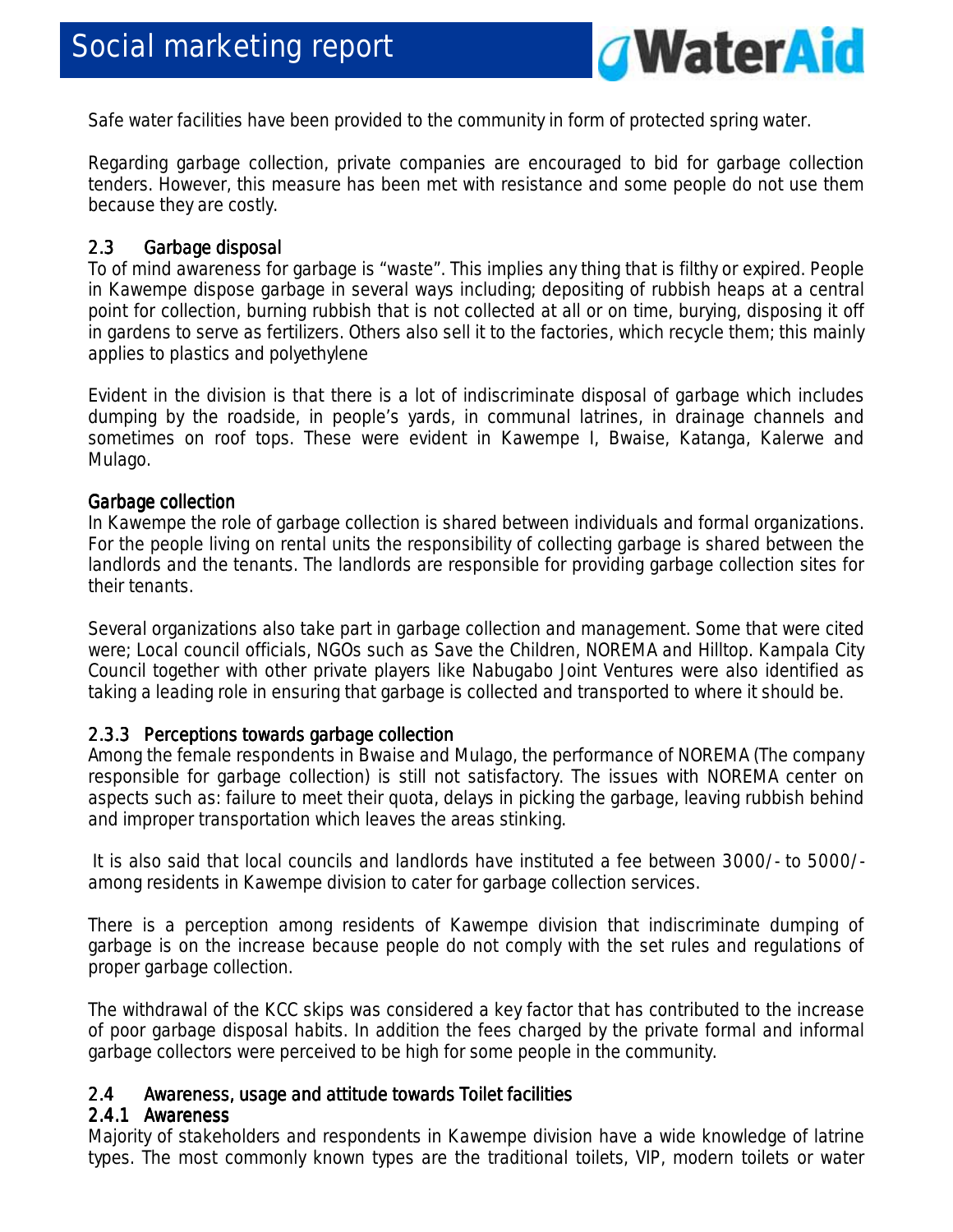closets and mobile toilets. Knowledge of the ECOSAN was popular among the females aged 18- 28years while across the stakeholders this type is common to community health workers, local councils, masons, landlords and KCC officials.

On probing their perceptions about what they define as modern toilets, majority of the key informants cited water closets as modern facilities. Some others perceive toilets that are durable, stench-free, and clean or those with well constructed structures to fall under this category. Examples of such toilets are; Ecosan, VIP and water closets.

#### $2.4.2$  Usage

The latrine inventory exercise indicated that there are more than 10,000 latrines of different nature in Kawempe. Majority of the latrines that exist in the division are traditional, followed by the VIPs. Usage of the Ecosan is considerably low.

The most used type of latrine is the traditional pit. A few people use water closets and these are found mainly in their residential homes. The water closets were considered to be for the affluent; that can afford to provide water for flashing. Most of the key informants such as the KCC officials, community health workers and landlords were found to use this type of toilet.

Pit latrines are mainly used among people who reside in rented residences/Units and those who use communal latrines.

Respondents without toilets in Katanga and Makerere parishes and those who share toilets in Mulago, Kawempe and Kalerwe utilize polythene bags, buckets or potties, which are later, dumped into the drainage system or trenches in the night. In addition, they also defecate in bushes and manholes. Alternatively, some of them use toilets in the neighbourhood at night without permission from the owners.

| <b>Toilet Type</b>           | <b>Choice motivators</b>                             |
|------------------------------|------------------------------------------------------|
| <b>VIP and Flush toilets</b> | Easily cleaned                                       |
|                              | More stable in water logged areas<br>ш               |
|                              | They often do not smell                              |
|                              | They are modern                                      |
|                              | There are no accidental risks - water closets        |
|                              | Status – facilities for the rich<br>п.               |
| <b>ECOSAN</b>                | More stable in water logged areas                    |
|                              | Attractive                                           |
|                              | Ease of Use<br>п.                                    |
|                              | Lack of foul smell associated with most pit latrines |
| <b>Traditional latrines</b>  | Ease of use                                          |
|                              | Are not affected by water shortages<br>ш             |
|                              | Cheap to construct – can use any material, they do   |
|                              | not require a lot of materials                       |

#### 2.4.3 Factors leading to choice of toilet to be used.

#### 2.4.5 Barriers to use of sanitation facilities.

*Lack of facilities:* Usage of latrines is hampered by absence of the latrine facilities at the homestead. This was found common on the rental units where the landlords have not provided latrines for the tenants. Non-latrine owners often use neighbors' latrines in hiding and may culminate into quarrels with the neighbors.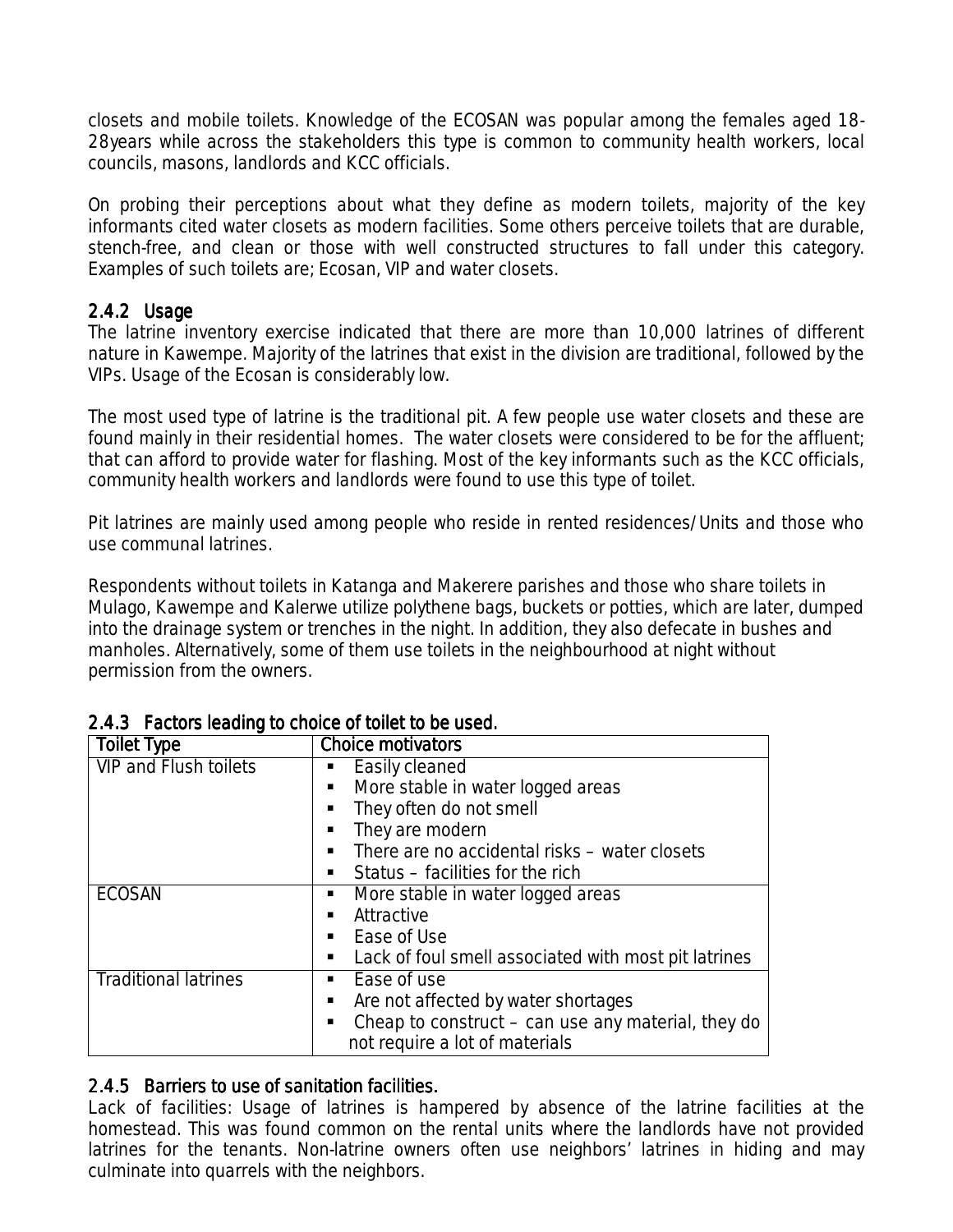

*Poverty:* Lack of money was a major factor contributing to poor sanitation practices in the division. This encompasses inability to construct a latrine, inability to empty the latrines when they get full and lack of money to pay for the communal latrines on a daily basis. This view was expressed in the parishes of Bwaise, Makerere, Katanga, Kawempe and Mulago.

KCC officials and masons mentioned that some types of toilets such as the Ecosan type is expensive to construct and has strict instructions to follow, which might not be ideal to children.

*Lack of space:* Some villages are very congested such that they cannot accommodate additional structures no matter how small. This problem mainly affects areas around slums such as Mulago, Makerere and Kyebando and it was attributed to poor planning of the settlements. Congestion was also attributed to high population in most of the parishes in Kawempe division.

*Lack of personnel to* enforce the sanitation laws in the areas.

*Condition of the toilets:* Communal and shared latrines are often dirty because the community lacks a sense of ownership of these facilities. In addition some of them are in poor shape as they are old and have been poorly maintained. Some do not have doors and the providers do not equip them with toilet paper, soap and water.

#### 2.4.6 Factors considered when constructing a toilet

*Distance*: It is generally felt that toilets should be a distance from the home, as this would prevent flies from contaminating food and prevent the homestead from unpleasant smell. This perception was from both the key informants and the community.

*Cost of raw materials*: There was a feeling that cost determines the type and quality of the latrine facility that is constructed. Most of Kawempe division has traditional latrines because the materials used for construction are cheap and they do not require highly skilled manpower, thus bring the cost of construction low.

*Space:* It is said that the space available is also an influencing factor for the nature of toilet to be constructed. At the rental units the landlords leave little space for the latrine therefore the tenants have to share.

*Capacity of usage:* There was a general view among the community and the key informants that the number of people using the latrine determines the durability and how fast it will get full. Before planning to build a latrine this factor is usually considered.

*Permission*: The market officials narrate that construction of particular structures requires seeking permission from various authorities. Such authority could be sought from KCC or local councils that are in charge of construction and building in the area.

*Topography*: Market and UTODA officials in Kalerwe and Kikaya further perceive the nature of soils in an area as important in determining the type of latrine to construct. This was also a major concern across all landlords who construct houses for rental.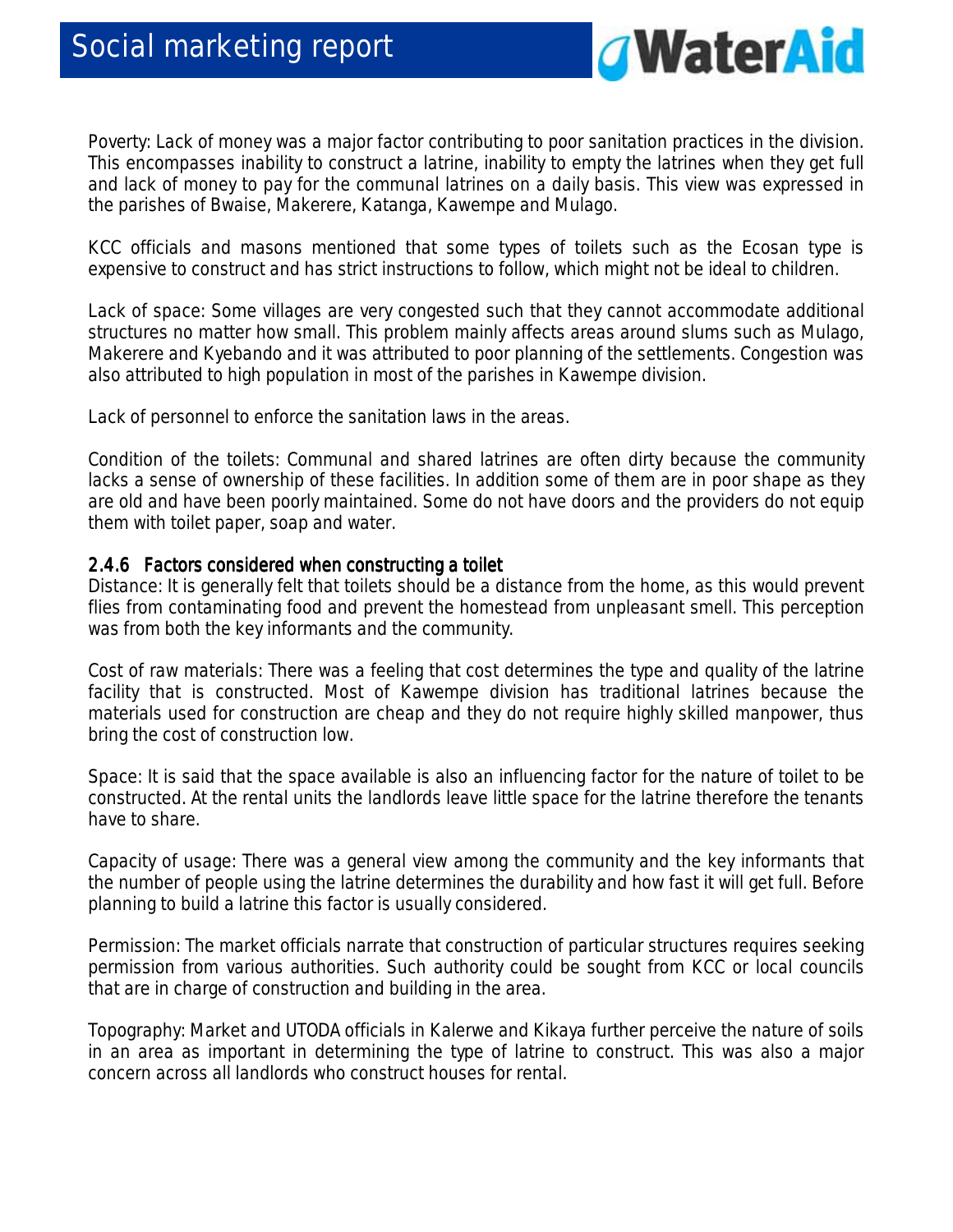#### 2.5 Community resources

#### *Availability of latrine providers*

Several respondents and stakeholders acknowledge that there are many fundis (masons) who construct toilets in various parts of the division although some of them might not be qualified masons but they just acquired the skills on the job. The masons are usually members of the community who do not belong to any special or formal organisation but can be identified by the community people or the LCs when they are needed.

Latrines are also provided by organizations such as Plan International, World Vision, PAPSCA, Save the Children and World Vision in several parishes e.g. Bwaise, Mulago, Kawempe, Kazo and Katanga parishes. The government through KCC has also constructed latrines in several parishes of the divisions. These usually provide communal latrines.

#### *Community participation in latrine provision*

Community participation in latrine construction is limited as all the decisions on latrine provision and the masons to use are determined by the organisation that is responsible for construction.

The major community players are the LCs since they determine where to construct the latrine and they work closely with the KCC office to identify the local resources to use e.g. funds, mobilising the local community and identifying space.

Community participation would require sensitisation of the communities to encourage them embrace the proper sanitation practices such as collective cleaning of latrines and proper use.

#### 2.5.2 Supply chain management

The supply chain management for the latrines is determined by the organization that provides the latrines. Although the provision of the facility is an issue for the provider, maintenance is said to be in the hands of the community that provides the necessary manpower. At times some organizations are said to go through KCC to provide the services to the community.

According to the stakeholders, there are a series of consultations that one should go through before constructing a modern toilet facility. Such consultations would involve personnel such as community development officers, KCC officials, health officials and expert personnel from National Environment Management Association.

#### 2.5.3 Sanitation ordinance

Most residents of Kawempe division assert that there are various policies or laws that were instituted to curb indiscriminate garbage disposal such as fines, reprimands and community vigilance although at times there is lack of enforcement on the part of the authorities. It is also alleged that such policies are not followed because the Landlords at times bribe out the enforcement officers and thus restrain them from making effective follow-up on the penalties set.

Some respondents in Kawempe I who own toilets as well as those who share toilets doubted whether such policies exist. Residents of Kalerwe and Bwaise parishes also lamented that at times they ignore such policies because they do not have any alternatives; as a result they go ahead with the dumping methods they are used to.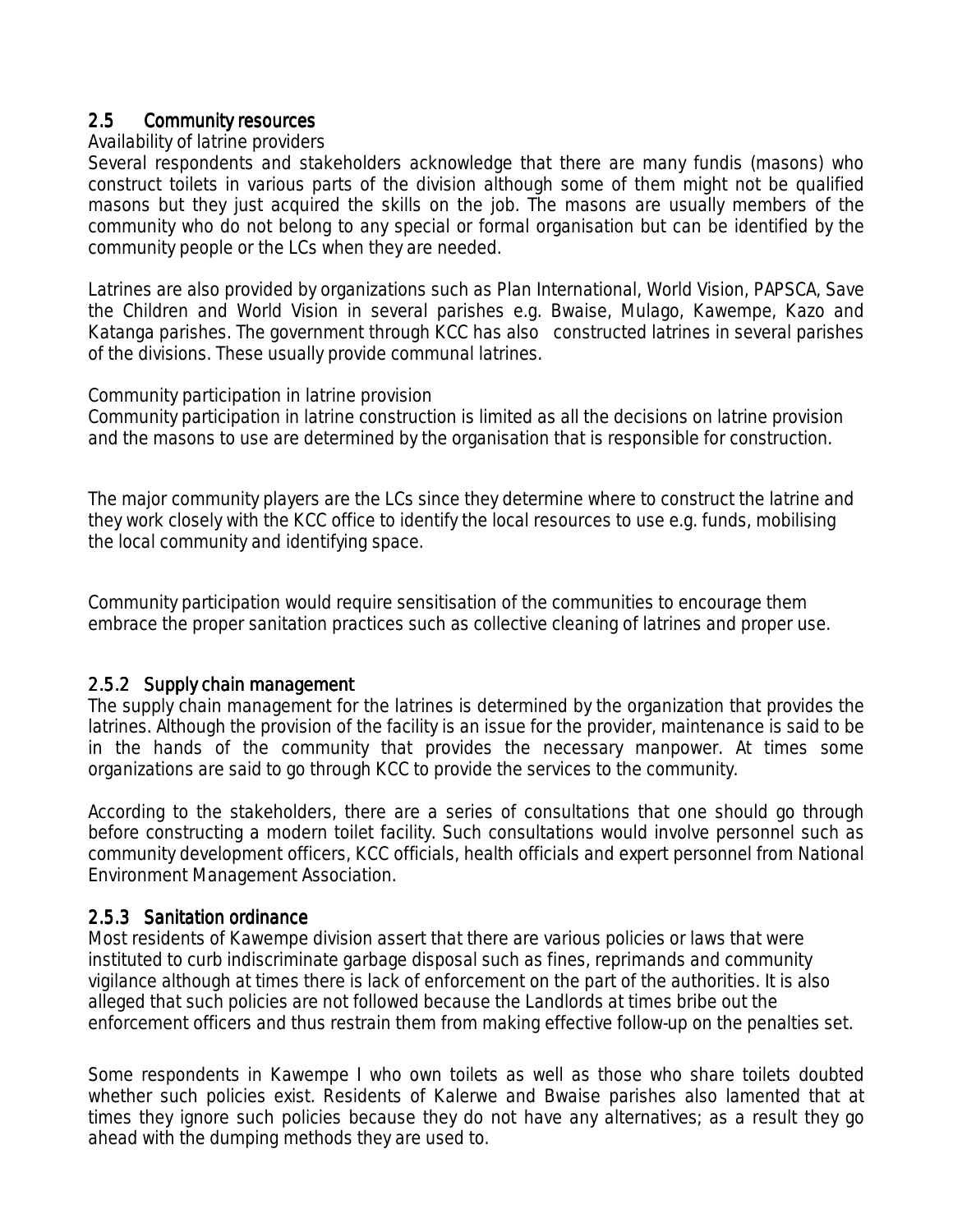

#### 2.5.4 Share of responsibility

Generally, many respondents acknowledged the fact that they are responsible for the maintenance of personal hygiene and proper sanitation practices in their homes. This has been effected through drinking boiled water or using clean water while taking baths, cutting off grown hair or nails, washing hands after visiting the toilets/latrines, cleaning bathrooms, mopping their houses, cleaning toilets, washing children's clothes, eating well cooked food and washing dishes after every meal to avoid diseases like cholera, typhoid etc.

However, respondents also noted that the responsibility of providing the sanitary facilities rested in the hands of the property owners. In addition, it was also observed that it was the responsibility of the household owner to ensure that the laws or policies pertaining to sanitation in the area are vigilantly followed to avoid repercussions like fines or imprisonment.

Residents of Kawempe, Mulago, Mpererwe, Kanyanya and Kalerwe have ensured that they have access to sanitation facilities such as toilets, dustbins for garbage collection and the cleanliness of surrounding environment as preventative measures for any disease outbreaks.

Some residents in Kanyanya and Mulago said they are at times frustrated by their neighbors who have inadequate toilets that tend to overflow into people's homes especially those who reside in lowlands, thereby not helping them in their efforts of adopting proper sanitation practices.

#### 2.6 Organisation responsible

Enforcement of the laws on sanitation was perceived to be a responsibility of the government e.g. Parliament, Women leaders, Local Councils of the area and KCC. Some people also felt that the organizations that provide latrine facilities could encourage the community to adhere to the sanitation laws. Such organizations include; private companies like Nabugabo Joint ventures and NOREMA that are charged with ensuring that people keep proper disposal of waste.

Local councils are prominently mentioned as being responsible for waste disposal in Makerere, Mpererwe and Kanyanya as they keep updating them on the days when garbage will be collected. Additionally, such councils are perceived to have committee members like health secretaries who are charged with ensuring that people are provided with adequate sanitary conditions.

Despite the fact that there are organizations responsible for garbage collection, respondents are dissatisfied with the services of these organizations because they take long to collect the garbage and at times leave litter at collection points. Those who clean the latrines do not clean them properly.

#### 2.7 Sources of information on sanitation facilities

#### *Sources of information*

Formal and informal sources of information are used to get information on sanitation issues. The informal source could be categorized into media channels, which include print and electronic media, while the community sources are the LCs, KCC officials, elders, localized drama shows and the provider organizations.

Informal sources such as friends, neighbors and family have been a strong source of information on sanitations issue.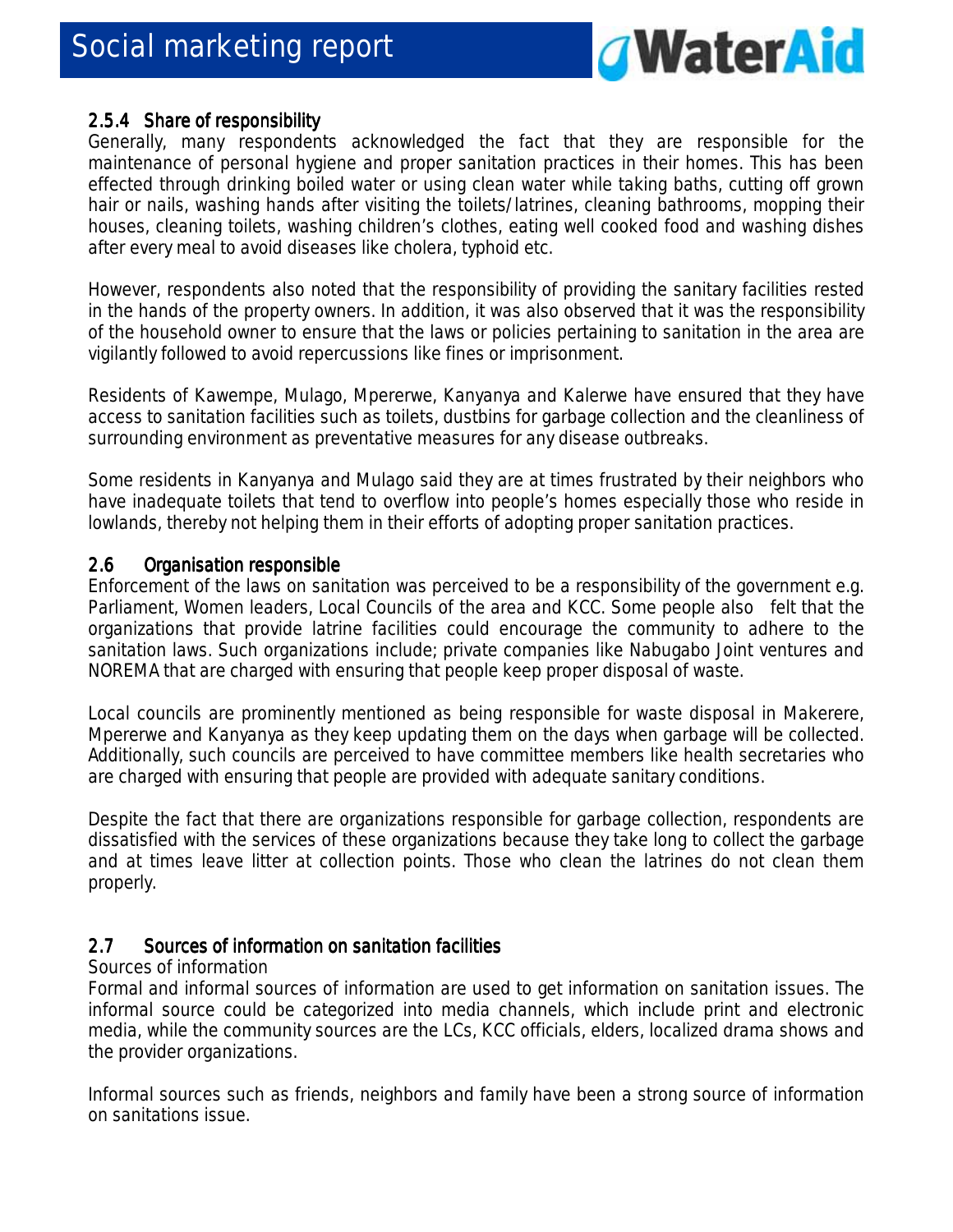Among all the sources of information radio was considered the most reliable source due to its reach, affordability and convenience as one can listen to it at any time.

Some stakeholders however perceive local councils to be more important than other sources because they are approachable, reliable and are enriched with first hand information. In addition, they live within the community therefore they are knowledgeable about the problems and the setting of the community.

#### *Limitations to sources of information*

The major limitation to usage of certain sources of information were cost, language barrier, appeal, choice, information distortion and lack of access to some information channels.

Overall, most respondents highlighted that local councils would be the best-preferred place where information relating to toilets and usage should be sought. Other places mentioned would be incharge offices or hospitals where recorded information would be readily available. Some respondents in Katanga and Mpererwe thought that feasibility on information relating to toilets would serve the purpose.

The stakeholders noted that the best preferred source would be a combination of media incorporating print (posters, newspapers) and electronic (radio and television) as well as informal channels like local council meetings. It is anticipated that these would be able to provide information on the cost of constructing modern toilets, ways of using different types, care and maintenance of toilets and the problems associated with having no toilet facilities.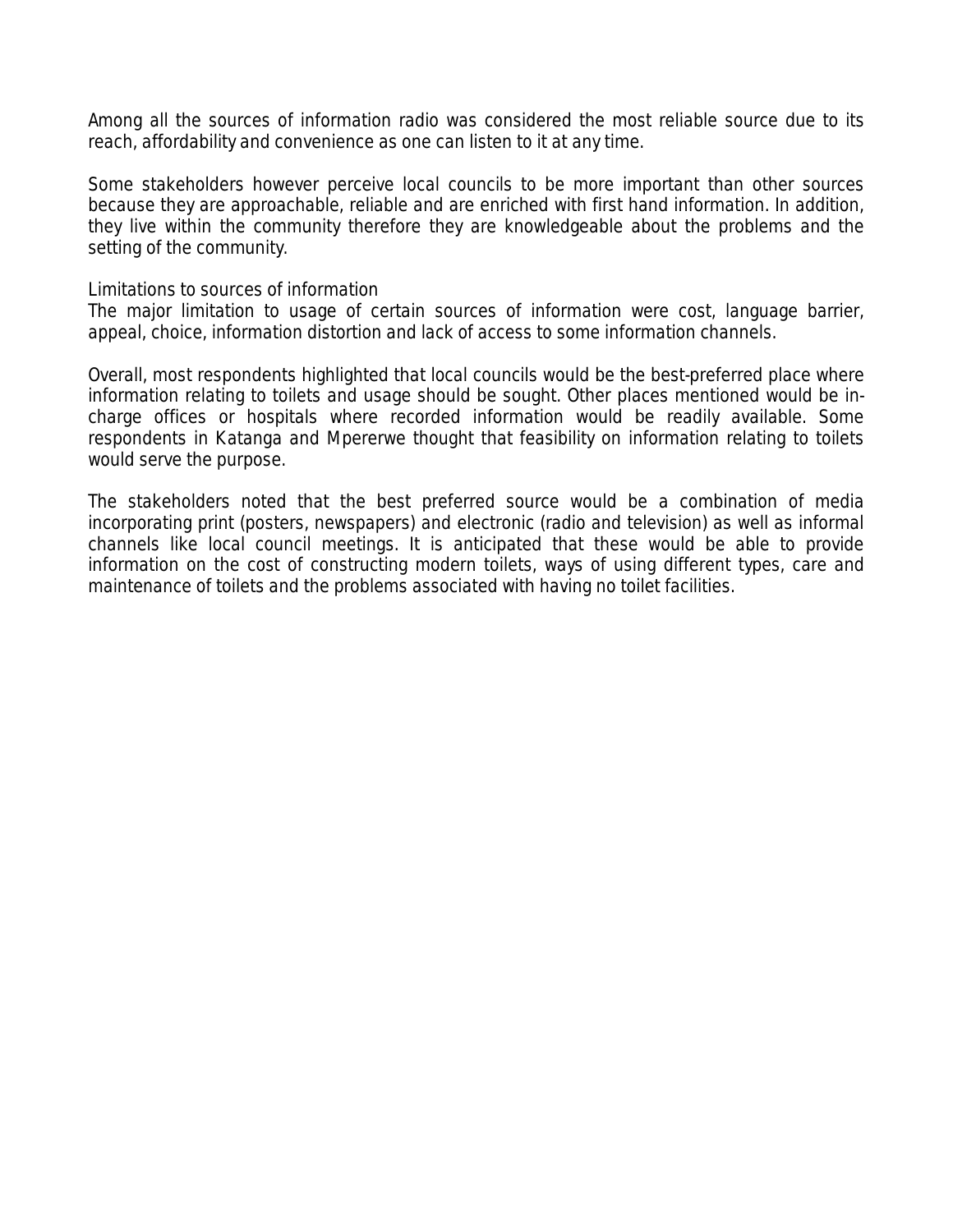

#### 3. CONCLUSIONS AND RECOMMENDATIONS

#### Social marketing initiative

Radio is seen as ideal in popularizing sanitation issues especially where messages are presented in a language and manner that is not offensive "pornographic" from the viewpoint of females. To personalize such messages and give them the much needed credibility, endorsement by the places of worship and health workers is crucial as the two parties are perceived as having genuine "feelings" about the community sanitation issues. Radio messages should incorporate the two in delivering their messages. In addition, the two should be included in below the line activities such as community cleanup exercises as part of the places of worship calendar; a community health worker with the sole responsibility of checking on community sanitation (well branded & easily identifiable) with known days when he/she visits the community and is willing to answer their questions; and other sensitization activities led by the places of worship and the community health workers.

The other alternative would be to use LCs, Parish development committees with the help of community health officials or inspectors who would easily associate with the community on sanitation issues through meetings or gatherings. It is anticipated that these would further give the necessary sensitization through word of mouth and peer groups, which will enhance the use of posters for increased action after knowing what to do as a result of community education. However, LCs need not act alone in this cause as their track records have suffered credibility inefficiencies that are perceived to fail community participation.

#### Delivery of household toilets

From the discussion – though subtle the issue is not total unavailability of toilet facilities. The toilets are there, but they are very dirty, poorly maintained and fill up very fast due to the density of the population using them.

The landlords have to take charge in not only providing the toilet facilities but also mechanisms to maintain and keep the toilets clean. Toilets deteriorate owing to lack of ownership - are they the tenants' or the landlords' responsibility in terms of maintenance? A carefully executed sub-charge within the monthly rent would go towards repairs & long term maintenance by the landlord which would include disposal. Landlords can introduce cleaning rosters for the tenants with clearly set norms of what daily cleaning would entail. Cleanliness is a critical factor influencing use of toilet facilities - flying toilets and use of buckets seem to be driven by dirty toilets. It is also the basis of certain misconceptions such as use of toilet cause barrenness – dirty toilets do cause infections with the possibility of barrenness as an eventuality.

In the delivery of latrines, Water Aid may consider working closely with Landlords within the community so that they are able to provide acceptable latrine facilities for their tenants. It is important to note that landlords have unlimited authority over their rental units that they construct. Therefore in the event of working closely with landlords, Water Aid should identify the messy areas and the landlords in charge of the units therein to deliberate on the proposed facilities with the help of KCC and LCs since they are key to the enforcement of the by-laws.

The first step would be to identify the problem area through the local councils and the landlords responsible for specific rental units in the areas that need toilet facilities after which, a proposal to construct particular facilities would be discussed with them including KCC, NEMA as the authorizing bodies since these would be ideal in putting the landlords to task to have the planned facilities. Water Aid and other stakeholders such as KCC, NEMA and community leaders should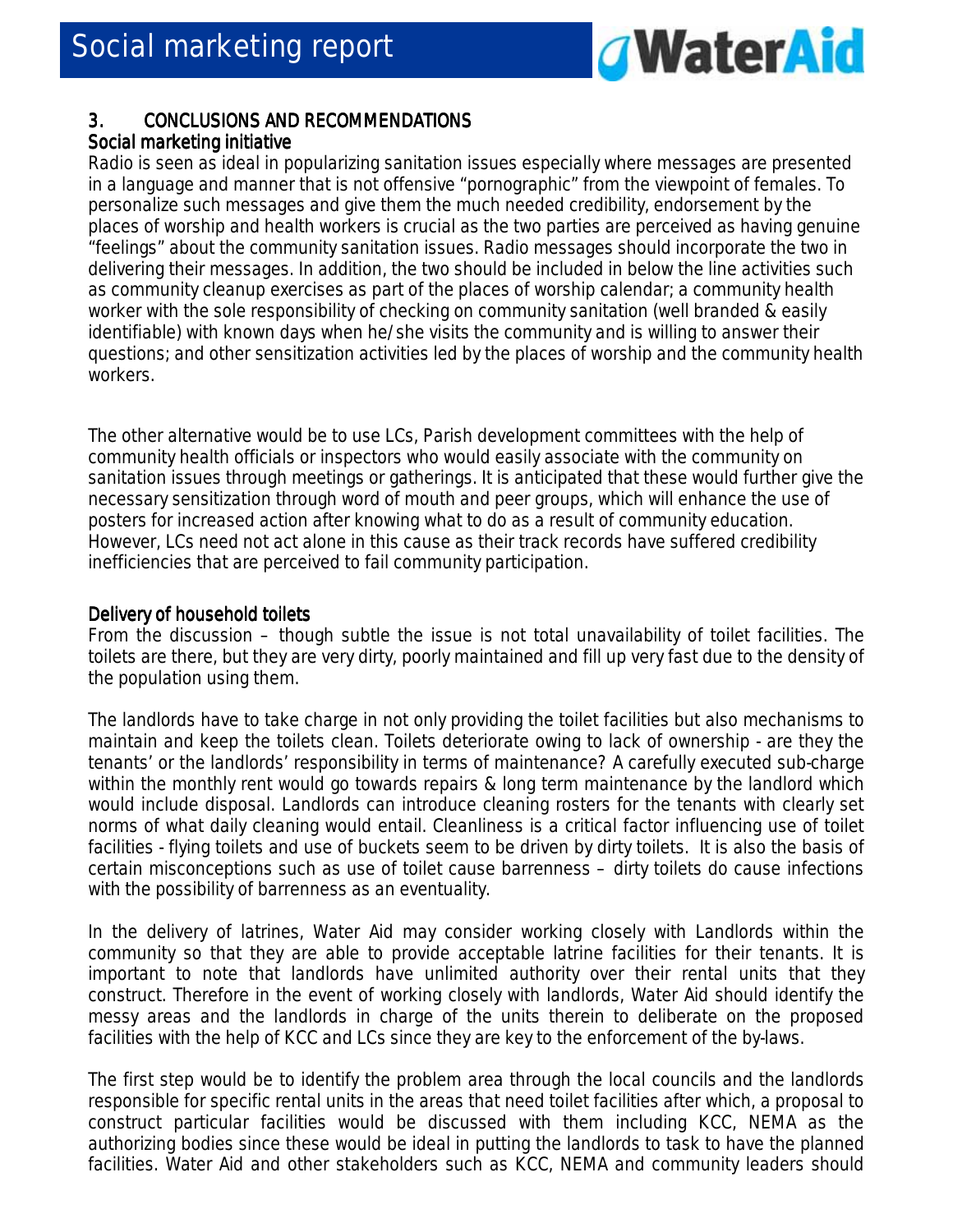design a programme for making regular visits to the facilities in a way ensuring that the selected communities do actually benefit from the venture. This would also provide insights to the effectiveness of the facilities provided and use it as an avenue for improvement.

*Ideal latrine facilities:* The most suitable facility is a VIP because they are long lasting, do not fill up very fast and they are smell free. For the same reasons this facility was recommended by the KCC community development officers as being effective and easy to use. Although a water closet would be preferred by the majority due to the ease of cleanliness and an association with high class, Kawempe is an area affected by water shortage and therefore this type would not work. Additionally most people are poor and live in houses that cannot accommodate a water closet. Therefore, for the different categories of people who need toilet facilities it is essential that the providers give alternative toilet facilities such as mobile toilets and the ECOSAN. The former would be ideal to people without toilets or space for construction while the latter would serve in most wetlands where construction of the pits is impossible. However, several KCC officials had reservations to recommend the two unless, adequate maintenance measures are addressed.

Although the ECOSAN it not commonly used in Kawempe division, it is an idea that can be introduced. Through effective and vigorous IEC the community could adapt to the usage of such latrines. In Kawempe they're about 21 households that use the ECOSAN. These could be targeted as role models in the communities where they live to educate the others and spearhead the use of this latrine. The communications should also emphasize the advantages of the ECOSAN over the traditional latrines such as ideal for water logged areas, can easily be emptied without using cesspools, the west can decompose and be used for other economic purposes, and the person does not have to worry about constructing another latrine due to filling.

In providing communal latrines, both ECOSAN and VIP are appropriate options. However, the VIP is more preferable for the highly populated areas because it does not fill very fast unlike the ECOSAN. If an ECOSAN is to be used in a densely populated parish, the providers have to make provisions for many stances or separate units such that when fills others could be used as the waste in the used ones decompose. The communal ECOSAN is ideal for the waterlogged areas, as they do not require deep pits.

#### **Expertise**

*Expertise in construction of latrines:* Any mason is seen as a toilet builder but they lack basic training on topology, ideal location, etc resulting in cases where toilets are poorly constructed, unstable or fill-up within a very short time. With more specialized training, masons can continue to offer these services – such masons can be advertised through the places of worship or through LCs. After training they can be equipped with bright –colored protective clothing as a way of identifying them from any other mason.

Masons in the community are not organized in any formal manner such that they can easily be identified. However within the community, those who have used particular masons before refer the people who wish to construct latrines to the masons they have used. Selection of a mason is based highly on cost than credibility and expertise.

*Role of other community stakeholders:* The stakeholders involved in provision and supervision of sanitation facilities in the division are KCC. The work of KCC is mainly to inspect the premises where the latrine is to be located and recommend the appropriate structure to be constructed. However, due to ineffective supervision and inspection, some of the efforts to recommend appropriate structures have remained futile. These work with contractors who do not necessarily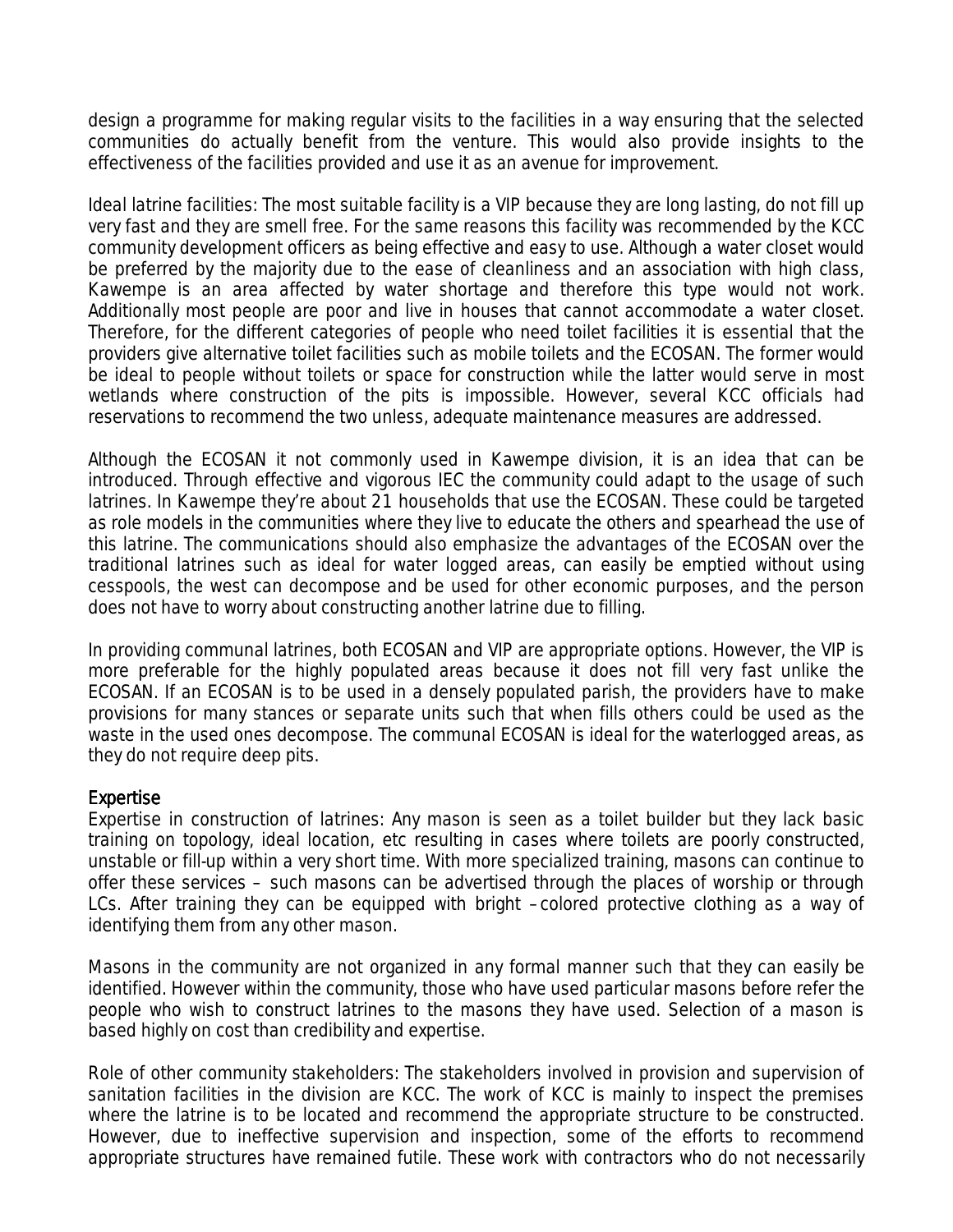

have to be residing in the division. KCC however works with the community through LCs to identify problem areas relating to sanitation. The other key stakeholders in the division are the community health workers, CSO and LCs who play the role of sensitization. Water Aid may consider working with such stakeholders in developing, delivery and IEC.

Disposal of excreta is a problem with the filled up latrines given the reason that most people might not afford to hire emptying services. In most cases latrines are emptied in drainage channels leading to high levels of environmental pollution. Water Aid in collaboration with technical institutes and other players in sanitation fields could develop a cart-driven disposal unit which could go a long way in addressing the issue. Same masons can receive training on disposal. With a sub-charge already included on the rent the landlord would pay for such costs.

Lessons could also be learnt from urban poor communities in other countries such as Kenya as regards emptying of latrine facilities. In Kibera Slum, which is the biggest slum area in Sub-Saharan Africa, a vacutug is used to empty the latrines. This is an innovative development that could be adopted for Kawempe division and could possibly be applied in other slum areas in Kampala.

#### **Costs**

 $\overline{a}$ 

Though subtle, costs do not seem to be a big hindrance as latrines are accepted as a norm. The issue is value for money and ensuring that initial costs are safeguarded through better maintenance. According to the KCC development officers, construction of VIP toilets through LGD contracts goes for between shillings 1 to 4 million. However from the engineers' point of view, the cost is determined by the nature of the latrine, the number of stances and also different contractors charge different prices. *(See table below for cost of construction)* 

| Latrine type                                             | Cost (Uganda Shillings) |
|----------------------------------------------------------|-------------------------|
| VIP one stance (Ordinary)                                | 2,000,000 to 2,500,000  |
| VIP two stance (Ordinary)                                | 4,000,000 to 6,000,000  |
| <b>VIP four Stance (Ordinary)</b>                        | 8,000,000 and above     |
| VIP (High water table areas) for a $4 \mid 12$ , 000,000 | to                      |
| stance                                                   | 15,000,000              |
| Ecosan 2stance <sup>1</sup>                              | 3,000,000 to 4,000,000  |

In a bid to provide adequate toilet facilities it is recommended that a revolving fund would be ideal instead of a subsidy because it has multiple benefits like spreading facilities across a wider area implying that the segmented areas have an equal chance of getting the facilities at the specified time. The subsidy on the other hand might prolong the procession due to the fact that it requires the identification of other sources of funding, their management and action, which might be bureaucratic since it would involve several stakeholders.

Although a subsidy might be ideal when dealing with landlords, it would create misunderstandings between ownership and usage hence being ineffective to several communities. Priority on provision should begin with categories without toilets such that areas can adapt to usage mechanisms faster as word of mouth spreads to other areas. The initial plan is to provide such

 $1$  This type is not recommended for communal latrine due to maintenance problems, lack of knowledge about it among community and usage capacity. It is assumed that the latrine would fill up very fast since due to high usage.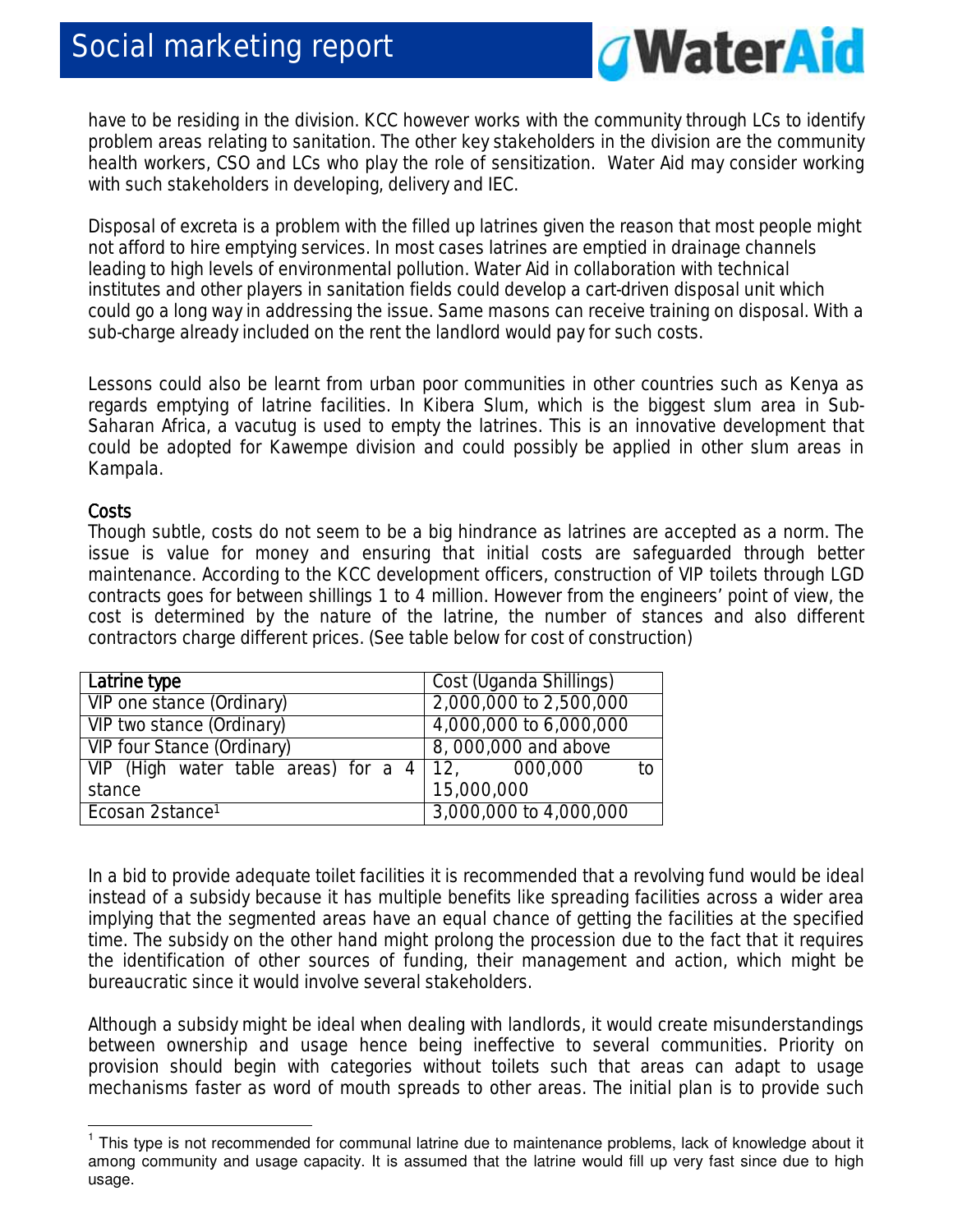facilities in accordance with the capacity to manage maintenance costs and this should reflect on landlords who can enforce a monthly levy for the tenants between 1000-3000/- per month to meet the cost of maintenance. This levy would encourage people to use the facility at ease since they contribute to it and more so they would treat it as their own.

#### By laws Viz ´a Vis enforcement

Residents do know that there are by-laws that govern disposal but owing to inefficiencies and corruption they are not enforced. However by-laws that are more likely to affect the landlord such as number of toilets per number of household are either not there or not known and therefore toilets fill-up faster. This breeds flying toilets and poor disposal habits. Part of the social marketing would include publishing the by laws – and use socially induced mechanism for enforcement – portray those who do not obey by-laws as social misfits to deter such behavior.

In addition, KCC and NEMA should give Landlords specific by-laws that govern their constructions such that rental units without adequate sanitation facilities would be reconstructed or should have the recommended toilet facilities upon presentation of the proposed sites. This should as well be complimented with regular inspections during and after the constructions

#### Segmentation - see last objective

| <b>Segments 1 Totally committed</b>                                                                                                                                                                                                                                                                                                                                                                                                                                                                                                                                                                                                                                                                                         | Segments 2 Committed Not able                                                                                                                                                                                                                                                                                                                                                                                                                                                          |  |  |
|-----------------------------------------------------------------------------------------------------------------------------------------------------------------------------------------------------------------------------------------------------------------------------------------------------------------------------------------------------------------------------------------------------------------------------------------------------------------------------------------------------------------------------------------------------------------------------------------------------------------------------------------------------------------------------------------------------------------------------|----------------------------------------------------------------------------------------------------------------------------------------------------------------------------------------------------------------------------------------------------------------------------------------------------------------------------------------------------------------------------------------------------------------------------------------------------------------------------------------|--|--|
| Have latrines – possibly VIP<br>Have a maintenance plan - have a<br>cleaning roster, have a toilet cover<br>Enlighten willingness to try out modern<br>facilities like ECOSAN<br>Socially responsible & take sanitation<br>seriously including arresting<br><b>or</b><br>those involved<br>pinpointing<br><i>in</i><br>indiscriminate dumping<br>Knows some by-laws<br>$\blacksquare$<br>Waste does not always<br>connote<br>٠<br>negativity - can be used to spearhead<br>recycling businesses<br>Sees community & landlords as key in<br>п<br>solving sanitation issues<br>with self<br>playing a strong secondary role<br>Willing to pressurize landlords for<br>change - actively<br>Ideal latrine & delivery mechanism | Have latrines – possibly traditional<br>Maintenance might be erratic - unable<br>π.<br>to control the messy neighbors<br>Might be frequent cleaner, use council<br>п<br>maintained toilet for a fee "sanitation<br>treat"<br>Knows that sanitation is important but<br>takes a back seat since they cannot<br>control the neighbors.<br>Landlords are not actively involved<br>٠<br>Knows about by-laws but disappointed<br>that they are not reinforced and does<br>nothing about it. |  |  |
|                                                                                                                                                                                                                                                                                                                                                                                                                                                                                                                                                                                                                                                                                                                             | Ideal latrine & delivery mechanisms                                                                                                                                                                                                                                                                                                                                                                                                                                                    |  |  |
| It is an easy group to target because they<br>are already informed and have a positive<br>attitude.<br>Are willing and able to use any facility<br>provided                                                                                                                                                                                                                                                                                                                                                                                                                                                                                                                                                                 | An easy group to target because they<br>are committed and willing to use proper<br>sanitation.<br>Can be provided with both ECOSAN and                                                                                                                                                                                                                                                                                                                                                 |  |  |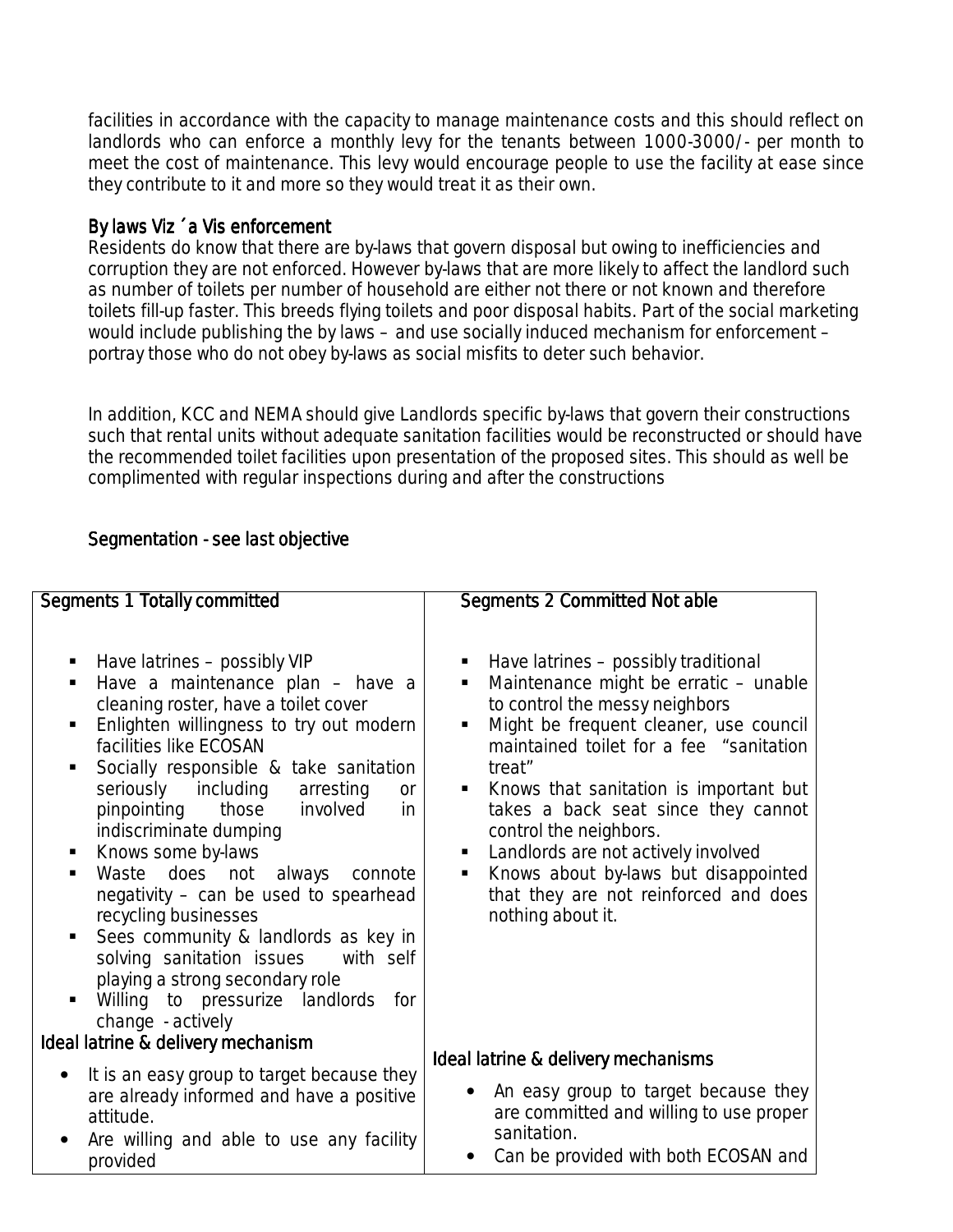

| Can be used by any provider to enhance<br>$\bullet$<br>proper use of facilities<br>Can be targeted from<br>within<br>the<br>communities using referral by the LCs &<br>other community leaders.                                                                                                                                                                                                                                                                     | VIP latrines at a subsidized price or<br>through a revolving fund.<br>Landlords can be used to provide best<br>facilities with stances equivalent to the<br>number of households on a unit to<br>avoid sharing.                                                                                                                                                                                                                                                 |
|---------------------------------------------------------------------------------------------------------------------------------------------------------------------------------------------------------------------------------------------------------------------------------------------------------------------------------------------------------------------------------------------------------------------------------------------------------------------|-----------------------------------------------------------------------------------------------------------------------------------------------------------------------------------------------------------------------------------------------------------------------------------------------------------------------------------------------------------------------------------------------------------------------------------------------------------------|
| <b>Communication strategy</b>                                                                                                                                                                                                                                                                                                                                                                                                                                       | <b>Communication strategy</b>                                                                                                                                                                                                                                                                                                                                                                                                                                   |
| Reinforcement - These are identified as opinion<br>leaders and possible linkages with places of<br>worship and health workers to act as role<br>models for others in the community.                                                                                                                                                                                                                                                                                 | Link them up with others who have managed to<br>change their neighborhoods, match them with<br>peer supporter who can come over and<br>together they can get the support of the<br>community.                                                                                                                                                                                                                                                                   |
| In trying to link up the necessary stakeholders<br>for better sanitation practices, Water Aid needs<br>to segment specific landlords and engage a<br>series of community gatherings involving<br>community health workers and or LCs as this<br>would provide an insight on the toilet facilities                                                                                                                                                                   | They could be used in a communication<br>campaign to educate the community on proper<br>sanitation practices.                                                                                                                                                                                                                                                                                                                                                   |
| needed for a particular area. This would later<br>provide a basis for the toilet facilities needed,<br>type and management procedures.                                                                                                                                                                                                                                                                                                                              | Besides, LCs and parish development<br>committees are so closer to the community and<br>would therefore provide a faster sanitation<br>solution than radio. However, it is anticipated<br>that meetings and the enforcement of by-laws<br>would make people more actively involved.                                                                                                                                                                             |
| Segment 3 Able not committed                                                                                                                                                                                                                                                                                                                                                                                                                                        | Segment 4: Deliberately use Flying toilet                                                                                                                                                                                                                                                                                                                                                                                                                       |
| Possibly<br>uses a fly toilet for their<br>Ξ<br>children<br>Unwilling to pay for better facilities<br>though they can afford<br>From time to time might use the bush<br>п<br>etc<br>Would like KCC more actively involved<br>п<br>they currently see it as the<br>and<br>responsibility of civil society and KCC in<br>maintaining sanitation<br>Current toilets are either dirty, full -<br>п<br>basically in a poor state and tenants are<br>in a state of apathy | Consciously does not use the toilet - not<br>п<br>necessarily because they do not have<br>some but those available are unusable<br>Unwilling to pay extra for better facilities<br>٠<br>- cannot afford<br>Likely to harbor misconceptions like<br>٠<br>toilets cause bareness<br>Waste connotes harmful<br>Sanitation is the responsibility of the<br>ш<br>state - KCC advocate for the return of<br>free sanitation, free garbage disposal,<br>free latrines. |
| Knows by-laws but sees them as a<br>Е<br>channel for corrupt dealings                                                                                                                                                                                                                                                                                                                                                                                               | Ideal latrine & delivery mechanisms                                                                                                                                                                                                                                                                                                                                                                                                                             |
| Ideal latrine & delivery mechanisms<br>These can be provided with their own<br>٠<br>units e.g. a stance<br>personal<br>per                                                                                                                                                                                                                                                                                                                                          | For such people a VIP is ideal. Since they<br>already harbor misconceptions about using<br>latrines introducing them to an Ecosan, which<br>they have not been exposed to in the past, may<br>pause a problem. Through effective                                                                                                                                                                                                                                |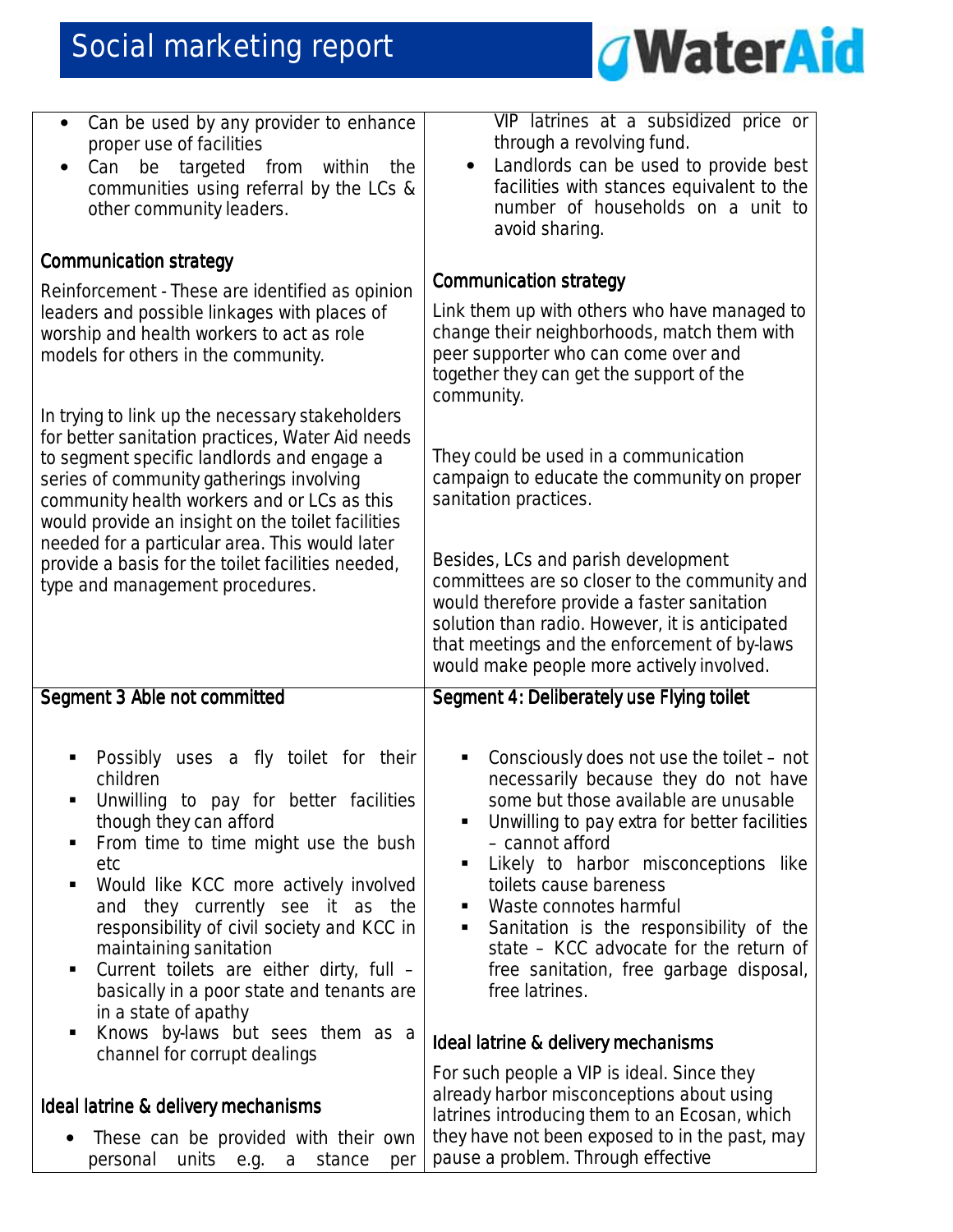| household. This is because they are not<br>comfortable sharing the latrines having<br>experienced the poor<br>state<br>of the<br>communal latrines.                                                                                                                                                                                                                                                           | sensitization, they can be encouraged to use a<br>VIP latrine.                                                                                                                                                                                                                                                                                                                                                                                                                                                                                                                                                                   |
|---------------------------------------------------------------------------------------------------------------------------------------------------------------------------------------------------------------------------------------------------------------------------------------------------------------------------------------------------------------------------------------------------------------|----------------------------------------------------------------------------------------------------------------------------------------------------------------------------------------------------------------------------------------------------------------------------------------------------------------------------------------------------------------------------------------------------------------------------------------------------------------------------------------------------------------------------------------------------------------------------------------------------------------------------------|
|                                                                                                                                                                                                                                                                                                                                                                                                               | For such a segment the role of community<br>health workers is very crucial especially as<br>regards sensitization of the community and<br>inspection. These should be people who live<br>within the community because they can easily<br>communicate to the people that they live with.<br>Additionally role models as far as cleanliness<br>and hygiene should be identified in the<br>community. These do not necessarily have to<br>have a title but the very people in the<br>community who are recognized for being clean.<br>This will attach a sense of pride and prestige to<br>maintaining proper sanitation practices. |
|                                                                                                                                                                                                                                                                                                                                                                                                               | <b>Communication strategy</b>                                                                                                                                                                                                                                                                                                                                                                                                                                                                                                                                                                                                    |
| <b>Communication Strategy</b><br>The communication strategy should position<br>proper sanitation practices as a responsibility<br>of the community members and not KCC and<br>CSO. The community needs to own the problem<br>and then KCC and CSOs come in as problem<br>solvers in conjunction with the community.                                                                                           | This segment is likely to use toilet facilities if<br>they are provided because they realize the<br>danger of improper sanitation practices. The<br>strategy should focus on breaking the veil of<br>misconceptions that are hindering proper<br>sanitation practices. This category would<br>preferably use communal as well as mobile<br>toilets although maintenance would still remain<br>a responsibility of the community and health<br>officials within the particular areas.                                                                                                                                             |
| Such a group can accept any kind of latrine but<br>then according to the KCC's community<br>development officers, communal toilets are<br>recommended because they serve quite a<br>number of people although there is need for<br>proper management and maintenance<br>practices; which responsibilities can better be<br>handled by the community leaders, LCs and<br>parish health/development committees. | In working with Landlords, there is need for<br>KCC to enforce the by-laws that landlords<br>should follow while constructing rental houses<br>such that adequate space is allowed for<br>construction of toilets that adequately serve a<br>given number of rental units. A service provider<br>who wishes to construct a toilet facility where<br>none exists would then seek the permission of<br>the landlord and KCC officials in charge of<br>health to engage the necessary dialogue                                                                                                                                      |
| For any service providers, these are quite<br>essential to reaching out to the community<br>since they associate with them on a regular<br>hocic                                                                                                                                                                                                                                                              | procedures that would either make the piece of<br>land near the landlord's rentals public or make<br>it a domestic property. Assigning such a task to<br>the landlord would ensure proper maintenance                                                                                                                                                                                                                                                                                                                                                                                                                            |

procedures due to their unlimited authority.

basis.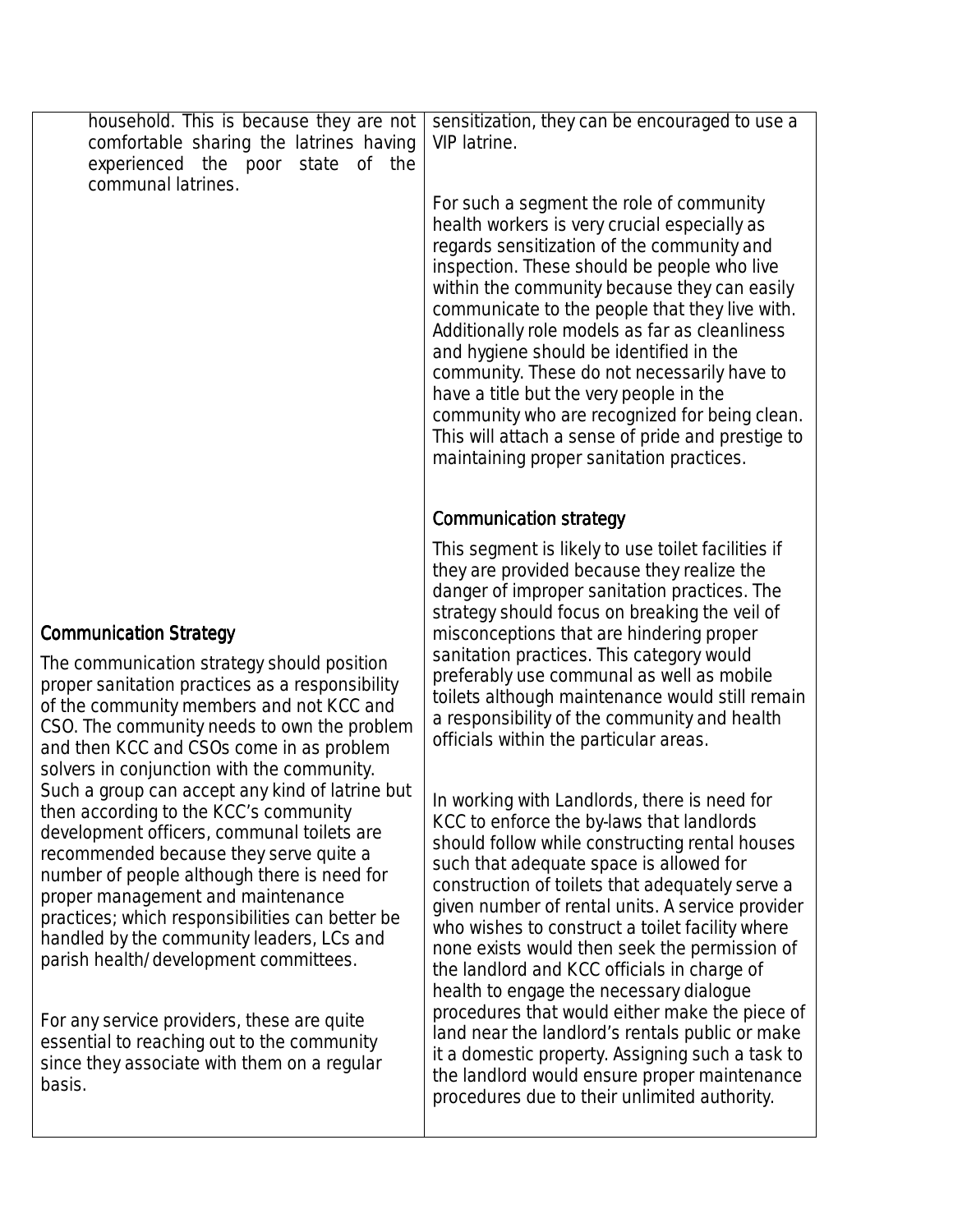

#### 4. PRINCIPAL FINDINGS – FOCUS GROUPS

#### 4.1 General sanitation issues

#### 4.1.1 Knowledge on sanitation

Generally sanitation is defined under two broad categories, which include health and cleanliness. It is seen to involve cleanliness of the body, the home and the surrounding environment. It is also associated with improved health practices aiming at disease control such as boiling drinking water to prevent diseases.

#### *"Boiling drinking water." Males 18-28 Kazo / Kawempe 1*

*"General cleanliness of food and the environment around us such as toilets." Males / Females 18- 18-29 Mpererwe / Komambonga 29 Komambonga Komambonga* 

*"For me, when someone talks about sanitation, think it means having a clean environment. For instance having where to pour garbage so that epidemics do not spread in the area. That is what I think sanitation is looking after your self properly." Females 29-45 Makerere I, ii, iii, Sir Apollo* 

*"To me when I hear the word sanitation, it means the way you as a person behaves like at home, the things you use to help keep clean." Females 29 Females 2929-45 Makerere I, ii, iii, Sir Apollo 45 Makerere I, ii, iii, Sir Apollo 45 Makerere I, ii, Apollo* 

*"I think a clean and healthy body will come to my mind. You see one has to bathe, keep your hair at a reasonable level." Males 29-45 Katanga* 

*"There is sanitation of keeping water clean, where people have to boil drinking water, draining of water logged areas, and cleaning up of channels to allow free flow of water" Bwaise I, ii, iii, Kimumbasa* 

"For me I think, it is how we clean the environment in order to a void sickness; boiling drinking

water and stopping children from reaching dirty things." Females 18-28 Kalerwe / Mulago

Most perceive sanitation as encompassing: personal (body and food) hygiene, and cleanness of the environment (household and surroundings). Environmental cleanness includes garbage disposal, clearing of bushes and clean toilets facilities. It is important to note that the community values total hygiene care; which is believed to prevent diseases more so for the children.

#### *"Personal hygiene e.g. bathing daily." Males 18 18-28 Kazo / Kawempe 1 28 1*

"Refers to toilet usage, Water use, Bathroom, and preservation of water." Males 18-28 Kazo /

#### Kawempe 1

 *"Cleaning of the toilets e.g. washing them on a regular basis." Males 18 18-28 Kazo / 28 Kazo 28 Kawempe 1 Kawempe 1* 

*"Boiling of food." Males 18 Males 1818-28 Kazo / Kawempe 28 Kazo / Kawempe Kawempe* 

*"Sanitation is a personal initiative, it means grooming, cleaning the home and slashing. I mean it comes from the person him/herself." Males 18-28 Kazo / Kawempe "Cleaning oneself and the environment in which they live." Males / Females 18 les 1818-29 Komamboga / Mpererwe / Mpererwe*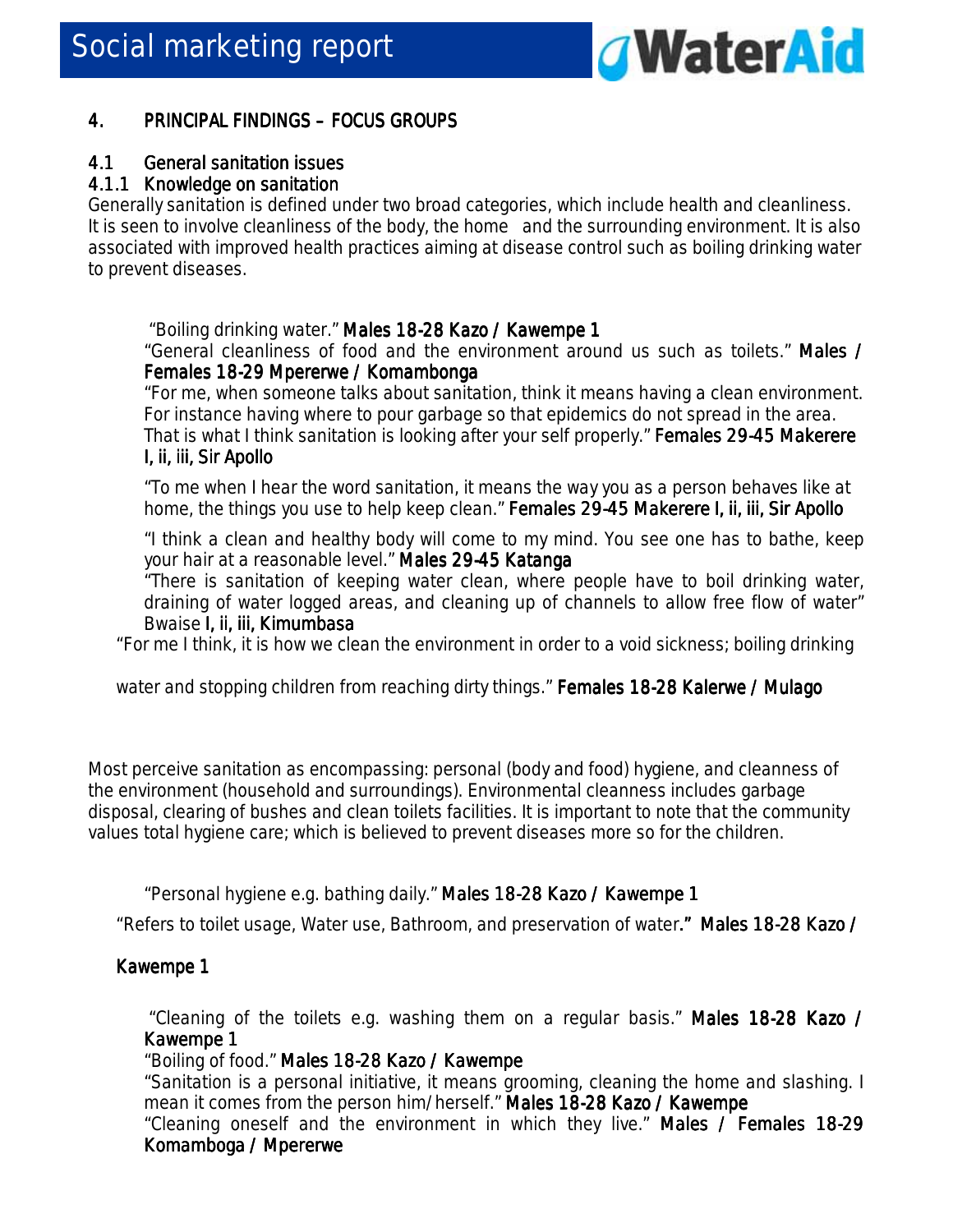A big number of people maintain proper sanitation by cleaning the surrounding areas, sanitary facilities, and their bodies, proper feeding of children and sensitising community members. Most important aspects for sanitation include clean toilets, garbage management system, access to clean water and clean household environment.

*"It means washing the clothes, grooming the children and ensuring that you are clean personally.* 

*Secondly, it includes also checking the status of the toilet and your surroundings, and minding of the visitor's impression in your home." Females 29-45 Mulago I & ii* 

"*The cleanliness of the home." Males 18 Males 18-28 Kazo / Kawempe 1 28 Kawempe 11* 

*"Burning of the garbage's around the homestead." Males 18-28 Kazo kawempe1* 

*"The storage of rubbish material." Males 18 18-28 Kazo/ Kawempe 1 28 Kawempe 1 1* 

*"Cleaning the nearby bushes and long grass." Males 18 Males Males 18-28 Kazo / Kawempe 1 28 Kazo / Kawempe 128 1* 

*"Proper disposal of garbage and the use of toilets." Males 18 18-28 Kazo / Kawempe 1 28 Kawempe 11* 

"I think it means cleaning the house, burning rubbish around your home and not littering it

everywhere, and cleaning the bathrooms too." Females 29-45 Mulago i & ii

*"Toilets and water to me would be the most important aspect because it should be noted that water is life. Therefore, this water has to be available and clean." Males 29 Males 2929-45 Katanga* 

#### Sanitation problems

In order to understand the respondents' perceptions towards sanitation conditions in Kawempe they were asked to mention the sanitation problems faced in their area. The key sanitation problems indicated were poor toilet conditions, poor waste disposal practices, and flooding, inadequate toilets facilities and un protected spring wells.

#### **Toilet facilities**

It was generally said that the toilet facilities are not enough to serve the communities prompting peoples to use other means such as polythenes and buckets. A big number of respondents in the focus groups mentioned that the public latrines are poorly maintained and the community attributed this to lack of a sense of ownership of these toilets. It was reported that some people use them as a dumping ground for rubbish.

*"Landlords build few toilets and yet there are many tenants, so the latrines easily fill up and the Landlords do not normally check to see the conditions of these toilets and so tenants shy away from using these toilets and resort to disposing their wastes in polythene*  bags and then dump anywhere." Females 29-45 Makerere I, ii, iii, Sir Apollo

"No where to dispose off our waste since the toilet facilities are few and have to be paid for

every time you visit them at 100=. Now if you are 7 in the family, it means that whenever one

goes there 100=should be spent. It's hard to visit it once. Remember short calls can be like 4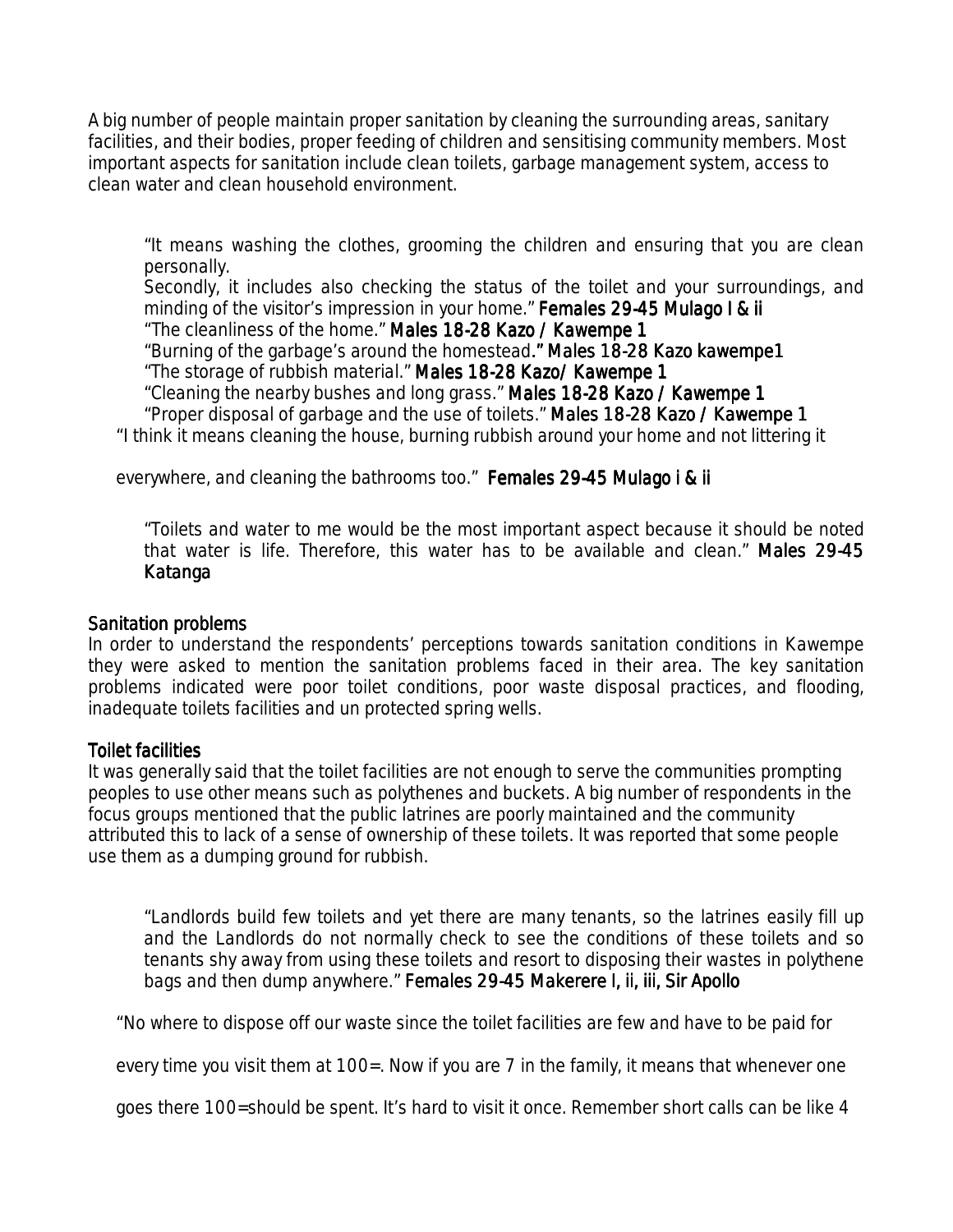

times a day per individual. We are poverty stricken. Do you expect us to handle that expense?"

#### Males 29-45 Katanga

*"Toilets are a problem in this area. They are very few and above all they have to be paid for before use. This result into people keeping waste under their beds then throws in water channels at night." Males 29 29-45 Katanga 45 Katanga* 

Another problem that was identified was lack of proper toilet emptying facilities. The toilets that are located near the drainage channels are often emptied through into the drainage channels. Further the latrines smell, and are left open. The respondents also mentioned that public latrines are cleaned using dirty water, inferring that the cleaning is not properly done.

*"Another thing is that these toilets in such areas easily fill up due to many factors like rain water filling it up. At times they fill up in a period of a week and so it makes it expensive for*  the landlord to hire a cesspool emptier every week." Females 29-45 Makerere I, ii, iii, Sir *Apollo* 

*"Toilets fill up and they are a healthy hazard because they smell a lot." Females 18 Females 18-28 Kalerwe / Mulago* 

*"There's also a very poor disposal of waste because people only open their pipes from the toilets, let the waste flow with water. The plots are small; we can't manage to construct a new latrine when the old is full." Females 29-45 Bwaise* 

In Kazo and Kawempe parishes, respondents noted that poor planning of the sewerage system brings about flooding therefore interfering with the smooth flow of sewage. With such factors, coupled with inadequate cleaning and blockage patterns such areas inevitably get intensified in poor sanitation conditions.

*"The channel of sewage is always so dirty and congested and is less cleaned hence leading to poor sanitations in the area." Males 18 18-28 Kazo / Kawempe 28 Kazo / Kawempe* 

*"The sewage channels are hardly cleaned up yet they are leading factors of proper*  sanitation and hygiene." Males 18-28 Kazo / Kawempe

Some female respondents cited that toilets are poorly constructed using cheap materials and cheap labour. Infact the cost factor was mentioned as a major hindrance to toilet ownership. This is because majority of the sample comprised mainly low-income earners. Coupled with this, is that respondents in Makerere cite lack of space to construct toilets as leading to sharing of toilets a notable example is Bwaise parish where one toilet is shared by six tenants.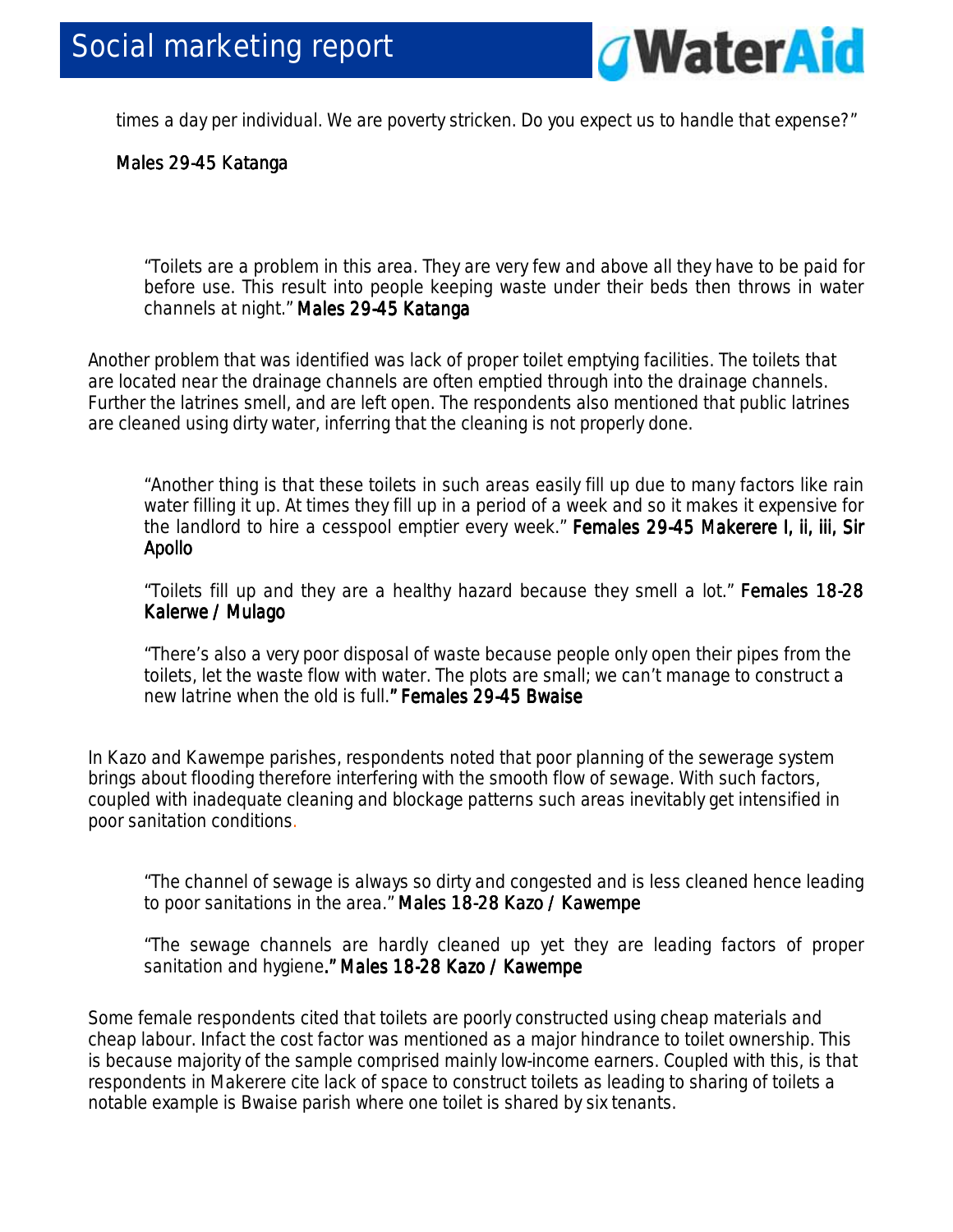*"They are poorly built, in swamps and when it rains faeces are brought back into people's homes hence causing diseases. Toilets are not user friendly because there is no privacy hence people use polythene and sacks to serve as toilets" Females 18-28 Kalerwe* 

*"They are poorly constructed with weak and less materials and are very shallow. So close to peoples home" Male/Female 18-29 Komamboga* 

*"The storage of rubbish material is done in the toilets and the sewage pits are not well*  covered, eatables are exposed to dogs, which do contaminate them" Males/Females 18-*29 Komamboga* 

*"Landlords build poor toilet structure yet the charge high fee for rent (15,000/=) per month. Additionally, there is no space to build toilets as Landlords economize their plots and house space" Females 29 29-45 Makerere I, ii, iii, Sir Apollo 45 Makerere I, ii, Apollo* 

In regard to toilet usage, some respondents in Mulago, Bwaise and Komamboga parishes noted that there are certain cultural beliefs that deter women from using toilets, hence posing a danger of having poor sanitation practices in the area.

*"We have heard of some cultures and beliefs that do not use toilets and there are some amongst us e. g pregnant women" Males / Females 18-29 Komamboga / Mpererwe* 

*"Some people's cultures don't allow them to use the toilets so they pour the feaces in the drainage."* Females 29-45 Mulago I & ii

*"Some cultures do not use toilets like when they are pregnant e.g. the kakwa" Females 29 29- 45 Bwaise I, i ii, iii, Kimumbasa i, Kimumbasa* 

#### Poor garbage disposal habits

The key problem associated with garbage disposal was indiscriminate dumping. A big number of respondents from the FGDs mentioned that there is a general lack of garbage bins. Garbage if dumped in drainage channels and public latrines.

*"No garbage bins where we can dispose off the garbage. We have to keep this garbage until 'Nabugabo Joint Ventures' truck comes. At times it can take over a week without coming. This means we keep a lot of garbage near our houses, which in the end cause disease threats." Males 29-45 Katanga* 

*"Many tenants have a tendency of disposing off garbage in the drainages, which remain there for long thereby giving off a bad smell." Females / Males 18 Females 18-29 Komamboga / 29 Komamboga Mpererwe* 

*"It's a big problem because we don't have where to dispose waste." Males 29-45 Katanga*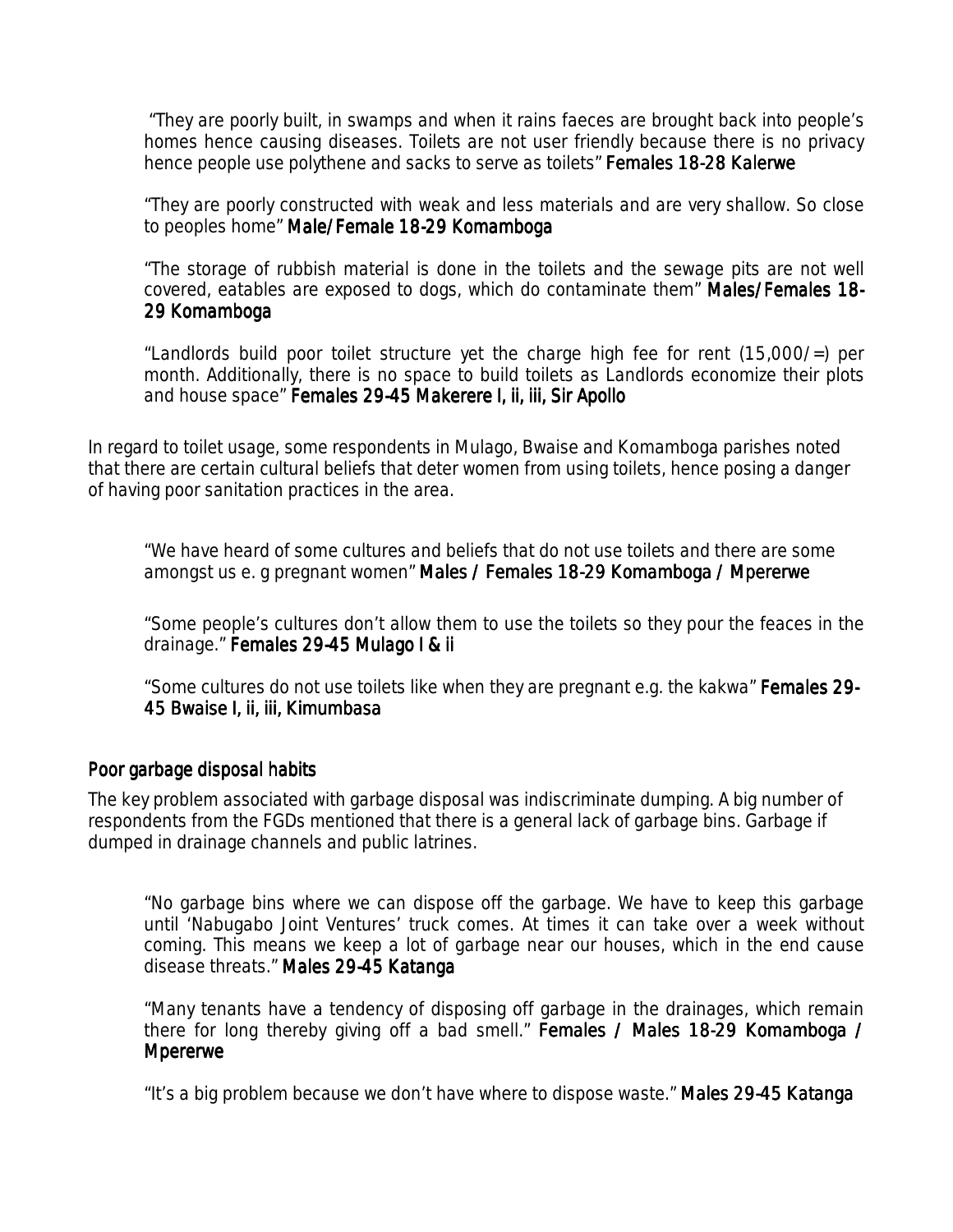### Social marketing report



Another problem that was cited was lack of money to pay for private garbage collators and the inconsistence in garbage collection that result into garbage piling up and acting as a breeding place for flies that spread diseases such as Cholera.

"Rubbish is a big problem because the vehicle takes long to come which stagnates in the

water after the rain has poured." Females 29-45 Mulago I & ii

"The cars of collecting rubbish come once in a day and most of the rubbish remains behind." Males 18-28 Kazo / Kawempe

*"Many tenants have a tendency of disposing off garbage in the drainages, which remain there for long thereby giving off a bad smell" Male 18 Male 18 18- 18-24 Mpererwe 24 Mpererwe 24 Mpererwe*  "People in charge of rubbish collection take so long yet we stay in the slums, talking to

neighbors about rubbish create hatred. Hence rubbish at times is thrown on the roadside."

#### Females 29-45 Mulago I & II

*"Delay of the responsible people to collect garbage, they rarely collect it hence rotting and producing scavengers which ends up on people's food. These people also ask for a lot of money which some of the people cannot afford." Females 18 18-28 Kalerwe / Mulago 28 Kalerwe / Mulago* 

Lack of personal Hygiene: Residents of Mulago highlighted cases of poor hygiene manifested in not cleaning homes, inadequate cleanliness in homes for example children's practice of defecating around homes, which degenerate into poor sanitation standards that pose a health threat to the community.

"We have a problem of sick people leaving herbs in the bathroom daily. They do it carelessly

knowing we don't have our own houses in Kampala." Females 29-45 Mulago i & ii

*"People don't clean their children after defecating, so the flies are attracted everywhere even inside our houses." Females 29 Females 29 Females 29-45 Mulago i & ii 45 Mulago i & ii45 Mulago i ii Mulago i ii* 

#### Flooding

Another problem that was seen to affect the sanitation conditions in Kawempe was flooding. The areas in the low land such as Bwaise tend to experience flooding due to blocked trenches. As a result the latrines and human settlements are affected.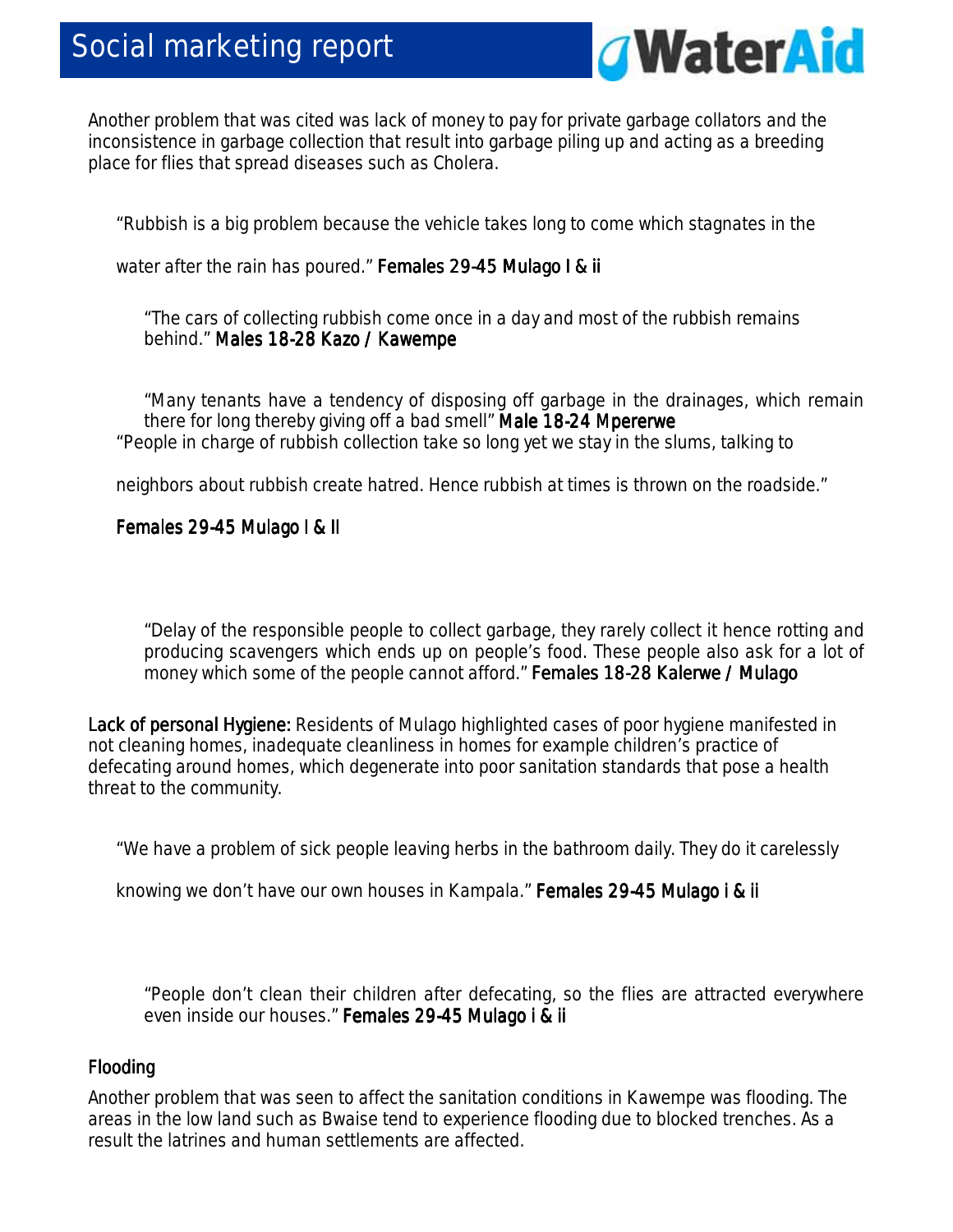*"Flooding is the biggest problem we have because it makes one fail to even move I think you saw it when you were coming so we don't know even what to do." Females 29 Females 29 29-45 Kimumbasa* 

*"Yes around my place people urinate and also defecate in the streams or even put in polythene then pour in streams when it rains the waste slopes/flows straight towards your home, it's disgusting." Females 18 ." 18- 24 Bwaise 24 Bwaise* 

*"Yes, me too, I agree with my colleague's view that dustbins and toilets are very important. Like you have seen in our areas we do not have many of those and people just dispose wastes anywhere and at the end of the day when it rains and floods, diseases are easily spread because we do not have these facilities." Females 2 29-45 Makerere I, ii, iii, Sir 45 Apollo* 

*"Water logging is the biggest problem we have because it makes fail to even move; I think you saw were coming so we don't know even what to do. "Females 29-45 Bwaise I, ii, iii, Kimumbasa* 

*"Running water when it rains which leads to flooding of the area hence water end s up in people's houses. This water carries a lot of dirty things from toilets into people's houses hence causing diseases." Females 18 18-28 Kalerwe / Mulago 28 Kalerwe / Mulago* 

This waste gets to mix with rainwater during the rainy season further compromising the health of this community. This has led to the local council threatening to bring down the toilets.

*"LCs ordered for them to demolished because they claim they greatly contributed to unhygienic conditions in the area" Females 18-28 Kalerwe Mulago* 

Other sanitation problems included lack of clean water facilities, pollution due to congestion and pastes such as cockroaches, flies that cause diseases e.g. Cholera and malaria.

"*Mama, we have a problem of water streams." Females 18 Females Females 18-24 Bwaise 24 Bwaise 24 Bwaise "I come from a place, which is too small, and there are problems of proper waste disposal. There are also worms and rats. The landlord will not allow to burn or burry gabbage, which is a big hindrance to proper sanitation in the area." Males 18-28 Kazo /Kawempe "A lot of pollution is being experienced in the area, which in the end results into health hazards to the population living in the area." Males 29-45 Katanga "We should not forget the cockroaches. They affect us with the shops to the extent that by the time they sell off the bread, it would have already taken a half of it. "Female 29 "Female 29-45 Bwaise*

#### 4.1.3 Solutions to sanitation problems

#### **Toilets**

**Government & NGO interventions:** Respondents mentioned that the local government has constructed toilets through the, Local Government Development Project (L.G.D.P) most of which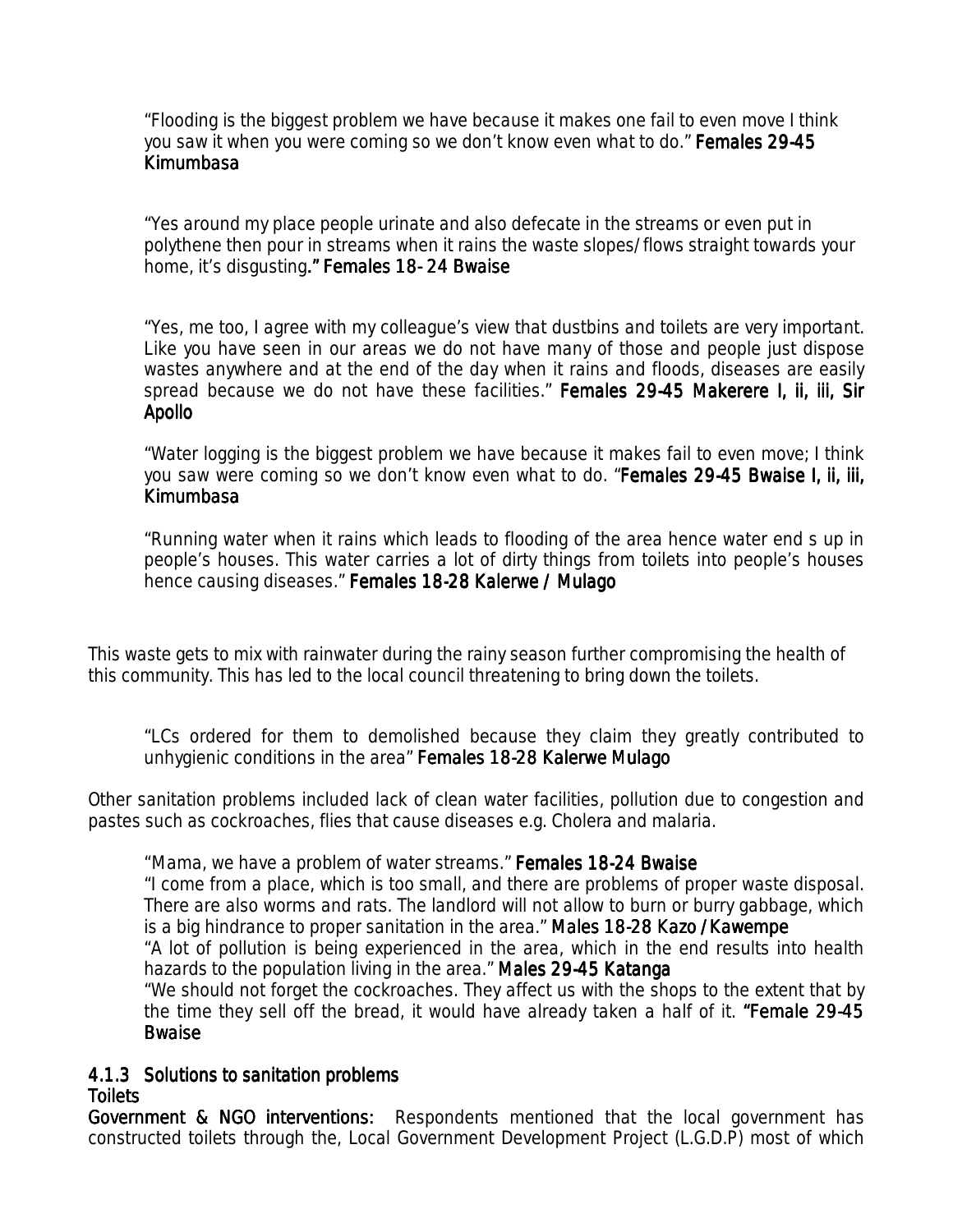

are communal toilets. Some NGOs such as Plan International and Save the Children also construct some toilets.

*"NGO contribution towards Toilet construction e.g. Plan International & Save the Children" Males 29-45 Katanga* 

*"NGO's like CONCERN CONCERN provided a fully finished toilet. They used their own resources, the labor force inclusive." Males 29-45 Katanga* 

*"Some of them were provided by "Some of them were provided by PAPSCA." ovided by PAPSCA." Males 18-28 Kazo / Kawempe* 

Community initiative: The community has also taken an active role to construct toilets. In addition the people who live in rental units urge their landlord to provide more toile facilities to cater for the large numbers of tenant.

*"By counting the number of homes in order to establish the number of toilets to construct" Males 18- Males 18-28 Kazo 28 Kazo28 Kazo* 

*"May be the local community come as porters in case the labor force the organization constructing carried is very limited." Males 29-45 Katanga* 

*"Some of us who are committee members go round telling people to use toilets because we know who has a toilet and who lacks, so we encourage those without latrines to dig them." Females 29 Females 29Females 29-45 Bwaise I, ii, iii, Kimumbasa 45 Bwaise I, ii, iii, Kimumbasa 45 Kimumbasa* 

*"We have asked landlords to construct more toilets due to the high number of tenants they have so that hygiene conditions improve the area." Females 29-45 Makerere I, ii, iii* 

*"People at the community are mobilizing themselves and get hints on the development issues related to sanitation problems like emptying toilets, cleaning channels and drowning water logged area." Females 29 Females 29-45 Bwaise I, ii, iii, Kimumbasa 45 Kimumbasa* 

**Emptying filled up toilets**: The male respondents in Mpererwe mentioned that they often empty the toilets when they fill up. In addition efforts are made to construct deeper toilets.

*"Toilets are emptied and are built with deep holes" Males 18 18-29 Mpererwe 29 Mpererwe* 

Proper maintenance practices: The people of Kawempe division have adopted proper maintenance practices such as use of toilet covers and developing a cleaning roster for cleaning toilets.

*"By using methods like ensuring that at least five people clean the toilets per week and in turns" Males 18 Males 1818- 29 Kazo 29 Kazo* 

Proper garbage disposal practices: The suggested solutions to garbage disposals were burning of garbage, selling to factories and use of private garbage collectors.

*"Some of us sell it off to factories e.g. plastics and Kavera, they are used to make pipes." Females 18- 18-29 Mpererwe 29 Mpererwe* 

*"Tenants usually gather their rubbish together which is later picked by a truck." males 18 18- 29 Komamboga* 

*"We also ensure that we burn garbage around our homes, smoke our latrines and keep the home environment"* Females 29-45 Bwaise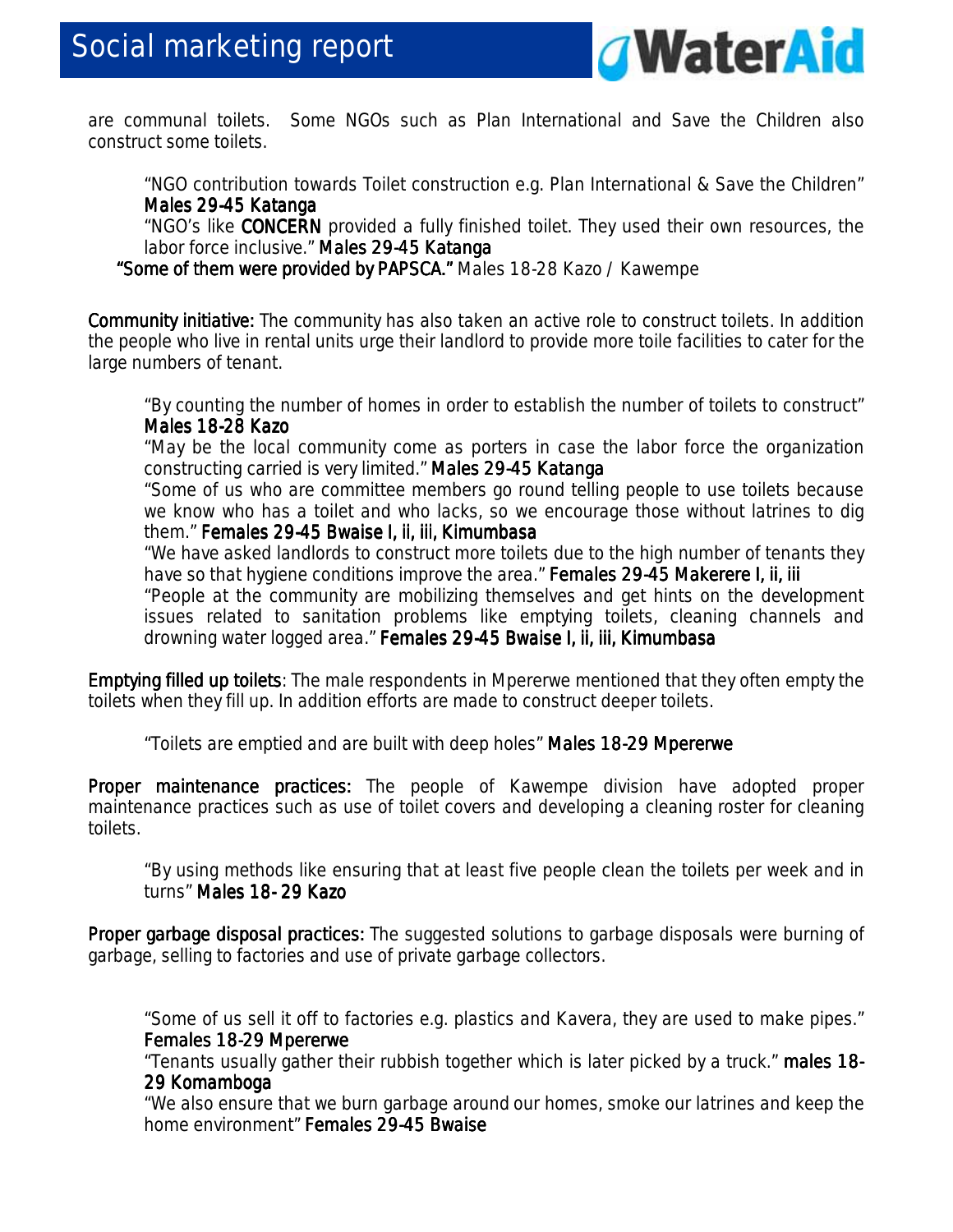Some people also mentioned that those who practice indiscriminate dumping are reported to the LCs and KCC officers.

*"We spy on each other, when you find some one dumping garbage in a drainage channel and you report them, they are fined 50,000, 20,000 is given to the person who reports and 30,000 goes to KCC." Females 29 29-45 Bwaise 45 BwaiseBwaise* 

 *"LCs try to be strict to us the residents of the area not to spread our dirt anywhere. So we keep at the side of the houses until the truck collects it like once in a week." Males 29 Males 2929-45 Katanga* 

"*You are penalized if you are found polluting the environment by dumping wastes where it should not be dumped." Males 29 29-45 Katanga 45 Katanga* 

*"Reporting to LCs about the existing problems and some times they also call us in the meeting to brief us about what to do and what they are going to do for us." Females 18 Females 1818-28 Kalerwe / Mulago* 

Flooding The respondents mentioned that KCC has taken an initiative to widen the drainage channels.

*"In water logged areas KCC has tried to widen the drainage channels." Female 29 29-45 Bwaise* 

*"Water logged areas cause a lot of dirt in a home so KCC should help us look for a way of draining these places because people just dump any garbage in water logged areas." Females 29- 29-45 Bwaise I, ii, iii, Kimumbasa 45 Bwaise I, ii, iii, Kimumbasa*

#### Other solutions

In most parishes the LCs and health workers have sensitized the community during village meetings.

*"The LC chairman goes to people's homes reminding them when to take garbage to the Nabugabo Joint venture Truck." Males 2945 Katanga Katanga* 

#### 4.2 Garbage disposal

#### 4.2.1 Knowledge of garbage disposal

Respondents define garbage as "waste…"things that are harmful as a result of being fully utilized", **Female 29-45 Kawempe** 

"The unwanted material e.g. banana peelings is garbage." Males 18-28 Kazo kawempe 1

"*What is not seen as important can be called garbage" Males 29 Males 2929-45 Katanga 45 Katanga* 

*" What is rotten and smelling badly is called garbage" Females 18 Females 18 18-45 Kalerwe 45 Kalerwe* 

*"Expired items turn out to be called garbage" Males 29-45 Katanga* 

*"Anything that is out of use." Males 18-28 Kazo / Kawempe* 

*"What turns out to be a health hazard thus causing cholera" Females 29 Females 29 29-45 Sir Apollo 45 Sir Apollo 45 Apollo*  "Anything that I don't want any more or is less important is referred to as garbage." Males 18-

#### 28 Kazo / Kawempe 1

*" What has been used up is garbage " Females 18 Females 18 18-28 Kawempe 1 28 Kawempe 1 28 1*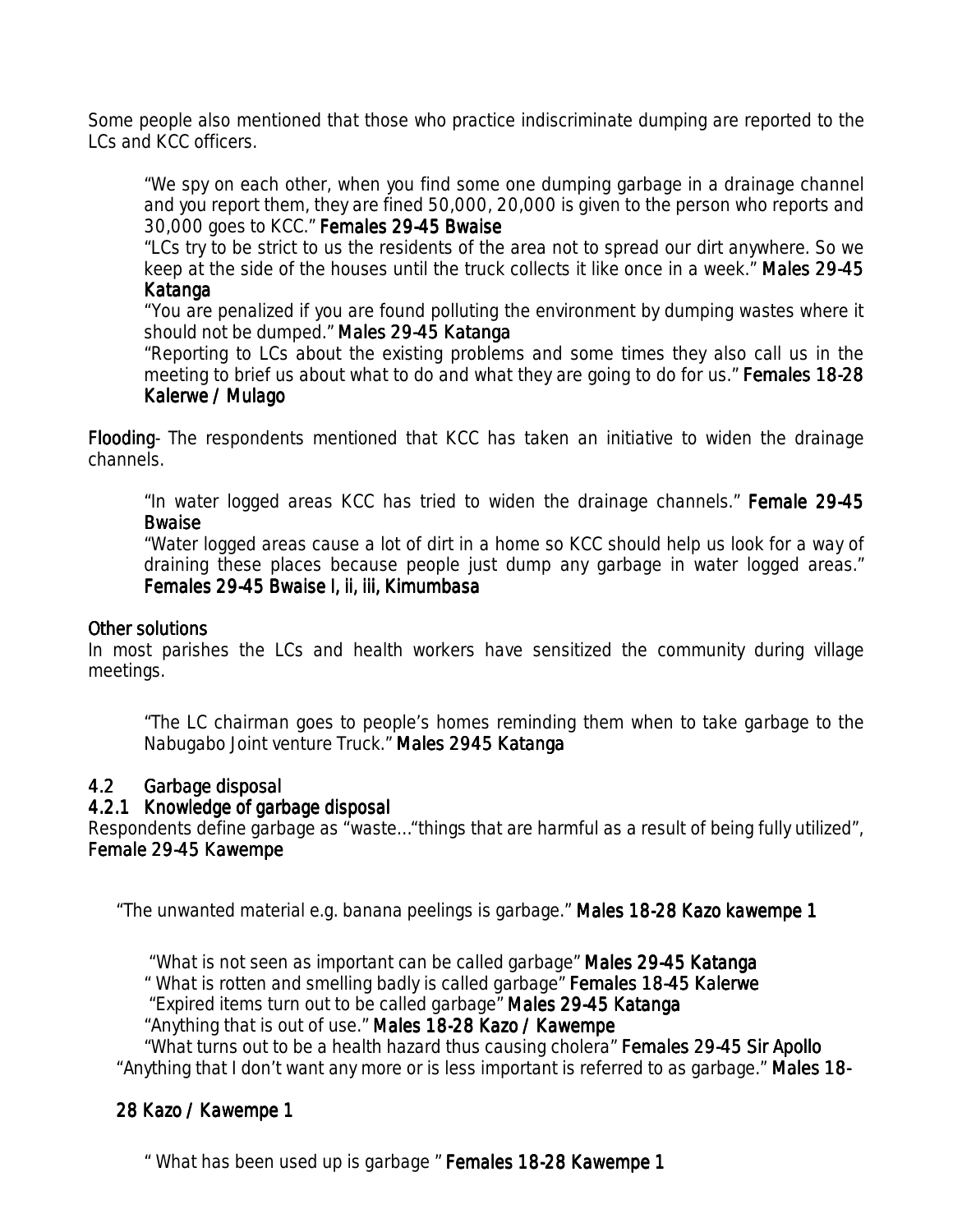

*"Any thing no longer wanted" Males 18 18-29 Mpererwe 29 Mpererwe*  "Garbage can mean anything that is unwanted or of less importance to you e.g. banana leaves

for example after being used are garbage." Males 18-28 Kazo / Kawempe 1

*"Something I wouldn't want to use is garbage." Males 18 Males 1818-28 Kazo /Kawempe 1 28 1 "To me, it means extreme dirtiness." Females 2 29-45 Mulago I & ii 45 ii 45* 

"*Any thing no longer wanted." Females / Males 18 Females / Males 1818- / 18-29 Mpererwe / Komambogo 29 Mpererwe / Komambogo29 Komambogo "To me, I think these are things that bring dirt like polythene bags disposed everywhere." Females 29- 29-45 Makerere I, ii, iii, Sir Apollo 45 ii, iii, Sir Apollo* 

*"What is rotten and smelling badly is called garbage" Males 29 29-45 Katanga 45 Katanga "Things that are harmful as a result of being fully utilized, actually anything used up and that finally becomes toxic." Females 29-45 Bwaise I, ii, iii, Kimumbasa* 

"Some thing to be thrown away after being used, it could be food, polythene bags, banana

leaves and many others." Females 18-28 Kalerwe / Mulago

#### 4.2.2 Methods of garbage disposal

The respondents are aware of various garbage disposal practices. These include depositing of rubbish heaps at a central point for collection, burning rubbish that is not collected at all or on time, Burning, Burying, Deposit in the garden.

*"There are some who gather polythene bags and dry rubbish and put them on fire." Males 29-45 Katanga 45 Katanga* 

*"Others just burn it." Females / / Males 18 Males 18 18-29 Mpererwe / Komamboga 29 KomambogaKomamboga "I burry the rubbish in a pit to prevent it from heaping around to cause flies around my home." Females 29-45 Mulago I & ii* 

*"Some people bury the waste in the ground." Males 18 Males 1818-28 Kazo / Kawempe 1 28 Kazo / Kawempe 1* 

*"We at times spread the garbage under the scorching sun in the compounds to dry up and afterwards we burn it." Females 29 Females 29Females 29-45 Makerere I, ii, iii, Sir Apollo 45 Makerere I, ii, iii, Sir Apollo 45 Makerere I, ii, Apollo* 

However there are some respondents who mentioned that some people dispose off garbage indiscriminately, on the roadside, in public latrines and in the drainage channels. Others also sell it to the factories to make manure.

"Some sell it off to factories e. g plastics and kavera for making pipes." **Females / Males** *18-29 Mpererwe / Komambogo 29 Mpererwe / Komambogo*

*"I either deposit it in the garden or give the goats and cow the peelings of matooke and other foodstuffs" Females 29 29-45 Mulago I &ii 45 Mulago 45* 

*"Some just throw any where irrespective of whether it's a toilet or road." Males 18 18-28 Kazo 28 / Kawempe 1*

*"Some people put it in sacks and bags and leave it on their veranda." Females 18 Females 1818-29 Mulago* 

*"Some dump it in trenches whenever they need to." Females 18 18-29 Mulago 29 Mulago "Some of us sell it off to factories e.g. plastics and Kavera, they are used to make pipes."* 

#### **Females 1829 Mpererwe**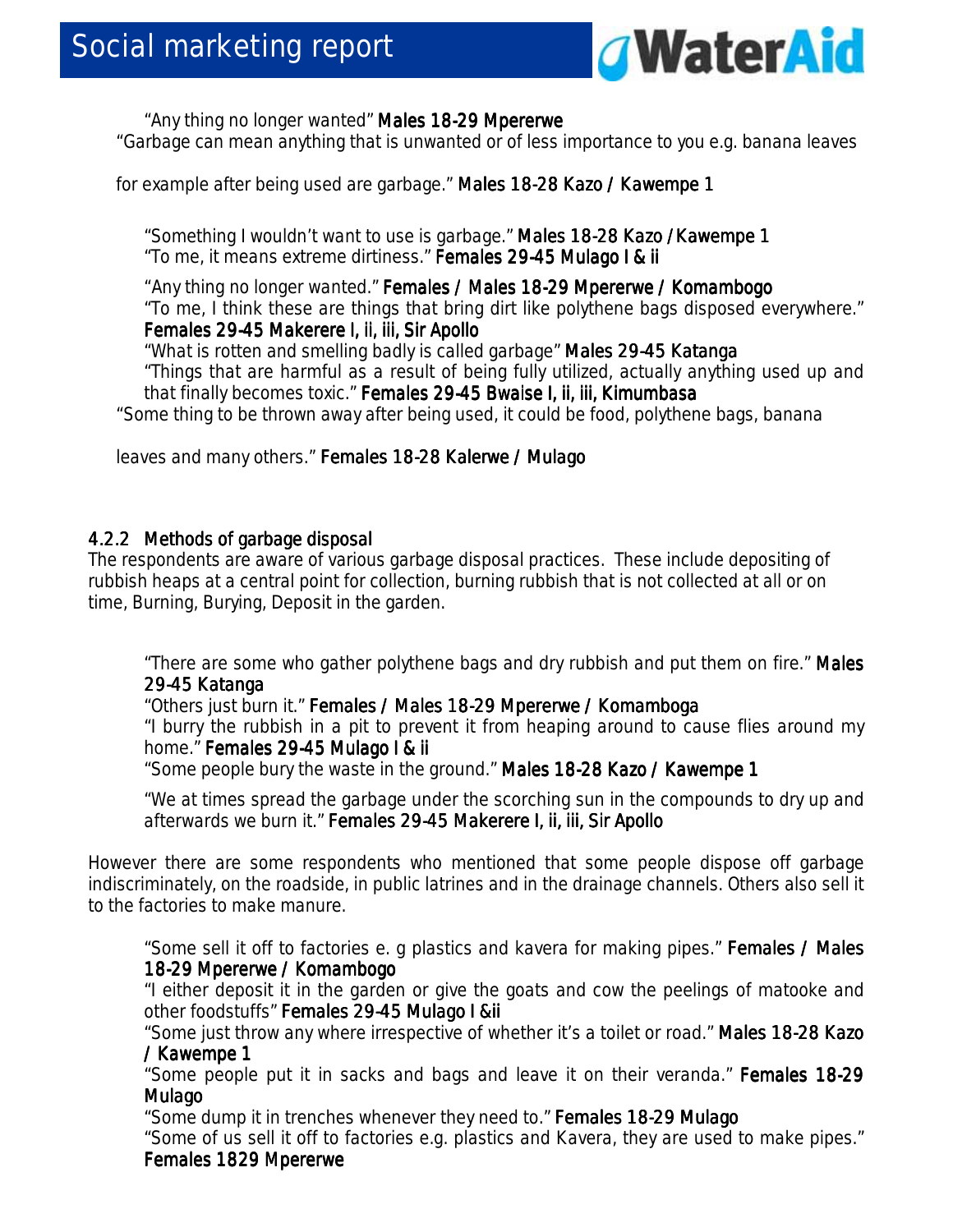*"Some people throw them in drainage channels or trenches at night." Females 29 Females 2929-45 Bwaise. Bwaise.* 

*"Some people dump them in the road at night when no one is seeingthem." Males 18 Males 1818-28 Katanga* 

*"Most people place the garbage in a polythen bags and then throw in the road or in the water channel e.g. in Kimumbasa zone, and Kisenyi." Males 18 18-28 Kazo kawempe 1 28 Kazo kawempe 1* 

*"Most people use the toilet to dispose off garbage since most do not have rubbish pits e. g Kimumbasa zone." Males 18-28 Kazo / Kawempe* 

*"People who lack where to throw the rubbish throw it on the roadsides." Females 29 29-45 Mulago I & ii Mulago I & ii* 

*"Throw in water channels." Males 29 Males 2929-45 Katanga 45 Katanga* 

*"During rainy seasons like this one they dump their garbage in channels and flows in water." Females 29 Females 2929-45 Bwaise I, ii, iii, Kimumbasa 45 Bwaise I, ii, iii, Kimumbasa 45 Bwaise I, ii, Kimumbasa Bwaise I, ii, Kimumbasa* 

"Some people throw them in drainage channels or trenches at night when no body is able to

see them." Females 18-28 Kalerwe / Mulago

#### Who is responsible for collecting garbage?

In Kawempe the role of garbage collection is shared between the Land Lords and formal organisations such as Local council officials, health workers, and NGOs such as Save the Children, NOREMA and Hilltop.

#### *"Nabugabo Joint Ventures." Males 29 29- 29-45 Katanga 45 Katanga*  **Figure 1.1** *"NOREMA" Females 18 18-24 Kalerwe 24 KalerweKalerwe*

"The city council people collect the garbage in the respective places." Males 18-28 Kazo /

#### Kawempe 1

*"The vice chairman links up with the companies that won the tender of garbage collection. So takes the responsibility of reminding the community of their responsibilities." Females 29-45 Bwaise 45 Bwaise45 Bwaise* 

*"I think its KCC." Males 29-45 Katanga* 

*"Certain NGOs e.g. Save the children and Hill top" Females 18 18-29 Bwaise 29 Bwaise Bwaise* 

"The City Council, but it has to intervene after the woman has already done something like

cleaning the toilets and bathrooms." Females 29-45 Mulago I & ii

*Of course Kampala city council (K CC)" Females / Males 18 Females / 18- 18-29 Mpererwe / Komambogo 29 Mpererwe / Komambogo "NOREMA collects money for garbage." Females / Males 18 Females 18-29 Mpererwe / Komambogo 29 KomambogoKomambogo "Nabugabo Joint Ventures." Males 29 29- 29-45 Katanga 45 Katanga* 

*"I think KCC because they constructed for us toilets" Females 29 Females 29Females 29-45 Bwaise I, ii, iii, Bwaise I, ii, iii, Bwaise I, ii, Kimumbasa* 

"*Only KCC, NORENA and Save the Children." Females 29 29-45 Bwaise I, ii, iii, Kimumbasa 45 Bwaise Kimumbasa*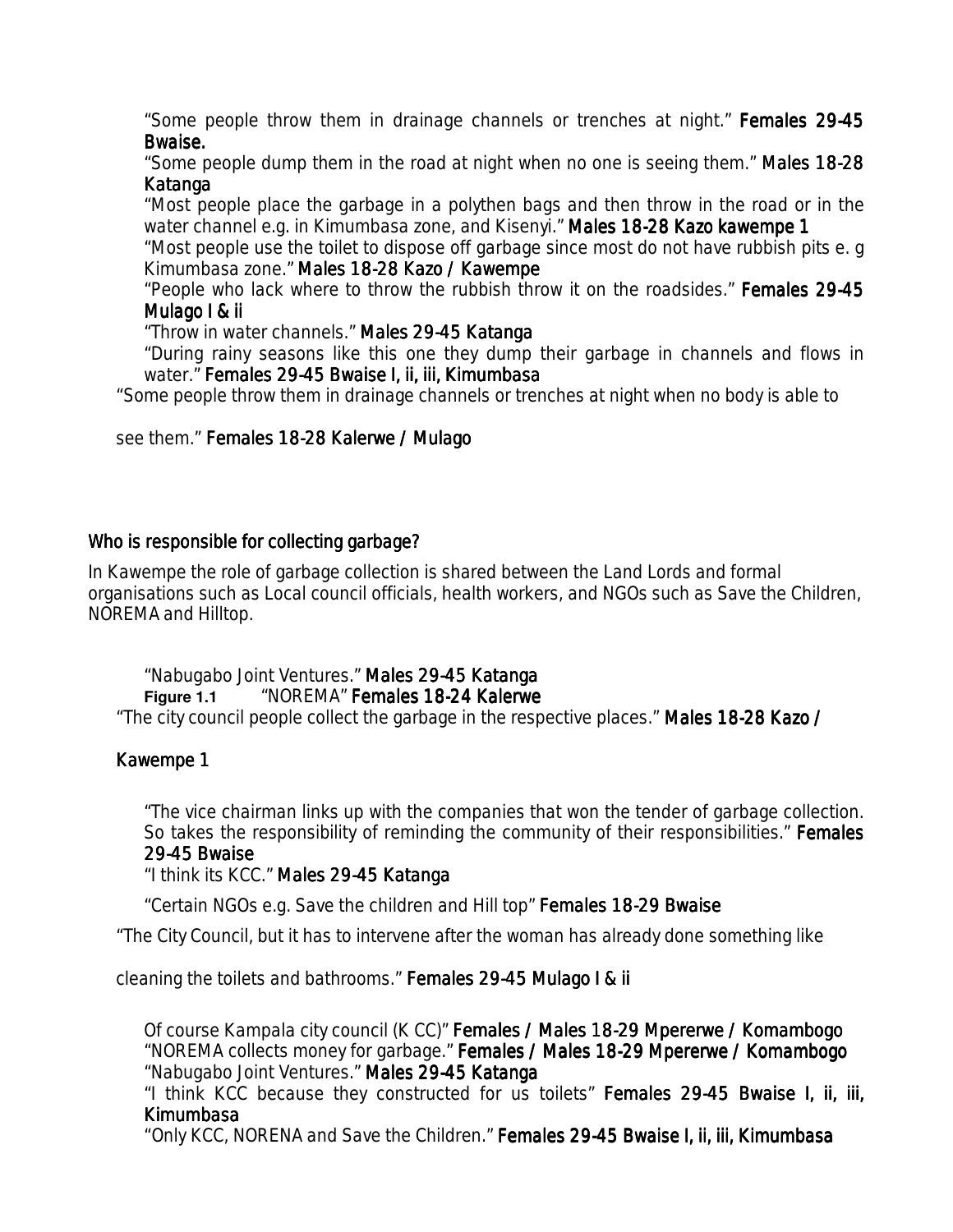

#### Perceptions towards garbage collection

The current system in place involves the dumping of waste and rubbish at a central location for collection. The service providers responsible for garbage collection are NOREMA and Nabugabo Joint Ventures who do so at a fee of Ushs.5, 000. They operate independently in various parishes with the local councils (LCs) as overseers of the activity.

*"The Vice chairperson links up with the companies which won the tender of garbage collection. He also takes the responsibility of reminding the community of their responsibilities." Males 29-45 Katanga* 

*"Yes, because the truck that takes the garbage comes once a week and at times they don't come which makes us gather a lot near our houses" Males 29-45 Katanga* 

*"Yes, because people dump where they are not supposed to dump like in drainage channels" Males 29-45 Katanga* 

*"Some wastes e. g condoms are exposed to the children, which have a lot of dirt" Females 18-29 Komamboga 29 Komamboga29 Komamboga* 

 *"NOREMA acts irresponsibly, they don't meet their quarter of collecting garbage." Females 18-28 Mulago 28 Mulago* 

*"Government has also not done its part because people pay taxes, but they cannot even pay for garbage collection."Females 18 Females 1818-28 Mulago 28 MulagoMulago* 

*"There is lack of defined dumping ground which results into disease spread in the area." Males 29- Males 29-45 Katanga 45 Katanga* 

*"The rubbish trucks leave a lot of litter around the place making it un pleasant to look at." Males 18- Males 18-28 Kazo 28 Kazo 28 / Kawempe 1 / Kawempe 11* 

*"PLAN INTERNATIONAL brought the Jeri cans but their usage stopped. We from kiwonvu consume all the waste from up in other zones because we are in a lowland." Females 29 Females 29-*

#### *45 Mulago I & ii ii*

*"At least KCC constructed for us toilets, collected garbage but since the tendering of NOREMA to take on the duties, everything worsened." Females 29-45 Bwaise I, ii, ii, Kimumbasa* 

Females in Kawempe noted that landlords have taken responsibility of providing places for garbage disposal to their tenants from where KCC collects it.

*"Landlords even charge us 3,000/=per month, per house and this fee is for garbage collection." Females 29 29-45 Makerere I, ii, iii, Sir Apollo 45 Apollo* 

LCs were also said to be instrumental in mobilizing and sensitizing the community about proper waste disposal.

*"LC chairman of the area calls meetings at times to see how this issue of sanitation in the area can be handled." Males 29 29-45 Katanga 45 Katanga* 

"The LC chairman goes to the people's homes reminding them of when to take garbage to the

Nabugabo Joint Venture truck." Males 29-45 Katanga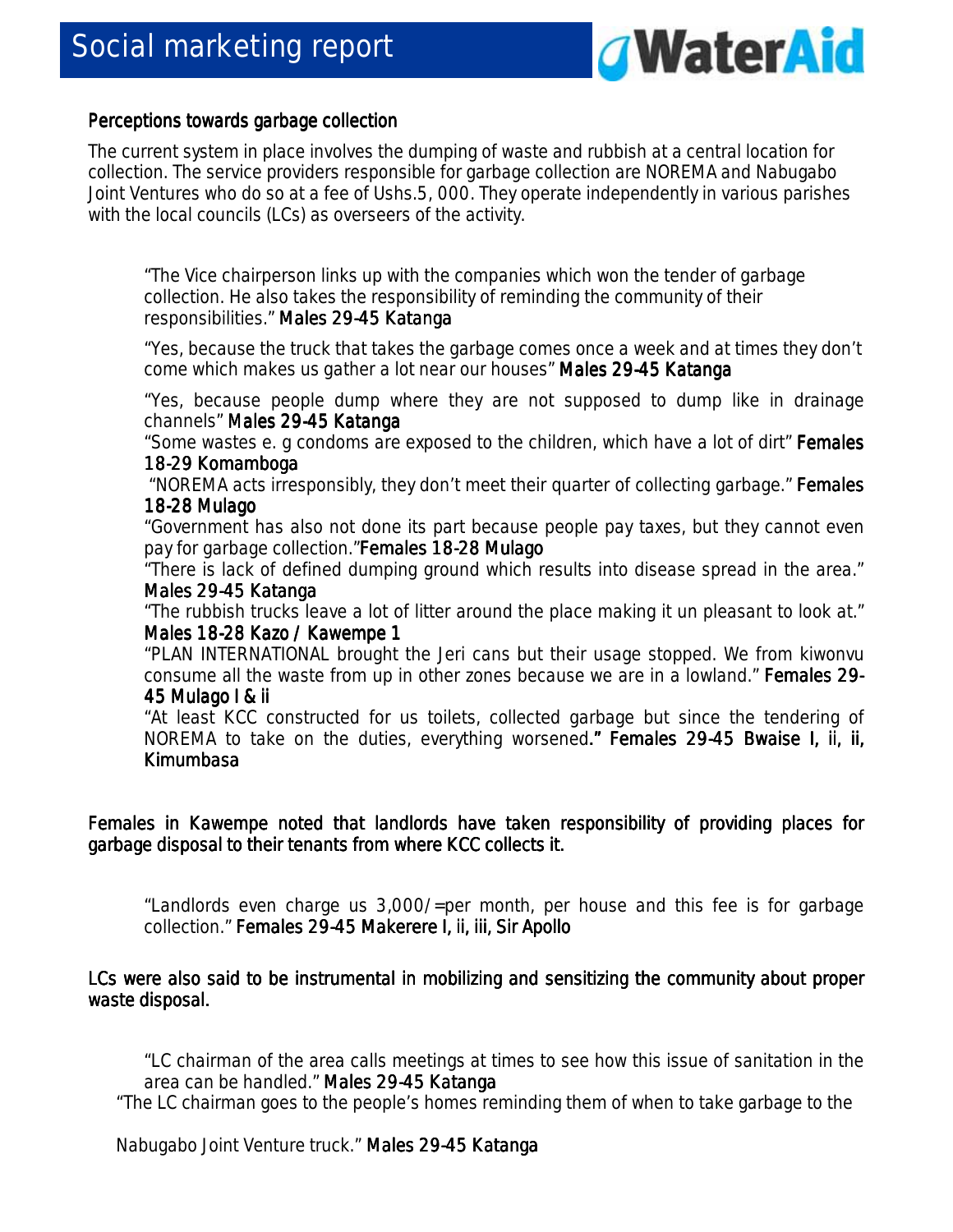*"The youth are sensitized every last Saturday of the month on proper sanitation and hygiene" Females / Males 18 " / Males 18-29 Mpererwe / Komamboga 29 Mpererwe Komamboga* 

Despite all that, respondents noted that some people are still lazy and don't comply with rules escalating the problem of indiscriminate dumping.

"*Many tenants still have a tendency of disposing off gabbage in the drainages, which remain there for long thereby giving off a bad smell" Females / Males 18-29 Mpererwe / Komambogo* 

Respondents are therefore still subjected to problems relating to indiscriminate dumping such as, bad smell from garbage especially if NOREMA delays to pick it, destruction of soil by indiscriminately dumped polythene bags, Flooding due to garbage blocking trenches and the inconvieance caused when garbage is dumped near their bathrooms and toilets.

*"NOREMA acts irresponsibly, they don't meet their quarter of collecting garbage." Females 18-28 Mulago 28 Mulago* 

*"The rubbish trucks leave a lot of litter around the place making it un pleasant to look at." Males 18- Males 18-28 Kazo / Kawempe 1 28 / 1* 

Other problems associated with indiscriminate dumping were, use of cans and cut jerricans for waste disposal, which are thrown in trenches and garbage thrown on the streets which attracts houseflies.

*"Most people place the garbage in a polythen bags and then throw in the road or in the water channel e.g. in Kimumbasa zone, and Kisenyi." Males 18 18-28 Kazo kawempe 1 28 Kazo kawempe 1 "Most people use the toilet to dispose off garbage since most do not have rubbish pits e. g Kimumbasa zone." Males 18-28 Kazo / Kawempe* 

#### Suggested Solutions to indiscriminate dumping

*Return of kcc skips:* respondents suggested the re introduction of the old system where kcc used to put garbage skips for them at designated points where they would dispose their garbage as opposed to the current system of which requires them to pay for garbage and besides that, the garbage vehicles can't easily access their homes.

*"Kampala city council garbage skips should be brought back to their usual areas because they were not limited to any body either with or without money." Females 18-29 Kalerwe / Mulago* 

"To use the old method of KCC Skips. It was very good because they were limited quarrels."

#### Females 29-45 Mulago I & ii

*"They should bring back our tanks that we used some time back because garbage would*  be collected in the tank and taken away when full and another one brought" **Females 29-***45 Bwaise I, ii, iii, Kimumbasa*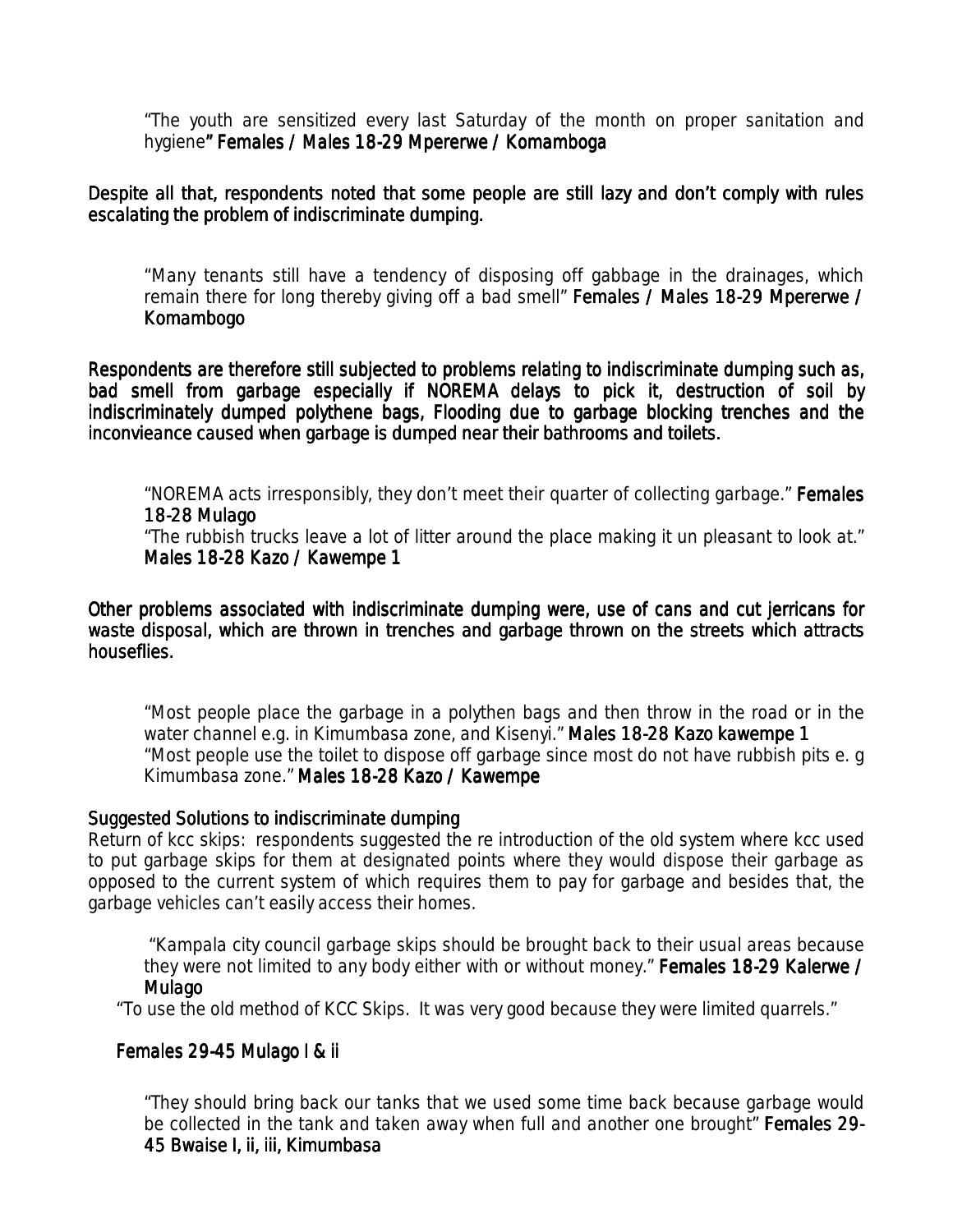

*"KCC should get the tender back from NOREMA because they haven't done any good job for us." Females 29 Females 29 29-45 Bwaise I, ii, iii, Kimmumbasa 45 Bwaise ii, iii, Kimmumbasa 45* 

*Reduction of garbage fees*: majority of the respondents proposed reduction or possibly scrapping of garbage fees charged by the garbage collecting companies, because majority of the people are low-income earners and as such can't afford these fees. They further suggested that the cost be lowered so that all people can afford it.

*"Those who collect garbage in this area like NOREMA, KCC should reduce the cost at which they collect garbage because 2500/= per month is too much to be paid by the local people." Females 29 29-45 Bwaise I, ii, iii, Kimumbasa 45 Kimumbasa* 

"The money for collecting rubbish is a lot, so the rubbish ends up congesting around the

home." Females 29-45 Mulago I & ii

*"We have other responsibilities like children, rent so the fee for garbage is usually neglected." Females 29 29 29-45 Mulago I & ii 45 Mulago ii 45* 

"*I think the monthly tax fee (3000shs) should be removed because it's not affordable." Females / Males 18 18- / Males 18-29 Mpererwe / Komambogo 29 Mpererwe / Komambogo Komambogo* 

*"If it was for free, I think people would have disposed of their garbage well but it's too expensive for us." Females 29-45 Bwaise I, ii, iii, Kimumbasa* 

*Punish indiscriminate dumping:* Indiscriminate dumping is usually done at night and in isolated places. There was suggestion that culprits be exposed and reprimanded as a way of discouraging future indiscriminate dumping acts. Respondents went on to suggest that LCs should be given incentives to motivate them into arresting those found violating the rules governing garbage disposal.

*"Incentives should be given to LCs to mobilize and imprison those who don't have latrines and those who dump their waste anywhere." Females 29 Females 29-45 Bwaise I, ii, iii, Kimumbasa 45 Kimumbasa* 

*Prompt collection of garbage:* KCC and the private collecting companies such as NOREMA and Nabugabo were argued to collect garbage more often to minimize cases of garbage piling up in people's homes which prompts them to throw it in un authorized places such as the road, toilets, drainages and trenches. Respondents further argue that all the garbage should be collected at once without leaving any behind.

*"KCC to collect the rubbish in time." Females 29 Females 29Females 29-45 Mulago I & ii 45 Mulago I & ii45 ii "Garbage should be collected on a more regular basis than it is now with NOREMA this will help reduce on smell and scavenging birds." Females 18 18 18-28 Kalerewe / Mulago iii 28 Kalerewe Mulago iii iii 28 iii* 

*Provision of protection gear:* in order to encourage them to do their work efficiently and diligently and as a way of protecting them from the resultant work hazards such as diseases, it was suggested that garbage collected be provided with protection gears.

*"To give the community members gloves, rakes apart from the LCS intervention and supervision."* Females 29-45 Mulago I & ii *"Gloves and pumps should be given." Females 29-45 Mulago i & ii*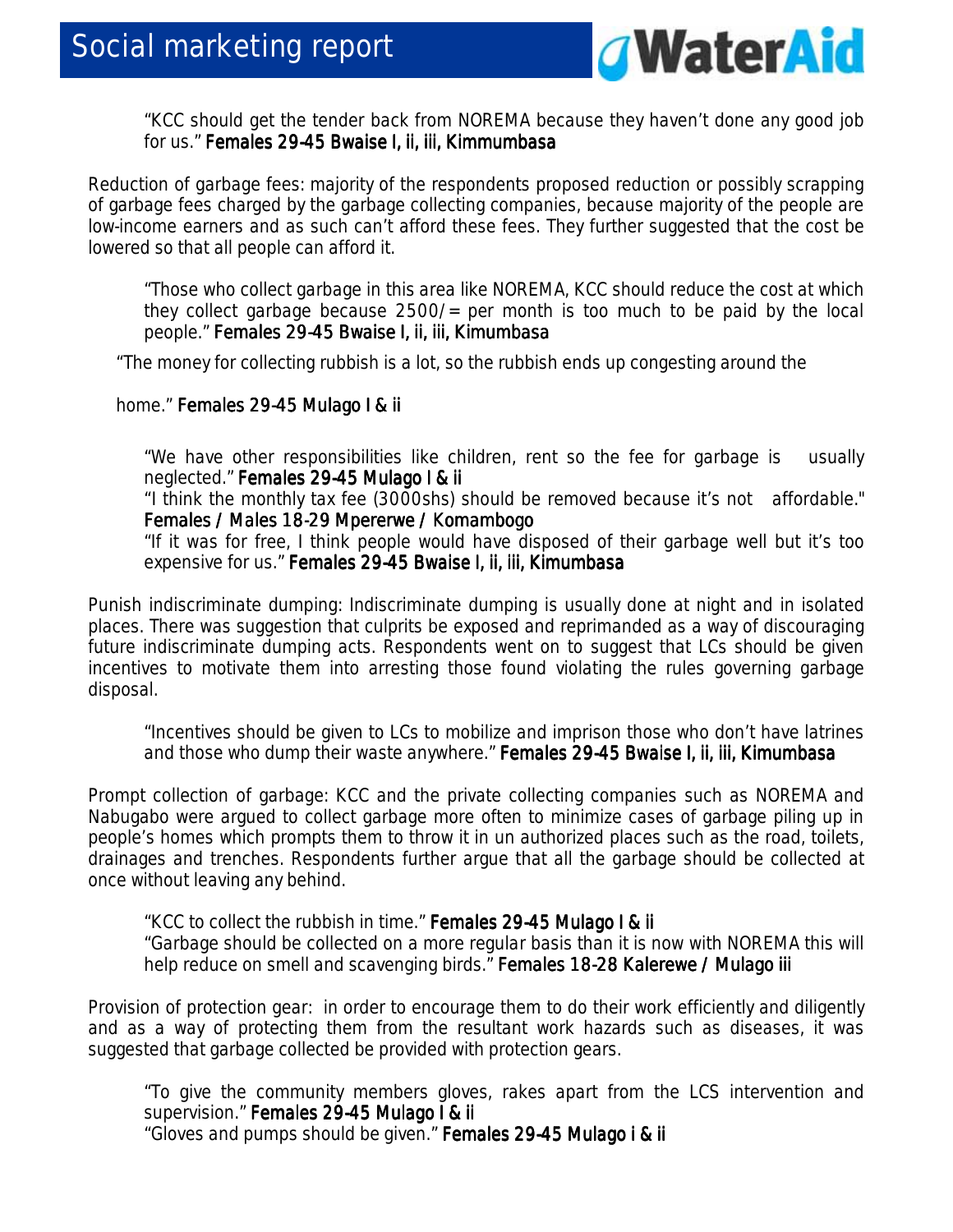*Sensitisation:* they noted the need to educate the community about the possible hazards that could result from indiscriminate dumping and a dirty environment. this they proposed should be carried out through training the community on proper garbage disposal in form of drama and doorto-door lc visits.

*"Local council should take more responsibility to visit people to seek their views regarding*  better ways of garbage disposal and sensitizing them about the dangers incase it is not *well disposed." Females 18 Females 18 18-29 Kalerwe / Mulago lerwe / Mulagolerwe / Mulago* 

*"People should be sensitized about the hazards that can be encountered as a result of poor garbage disposal." Females 29 29-45 Bwaise I, ii, ii, Kimumbasa 45 Kimumbasa* 

*" Even Nigina is good for us women when we are together we talk about these issues." Females 29 29-45 Mulago i & ii 45 i & ii ii ii* 

*"Community Volunteers who deal with sanitation come and talk to us in our homes." Females 29-45 Mulago i & ii* 

#### 4.3 Awareness, usage and attitude towards Toilet facilities

#### 4.3.1 Awareness and usage

People in Kawempe division have a wide knowledge of latrine types. The most commonly known types are the traditional toilets, VIP, water closets and mobile toilets. Knowledge of the Ecosan was limited to the females aged 18-28years.

*"Ecosan is available in certain areas." Females 18 Females 18 18-28 Kalerwe / M 28 Kalerwe / M Mulago "Most of them you have shown us, a port from the Ecosan and that public toilet." Males / Males /* 

#### *Females 18- 18-28 Mpererwe / Komambogo 28 Komambogo*

*"From parties, I knew about the mobile toilets." Females 18 18-28 Mulago 28 Mulago "There is a bad toilet with a sack around it and mostly used at night. is a bad toilet a sack is night.* 

 *"There is also the VIP, flush and pour toilet." Females 18 Females 18 18-28 Mulago 28 Mulago Mulago "Ours are good but with no vent, my neighbors have a VIP." Females 18 Females 1818-28 Mulago. 28 Mulago. 28 Mulago. Mulago. "Simple pit with no vent pipe." Males / Females 18 1818-28 Mpererwe Komambogo 28 Komambogo "We also have trench toilets which are built connected to trenches." Males Females 18 Males 18-28* 

#### *Mpererwe / Komambogo*

*"Some like we said dispose their human wastes in polythene bags and throw any where at night. People in markets and car garbage do this a lot." Males /Fem ." Males /Fem." Males /Females 18 ales 18ales 18-28 Mpererwe / -28 Mpererwe / 28 Mpererwe* 

#### *Komambogo Komambogo*

*"Most people use polythene bags." Females 18 18-28 Kawempe 28 Kawempe "There's a flush toilet in our home." Males 29 Males 2929-45 Katanga 45 Katanga* 

*"A VIP toilet was constructed in the area." Males 29 29-45 Katanga 45 Katanga* 

*"Flush toilets available only in Mulago hospital." Females 18 Females 18 18-28 Kalerwe /Mulago iii 28 Kalerwe /Mulago iii28 Kalerwe /Mulago iii Kalerwe /Mulago iii* 

*"There are those that use ashes but I don't know how they call them. Yes, I have remembered, I had forgotten they are called Ecosan. ." Females 29 Females 29 29-45 Bwaise I, ii, iii, 45 45 Kimumbasa Kimumbasa*

The most used type of latrine is the traditional pit. A few people use water closets and these are mostly in the residential home. The people living in rental units use pit latrines most of which are provided by the landlord.

*"We only have individuals like landlords" Males / Females 18 18-28 Mpererwe Komambogo 28 Komambogo "Some of us prefer the pit latrines." Males / Females 18 Males / Females 18Males / Females 18- Males / 18-28 Mpererwe Komambogo 28 Mpererwe Komambogo 28 Mpererwe Komambogo 28 Mpererwe Komambogo*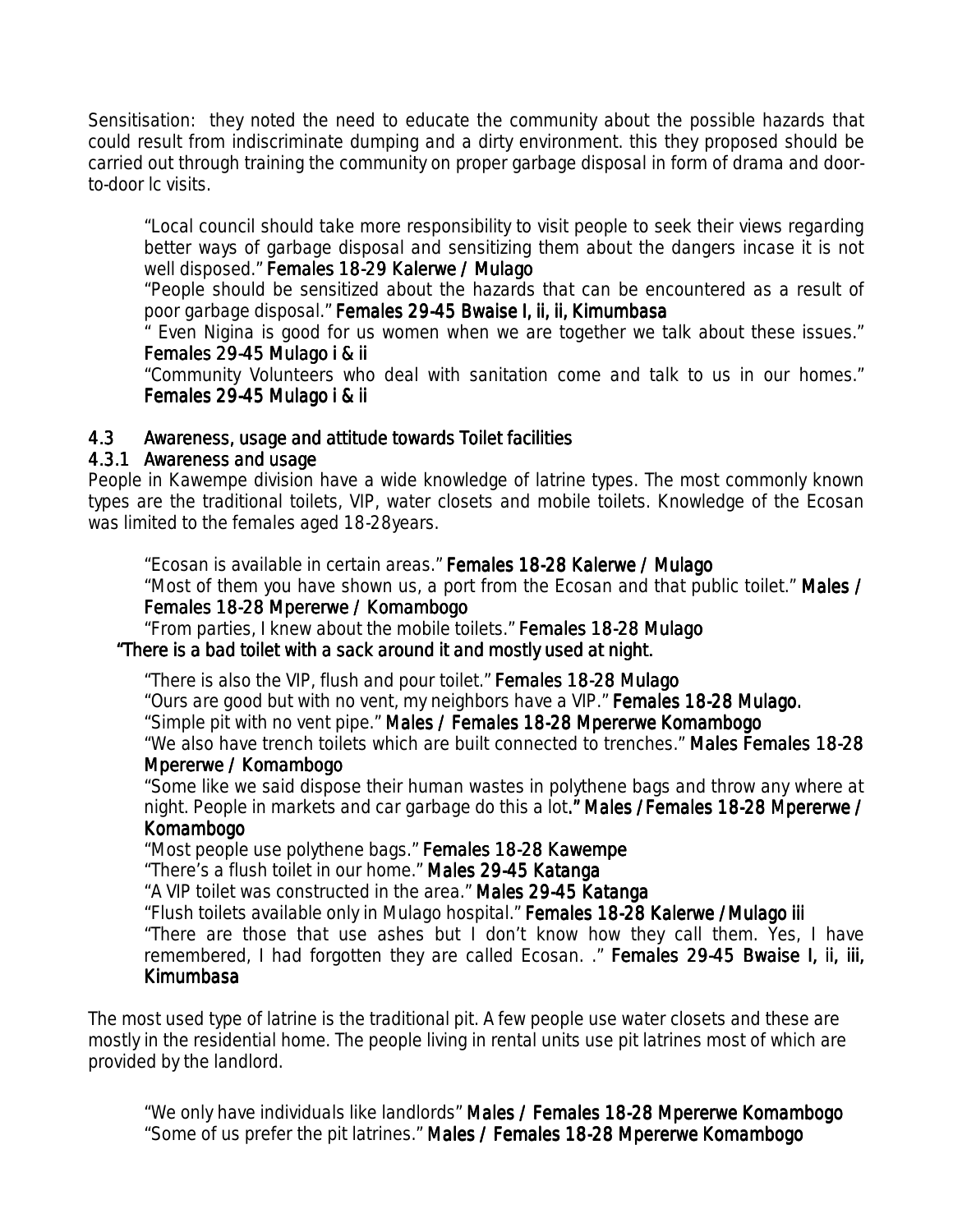

*"We have ventilated improved pit latrines (VIP) but this is especially in hostels. For us we have simple pit latrines that are in poor conditions." Males / F Males Females 18 emales 18 18-28 Mpererwe / 28 Mpererwe / 28 Komambogo* 

*"Landlords build poor toilet structure yet they charge high fee for rent (15,000/=) per month." Males / Females 18 Males / Females / Females 18-28 Mpererwe / komambogo 28 Mpererwe / komambogo28 komambogo* 

*"Land lords are so economical; they don't bother to look into our problems." Females 18- 28 Kawempe*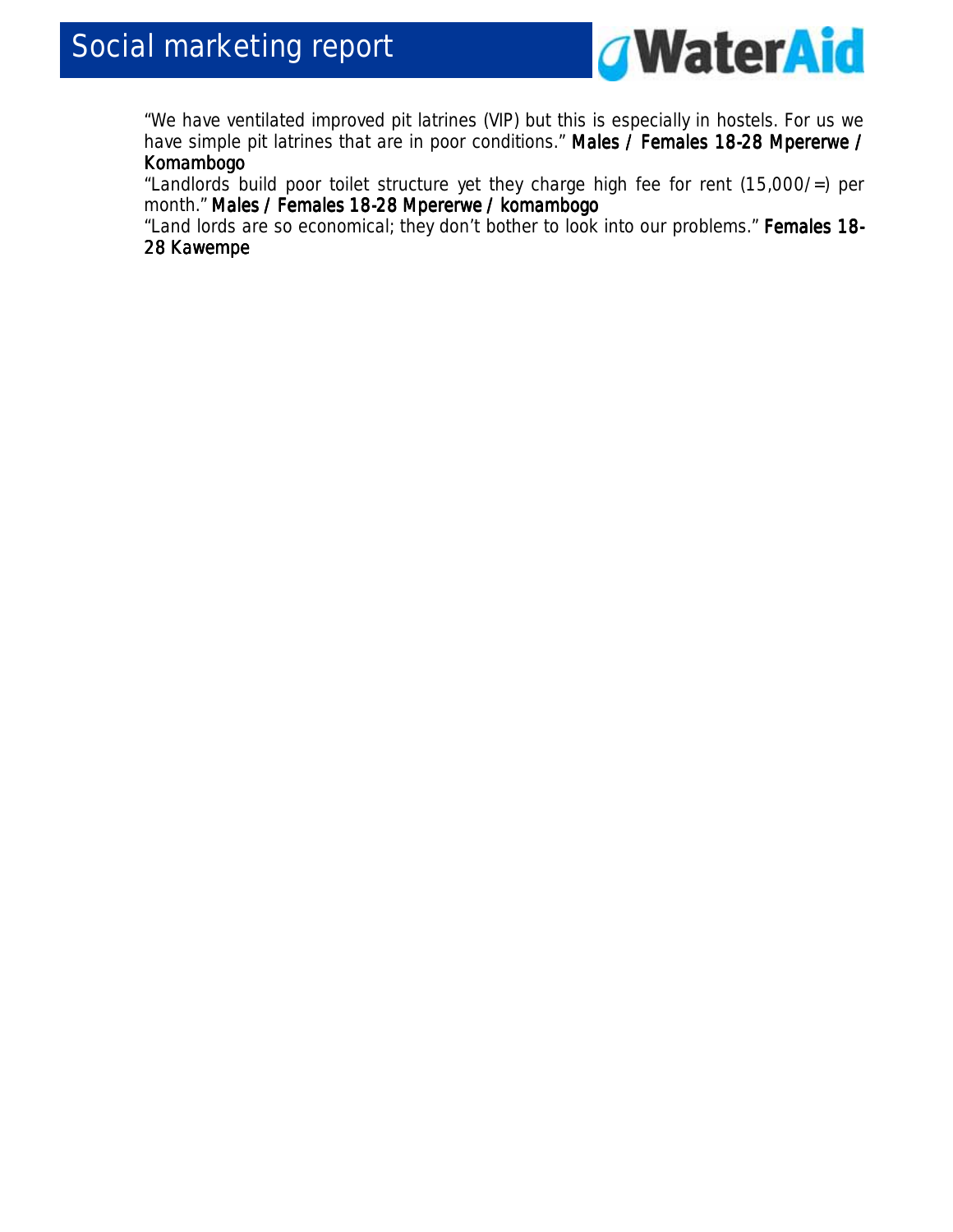Although there are several toilet types that people use in Kawempe, there are other ways used to dispose off excreta evident mainly among those that do not have toilets in their homes. These include: use of polythene bags, potties, defecating in bushes, buckets and holes. For those who use buckets and potties the excreta is later disposed off in drainage channels. Some people also use toilets in the neighbourhood.

*"During the night, and during the day, they move to their neighbors in disguise of being visitors." Males / Females 18 Males / Females 18/ Females 18-28 Mpererwe / Komambogo 28 Mpererwe / Komambogo28 Komambogo* 

"Some use basins then they dispose it off to the neighbour's toilets." Females 18-28 *Kawempe* 

*"Most of the people use the neighbor's toilets in the early hours e.g. 8:00pm -11:00pm." Females 18 18-28 Kawempe 28 Kawempe* 

*"We can also use neighbours toilets if they allow us." Females 18-28 Kalerwe / Mulago* 

*"We go to the neighborhood."Males 18-28 Kazo / Kawempe* 

Those who do not have toilet at their premises use the toilets in the neighborhood, trenches at night, bathrooms, polyethylene bags, buckets and potties. Some use the communal toilets in the town centers.

#### Factors influencing choice of a particular latrine type

Toilet facilities are existent in most areas of Kawempe and exist most commonly as VIP communal, simple pit latrines and much less common, flush toilets in the more high income areas of Kawempe such as Katalemwa and Wampamba zones in Makerere parish as observed from o\the area mapping exercise

 However, several factors influence the choice of use of toilets among the respondents. These include:

Cleanliness – VIP and flush toilets are preferred for ease and maintenance of cleanliness

*"Me, I would think of a flush toilet because with it you are put under constant pressure to keep it clean. This is one way of maintaining proper hygiene." Males 29 29- 45 Katanga*

#### "It's hygienic" Males 29-45 Katanga

*"VIPs reduce on number of the houseflies." Males 18 18-28 Kazo/Kawempe 1 28 1 "Its always clean, no bad smell and its very comfortable." Males Females 18 Males Females 1818-29 Mpererwe / Komamboga* 

• Stability – given most areas in Kawempe are waterlogged, women respondents especially prefer stable toilets, which do not have many stairs to climb for access. Ecosan is preferred for this reason.

*"The ecosan because we are congested." Females 29 29-45 Mulago i & ii 45 iiii ii* 

*"It's good because we can easily get ash from our charcoal stoves and use." Females 29- 29-45 Mulago I & ii 45 ii ii ii*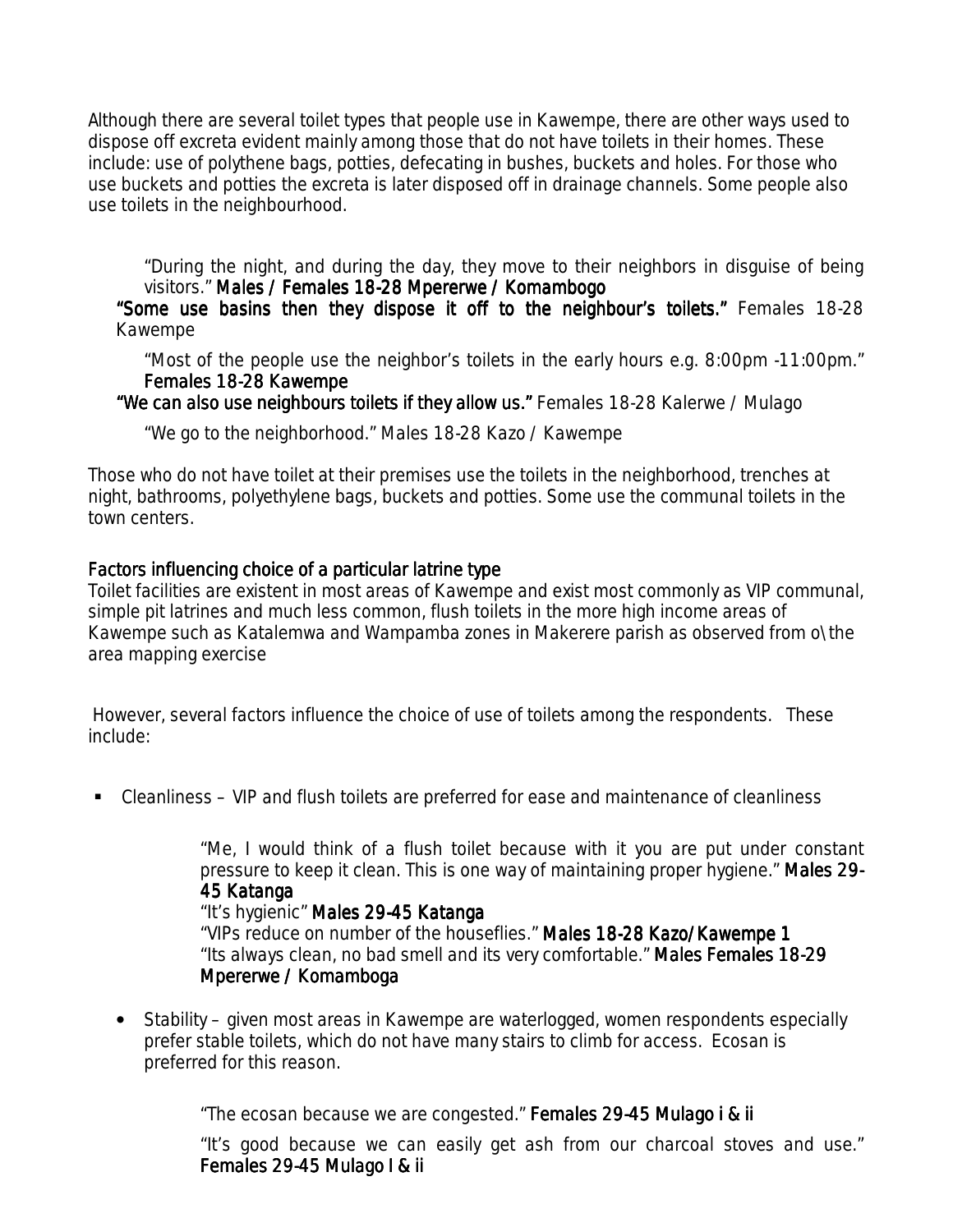

*"Toilets built with ladders inconvenience some people like the children and the PWDs." Males / Females 18-29 Mpererwe / Komamboga I like Ecosan because it's not easy to fill, not smell and can be used by many people." Females 29 Females 29-45 Bwaise I, ii, iii, Kimumbasa 45* 

• Attractiveness – beauty especially of flush toilets is a motivational factor for its use

*"Well cemented inside" Males 29-45 Katanga "Toilet paper is always available." Males / Females 18 / Females 1818- 18-29 Mpererwe / Komamboga 29 KomambogaKomamboga* 

• Convenience – access to paid public toilets is very far physically for some and easier accessed VIP toilets then used in this instance

> *"It's near my home and easy to walk to even at night." Males / Females 18 18- 18-29 Mpererwe / Komamboga*

• Smell – lack of smell as deterred by pipes in the VIP toilet encourage its use

*"VIP, because it allows the smell to go out in the pipes." Females 29 Females 2929-45 Bwaise I, ii, iii, 45 Kimumbasa* 

*"The VIPs don't smell" Males / Females 18 Males / Females 18/ Females 18-29 Mpererwe / Komamboga 29 Komamboga 29 Mpererwe / Komamboga*  "*Less smell for the VIP as compared to other latrines*." *Males 18 18- 18-28 Kazo/ Kawempe 1 28 1* 

• Culture - a cultural belief held by some points towards toilets not being used at all or toilets not used by women when pregnant potentially increasing the use of buckets and flying toilets over more permanent toilets. A different cultural belief as mentioned among the 29- 45 year old females indicates that the use of toilets leads to barrenness hence discouraging the use of permanent toilet facilities

> *"We have heard of some cultures and beliefs that do not use toilets and there are*  some amongst us e. g pregnant women" Males / Females 18-29 Komamboga / *Mpererwe*

*"Some people's cultures don't allow them to use the toilets so they pour the feaces in the drainage." Females 29-45 Mulago i & ii* 

*"Some cultures do not use toilets like when they are pregnant e.g. the kakwa" Females 29- 29-45 Bwaise I, ii, iii, Kimumbasa 45 Bwaise I, ii, iii, Kimumbasa45 Bwaise I, ii, Kimumbasa Bwaise I, ii, Kimumbasa* 

• Water – water shortage is common in most areas of Kawempe notably where respondents have to buy water for use. Simple latrines are therefore preferred for use given water is not required for their use and maintenance.

> "*I think pit latrines because they are user friendly since they don't require water and above all, they are easy to use. Unlike flush toilets, when there's water shortage,*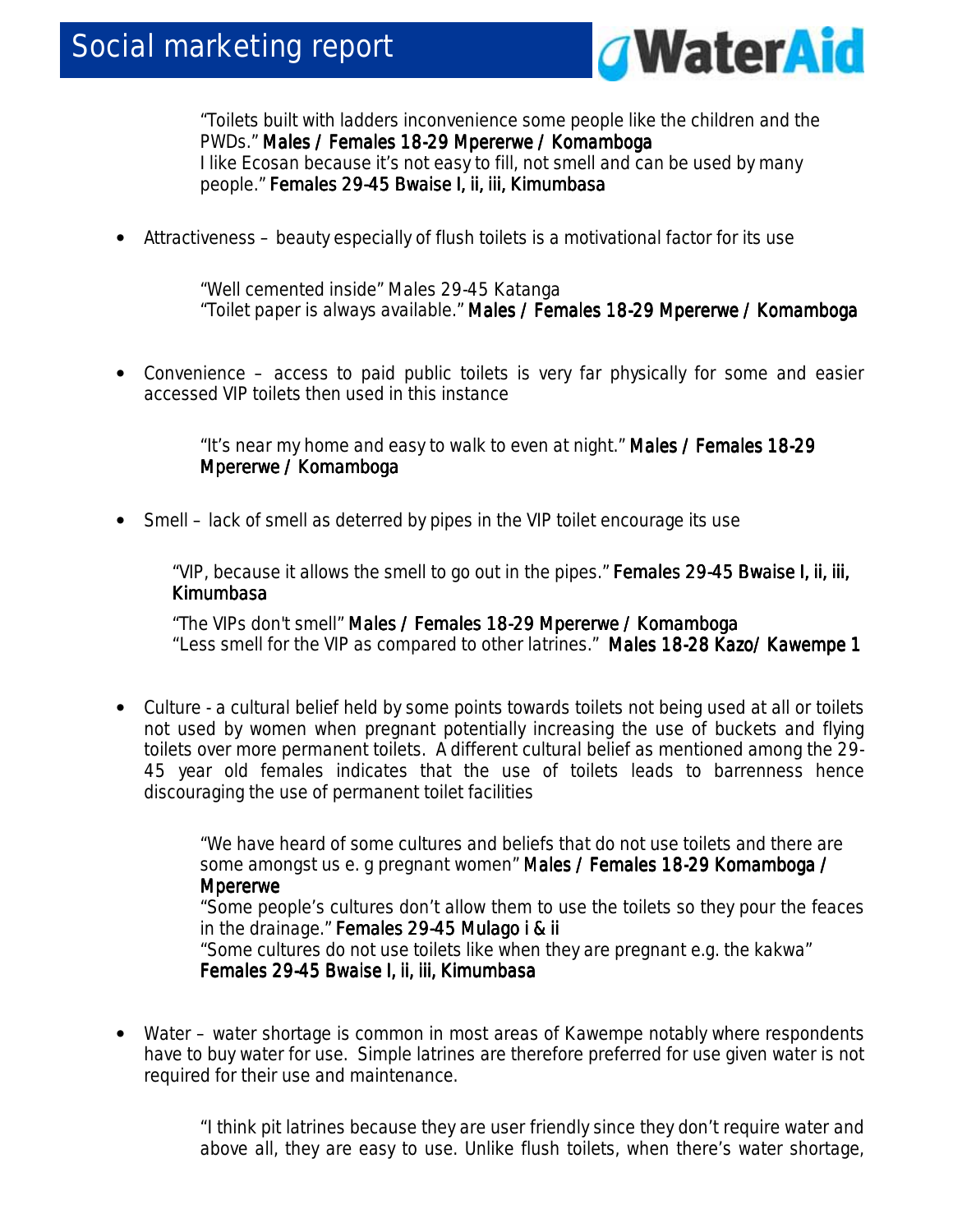*that's the beginning of disease spreading in community thus causing death." Males 29-45 Katanga 45 Katanga* 

• Ease of use – simple latrines having been in existence for longer are more familiar especially to older respondents, and are then preferred over flush toilets for senior friends and relatives

> *"Flush toilets that have seaters on them are likely to cause diseases to the community who use it than the traditional toilets. You realize that when some one say who has diarrhea sits on flush toilet, and another without it sits on it after, that person is bound to get diarrhea also. This at times may threaten users and if the two are there, they would select traditional toilets because they don't sit on them." Males 29-45 Katanga*

*"All say, they prefer a public toilet like the one you showed us because they are easier to use since they are many and are clean." Females 29-45 Makerere I, ii, iii, Sir Apollo* 

*"The ones for squatting don't spread disease unlike the flash toilets" Males / Males / Females 18-29 Mpererwe / Komamboga* 

• Availability– Kawempe is characterized by several congested parishes which are overpopulated and lack room for the construction of sufficient toilets

> *"I use polythene and trench toilets because I don't have toilets facilities at my place." Females 18 18-28 Kalerwe / Mulago 28 Mulago*

> *"Some people resort to use of polythene bags that are later thrown in drainage channels." Males 29-45 Katanga*

> *"Being in a squeezed place makes it hard for some people to have toilets, so they ease them selves in containers and pour in water channels as an alternative." Males 29-45 Katanga*

Water closets toilets are recommendable since they are convenient to use especially by those with disabilities as they are easier to keep clean and also since they are generally more attractive. Caution is however applied due to their heavy dependence on availability of water, which in Kawempe area would be a great challenge given that water is one of the sanitation problem faced by these communities. The water closets are also perceived as being costly to install due to the numerous piping requirements and even the cost of purchasing the unit.

*"For an individual, it is expensive especially for those who use water tanks for their toilets. Costs are incurred in ensuring that the water tanks are firmly built." Females 29 29-45 Makerere I, ii, iii, Sir Apollo* 

*"For water closet it's for rich people where you can even eat food instead because it's very clean." Females 29 29-45 Bwaise I, 45 I, ii, iii, Kimumbasa iii, Kimumbasa Kimumbasa* 

Traditional pit latrines on the other hand are perceived as cheap to construct but requiring a lot of space as they easily get filled up and one would need to put up another structure. Moreover, the latrines also emit foul smell and many of them are not closed thus flies flood the toilet.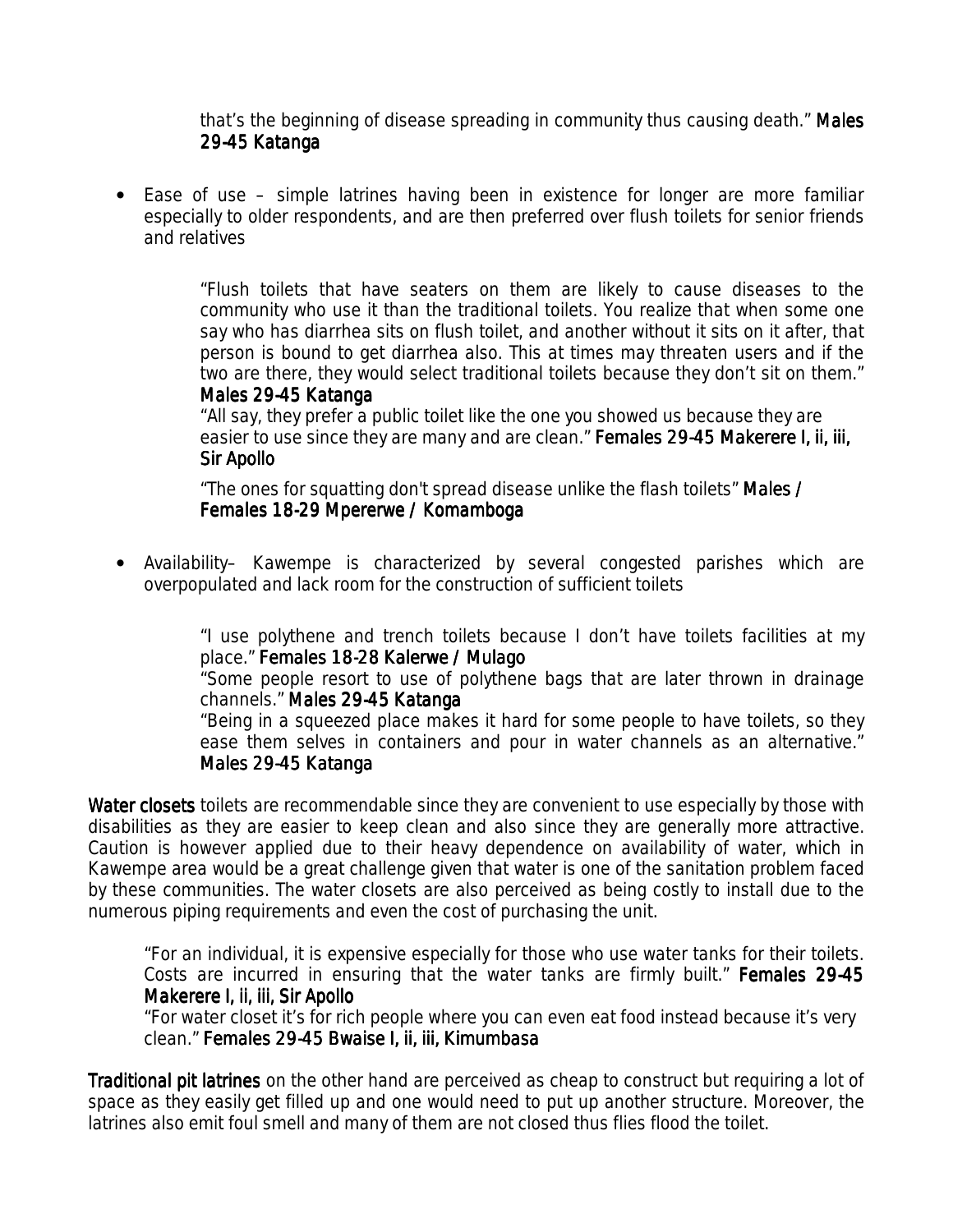

*"In most cases, toilets in waterlogged areas are shallow and are made so raised. The waste disposal ends up into water since these holes are dug in waterlogged areas, so water is very near." Males 29 Males 29 29-45 Katanga 45 Katanga*"

*"When you go to traditional toilets especially those in wetlands, you smell the whole day, so everyone realizes that you've been in a toilet." Females 29 ." Females 29 ." 29-45 Bwaise I, ii, iii, Kimumbasa 45 Bwaise I, ii, iii, Kimumbasa 45 Bwaise I, ii, Kimumbasa "When it's full there's no room for constructing another." Females 29 29-45 Bwaise I, ii, iii, 45 Kimumbasa* 

*"There are some toilets that are in bad shape and can cause diseases. Some can't be entered "There are some toilets shape and can Some*  because you may end up falling inside. This therefore makes some people fear such toilets *and they go to such toilets where they have to pay" where they pay" Males 29-45 Katanga* 

VIP latrines: these are perceived as being relatively cheaper to construct than the water closet however more expensive than the traditional pit latrine. The VIP it is felt is an improved version of the traditional pit latrines thus no smell and more hygienic while incorporating the advantage of being able to be drained out thus minimal space is required as compared to the pit latrines.

"VIP is a modern toilet so I would personally consider that one." Males 29-45 Katanga

Ecosan on the other hand would be recommended for being smell free and being cheap in initial construct/ installation cost

#### *"I like Ecosan because it's not easy to fill, not smell and can be used by many people." Females 29- 29-45 Bwaise I, ii, ii 45 Bwaise I, ii, iiiii, Kimumbasa Kimumbasa*

*"I understand ecosan separates urine and shit so it becomes easy for decomposition to take place when ash is added." Females 29 29-45 Bwaise I, ii, iii, Kimumbasa 45 Bwaise ii, iii, Kimumbasa "But Ecosan is suitable for wetlands" Females 29 Females 29 29-45 Bwaise I, ii, iii, Kimumbasa 45 Bwaise I, ii, iii, Kimumbasa45 Bwaise I, ii, iii, Kimumbasa "Ecosan and VIP latrines do not smell unlike trench, open dump, polythene and traditional pit latrines and this may influence me to use it." Females 18-28 Kalerwe / Mulago iii* 

#### 4.3.2 Factors influencing usage of toilet facilities

For better understanding the sanitation practices of the people in Kawempe they were asked to mention the reasons why they use different latrine types.

Lack of alternative types: Some people are influenced to use the toilet facilities which are available because they lack the money to construct their own toilet or they may not have the mandate to decide which ones to use. This was mainly common among those using rental units and those who did not have toilets but use the communal ones.

*"Its because we have no other alternative." Males 18 ales 1818- ales 18-28 Kazo / Kawempe 28 / Kawempe Kawempe 1 "Its because we have no other alternative." Females 18 18-28 Kawempe 28 Kawempe "Because of poverty, people are too poor to construct toilets so they resort to using those of KCC." Females 29 Females 2929-45 Mulago. 45 Mulago.Mulago. Mulago.* 

*"Public toilets are clean and can be used any time" Females 29 " 29-45 Mulago 45 Mulago 45*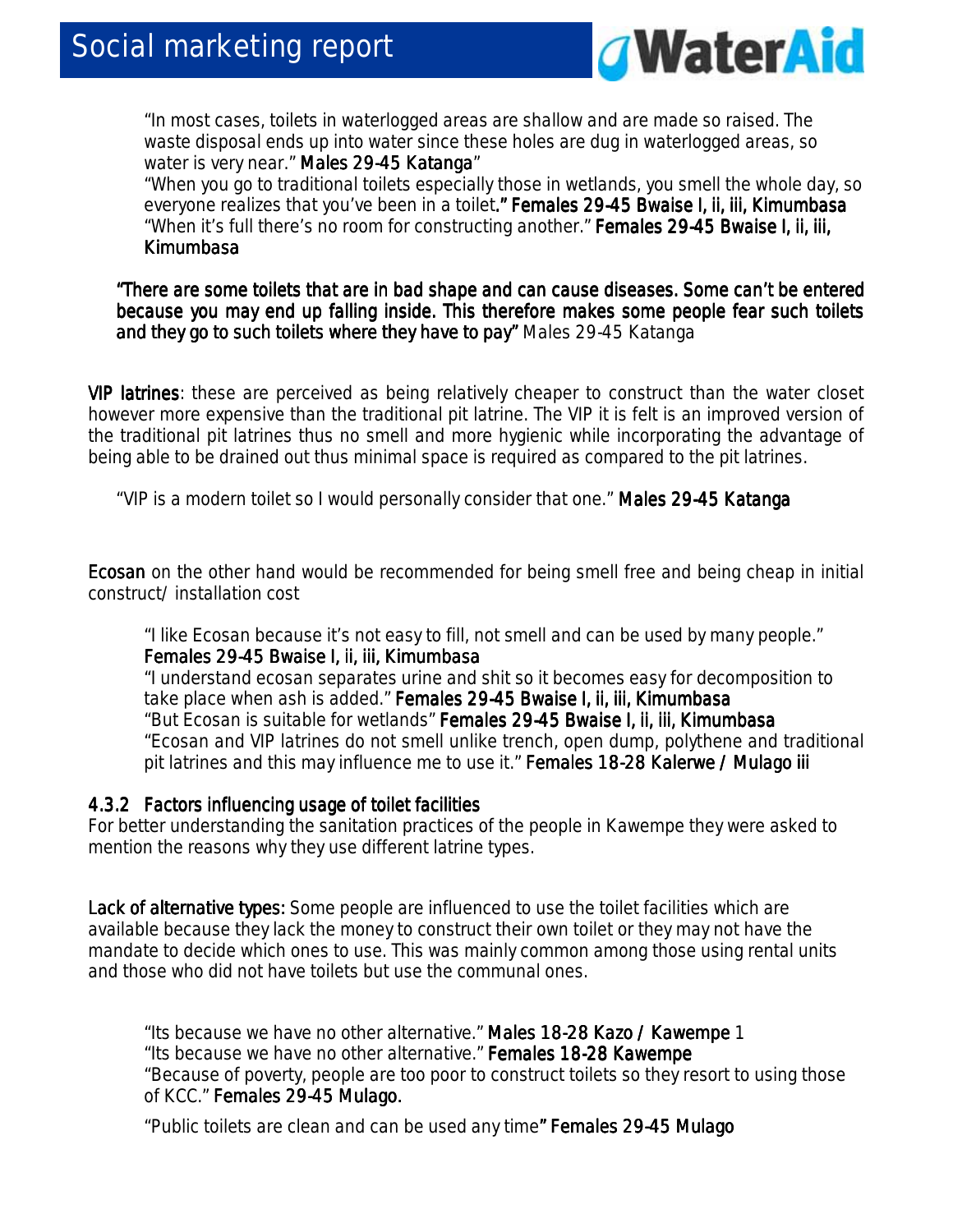*"Some people just use walls as toilet paper in some places so people resort to using clean ones of KCC." Females 29 29-45 Mulago. 45* 

*"I think for KCC they are clean that's why we decided to use them". Females 29 Females 29- 45 Mulago 45 Mulago* 

*"It's because many people are in the same area and stay together." Females 29 29- 29-45 Mulago Mulago* 

*"Some of us use them because of lack of other alternatives." Females 29 Females 2929-45 Mulago 45 MulagoMulago* 

*"We use them because it's a law for every one to have a toilet." Females 29 29 29-45 Mulago 45 Its 45 because we have no other alternative* 

*"Ecosan and VIP latrines do not smell unlike trench, open dump, polythene and traditional pit latrines and this may influence me to use it. "Females 18-28 Kalerwe* 

*"It would be my wish, but there's no option. Males 29-45 Katanga* 

*"But those who use buckets use them because they have no where to go and still when they are depositing off their waste. Females 18-28 kalerwe.* 

*"I like nothing about them; we just use those toilets because we have no alternatives. How ever I would urge landlords to improve on the quality of toilets on their houses." Males / Males / Females 18- 18-28 Mpererwe / Komambogo 28 Komambogo* 

 *" I use traditional pit latrine because I have no choice or another alternative." Females 18 18-* 28 Kalerwe / Mulago

Congestion: Another factor that influences people to use particular types of toilet is congestion. In some cases the houses are too many or the plots are small such that there is no room for construction of many toilets. In such cases the toilets have to be shared by a number of families who are living in the same location.

*"Small plots of land." Males 18 18-28 Kazo / Kawempe 1 28 Kawempe 11 "It's because many people are in the same area and stay together." Females 29 29- 29-45 Mulago Mulago* 

"There is too much congestion of the people making it hard to have a toilet" Females 18-28

#### Kawempe

*"Congestion of the houses" Females 18 Females 18- 18-28 Kawempe 28 KawempeKawempe ". Accessibility is a serious problem my friend. ". Accessibility is a serious problem my friend. Due to the settings of Katanga as you see it's Due to the settings of Katanga as you see it's very hard to get where to pass when bringing the building materials." Males 29-45 Katanga* 

Cost of construction: Those who were using traditional toilets mentioned that they use them because they are cheap to construct.

*"Open dump or polythene bags are for free, no money is incurred unlike communal ones and that can influence me to use it when I don't have money." Females 18 18 18-28 Kalerwe 28 Kalerwe* 

*"It's too expensive, in fact the longer the feet, the more money. (Each foot costs 2000shs)" Males / Females 18- Males / 18-28 Mpererwe komambogo 28 Mpererwe komambogo*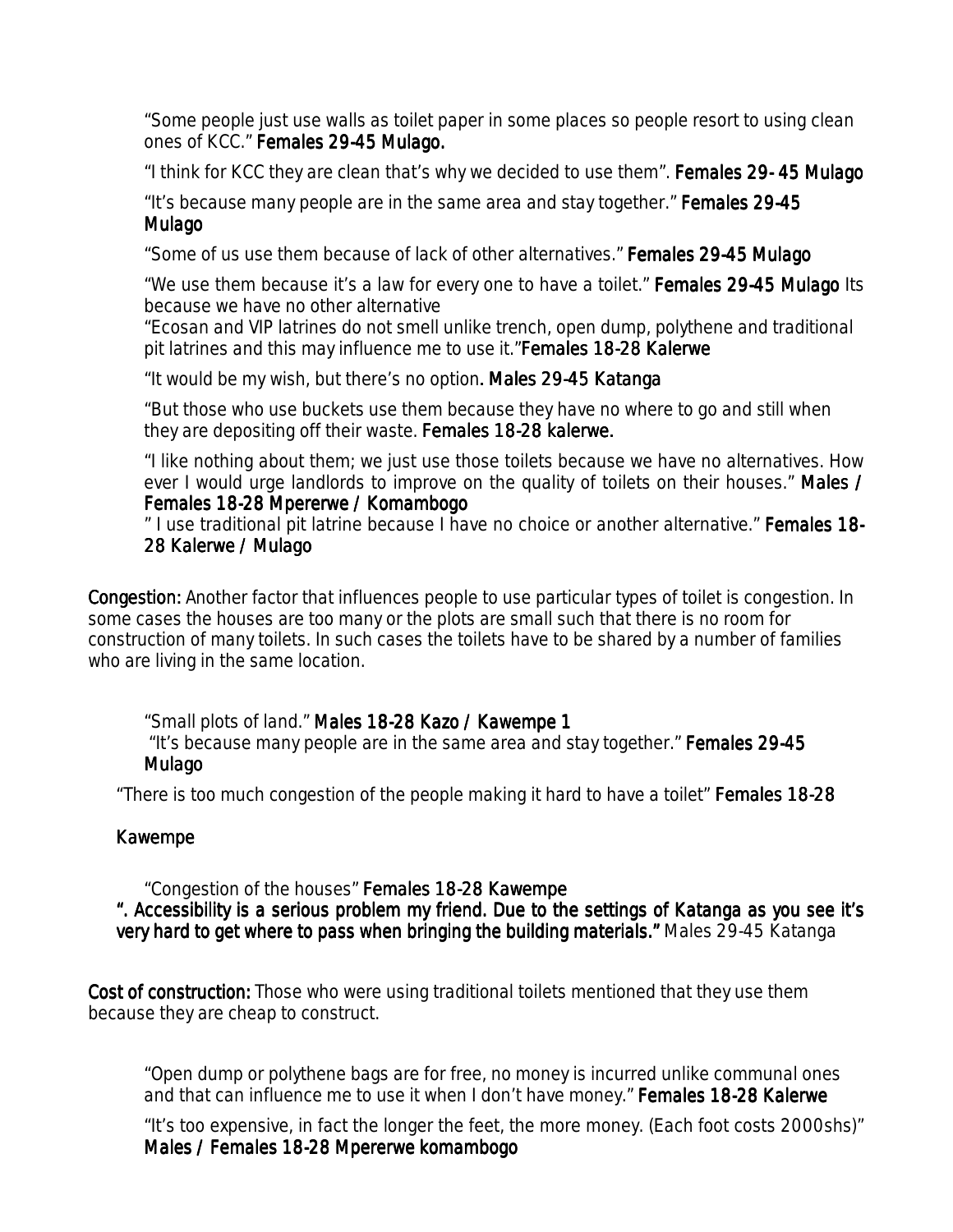

"There are certain types of toilets, which are very expensive to construct e. g the water closets

and the Ecosan." Males / Females 18-28 Mpererwe / Komambogo

*"The building materials are expensive and they get expensive every day." Males / Females 1828 Mpererwe / Komambogo "The building materials are expensive and they get expensive every day." Males / females ." ." females* 

#### *18-28 Mpererwe/Komambogo 28 Mpererwe/Komambogo 28 Mpererwe/Komambogo*

*"For an individual, it is expensive especially for those who use water tanks for their toilets. Costs are incurred in ensuring that the water tanks are firmly built." Males / Females 18-28 Mpererwe Komambogo Komambogo* 

*"Financial problems hinder the toilet construction " Females 18 18-28 Kawempe 28 Kawempe Kawempe "Its generally expensive i.e. 600,000shs" Females 18-28 Kawempe "Its generally expensive i.e. 600,000shs" "Its generally i.e. 600,000shs"* 

*"The cost of constructing is so high. This is because the type of toilet is it flush, VIP; hard core must be used first. This makes it very expensive." Males 29 Males 29 29-45 Katanga 45 Katanga 45 Katanga* 

*"When the cost is high, we resort to these traditional toilets so the higher the cost the poor the quality we construct."* Females 29-45 Bwaise I, ii, iii, Kimumbasa

Lack of toilets: Some people use buckets and polyethylene bags because they do not have toilet facilities at their households. People with disabilities and the children commonly use at night when communal toilets are locked and such means also.

*"Many use buckets and kavera then pour the wastes away very early in the morning." Females 18- 18-28 Kawempe 28 Kawempe* 

*"Other people use their basins then the human waste is poured either in the water channels or the gullet pit around." Females 18-28 Kawempe* 

"*Most people use the sewage channels since no one can see them at night." Females 18 Females 18-* 28 Kawempe

*"Late in the night when the toilets are locked, some people help them selves in polythene bags that are later thrown on other people's roofs and in drainage channels and this cause a higher risk of disease spreading in the area." Males 29-45 Katanga* 

Another factor that influences usage of "flying toilets" and buckets is flooding during the rainy seasons. Some parts of Kawempe experience flooding when it rains heavily. This causes the roads to become impassable and sometimes people's homes. In such cases the residents have to use buckets and polyethylene bags which they later dispose in the toilets or in the drainage channels.

*"Trench, polythene bags do not require moving long distances unlike communal toilet and this can influence me to use them especially when it rains." Females 18-28 Kalerwe* 

Fear of contracting diseases: Another reason for using buckets and polyethylene bags is due the lack of trust in the hygiene of the communal and shared toilets. Those who use personal toilets also like them because sole usage guarantees them protection from contracting diseases.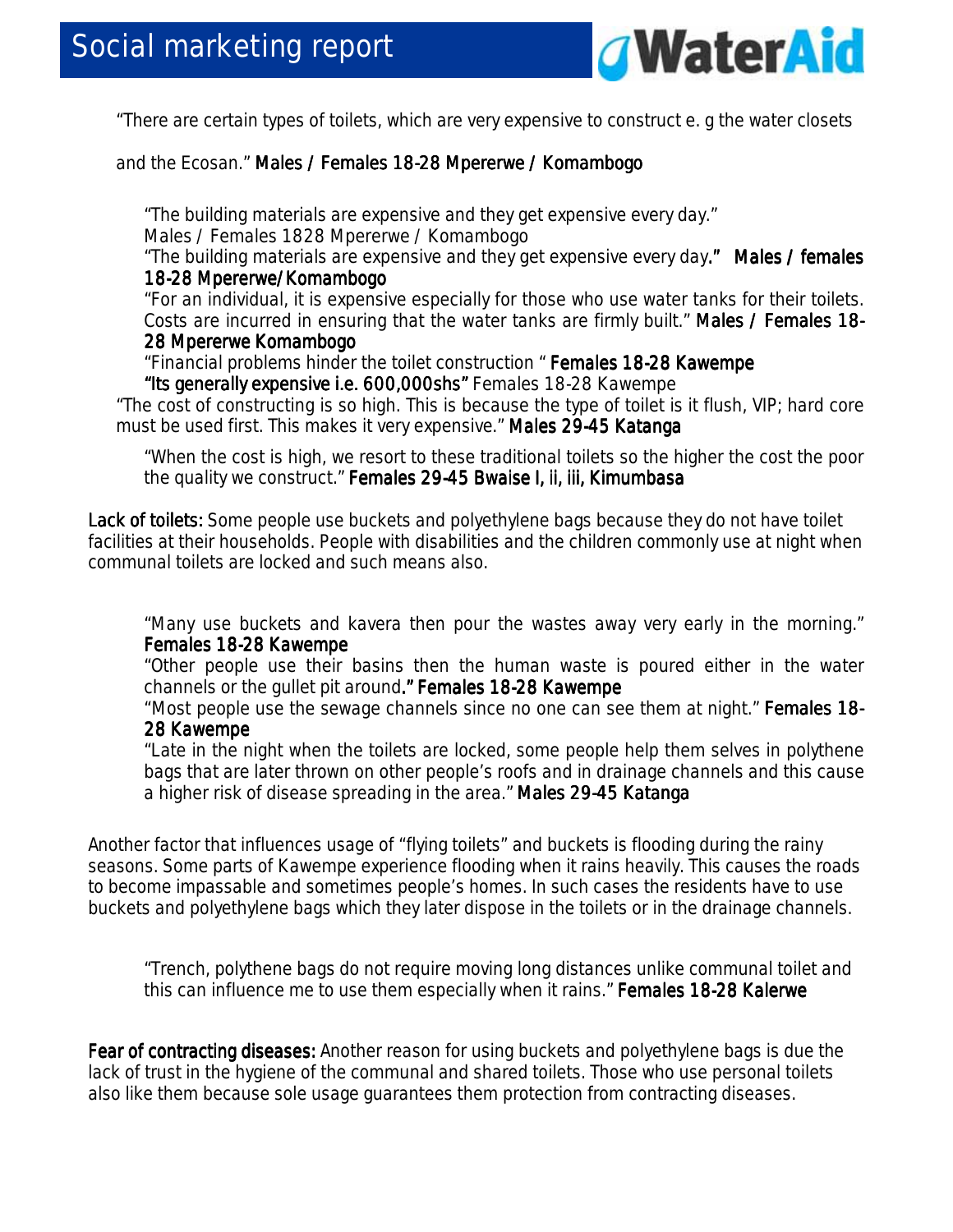*"One toilet and we are many, its' really a bad state because we have no roof. This creates a risk of diseases." Females 18 18-28 Mulago 28 Mulago* 

*"The dumped polythene, when it rains, floods wash them away and end up in people's homes, which may lead to diseases while other means such as ecosan and VIP are* s*afe from rain wash". Females 18 . Females 18. Females 18-28 Kalerwe 28 Kalerwe28 Kalerwe* 

*"The toilets are very poor and if we don't get any help from the government or NGO then we are likely to suffer from many diseases." Females 29 ." 29-45 Bwaise I, ii, iii, Kimumbasa 45 Bwaise ii, iii, Kimumbasa* 

#### 4.3.3 General toilet conditions

The people in Kawempe considered the general toilet conditions poor. The key aspects of poor latrine conditions were:

*Location:* Most toilets in slum areas and those on rental units are located near homes. This was attributed to the lack of space to put up a toilet facility.

*"Little space to build the toilet." Females 18 18-28 Kawempe 28 Kawempe* 

*"Toilets aren't in strategic areas for all hence inaccessibility to them by the majority." Females 18- 18-28 Kawempe 28 Kawempe*

*"Its' not good because its' near the houses." Males 29 Males 2929- 29-45 Makerere I, ii.iii 45 ii.iiiii.iii*  "Located in water logged areas" (Male 29-45 Makerere)

*"Most locations of toilets in this area are not good because they near the houses." Females 18-28 Mulago 28 Mulago* 

" *They are near the door and houses" Females 18 Females 18Females 18-28 Mulago 28 Mulago28 Mulago* 

*". Accessibility is a serious problem my friend. Due to the settings of Katanga as you see it's very hard to get where to pass when bringing the building materials." Males 29 29-45 Katanga* 

*"The homes are with in the toilet areas" Males 18 18-28 Kazo / Kawempe 28 Kazo Kawempe* 

*Poor maintenance:* The communal and shared latrines are often dirty and smelly. This is because the community lacks as sense of ownership of these toilets. On the rental units where the tenants share the latrines there is often a perception that cleaning of the latrine is the responsibility of the landlord.

**Figure 1.2** *"Bad water is poured in toilets e. g water from utensils. Females / Males 18-28 Mperwrwe Komambogo* 

*"Maggots and stench every where" Males 18 18-28 Kazo / Kawempe 28 Kazo / Kawempe "The toilets are never cleaned" Females 18 18-29 Komamboga 29 Komamboga* 

The communal latrines are often cleaned with dirty water due to the general lack of water in the division. These toilets most times lack toilet paper and therefore some people smear the feaces on the walls.

*"Many people don 't improvise toilet covers" Males / females 18 Males / females 18/ females 18- / females 18-28 Mpererwe 28 Mpererwe 28 Komambogo*

**Figure 1.3** *"Bad water is poured in toilets e. g water from utensils. Females / Males 18-28 Mperwrwe Komambogo 28 Mperwrwe Komambogo* 

*"They are not cleaned be it personal or public toilets and many are not smocked." Males / Males / Females 18-28 Mpererwe / Komambogo*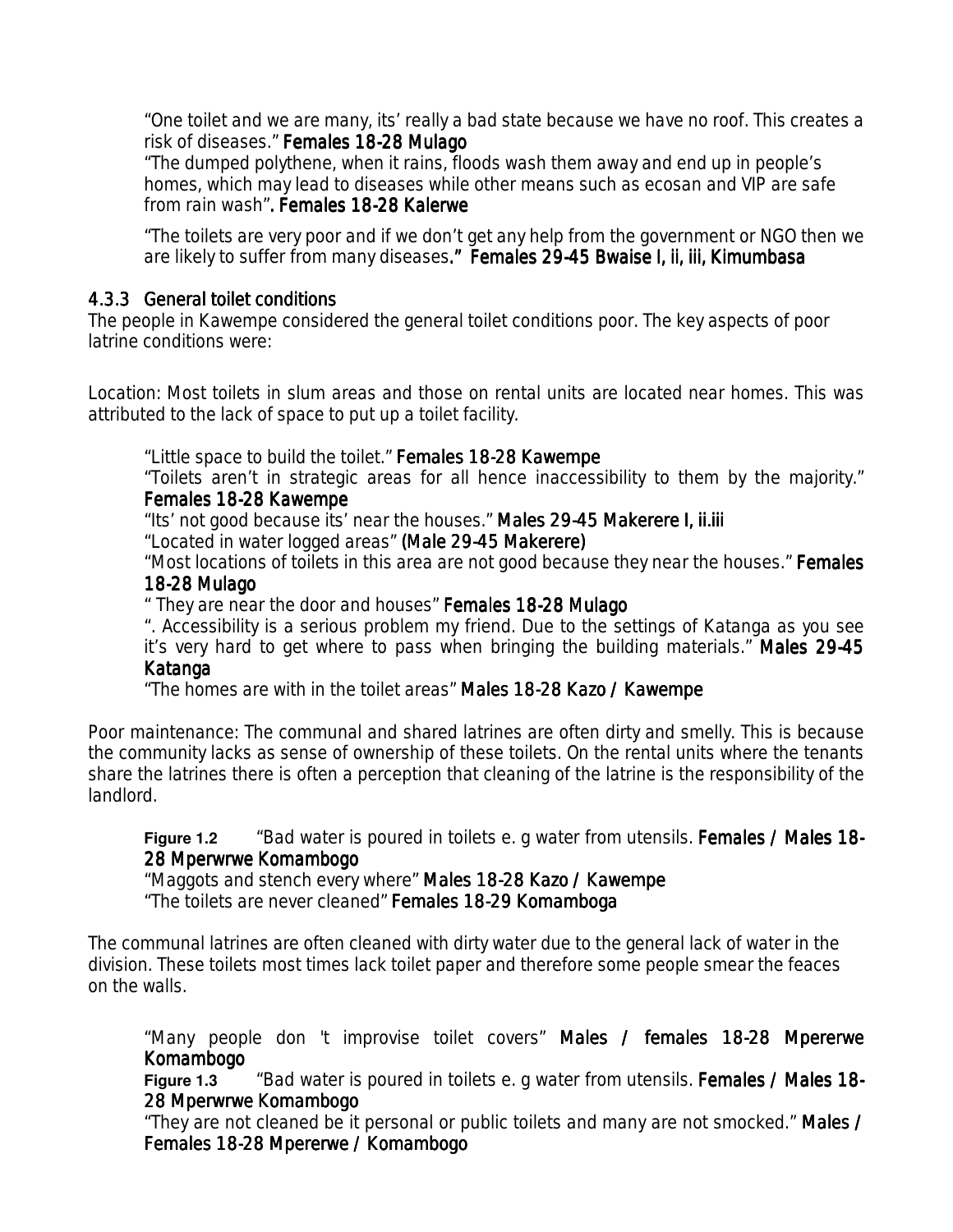

*"The shared toilets are only clean in the morning and dirty the rest of the day" Males /*  **Females 18-28 Mpererwe /Komambogo** 

*"Many toilets, even some in recreation places lack toilet paper and the users opt for the walls" Males / Females 18 Females 18-28 Mpererwe / komambogo 28 Mpererwe komambogokomambogo* 

The males in Kazo parish mentioned that the communal and shared toilets often lack water for flashing and washing hands. Toilets are also often used as a dumping area for solid waste.

*"Most people use the toilet to dispose off garbage since most do not have rubbish pits e. g*  Kimumbasa zone." Males 18-28 Kazo / Kawempe *"Some just throw any where irrespective of whether it's a toilet or road." Males 18 18-28 Kazo 28 / Kawempe 1*

*Poor construction:* The toilets structures are said to be poor which causes some of the traditional toilets to collapse. The respondents also mentioned that some toilets are not roofed and doors which was considered unhygienic. Additionally these latrines flood during the rainy seasons and they also infringe on the privacy of the users.

*"Construction of most of them is bad, one log is used which latent rots." Females 18 Females 1818- 24 Kazo*

*"They are usually sub standard i. e shallow with waek materials, sometimes not roofed." Males 18-29 Kawempe* 

*"The toilets are not well built which makes it built it easy for someone to fall in." kes it easy Females 18-28 Mulago* 

*"They have very big holes and the young children can easily fall in. When it also rains the soils can fall in." Females 18 Females 18-28 Mulago 28 Mulago* 

*"The duration of usage of toilets too degrades the quality of latrine. Some are poorly contructed and used for a long time." Females 18 ." 18-28 Mulago 28 Mulago* 

"Ours would be very good but the doors got wasted." Females 18-28 Mulago "They are poorly constructed with weak and less materials and are very shallow" Males /

#### Females 18-28 Mpererwe / Komambogo

 *"Shaky toilets." Females 18 Females 18 18-28 Kawempe 28 Kawempe Kawempe* 

*"The toilets are very dirty and poorly constructed as they look so weak structures and happen to be used by very many people moreover at a cost." Males 29 Males 2929-45 Katanga 45 Katanga* 

In the water logged areas high raise toilets are build. Although *these* are the suitable type for such areas they were considered unfavorable for some people such as children and the elderly. Some toilets are said to be shallow which causes them to fill up very fast.

*"If they can build a toilet, which is user friendly for the lame, children and old people " Females 18 18- 18-28 Kalerwe / Mulago 28 Kalerwe / iii iii "They are poorly constructed wi th weak and less materials and are very shallow" Males / Females 18 Males / Females 1818-28 Mpererwe / Komambogo 28 Mpererwe / Komambogo 28 Mpererwe / Komambogo*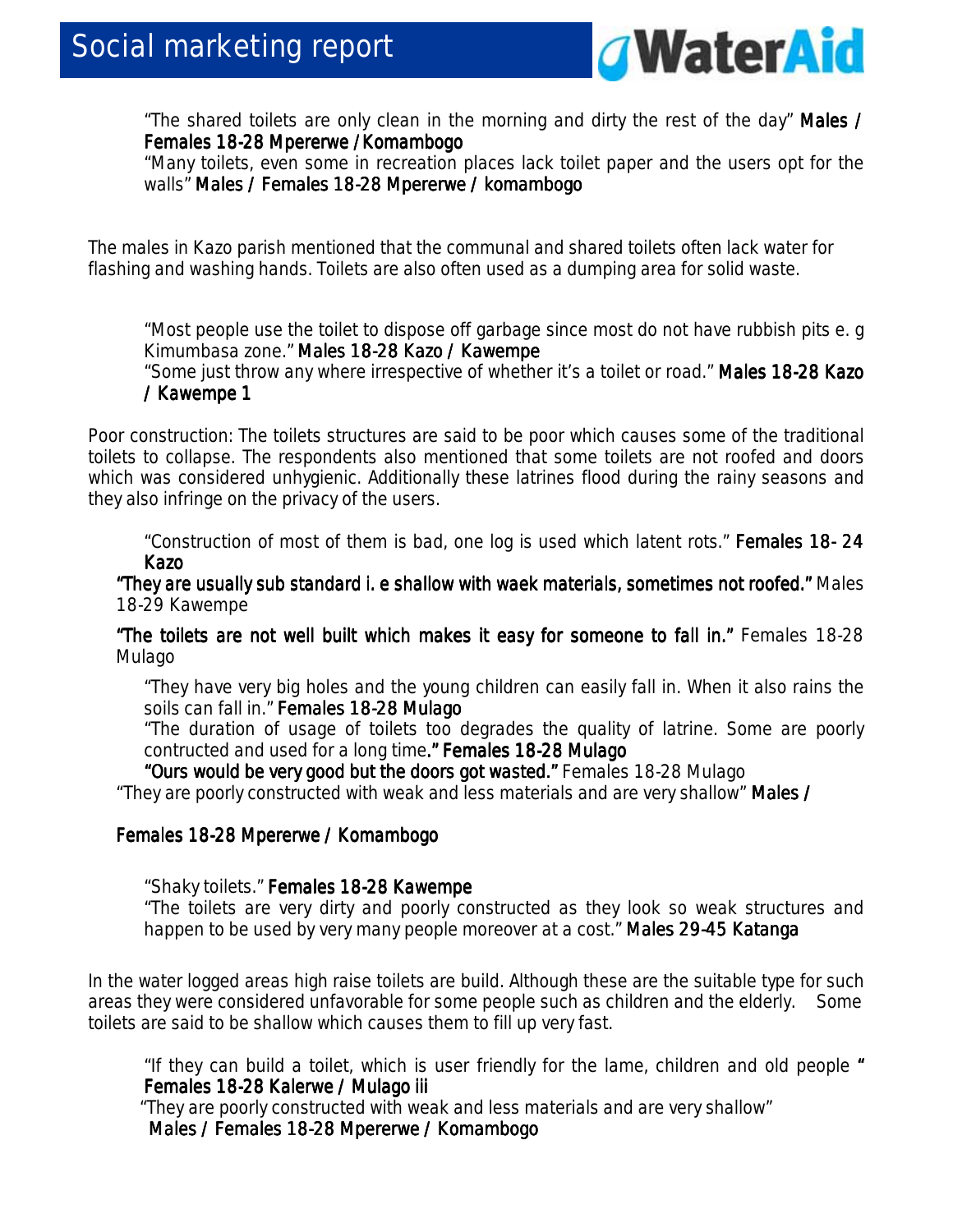*Emptying:* in water logged areas toilets are often emptied in the drainage channels. the community was concerned that there are no proper emptying facilities such as cesspools to enable them empty the communal toilets. Some of them fill up due to high usage yet emptying is not done often.

*"In some parts when full, it's let to flow through drainage channels. This mainly happens when it raining because this makes the flow of the waste so fast." Males 29 29-45 Katanga 45 Katanga* 

"There is one owned by my landlord, its full, smelling for the people but has never been

emptied to the extent that boiling." Females 29-45 Bwaise I, ii, iii, Kimumbasa

#### *"It's worse when full." Females 29 29-45 Bwaise I, ii, iii, Kimumbasa 45 Bwaise Kimumbasa*

#### Barriers to toilet usage

*Lack of toilets:* Some people do not use latrines because they do not have them. This is common in the rental units where the landlords have not built latrines.

*"Other people use their basins then the human waste is poured either in the water channels or the quilet pit around." Females 18-28 Kawempe* 

*"Toilets aren't in strategic areas for all hence inaccessibility to them by the majority." Females 18-28 Kawempe* 

"*Most people use the sewage channels since no one can see them at night." Females 29 Females 29- 45 Bwaise I, ii, iii, Kimumbasa Kimumbasa* 

*" Late in the night when the toilets are locked, some people help them selves in polythene bags that are later thrown on other people's roofs and in drainage channels and this causes a higher risk of disease spreading in the area." Males 29-45 Katanga* 

*Poverty:* There was a feeling that construction of latrines is expensive. Considering that most of the people in Kawempe are low-income earners they cannot afford to construct latrines. In addition the communal latrines that are available are charged per time of usage at 100/=. This fee is expensive especially for big families.

*"Poverty…people are too poor to construct toilets Females ts Females ts Females 18-28 Kalerwe 28 Kalerwe28 Kalerwe*  Lack of toilets "Others just don't have them" Males 18-24 Katanga *"Many cannot afford to pay for public toilets so they resort to kavera"* 

*Males / females 18- Males 18-28 Mpererwe / komambogo 28 komambogo "Poverty is the first hindrance; secondly many lack where to construct the toilets due to* 

*shortage of land." Males / Females 18 Males / Females / Females 18-28 Mpererwe / Komambogo 28 Mpererwe / Komambogo28 / Komambogo "Low income earners are many in this area; income in area; they are not employed and have a big family, they not and*  which makes the toilets get filed up so fast." Females 18-28 Kawempe

"Financial problems because toilets are not cheap to construct." Females 29-45 Bwaise I, ii, iii,

**Kimumbasa**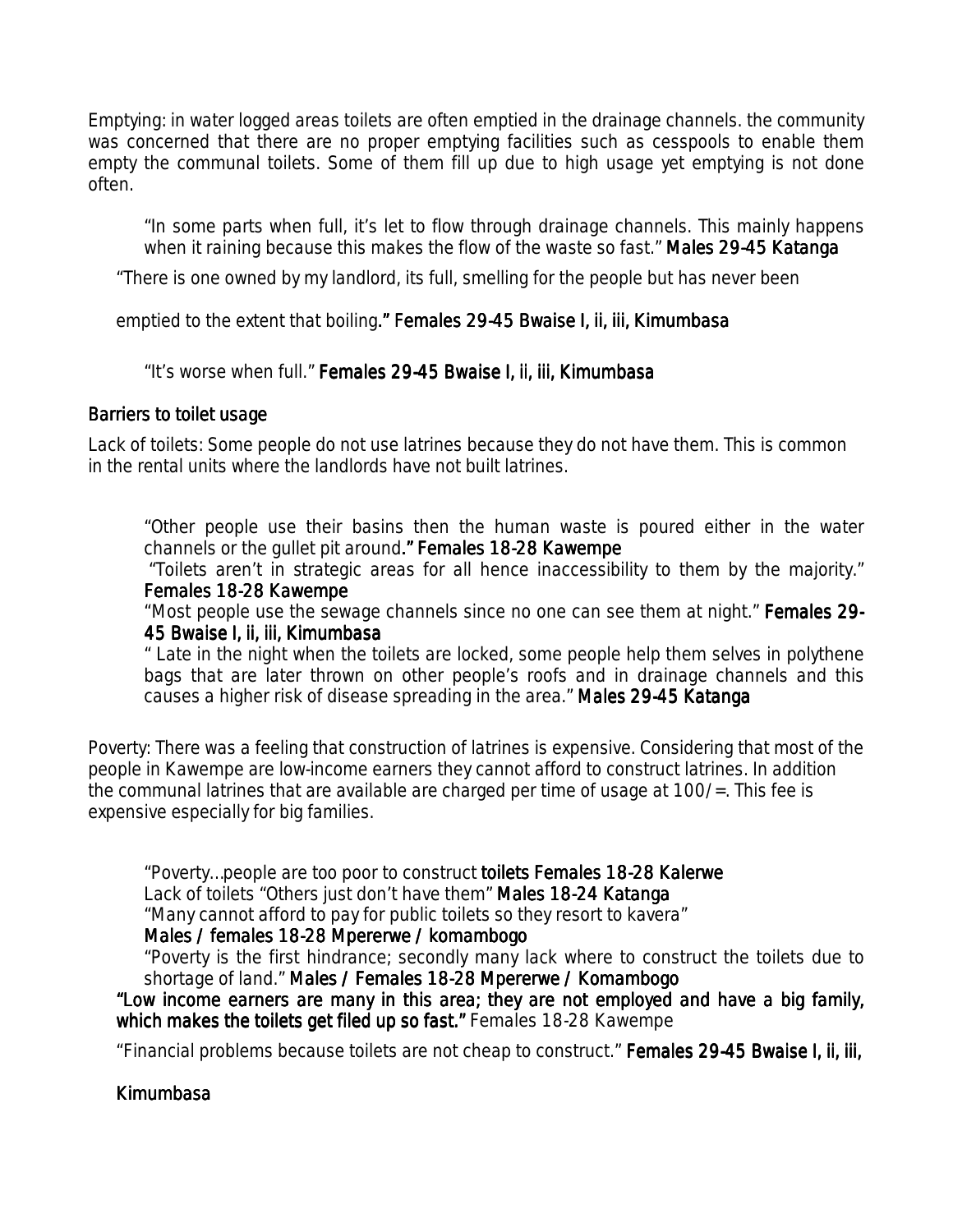

*Limited space:* In some places the houses are congested and this does not allow for construction of latrines.

*"Congestion of the houses where toilets are situated" Females 29 Females 29-45 Mulago 45 MulagoMulago "We are many and few toilets."Females 1828 Mulago "We share them in large numbers; they smell and do not have covers." Females 18-28 Mulago* 

#### *"They get full so fast." Females 18 18-28 Mulago 28 Mulago Mulago*

*". Accessibility is a serious problem my friend. Due to the settings of Katanga as you see it's very hard to get where to pass when bringing the building materials." Males 29 29-45 Katanga* 

*Cultural beliefs:* Another hindrance to usage of latrines is cultural norms. The female in Bwaise parish mentioned that in some tribes people believe women will become barren if they do use latrines. In some culture pregnant women are prohibited from using latrines.

*"Some cultures do not use toilets like when they are pregnant e.g. the kakwa" Females 29- 45*

"Some people just dump their waste any where due to luck of time to use toilets." **Females** *29-45 Kyebando 45* 

*"It is some people's culture to use the buckets and the bush." Females 18 Females 18Females 18-28 Kalerwe 28 Kalerwe 28 Kalerwe*  "We have heard of some cultures and beliefs that do not use toilets and there are some

amongst us e. g pregnant women" Males / Females 18-28 Mpererwe / Komambogo

*Distance from the communal latrines:* This was seen to be a hindrance especially in the night. Some people live very far from the communal latrines and therefore fear to move from their houses to use the latrines. This view was common among the women.

*"Trench, polythene bags do not require moving long distances unlike communal toilets and this can influence me to use them especially when it rains" Females 18-28 Kalerwe / 28 Kalerwe / 28 Kalerwe / Mulago iii iii Mulago iii* 

*Condition of the latrines:* The communal latrines are often dirty, therefore people fear to use them lest they contract infections. The male non-toilet owners mentioned that the latrines are in poor shape and people fear to fall in the pits. This was a view common among those who share latrines and the women. In the water logged areas the high raise toilets were not seen as convenient for the children and the elderly to use.

*"Toilets are not user kindly because there is no privacy hence people use polythene and sacks kindly is no pri "Toilets are not polythene vacy people use sacks*  to serve as toilets." Females 18-28 Kalerwe / Mulago iii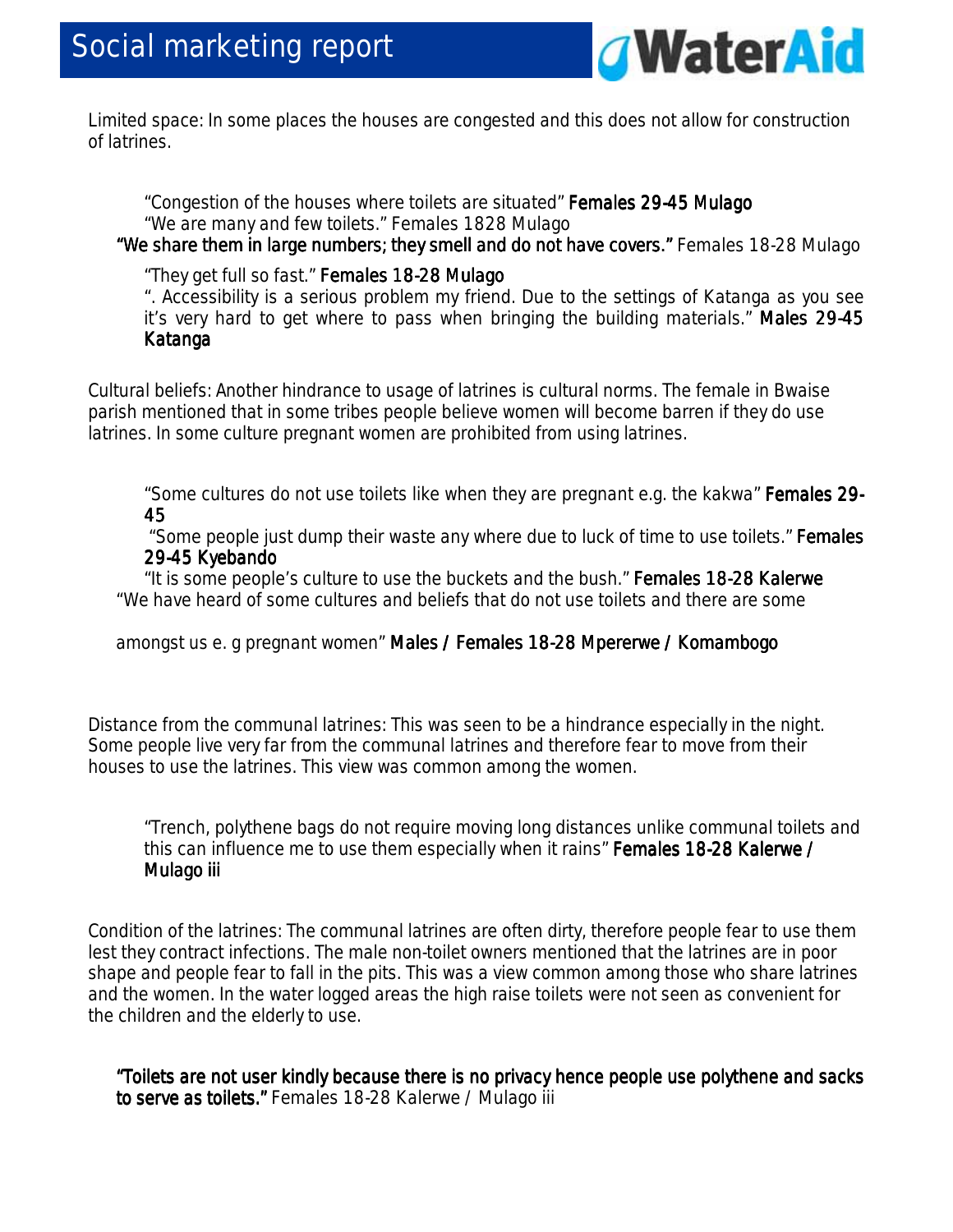*Ignorance:* There was a perception among that some people are not sensitive or are ignorant about sanitation issues therefore they choose use any means of disposing waste.

*" The problem is that some people are ignorant about toilet usage" Males 29 Males 29Males 29-45 Katanga 45 Katanga45 Katanga* 

*Accessibility:* The communal latrines are locked in the night making them inaccessible to those who use them.

*"Some people do not use toilets when the person with a key is not around, so they device*  other means such as polythene bags which are flexible." Females 18-45 Kalerwe / Mulago

#### Factors considered when constructing a toilet

*Distance from the home/dwelling:* In all the parishes, it was felt that toilets should be a distance from the home. This prevents the home from flies coming from the toilet and the unpleasant smell.

*"The toilet should be away from the home" Females 18 Females 18Females 18-24 Mulago 24 Mulago24 Mulago* 

*The building materials:* There was a feeling that the building materials used to construct the toilet should be of a high quality in order to put up the required standard of a latrine. Mainly the male respondents in Katanga, Kalerwe and Bwaise noted such a factor.

*"The toilet needs to be of good standards I. e the building materials need to be Strong and of the right amount, the toilet hole needs not to be shallow" Males 18 18-24 Katanga 24 Katanga "They should be constructed with metallic nets so as to avoid breaking." Females 18 Females 1818-28 Kalerwe* 

"Should ensure that toilet built reach the standards required and durable enough to resist from rain and running water" Females 29-45 Bwaise I, ii, iii, Kimumbasa

*"Should use hard materials recommended." Females 1828 Kalerwe / Mulago iii Females 1828 Kalerwe / Mulago iii* 

*Distance from water source:* Both male and female felt that the toilet should be far from a water source in order to avoid contamination of the water. In addition some female respondents in Mulago parish felt that the toilet door should not face the kitchen.

*"A toilet facility also needs to be far away from any water source e. g wells and taps" Females 29- 29-45 Kanyanya 45 Kanyanya* 

*"The direction that the door faces is important for example, it should not face the kitchen"*   $F$ emales 29-45 Mulago

*"The most important thing is to avoid swampy areas because it is very dangerous, the toilet can easily drown." Females 18 Females 1818-28 Kalerwe 28 Kalerwe*

*"They should not be constructed in swampy areas." Females 18 Females 18-29 Kalerwe 29 Kalerwe* 

*"The water level in the area of construction should not be near. This has to be followed. " Males 29- Males 29-45 Katanga 45 Katanga* 

*Usage capacity:* It was felt that the number of people planned to use the toilet should be considered. The female respondents in Kazo parish the builders should consider that toilets are being shared between children and adults therefore the holes should be small.

*" I think that AVIP latrine should have 2 vents" (Females 29 (Females 2929-45 Kimumbasa) 45 Kimumbasa)Kimumbasa)*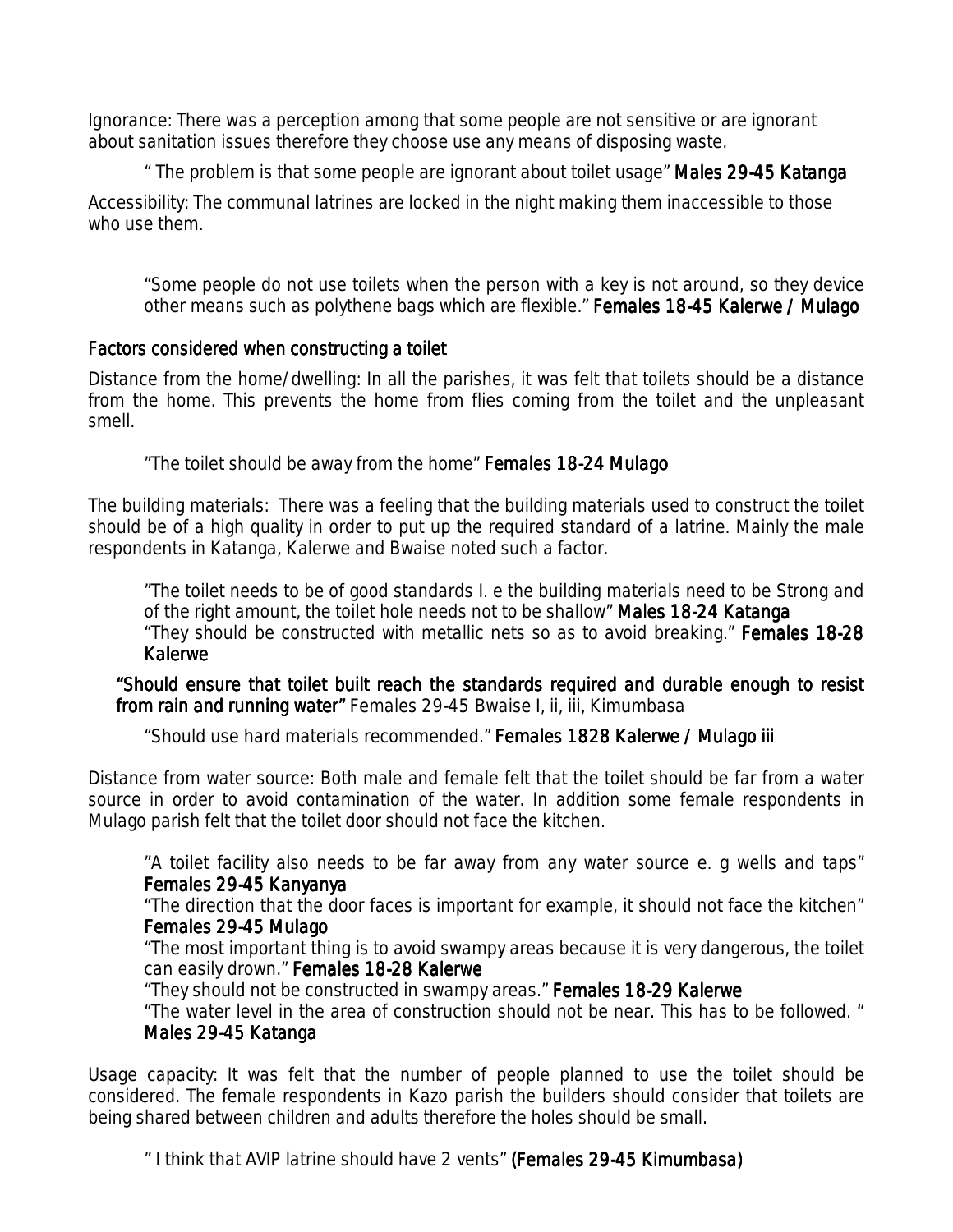

*"A reasonable size of the hole is necessary, but not too big for small children" (Females 29 (Females 2929- 45 Kazo) Kazo)*

 *"They should all have pipes." Females 18 Females 18Females 18-28 Kalerwe 28 Kalerwe28 Kalerwe* 

### 4.4 Community resources

#### 4.4.1 Availability of latrine providers

In order to establish the people who provide latrine facilities in Kawempe or those that could be used to provide the facilities the respondents were asked to mention the people who do the construction of latrines. It was established that the Fundis (masons) are the ones that construct latrines. These however, do not have to be masons specialised in latrine construction but any person who is skilled in building.

"Masons are available with enough skills." Males 18-28 Kazo / Kawempe *"Fundis are committed to their work if you give them money." Females 18 Females 1818-28 Bwaise / 28 Bwaise / 28 Mulago iii Mulago iii Mulago iii* 

*"Masons could have been available although some are unskilled" Males 18 Males 1818-28 Kazo / 28 / 28 Kawempe* 

"There is also good construction. One monitors the Fund is' as they construct." **Females 29-45** 

#### Mulago i& ii

For the communal and shared latrines the key providers are NGOs, land Lords and KCC. NGOs such as Plan International, PAPSCA, Save the Children and World Vision have constructed latrines in Bwaise, Mulago, Kawempe, and Kazzo & Katanga.

"PLAN INTERNATIONAL brought the jericans but their usage stopped. We from kiwonvu

consume all the waste from up in other zones because we are in a lowland." Females 29-45

#### Mulago I & ii

*"Nabugabo Joint Ventures." Males 29 Males 29 29-45 Katanga 45 Katanga*

*"Kampala city council also constructs LGDP communal toilets but we have to pay some money for usage." Females 18 18-28 Bwaise / Mulago 28 Mulago* 

*"NGOs such as world vision also does the construction and provision of latrines and toilets in our area."* Females 18-28 Bwaise / Mulago iii

"Only KCC, NORENA and save the children." Females 29-45 Bwaise I, ii, iii, Kimumbasa

*"NOREMA collects money for garbage." Females / Males 18 Females 18-29 Mpererwe / Komamboga 29 Komamboga* 

#### 4.4.2 Supply chain management

The supply chain management for the latrines is determined by the organisation that provides the latrines. In most cases the organisation provides a finished latrine facility and the responsibility of maintenance is left to the community. In some cases the community may come in to provide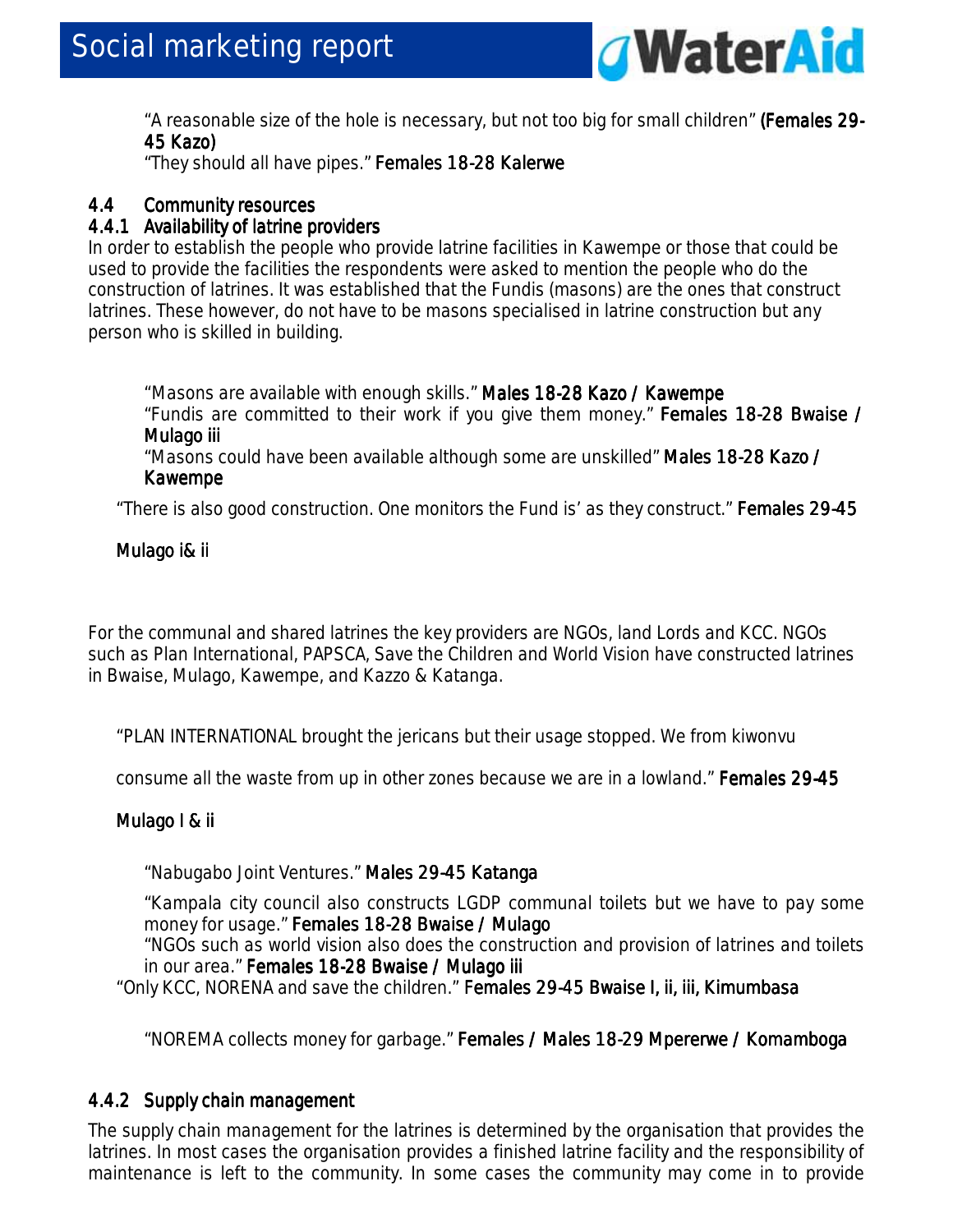workforce if the organisation has a shortage of manpower. Some organisations go through KCC to reach the communities.

*"The Vice chairperson links up with the companies which won the tender of garbage collection. He also takes the responsibility of reminding the community of their responsibilities." Males 29-45 Katanga* 

*"The PAPSCA members for example passed through the KCC officials." Males 18 Males 18-28 Kazo / 28 Kazo 28 Kawempe Kawempe* 

"Both land lords & LCs to encourage their people on sanitation." Males 18-28 Kazo /

#### **Kawempe**

*"KCC initiates the idea, and leaders liase with the owner the land where the toilet Will be constructed." Females 29-45 Mulago I & ii* 

# 4.5 Sanitation ordinance

#### 4.5.1 Awareness of ordinances

On probing them about the sanitation laws or policies regarding sanitation facilities, several respondents acknowledged that they have persistently seen sign posts or posters warning people on indiscriminate dumping of garbage in particular places although such by laws have not been followed due to inadequate enforcement by the authorities concerned.

For instance the both female and male respondents in Mpererwe and Katanga parishes mentioned that they had seen posters prohibiting people from dumping garbage irresponsibly thus resulting to financial penalties of between 5000/- and 30,000/-. As a measure of ensuring that those who live within proximity of the channels do not block them, some respondents in Bwaise parish acknowledge that City Council authorities instituted warning notices that tantamount to imprisonment if anyone is charged with blocking or interfering with the drainage system as well facing heavy financial penalties.

 *"There are indicators such as "no urinating here "and fine is 5000shs" Females 29 Females 2929-45 Mpererwe Mpererwe*

*"There are rules on use of the drainage facilities e. g "no dumping here" Females 29 Females 29Females 29-45 Mpererwe* 

 *"You are penalized if you are found polluting the environment by dumping wastes where it should not be dumped." Males 29 29-45 Katanga 45 Katanga* 

*"Yes when you are got opening trenches and channels or causing any interferences to the channel, you pay a fine of 40,000/= or arrest which require being bailed out at a fee with 500,000/= or imprisonment of 8 months or both." Females 29 Females 2929-45 Bwaise 45 Bwaise* 

*30,000/= fine is charged if you are found disposing in drainage channels Females 29 29- 29-45 Mulago* 

*Sign posts prohibiting people from urinating and dumping in certain places Females 29 29-45 Mulago* 

*"People themselves have put up some of these rules" Females 29 Females 2929- Females 29-45 Mpererwe 45 Mpererwe "Throwing rubbish indiscriminately is not allowed, fine is 5,000 if caught." Females 18 18-28* 

#### *Kalerwe*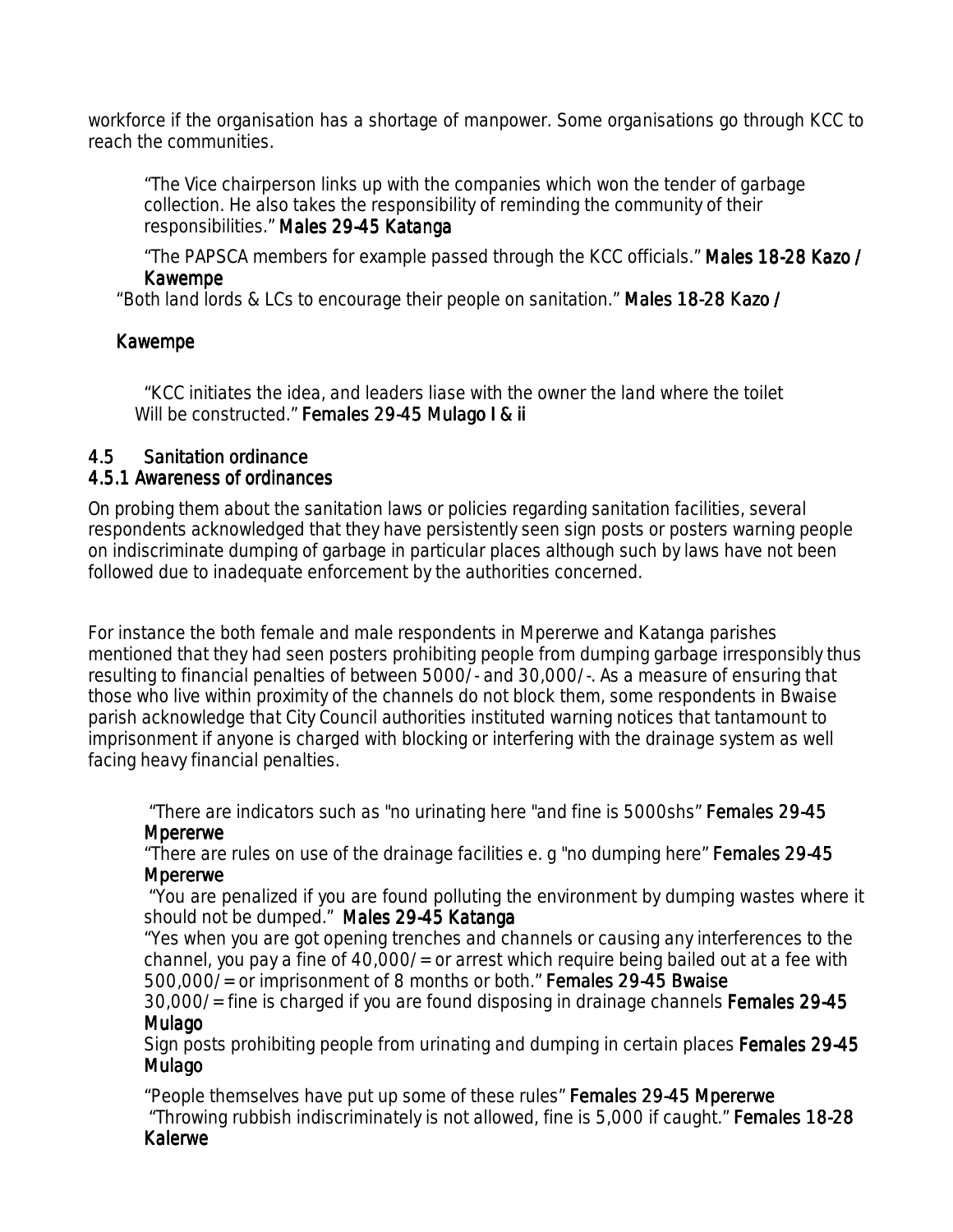# Social marketing report



Some respondents without toilets in Makerere and Mulago parishes however believe that vigilance on fellow residents is one way of keeping the sanitation situation monitored in order to avoid irresponsible waste disposal. In Mulago, residents were advised to lock their toilets as a measure of preventing encroachers and passers-by that might use such facilities irresponsibly. In addition to personal vigilance, residents of Kalerwe know that they stand to gain 30,000/- on arresting a person disposing waste indiscriminately as the City authority gets 20,000/- out of the fine.

*"I think spying one another is working out quite well. This makes it hard for lawbreakers to break the laws since it puts them in a state of fear that they may be penalized" Male 29 Male 29-45*  **Katanga without toilets** 

"*These very laws have a weakness. The community does not follow the laws that may be set" Male 29 29-45 Katanga without toilets 45 toilets* 

 *"We have tried to talk to our friends" Female 29 " Female 29 " 29-45 Mulago 45 Mulago45 Mulago* 

*"To lock toilets at night such that intruders do not use them." Female 29 29-45 Mulago 45 Mulago "What we do is that we as women should take responsibility of maintaining good hygiene. To do this we should work together." Females 29 29-45 Makerere I, ii, iii 45 iii "To leave in a clean environment and to investigate the others who hinder good sanitation."* Female 29-45 Kanyanya

*"Indiscriminate disposal of waste is also fined 50,000, the person who gets the victim takes 30,000 and city council gets 20,000" Females 18-28 Kalerwe "You are not allowed to throw rubbish in the trenches and if caught, 20,000 fine is charged" Females 18 18-28 Kalerwe 28 Kalerwe* 

As a body responsible for the administration of the city, Kampala City Council is also charged with ensuring that its residents especially business owners operate them in proper sanitation environs through sending in doctors to advise them on proper sanitation practices. Residents who share toilets in Mpererwe and those without toilets in Wandegeya and Kalerwe parishes mainly echoed these sentiments.

*"Indiscriminate disposal of waste is also finable" Male 29 29 29-45 Katanga 45 Katanga Katanga "Kampala city council health workers to enforce the law and regulations according to the council."* Female 18-28 Kalerwe *"KCC has introduced the 5000shs for garbage criminals" Female 29 Female 2929-45 Mpererwe 45 Mpererwe45 Mpererwe* 

On the other hand however some respondents who have no toilets in Makerere, Mpererwe and Wandegeya believe that laws and policies do exist although they are not followed due to weaknesses of the enforcement officers who are bribed out of service. In addition, some respondents in Kawempe who own as well as those who share toilets doubted whether such policies exist. Residents of Kalerwe and Bwaise parishes also lamented that at times they ignore such policies because they do not have any alternatives

*"We don't have any laws we know of " Females 29-45 Kanyanya "Am aware they are there but I don't know them" Females 18 Females 18Females 18-28 Kawempe 28 Kawempe28 Kawempe "It is because there is too much bribing that the officials fear to enforce them, because they will have nothing to eat" Females 18 Females 18 18-28 Kawempe "May be you can ask the LCs about these laws" Females 18-28 Kawempe*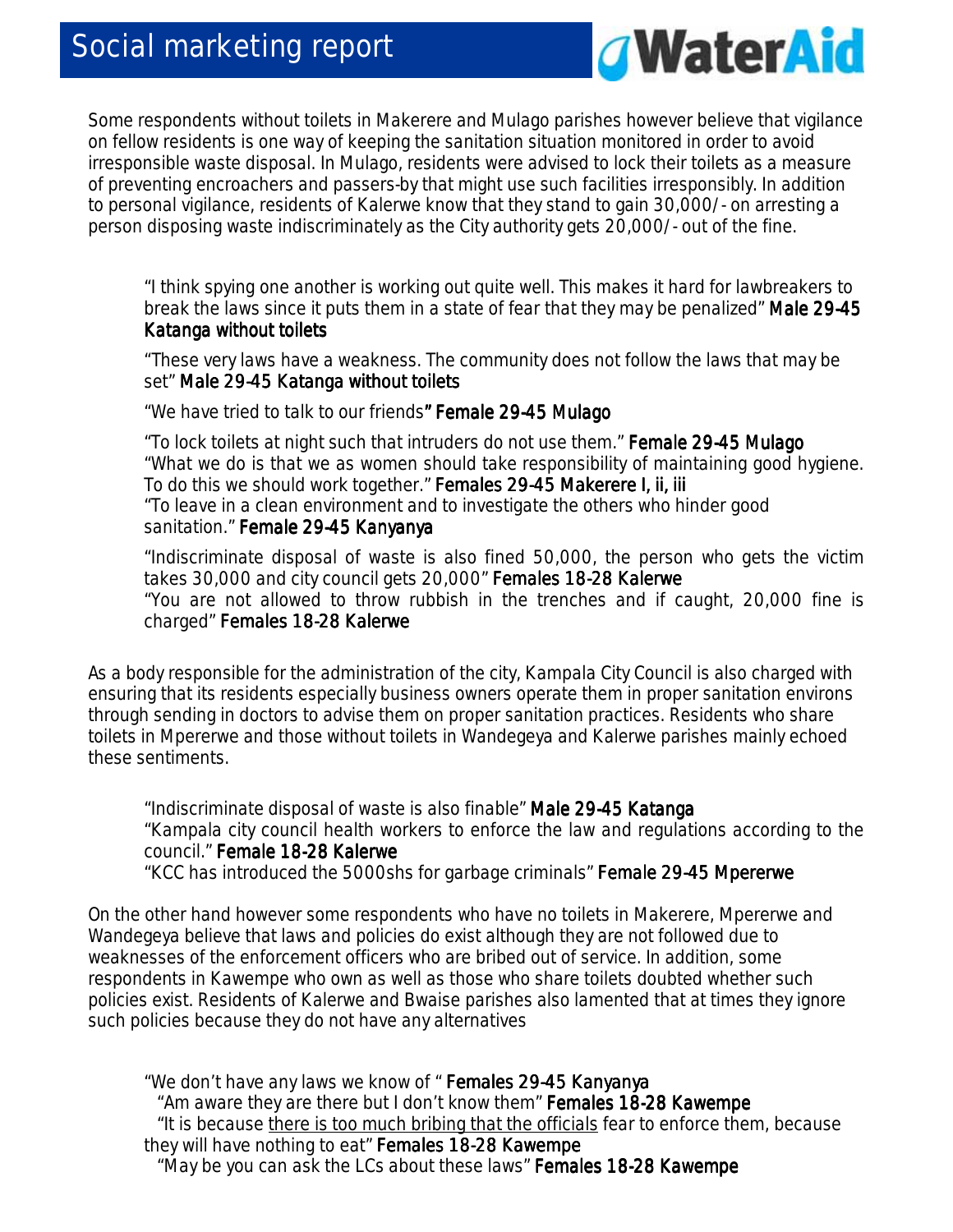*"Yes, we do some and we ignore some because we don't have the facilities. We have no choice." Females 18 Females 18 18-28 Kalerwe 28* 

 *"Surely we are not aware of these laws" Females 18 Females 1818-28 Kawempe 28 Kawempe 28 Kawempe* 

*"They are there, but even if you report to L.C's, the landlords bribe them and they keep quiet. But if such laws were followed, it would be good" Females 29 Females 2929-45.* 

*"We haven't heard any" Males 18 18-29 Kawempe 29 Kawempe* 

*"No, we are not readily aware of such." Females 29 Females 29 29-45 Makerere I, ii, iii 45 ii, iii iii iii* 

*"Yes the laws are there but we are not really certain about them" Females 18 Females 1818-28 Kawempe 28 Kawempe 28 Kawempe "They said when you open sewage during daytime they imprison you so we decided to open then at night." Female 29-45 Bwaise shared toilets* 

*"These very laws have a weakness. The community does not follow the laws that may be set" Male 29 29-45 Katanga without toilets 45 toilets* 

#### 4.5.2 Role-play

Respondents were asked to form groups and give their views on how they would if they were charged with ensuring proper sanitation.

Females in Kawempe high-lighted health education of the community as regards maintaing toilets and bathrooms, and ensuring proper handling of edibles as a first step towards up holding sanitation. They further pointed issues such as health inspections, mobilizing local leaders who would then mobilize the community against poor sanitation.

*"Ok, if I were on that committee we would first of all go through training so we can ensure that we know what we are going to do. Then our next step would be getting in touch with the leaders in charge of health for instance the secretary for health in the area. Then we mobilize the people in the area so that we can coordinate well. We would form groups where people can be trained and encouraged to construct toilets, and spray them with jezz. (Females 18 (Females 18- 18-28 years 28 years-Kawempe) Kawempe)Kawempe)* 

In areas such as Makerere they came up with the idea of developing a cleaning roaster for toilets. Well as respondents in Katanga projected sanitation regulations that would reprimand those who practice indiscriminate dumping and irresponsible landlords.

"For me if given responsibility I would first establish the number of households in my area. I would then make a timetable where by five households are entrusted with cleaning toilets for a week and whoever would desist would be banned from the area. (Males 29-45 years-Makerere)

"*Set rules governing the community as far as sanitation is concerned*. *Penalize those that dump their waste anywhere if arrested." (Males 29-45 years-Katanga)* 

In addition, to there would improvise a way of ensuring that toilets are emptied regularly and legitimately. To achieve this, respondents would deploy spies to keep monitoring.

In another development, Respondents in Katanga put forward the scrapping of toilet fees as a motivator to toilet usage.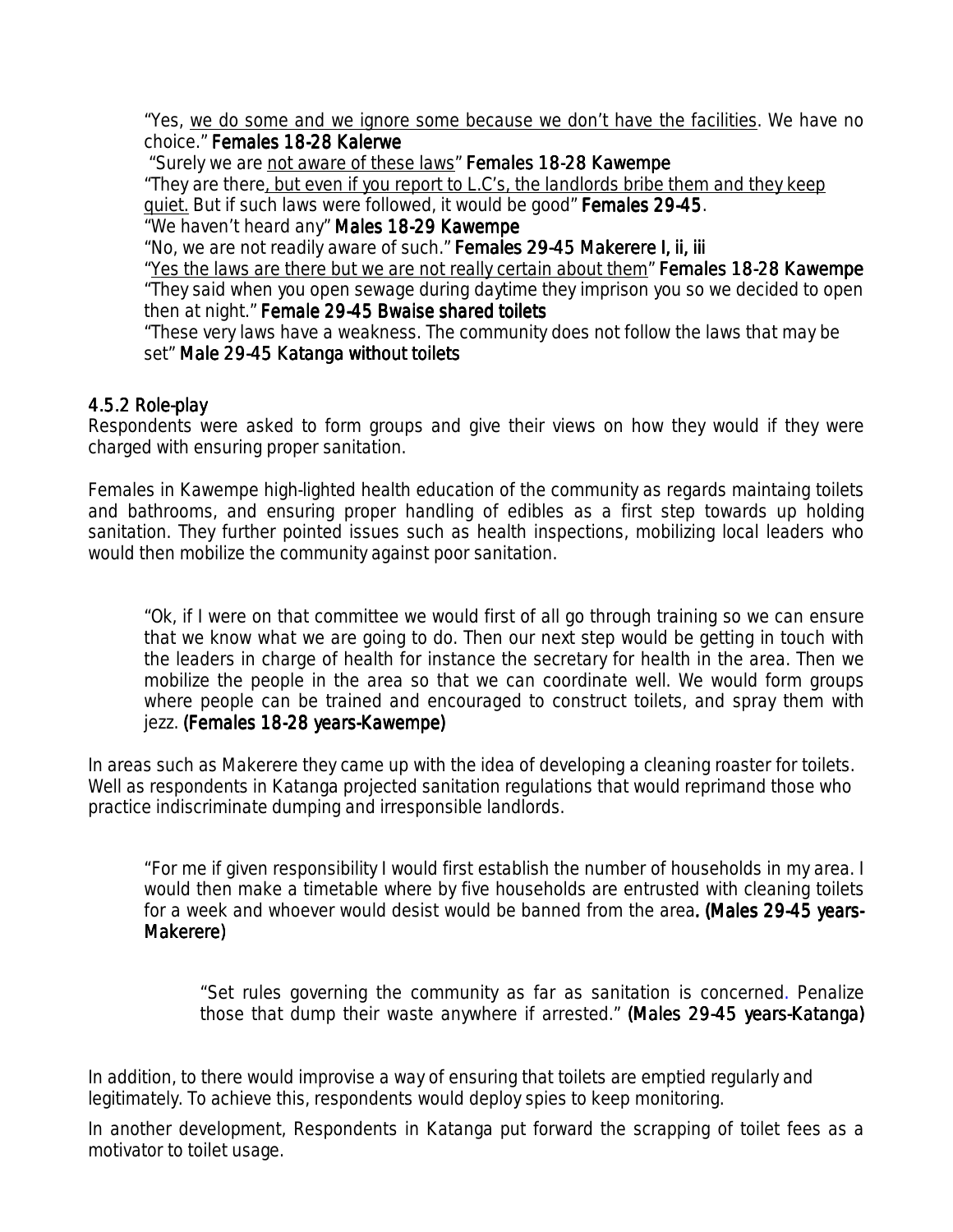

"*We would ensure that whenever the toilets are full, some vehicles come and empty them." You use some spies to monitor the community and know how they dispose off. We would also ensure that toilets are used freely instead of at costs. This could reduce the rate of dumping anyhow. (Males 29-45 years-Katanga)* 

Females in Mulago, just like their counter parts in Kawempe pointed out routine inspection geared at ensuring that there is enough room before a toilet is constructed, verifying the materials to be used and ensuring that the toilet facilities available can accommodate the population of that area i.e. putting Visitors and children into account.

> *"We would make sure that whoever constructs a house has enough space for construction of toilets and make sure facilities are adequate for the number of tenants, build enough facilities, make sure that the number of children and visitors by each tenant is reduced or limited." (Females group, 18-28 years-Mulago)*

In some areas respondents pointed out mapping up a strategy to that would include mobilizing landlords, involving KCC, health officials and Police in the sanitation and establishing where to build the toilets.

"*We meet the landlords we are going to construct a toilet for, organize a finance committee, make sure we are going to work closely with other organizations such as KCC, police and health officials and finally put laws to govern our work." (Females group B, 29 (Females group B, 29- 45-Mulago) Mulago)Mulago)* 

#### Messages on Sanitation

Among the messages that they would like to be communicated to them about sanitation was advice on toilet construction regarding which *Fundis* to use, the cost of constructing different types of toilets and the type of materials to be used.

*Respondents also noted that they would be interested in knowing toilet types and which* 

*topography is most suitable for which kind of toilet Toilets suitable for the different topographies* 

*i.e. advantages and disadvantages.* 

*"Through use of films, we would like to show us the different types of toilets and how to use them." (Females 29-45 years- Kawempe)*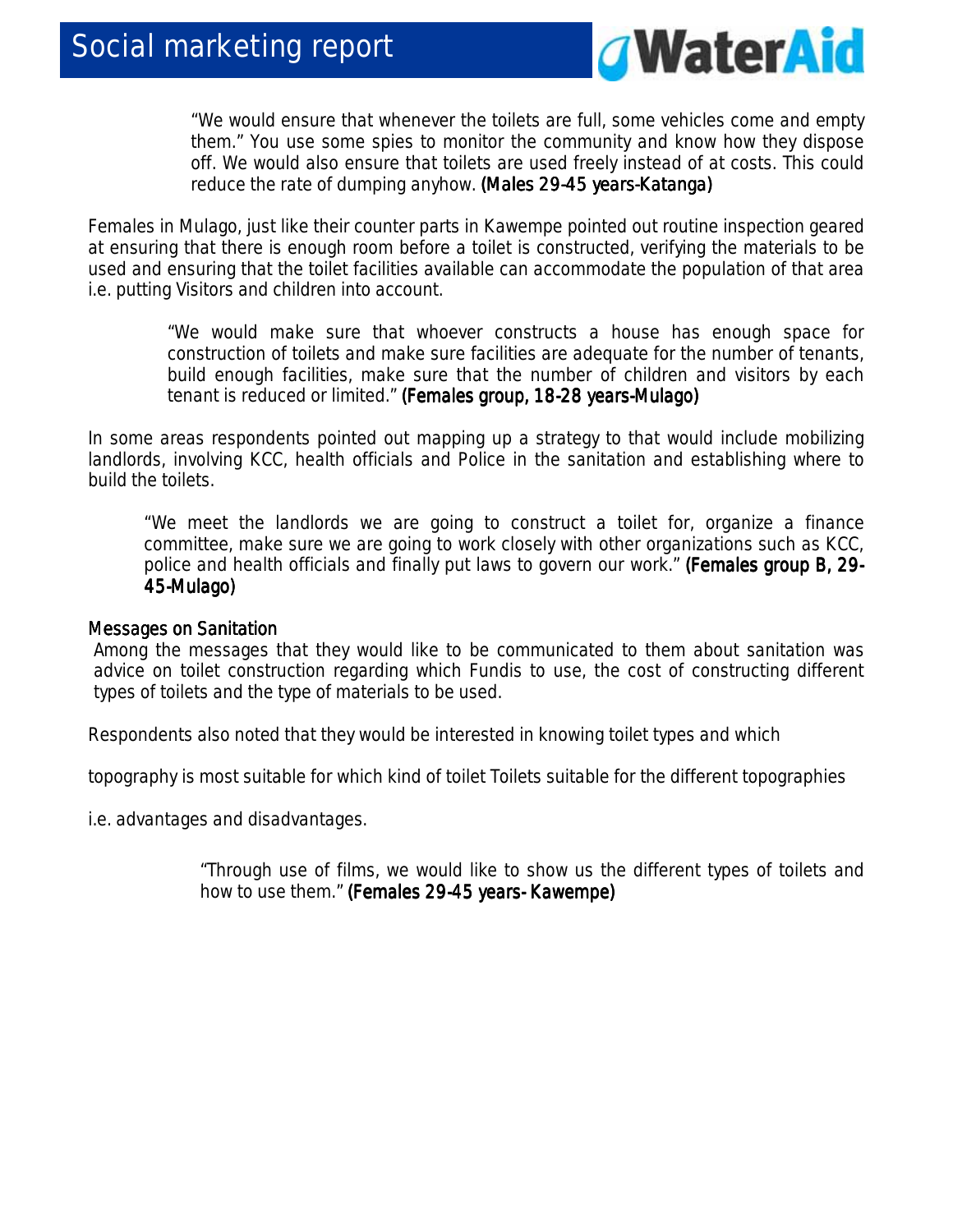They proposed showing of various types of toilets and information on health. e.g. hygiene and posters in a language that is understandable by every body.

*"I think there is need to have pictures of toilets that I can look at and see which one to choose." (Males, 29 (Males, 29-45 years 45 years-Kawempe) Kawempe)Kawempe) "There should be directions indicated on posters in a language that is understandable to* 

all." (Males, Mperewe-Kawempe)

Other desired messages were those emphasizing the importance of toilet construction to land lords, the importance of building and proper emptying of toilets, putting up enough toilet units for all tenants and providing a key to the respective individuals.

*"The availability of facilities adequate for tenants whereby each tenant should be having a key of his own." (Females 18-29 years Kawempe)* 

#### 4.5.3 Responsibility as a household owner

Respondents were asked what they had done to ensure that proper sanitation practices are adopted in their areas. Across all parishes, respondents mentioned that they try to maintain personal hygiene and proper sanitation practices that include among others; washing dishes after meals, using clean water while taking baths, cutting off grown hair or nails, washing hands after visiting the toilets/latrines, cleaning bathrooms, mopping their houses, cleaning toilets, washing children's clothes, eating well cooked food and drinking boiled water to avoid diseases like cholera, typhoid etc.

*"I think we as people hold the first responsibility to maintain good sanitation" Females 29 Females 2929-* **45 Makerere** 

*"I have to mop the house, wash dishes and clothes, bath the kids and Iron clothes" Females 18- 18-28 Kawempe 28 Kawempe* 

*"In my opinion, every thing that regulates sanitation depends on me. Even if I have some one to help we I still have to oversee the work" Females 29 Females 2929-45 Kanyanya 45 Kanyanya45 Kanyanya* 

*"Maintaining good hygiene" Males 29-45 Katanga* 

*"Nail cutting and removal of hair when it's too much on the head and other private areas. All this is a sign of sanitation improvement" Males 29 29-45 Katanga 45 Katanga* 

*"Boiling water. This will reduce the rate of disease spread in the area" Males 29 Males 29-45 Katanga Katanga*

*"Eating well-cooked food is another responsibility" Male 29 29-45 Katanga 45 Katanga Katanga "To clean the home mainly the toilets, bathroom, wash plates and to keep the place dry"* 

#### *Female 18-28 Kawempe*

 *"To keep our garbage in bags until it is collected." Female 18 Female 18-20 Kalerwe 20 Kalerwe Kalerwe "To do away with indiscriminate disposal of feaces" Female 18 Female 18-20 Kalerwe 20 KalerweKalerwe "To keep our toilets clean by washing them regularly." Female 18 18-20 Kalerwe 20 KalerweKalerwe "Also to do away with stagnant water close to our homes."Females 18 Females 18Females 18-20 Kalerwe 20 Kalerwe20 Kalerwe "Cleanness everywhere" Female 29 " 2929- 45 Mulago 45 Mulago* 

 *" Removing broken glasses and plastics." Female 29 ." 29-45 Mulago 45 Mulago "Covering the toilets." Male 18 Male 18 Male 18-29 Kawempe 29 Kawempe29 Kawempe*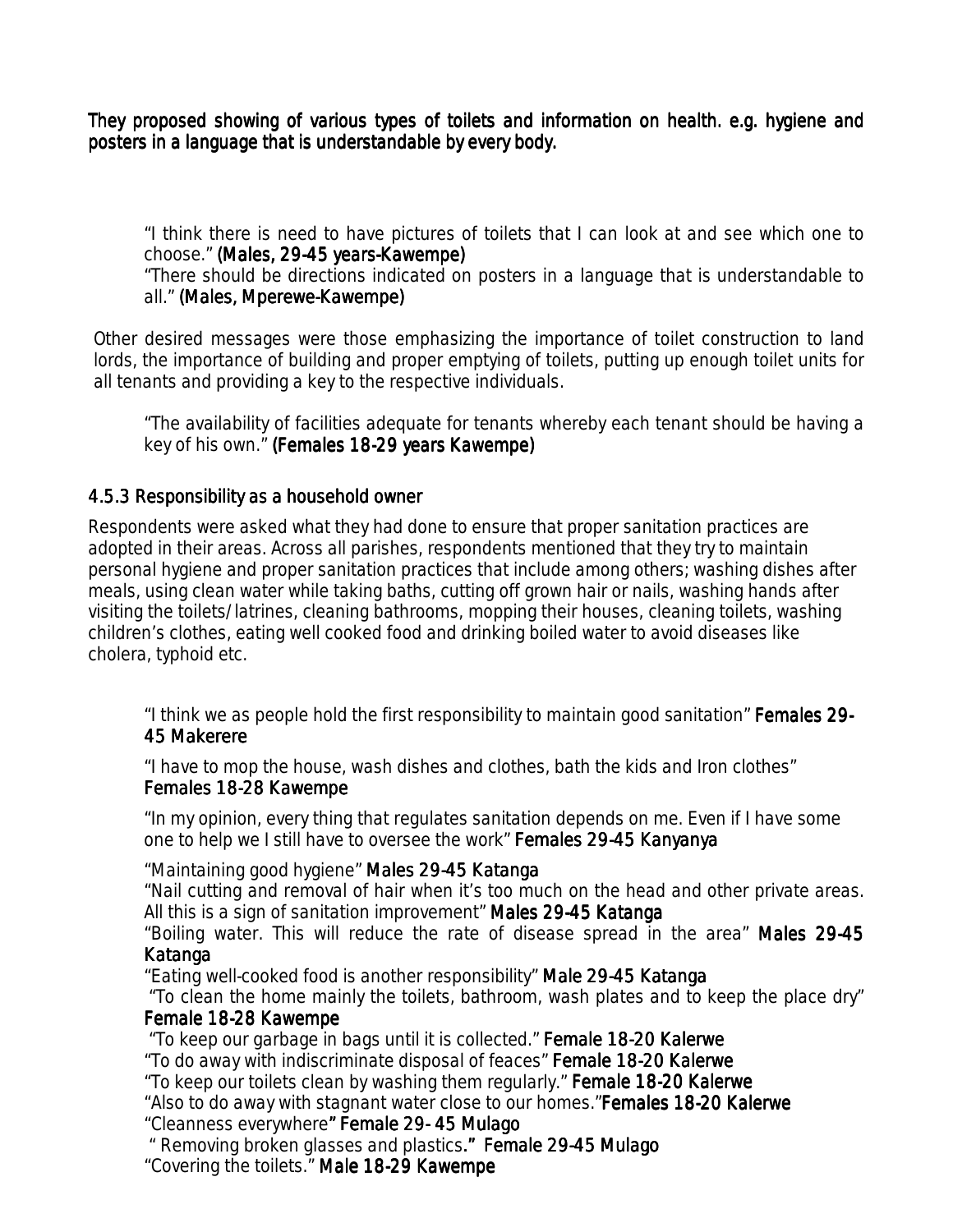

*"Burning of the garbage's around the homestead" Male 18 18-29 Kawempe 29 Kawempe Kawempe "Washing of hands after visiting the toilet." Male 18 ." 18-29 Kawempe 29 Kawempe Kawempe "Boiling drinking water" Male 18-29 Kawempe "Cleaning of the toilets e.g. washing them on a regular basis." Male 18 18-29 Kawempe 29 Kawempe "Washing of hands after visiting the toilet" Male 18 Male 1818- 18-29 Kawempe 29 Kawempe 29 Kawempe "Washing hands after toilet use, cleaning around home, cutting nails and bathing daily oneself and the babies" Male / Females 18 Male / 18-29 Mpererwe / Komamboga 29 Mpererwe Komamboga* 

Although some residents of Kanyanya and Mulago parishes acknowledge maintaining adequate sanitation practices, they are at times frustrated by their neighbours who have inadequate toilets that tend to overflow into people's homes who reside in lowlands therefore distorting their efforts of adopting proper sanitation practice.

*"We fulfill them but for me I have neighbors. They are on the upper side of my house but they are on the upper side of house but have a toilet that flows directly into the trench of my bathroom and those on the other side built a short fence on their house but they pour the water containing leftovers in my compound it can even go as for as my door. That's the problem I find" for as That's go my door. That's the Female 29-45 Kanyanya* 

"We from Kiwonvu consume all the waste from up in other zones because we are in a

lowland." Females 29-45 Mulago I & ii

It is also the responsibility of the household owner to ensure that the laws or policies pertaining to sanitation in the area are vigilantly followed to avoid repercussions like fines or imprisonment.

*"To lock toilets at night such that intruders do not use them" Female 29 29-45 Bwaise 45 Bwaise "Ensuring that we don't dump our waste anywhere. We should have well defined disposal points" Male 29-45 Katanga* 

*"No using channels as waste disposal points. To us still many families do not have places of convenience. So use drainage channels" Male 29 29-45 Katanga 45 Katanga Katanga* 

*"Talking to family members to ensure that good sanitation is maintained" Male 29 Male 29Male 29-45 Katanga Katanga*

*"We as residents should take mandate of looking after sanitation of the areas we live in we should ensure that sanitation facilities are in the right place and the environment is clean" Female 29- Female 29-45 Makerere 45 Makerere Makerere* 

*"Better use of toilets as regards the law or rules and regulations." Female 18 18-28 Kalerwe 28 Kalerwe "To leave in a clean environment and to investigate the others who hinder good sanitation" Female 29-45 Bwaise* 

On the other hand other respondents have ensured that they have access to sanitation facilities such as toilets, dustbins for garbage collection and the cleanliness of surrounding environment as preventative measures for any disease outbreaks.

*"I have to clean my house, toilet bathroom and use environment around we, burning rubbish and having water" Female 29-45 Kanyanya*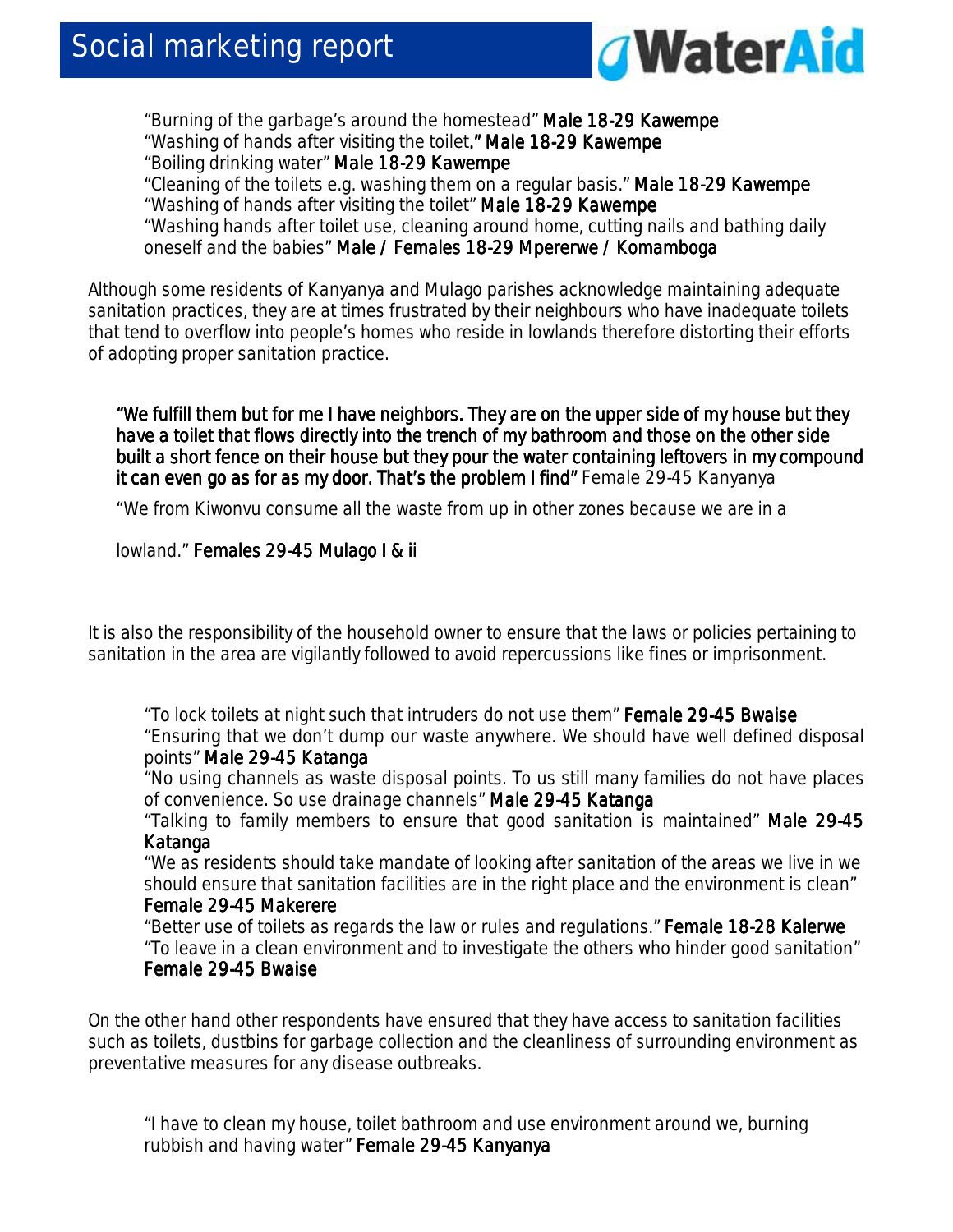*"Washing hands after toilet use, cleaning around home, cutting nails and bathing daily oneself and the babies" Female 29 29-45 Mpererwe 45 Mpererwe* 

"Its necessary that a toilet is constructed first before any other part of a home" **Female 29-**45 Mpererwe

*"By building a toilet far away from home" Female 29-45 Mpererwe* 

*"I like a very clean place so it's my responsibility to keep everything clean" Female 18 Female 18-28 Kawempe I I Kawempe I* 

*"What we do is that we as women should take responsibility of maintaining good hygiene. To do this we should work together" Female 29 Female 2929-45 Makerere 45 Makerere* 

*"We can also report detractors to authorities so that the younger generation people know what to do" Female 29-45 Makerere* 

*"Most important drinking boiled water, because people throw rubbish on the roof so water collected is dirty. We need to talk to our colleagues about this to make it everyone's responsibility." Female 29 29-45 Mulago 45 Mulago* 

*"Proper disposal of garbage and the use of toilets. Male 18 Male 18 Male 18-29 KawempeI 29 KawempeI29 KawempeI "Boiling of food" Male 18-29 Kawempe I "The cleanliness of the home." Male 18 Male 18-29 Kawempe I 29 I "Personal hygiene e.g. bathing daily" Male 18 " Male 18" 18-29 Kawempe I 29 Kawempe I 29 Kawempe I 29 Kawempe I "Cleaning the nearby bushes and long grass" Male 18 " 18-29 Kawempe I 29 I "The proper use of toilet." Male 18 Male 18Male 18-29 Kawempe I 29 Kawempe I29 Kawempe I Kawempe I* 

#### 4.5.4 Organisation responsible

There is a feeling that several organisations such as government departments like members of Parliament, Women leaders, Local Councils of the area, KCC and private players like Nabugabo Joint ventures and NOREMA are charged with ensuring that people keep proper disposal of waste.

*"We know KCC but they gave the tender to NOREMA" Female 29 29-45 Bwaise I, ii, iii, 45 Kimumbasa Kimumbasa* 

 *"I think KCC because they constructed for us toilets" Female 29 Female 29-45 Bwaise I, ii, iii, 45 Bwaise I, ii, Kimumbasa* 

"PLAN INTERNATIONAL brought the jericans but their usage stopped. We from kiwonvu

consume all the waste from up in other zones because we are in a lowland." Female 29-45

#### Mulago i & ii

#### *"Nabugabo Joint Ventures." Male 29 Male 2929-45 Katanga 45 Katanga*

*"Kampala city council also constructs LGDP communal toilets but we have to pay some money for usage." Female 18-28 Bwaise / Mulago "NGOs such as world vision also does the construction and provision of latrines and toilets in our area." Female 18 Female 18-28 Bwaise / Mulago iii 28 iiiiii iii "Only KCC, NORENA and save the children." Female 29 29-45 Bwaise I, ii, iii, 45 iii,* 

Across all parishes, most respondents noted that local councils were responsible for waste disposal in their areas. Additionally, such councils are said to have specific personnel like health secretaries who are charged with ensuring that people live in adequate sanitary conditions.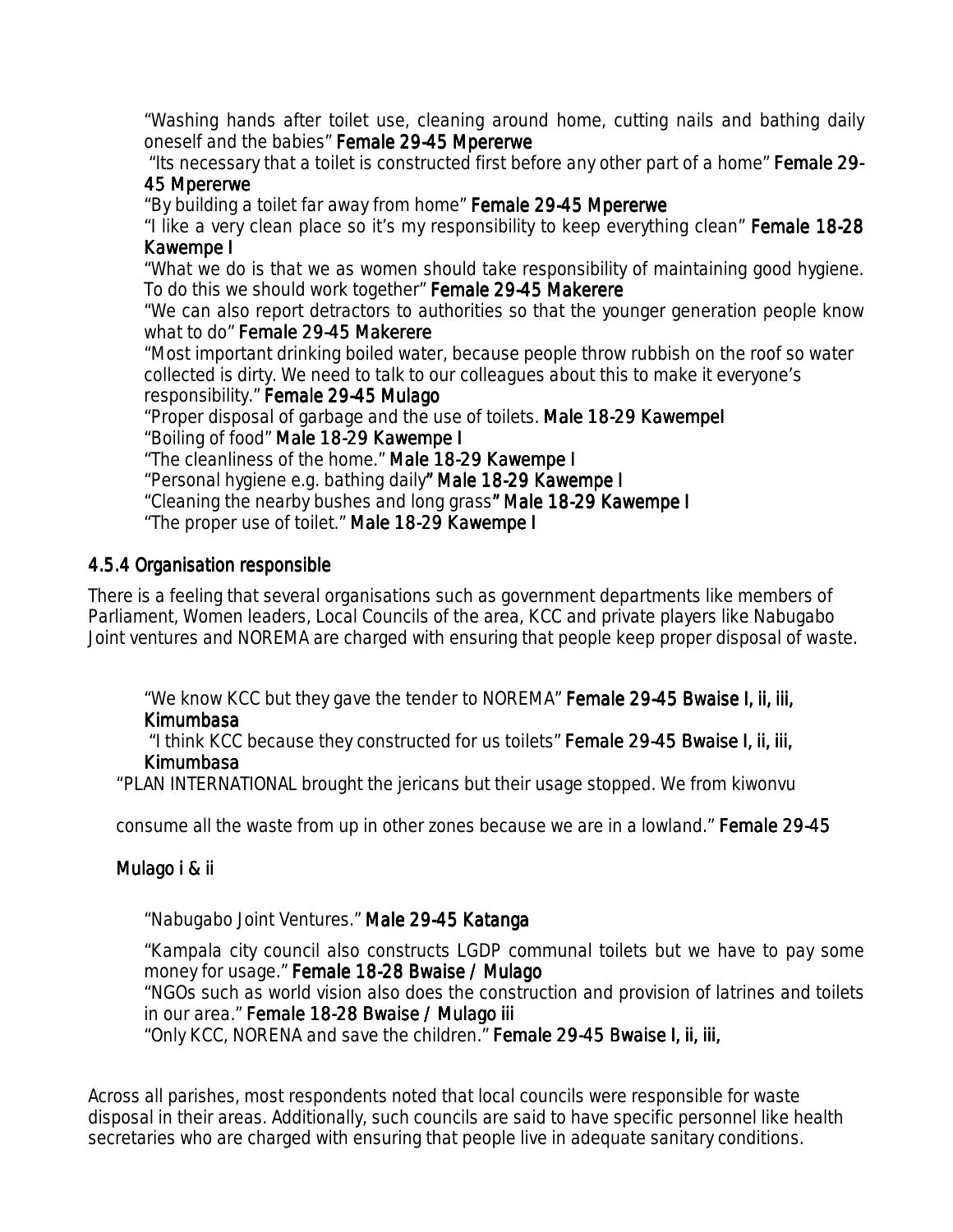

Besides, there is a feeling that health workers should be very ideal in this aspect than anyone else.

*"The LCs who ensure that they mobilize the community to observe garbage collection days*  and time" Male 29-45 Katanga

*"Secretary for health. This one tries to tell the public the importance of improving sanitation in the area" Male 29 29-45 Katanga* 

#### *"Health officials" Female 29 Female 29Female 29-45 Bwaise 45 Bwaise45 Bwaise*

 *"Nurses and health inspectors also teach people about sanitation" Female 29 Female 29-45 Mpererwe Mpererwe*

*"Health workers in the area. For them what they do, when you fall sick, they advise you to try and keep hygiene at home because when the home is unhygienic, it means poor health conditions" Male 29 Male 2929-45 Katanga 45 Katanga 45 Katanga* 

*"Local council health workers to supervise the construction or provision of the facilities and also sensitise people" Females 18 Females Females 18-28 Kalerwe 28 Kalerwe28 Kalerwe* 

 *"Even encouraging people to keep the trenches clean " Female 29 Female 29-45 Kanyanya 45 Kanyanya "The health doctor, he checks on the people after a while to see if the toilets are in good*  condition if they are not they can easily stop them from using them" **Female 18-28** 

#### *Kawempe Kawempe*

*"The LC secretary for health and he has his office" Female 18 Female 18 18-28 Kawempe 28 Kawempe28 Kawempe* 

 *"The LC for environment and health plus health workers and us too" Females 18 Females 1818-28 Kawempe Kawempe*

*"Then health secretaries, but these do not inspect all areas and only stop in trading centers so we don't care about hygiene. They go to people they feel are beneficial to them (those who can give them some money" Female 29 Female 2929-45 Makerere 45 Makerere* 

 *"Secretary for health and cleanness on the LC." Female 29 Female 29-45 Mulago 45 Mulago* 

*"People to comply or do as instructed by the authority." Female 18 Female 18-28 Kalerwe 28 Kalerwe Kalerwe* 

*"Nurses well demonstrate the repercussions of poor sanitation; its more practical and have reliable knowledge" Females / Males 18 Females / 18-29 Mpererwe / Komamboga 29 Mpererwe / Komamboga* 

*"The chairman approaches the owner of the land, then he talks to the people." Female 29 Female 29 29- 45 Mulago Mulago* 

 *"Local councils to mobilize people or landlords to ensure that they promote health." Female 18-28 Kalerwe* 

There is also a belief among those without toilets in Makerere parish and those with communal toilets in Bwaise, Kawempe and Mpererwe that government departments such Kampala City Council, Ministry of Health and Parliament are responsible for ensuring that people maintain adequate sanitation in their respective areas. Further still, some respondents perceive people like Landlords to be responsible for putting up sanitation facilities for their tenants. Respondents in Kanyanya also think that community-based organizations do engage in such responsibilities in their areas.

*"KCC initiates the idea, and leaders liase with the owner the land where the toilet <i>Will be constructed" Females 29-45 Mulago I & ii "Kampala city council health workers to enforce the law and regulations according to the council." Female 18 Female Female 18-28 Kalerwe 28 Kalerwe "Landlords, LCs and KCC" Female 29 2929-45 Bwaise 45 BwaiseBwaise "KCC" Females 29 Females 2929-45 Bwaise*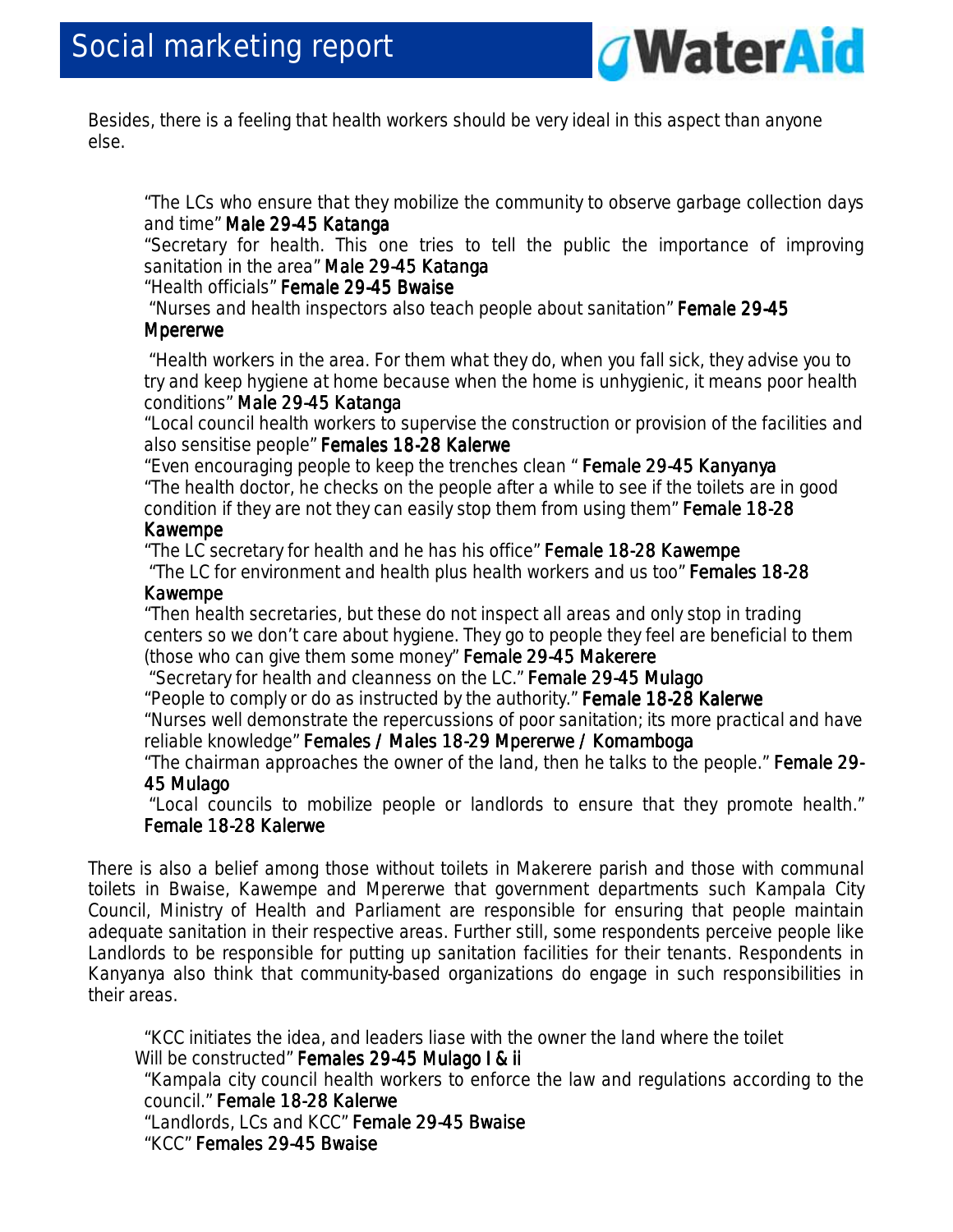*"KCC initiates the idea, and leaders liaise with the owner the land where the toilet* will *be constructed." Females 29 ." 29-45 Mulago 45* 

*"The city council people collect the garbage in the respective places" Males 18 " Males 18" Males 18-29 Kawempe* 

*"I think its Ministry of Health" Female 29-45 Mpererwe "Members of Parliament only that they stop on promises and do not consult people from the grass roots" Female 29 29-45 Makerere 45 Makerere "The local council and the C.B.O I told you about that cleans water drainage trenches" Female 29-45 Kanyanya* 

The general feeling across all parishes however is such that the organizations responsible for garbage collection do not adequately act on their responsibilities as sanitation practices keep deteriorating day by day although to the residents of Makerere, Mpererwe and Kanyanya parishes the local council leaders keep reminding them of the garbage collection procedures while others do the actual inspection of sanitation facilities.

#### *"There is a gentleman concerned with sanitation so he can come and inspect the construction is a gentleman concerned he can construction*  and maintenance of the toilets and sometimes even bring fumigators with him, he works as *the vice chairman" Females 29-45 Kanyanya chairman*

*"They fulfill because now they refused us to use polythene for cooking. Some woman use polythene bags. They put the food in the bag and then cover in banana leaves, they don't allow that in fact if they find you, you part leaves, they don't" Females 29 Females 29 29-45 Kanyanya 45 Kanyanya "Those people visit us. They actually came in my home and inspected. I wonder why they don't mind some toilets" Female 29 Female 29-45 Kanyanya 45 Kanyanya* 

*"LCs because they know what happens in every one's place, they also have the statistics and visit peoples homes" M ales / Females 18 / Females 18-29 Mpererwe / Komamboga 29 KomambogaKomamboga* 

To some respondents in Wandegeya, Kanyanya and Kazo parishes, local council efforts aimed at sensitising people on garbage collection are at times frustrated because people are unwilling to attend meetings while also, private garbage collectors take long to collect the waste. In instances where rubbish is collected, work has been done unsatisfactorily to the extent that some litter is left behind.

*"The problem is that some people are bigheaded and very complicated. You tell them today*  and they just take it for granted. When you tell them they pick offence" Females 29-45 *Kanyanya Kanyanya*

In as much as efforts on waste disposal is being handled by both private and government organisations, respondents in Kazo parish believe that the landlords have indicated no concern with putting up adequate sanitation facilities for the tenants which, thus has worsened sanitation practices in the area. Additionally, there are no health workers seen to be checking on residents on matters relating to adequate sanitation practices.

#### 4.5.6. Suggested Improvements

It is generally agreed that since most respondents in these parishes live in rented houses, there is a need to put landlords to task to ensure that they have proper and adequate sanitation facilities for their houses. This would in turn provide a safer place for adequate hygiene within the community.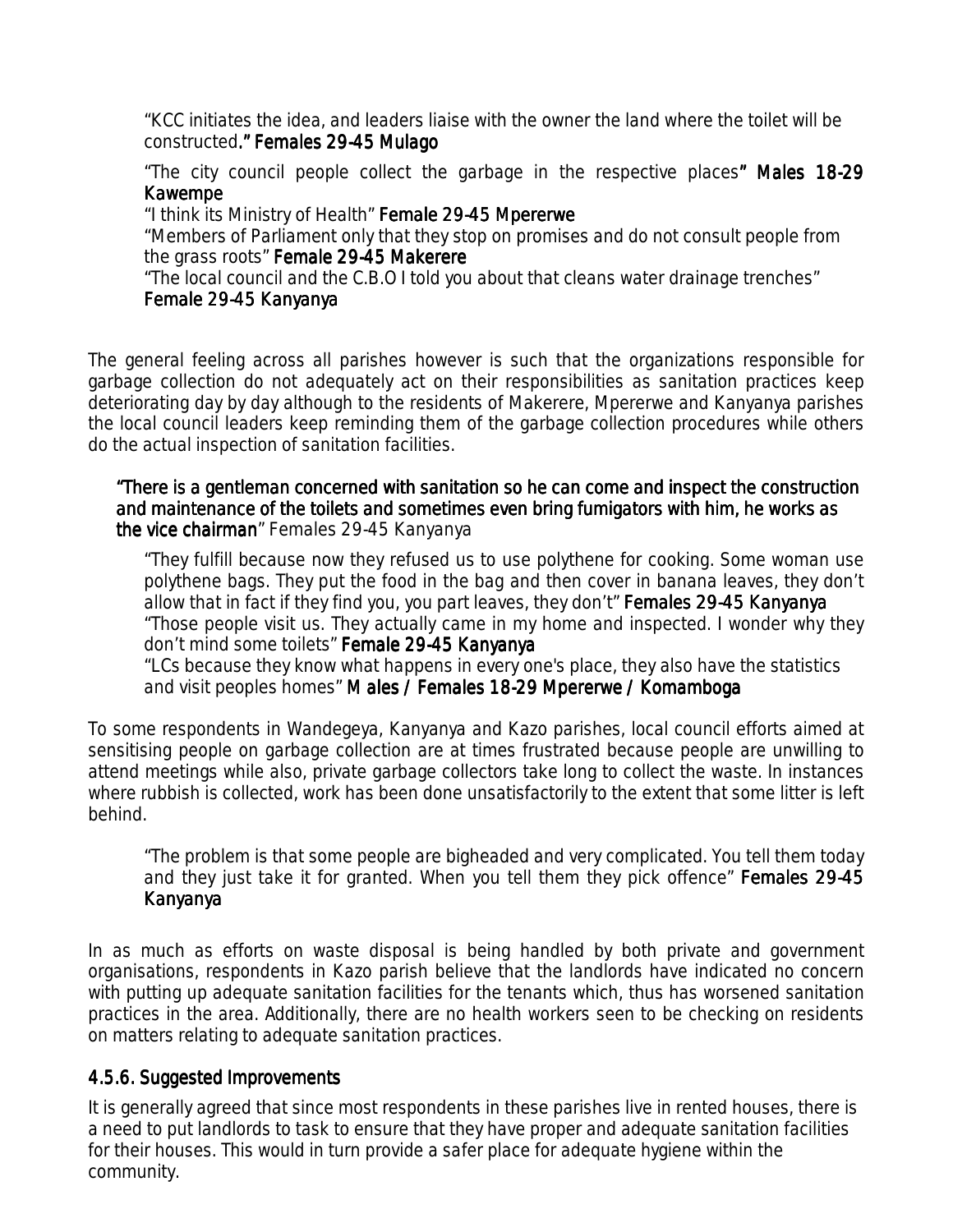

*"By using methods like ensuring that at least five people clean the toilets per week and in turns" Males 18- 29 Kazo* 

Majority of the residents in Kazo and Wandegeya parishes hold the belief that Kampala City Council should persistently put to task personnel in the field of hygiene to visit residents on a regular basis and advise them on the need to keep safer sanitation practices. More still, local councils and health workers should engage in community mobilisation and sensitise the public on adequate sanitation practices.

*"They should bring back our tanks that we used some time back because garbage would be collected in the tank and taken away when full and another one brought" Females 29 Females 29 29- 45 Bwaise I, ii, iii, Kimumbasa Kimumbasa* 

*"KCC should get the tender back from NOREMA because they haven't done any good job for us." Females 29 Females 29Females 29-45 Bwaise I, ii, iii, Kimumbasa 45 Bwaise I, ii, iii, Kimumbasa45 Bwaise ii, iii, Kimumbasa* 

*"Local council should take more responsibility to visit people to seek their views regarding*  better ways of garbage disposal and sensitizing them about the dangers incase it is not *well disposed." Females 18 Females 18 18-29 Kalerwe / Mulago 29 Kalerwe / Mulago29 Kalerwe / Mulago Kalerwe / Mulago* 

*"People should be sensitized about the hazards that can be encountered as a result of poor garbage disposal." Females 29 Females 2929-45 Bwaise I, ii, ii, Kimumbasa 45 Bwaise I, ii, ii, Kimumbasa45 Kimumbasa* 

However, respondents in Mulago parish think that women groups such as Nigina would be a better option in mobilising people to learn more about sanitation and hygiene standards.

*" Even Nigina is good for us women when we are together we talk about these issues." Females 29 29-45 Mulago i & ii 45 i & ii ii ii* 

*"Community Volunteers who deal with sanitation come and talk to us in our homes." Females 29-45 Mulago i & ii* 

#### 4.6 Sources of information on sanitation facilities

The key information sources on sanitation do not differ greatly among respondents and stakeholders in provision of sanitation facilities. On the premise that sanitation facilities include amenities and services encompassing toilets, garbage disposal and drainage facilities, information on sanitation in general is obtained from a variety of sources.

There are various sources with which respondents acquire information on sanitation facilities. Such sources include radio, television, newspapers, local council meetings, posters, workshops, and health officials/workers, moving films/vans, drama, hospitals and friends.

Radio and television are the main sources of information on hygiene and sanitation across all parishes. A few respondents that share toilets from Mpererwe and Bwaise parishes acknowledged getting such information newspapers.

#### *" WBS." Females 29 Females 29-45 Mulago 45 Mulago*

*"Some we hear on radio when the health ministry is announcing" Female 29 Female 29 29-45 Kanyanya 45 Kanyanya "Through radio stations e. g Ministry of health announcements and on T.V" Females 29 Females 29 Females 29-45 Mpererwe*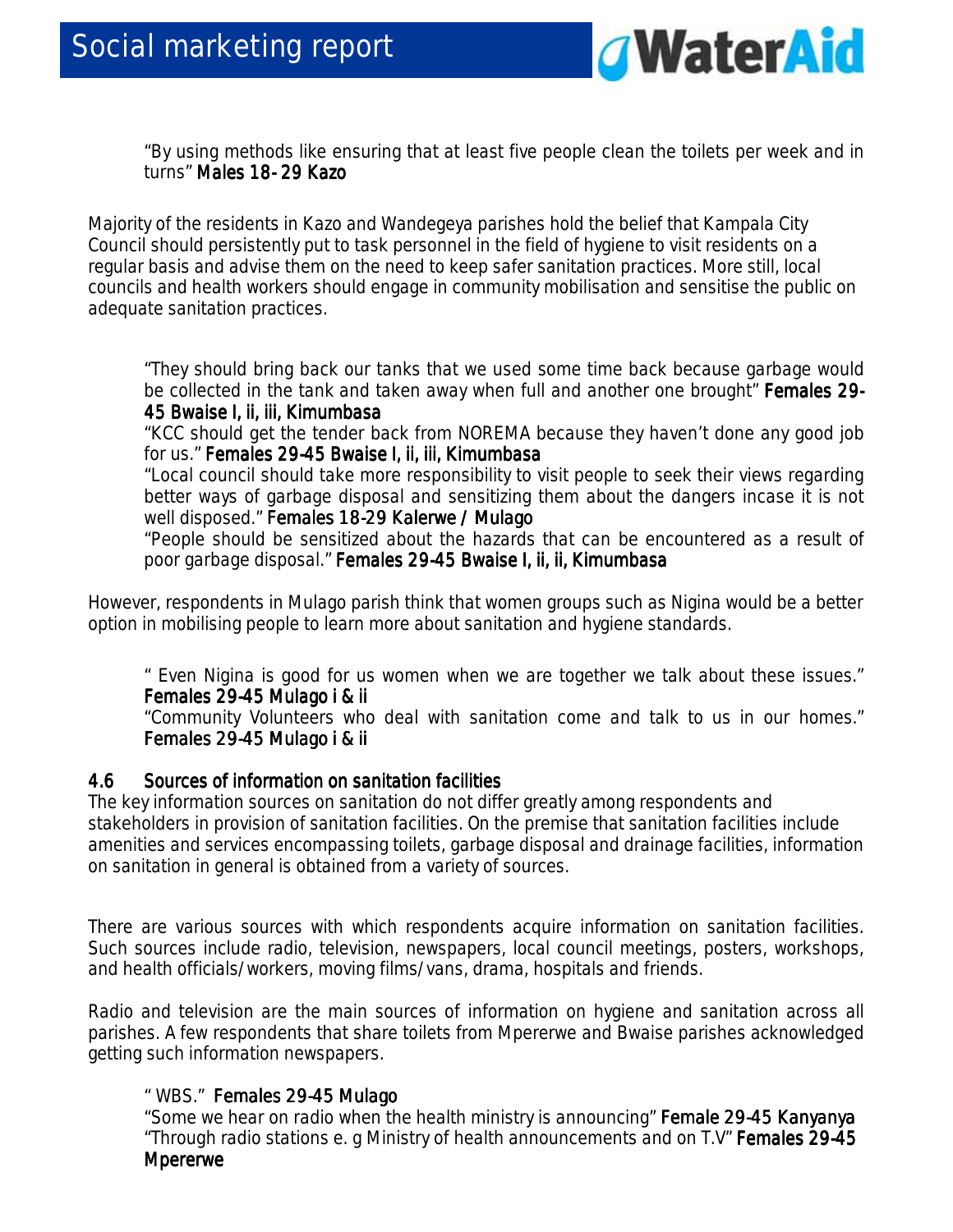*"Plays on TVs and when we visit friends you see and hear about what others have done"*   $F$ emales 29-45 Bwaise

*"We also read newspaper" Females 29 Females 2929-45 Bwaise 45 Bwaise45 Bwaise* 

 *" Laughs, especially radio Simba" Females 29 29-45 Mpererwe 45 MpererweMpererwe* 

 *"Through newspapers especially the daily Monitor and Bukedde" Females 29 Females 29 29-45 Mpererwe pererwe* 

 *"Radio adverts and announcements, LCs, so it becomes our responsibility to go to LC meetings" Females 29-45 Bwaise* 

 *"Announcement on radios" Females 29 Females 29-45 Makerere 45 Makerere* 

*"I don't think there is a radio, which doesn't talk about health and also newspapers"* 

## **Females 18-28 Kawempe**

*"Radio." Females 29 29 29-45 Mulago 45 Mulago Mulago "Radios" Females 18 Females 18 18-28 Kalerwe 28 Kalerwe28 Kalerwe* 

*" On television stations such as W.B.S news" Females 18 18-28 Kalerwe -28 Kalerwe28 Kalerwe 28 Kalerwe "In newspapers." Males 29-45 Katanga* 

Other informal channels used on a regular basis include: LC meetings and friends. Some individuals in Kawempe, Wandegeya and Makerere parishes also perceive mobile vans with loud speakers to be essential information sources.

*"People believe and trust in them (LCs)" Female 29 Female 29-45 Kanyanya 45 Kanyanya Kanyanya "Because they (LCs) are responsible for organizing the meetings where people gather for information on sanitation. They care to encourage the people in the area" Female, 29 Female, 29 29-45, Kanyanya Kanyanya*

*"Meetings held with LCs" Females 29 29- 29-45 Makerere I, ii, iii, Sir Apollo 45 Makerere I, ii, Apollo* 

*"Even the gentleman we told you of, he encourages us and also mobilizes the inspectors that boost the sanitation practices of the area" Female 29 Female 29 29-45 Kanyanya 45 Kanyanya Kanyanya* 

#### *"LCs" Male 29 Male 29Male 29-45 Katanga 45 Katanga45 Katanga*

*"Health workers (L.C) announce to us on mobile van or speaker." Females 18-28 Kalerwe "We also get information from L.C meeting and seminars." Females 18 -28 Kalerwe "Through public addresses where we use microphones and loud speakers to notify people about up coming discussions in the area of concerning sanitation; Banners" Females 29 Females 29- 45 Makerere Makerere* 

*"Use of mobile mega phones, which move to all places around to spread the News." Males 18 ." 18-29 Kawempe 29 Kawempe "Moving film vans" Male 29 Male 2929-45 Katanga 45 Katanga "From friends" Male 29 Male 2929-45 Katanga 45 Katanga*

Besides, respondents without toilets in Wandegeya and those who share toilets in Mpererwe parishes see medical workers as being an important source in regard to sanitation. It is also felt that workshops or seminars play a vital role to availing information on sanitation in addition to drama and schools. The other sources include posters, banners and cinema.

*"From medical workers" Male 29 Male 2929-45 Katanga 45 Katanga* 

*"Through hospitals especially on toilet use" Females 29 29-45 Mpererwe 45 Mpererwe Mpererwe* 

*" At school, children are taught by their teachers on how to deal with sanitation through dramas and music, even in class, also in churches" Females 29-45 Mpererwe*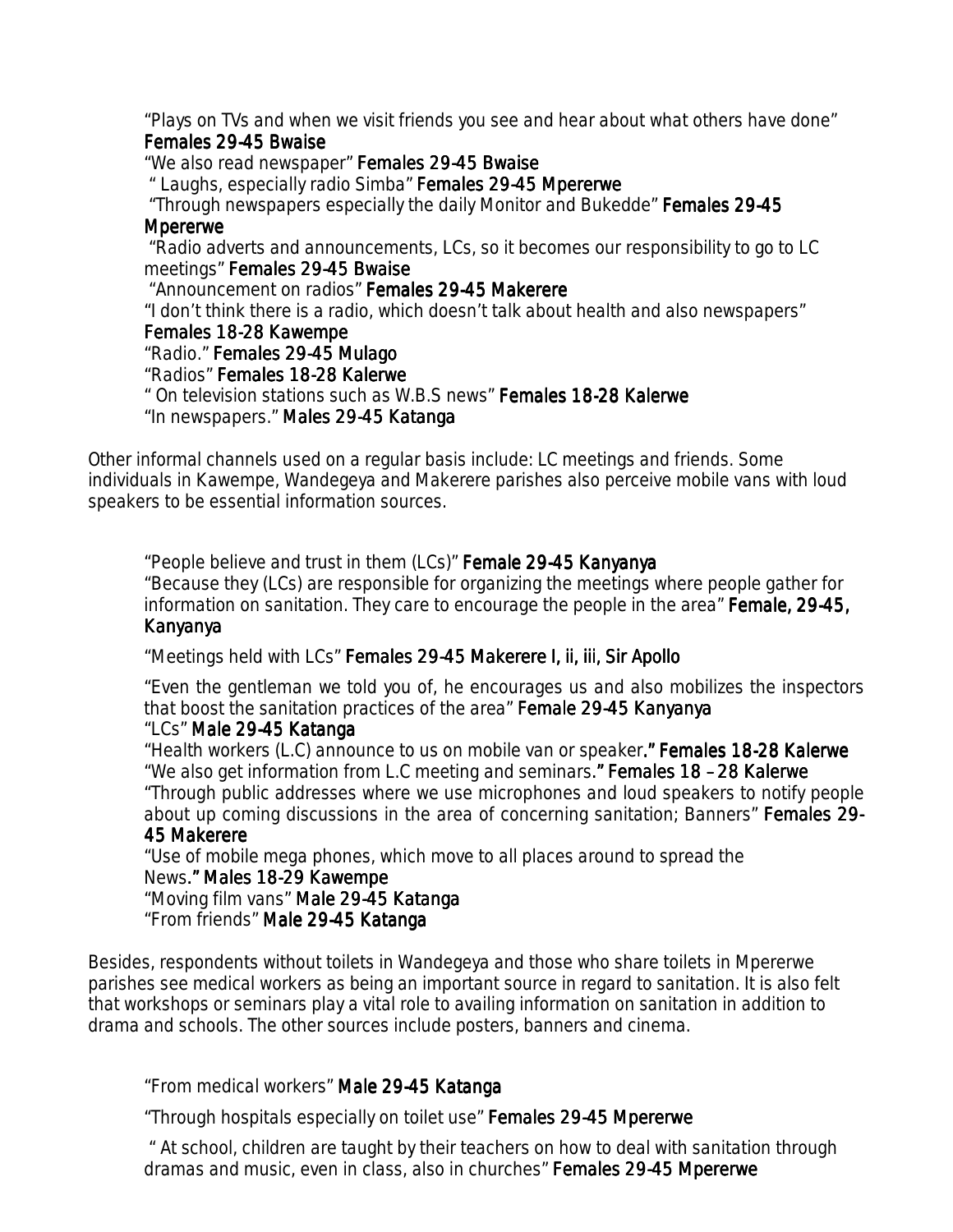

*"Drama about sanitation facilities like Mulago community drama group" Females 29 Females 2929-45 Bwaise*

*"There are people who mobilize and sensitize us about sanitation" Females 29 Females 29Females 29-45 Bwaise 45 Bwaise 45 Bwaise "Seminars have also helped us to enlighten us about sanitation facilities" Females 29 Females 29-45 Bwaise*

#### *"Through seminars, an office" Females 29 Females 29-45 Makerere 45 Makerere "Workshops that may be organized on health issues" Male 29-45 Katanga "Pictures on roadside posters" Females 29 Females 29 Females 29-45 Mpererwe 45 Mpererwe 45 Mpererwe "Use of banners." Males 18-29 Kawempe* "On cinema, out door mobile cinema." Females 18-28 Karerwe *29-45 Mulago 45 Mulago*  "*Use of suggestion boxes where different people express their issues, some times one*

*could find issues on sanitation" Males 18 " Males 18" 18-29 Kawempe 29 Kawempe*

Radio emerged as the most frequently mentioned source of information on sanitation facilities by men, women and stakeholders. Prominent among the stations listened to across all parishes are CBS, Simba, Sapientia, Super, Akaboozi, Impact and Kfm.

*"C.B.S" Female 29 Female 2929-45 Mulago 45 MulagoMulago "Simba" Females 29 males 29males 29-45 Kanyanya 45 Kanyanya 45 Kanyanya "Super fm" Female 29 29-45 Makerere 45 Makerere "Akaboozi with 'antie Najjemba'' Female 29 Female 29-45 Kanyanya 45 Kanyanya* 

*"Almost whichever radio you get will have the information. Beat, Sanyu, Capital you know government has a lot of money it can advertise on every radio" Female 29 29-45 Kanyanya 45 Kanyanya* 

*"The good thing is that most people have radios. Which means getting information*  becomes easier" Males / Females 18-29 Mpererwe / Komamboga

*"Yes, I mean Super and it's about politics and Nsamba's programme called Mukulikeyo" Females 29 Females 29 ales 29-45 Bwaise 45 Bwaise45 Bwaise* 

*"Akaboozi, the program is Namusisi" Females 29 Females 29-45 Bwaise 45 Bwaise "Simba, Super, Mama fm, Akaboozi and Star" Females 29 Females 29 29-45 Bwaise 45 Bwaise "Sanyu and Prime radio" Females 29-45 Bwaise "CBS and Voice of Africa" Females 29 29-45 Bwaise 45 Bwaise "Capital radio, radio simba, CBS, radio one, beat fm, K fm, Akaboozi." Females 18 Females 18-28 kalelwe* 

*Simba, Supencia, Impact. Females 29 Females 29-45 Mulago 45 Mulago Mulago* 

#### 4.6.1 Importance of the sources

To majority respondents across the parishes, radio is perceived to be essential because it has wider coverage and access. It is also said to be cheaper to acquire by an average person in the countryside.

*"Everyone who tunes to radio gets the same information" Females 29 Females 2929-45 Bwaise 45 BwaiseBwaise "Radios are better because we cannot afford daily newspapers but radios are owned by at least everyone" Females 29 29-45 Bwaise 45 Bwaise* 

*"Radios; they come in all affordable sizes and this increases the chances of listening to*  sanitation programs" Females 29-45 Mpererwe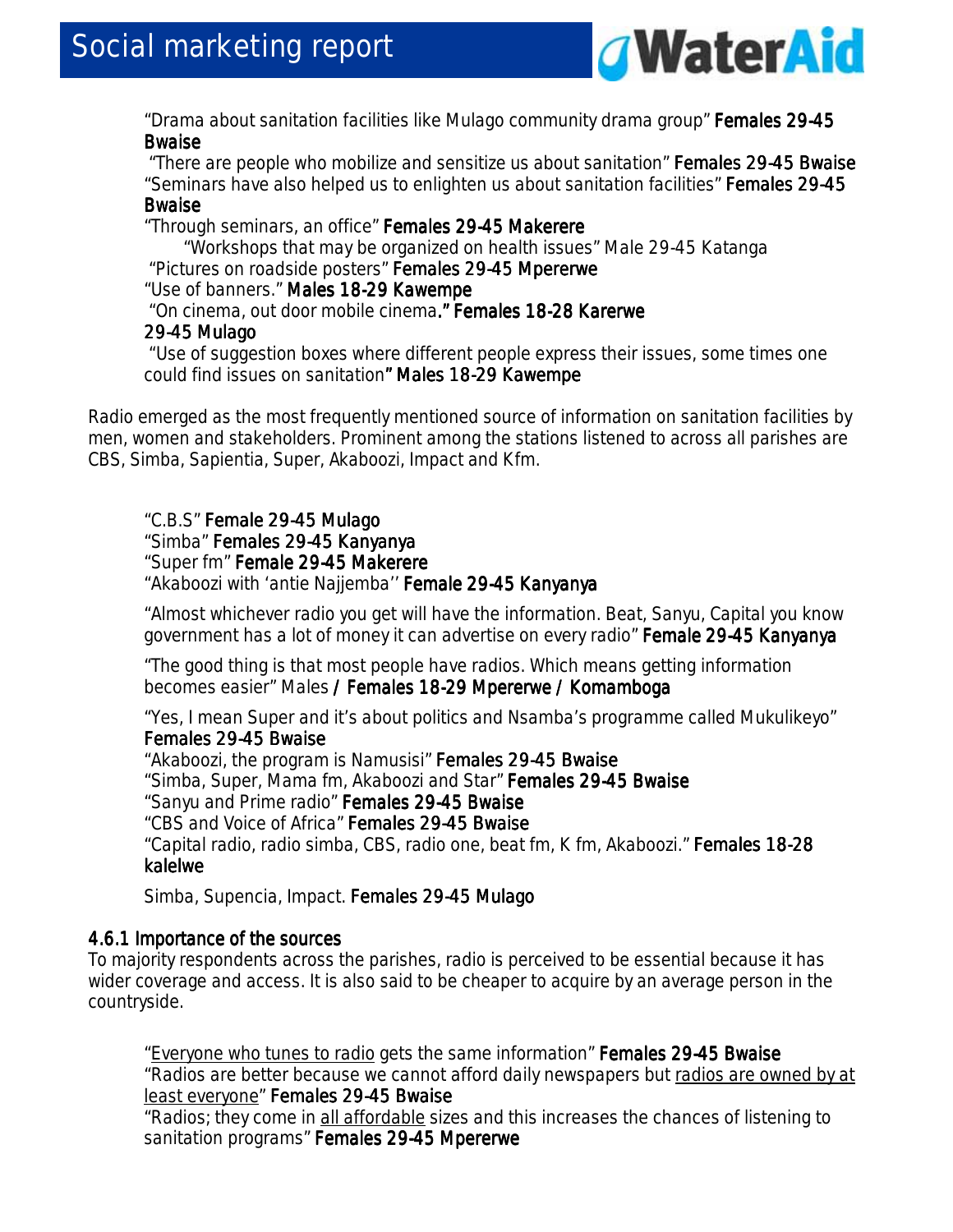"It's cheaper and saves time and many people have radios" **Females 29-45 Makerere I, ii,** *iii*

*"Information easily spreads to the general public when health workers in an area come up with a better strategy" Male 29 29-45 Katanga 45 Katanga* 

*"A radio is user friendly any time you can listen to it when you need to." Females 18 ." Females 18." 18-28 Kalerwe* 

*" It is because it is widely spread, majority people have it." Female 18 18-28 Kalerwe 28 Kalerwe "People listen to them most."* Female 29-45 Mulago

*"Its easy for the information to reach all people in that area" Females 29 2929-45 Mpererwe 45 Mpererwe* 

The residents without toilets in Wandegeya and those who share toilets in Bwaise and Mpererwe perceive that sources such as hospitals, posters, drama and schools create a long time impact in the eyes of the people because they involve visual aids and practice.

*"They keep you updated on how to improve sanitation in the home and society at large" Male 29- 29-45 Katanga 45 Katanga* 

*"Some drama plays leave us feeling the impact" Females 29 29-45 Bwaise 45 Bwaise Bwaise "School is essential because we are not with our children all the time" Females 29 Females 29Females 29-45* 

#### *Mpererwe*

 *"The pictures can easily attract children and those who cannot read and therefore passing on information more easily" Females 29 29-45 Mpererwe 45 Mpererwe* 

*"Registers in clinics" Females 29 Females 29-45 Mpererwe 45 Mpererwe* 

*"Nurses well demonstrate the repercussions of poor sanitation; its more practical" Female 29-45 Mpererwe* 

*"In hospitals, because it prevents people from falling ill again and have reliable knowledge" Males 18 Males 1818-28 Kazo / Kawempe 1 28 / Kawempe 1 "Health workers such as nurses and doctors" Females 29 Females 29-45 Makerere I, ii, iii 45 iii* 

Specific to the female residents who use communal toilets in Mulago parish is the assertion that community volunteers and other women groups such as Nigina are a prominent information source in disseminating information about sanitation while their counterparts in Makerere perceive people who have stayed in the area for a longer period to have adequate information at their fingertips.

*"In meetings or Nigina." Females 29 29-45 Mulago 45 Mulago* 

*"Community Volunteers who deal with sanitation come and talk to us." Female 29 29-45 Mulago*

*"People who live here especially those who have stayed here for so many years" Females 29-45 Makerere I, ii, iii, Sir apolloA 45 ii, iii, Sir apolloAapolloA* 

Local councils are essential because they are quite close to the residents of the area and they are approachable any time.

*"They fulfill because now they refused us to use polythene for cooking. Some woman use polythene bags. They put the food in the bag and then cover in banana leaves, they don't allow that in fact if they find you, you part leaves, they don't" Females 29-45 Kanyanya "Those people visit us. They actually came in my home and inspected. I wonder why they don't mind some toilets" Female 29 Female 29Female 29-45 Kanyanya 45 Kanyanya 45 Kanyanya* 

*"LCs because they know what happens in every one's place, they also have the statistics and visit peoples homes" M ales / Females 18 / Females 18-29 Mpererwe / Komam 29 Komam Komamboga*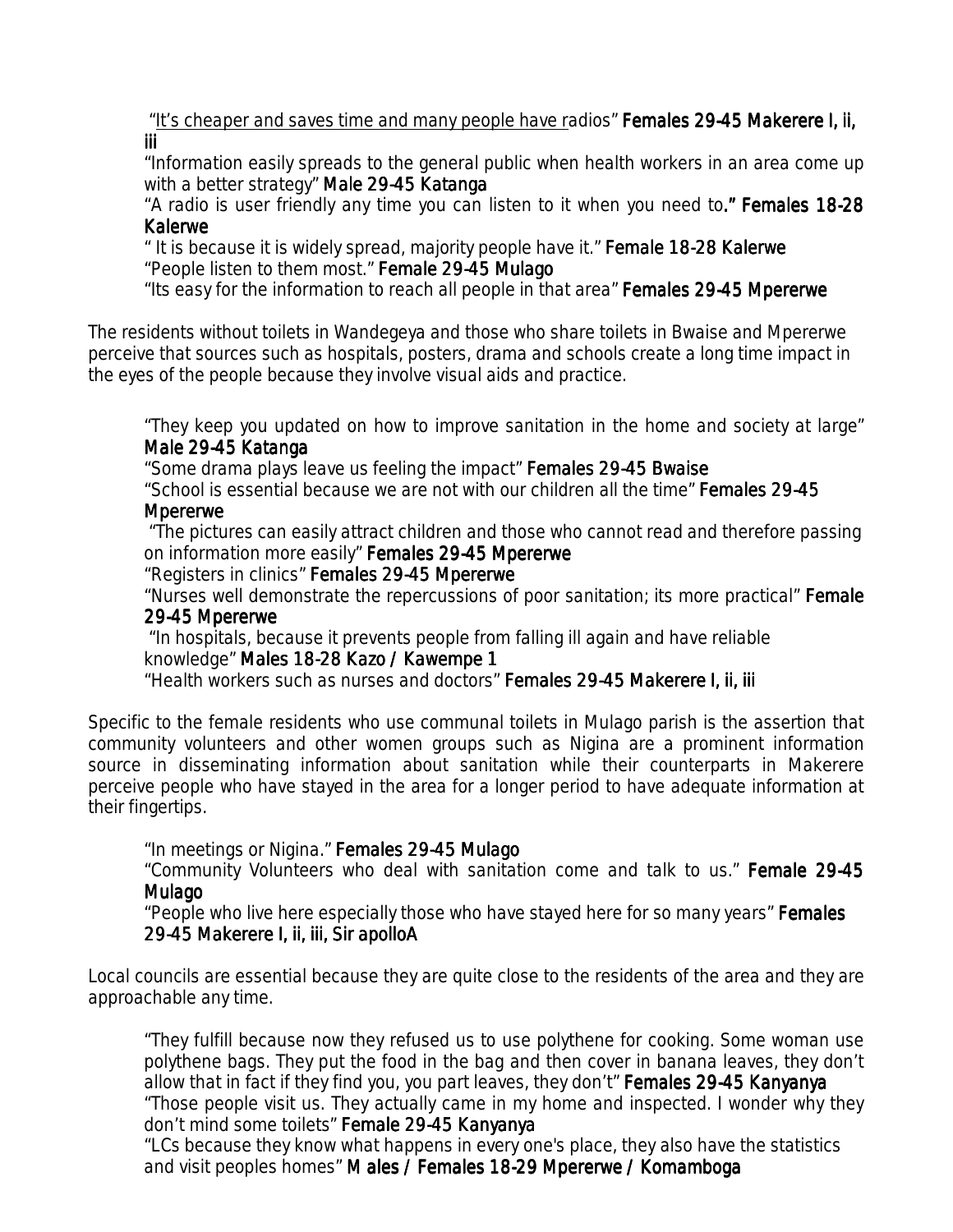

*"LCs try to be strict to us the residents of the area not to spread our dirt anywhere. So we keep at the side of the houses until the truck collects it like once in a week." Males 29 29- 29-45 Katanga*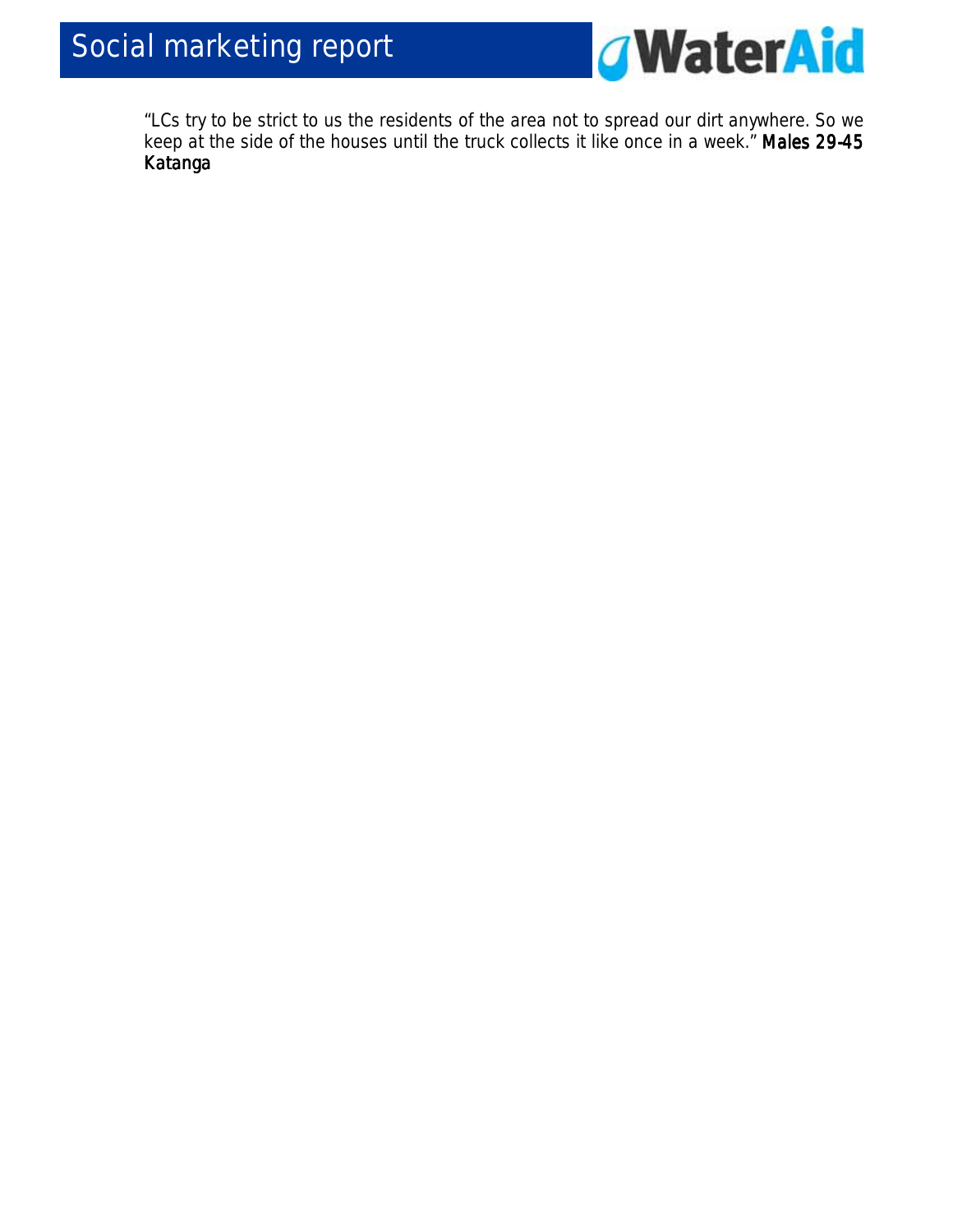#### 4.6.2 Limitations of the sources

The importance of these sources of media in sanitation is their ability to sensitise the community on sanitation matters and to disseminate information on the same. This kind of communication is at times limited due to high cost of production, communal conflicts, irregular sittings and suspicion with the latter two applying mainly to LC meetings. Respondents in the parishes of Kazo, Wandegeya and Mulago mainly voiced such concerns.

*"But sometimes they call for village meetings but people don't attend" Female, 29 Female, 2929-45 Kanyanya Kanyanya*

 *"Some radio stations like Buddu and Spirit have small network coverage" Females 29 29-45 Bwaise* 

*"The LCs are a problem, in case of a workshop on health, they will only select their people because they are expecting an allowance after a workshop or seminar" Male 29-45 Katanga Katanga*

 *"You know you can't rely on radios and newspapers because people are poor to afford them" Females 18 Females 18-28 Kawempe 28 Kawempe* 

"*Its' all about money you know it's the biggest problem*" *Females 18- 18-28 Kawempe 28 Kawempe "Sometimes the meeting s does not include every body."Females 18 Females 18Females 18-28 Kalelwe 28 Kalelwe28 Kalelwe* 

Radio is also considered to present a language barrier to some people and presents running costs for purchase of batteries. Listenership is also not confirmed by all respondents due to the claim that priority on programme interest usually differs. The females in Bwaise parish also feel ashamed when some radio station present programmes in a pornographic talk or language.

*"And we are poor to afford cells" Females 29 29-45 Bwaise 45 BwaiseBwaise "Language barrier" Females 29 29 29-45 Mpererwe 45 MpererweMpererwe* 

*"Some people can't afford to buy cells each time they get used up" Females 29 Females 29-45 Mpererwe* 

*"Some people listen to specific programs such as death announcements and music and don't feel it necessary to listen o the sanitation programs" Females 29-45 Mpererwe "The announcements are said very fast, at times we miss the point" Females 29 Females 2929-45* 

#### *Mpererwe*

*"We leave some stations because of pornographic talk because we have children at home" Females 29-45 Bwaise* 

*"Some times I don't have money to by batteries because we don't have electricity at our premises" Females 18-28 Kalerwe* 

The male respondents in Katanga perceive radio as inappropriate because it does not relay programmes relating to sanitation. It is also felt that radio might not be one's choice even if talk shows on sanitation were relayed on radio.

*"No talk shows on radios have been organized on sanitation" Male 29 2929-45 Katanga 45 Katanga Katanga "Not every one has time to listen to radio, so they end up missing out on relevant information" Females 29-45 Mpererwe* 

*"They are not on radio yet it would be the easiest way to access such information since radios are almost everywhere" Male 29-45 Katanga* 

*"At times such information is spread, some people are doing some other work and it's hard to get that information on sanitation" Males 29 Males 29Males 29-45 Katanga* 

*"People have different interpretations so they get mis informed" Females 29-45 Mpererwe*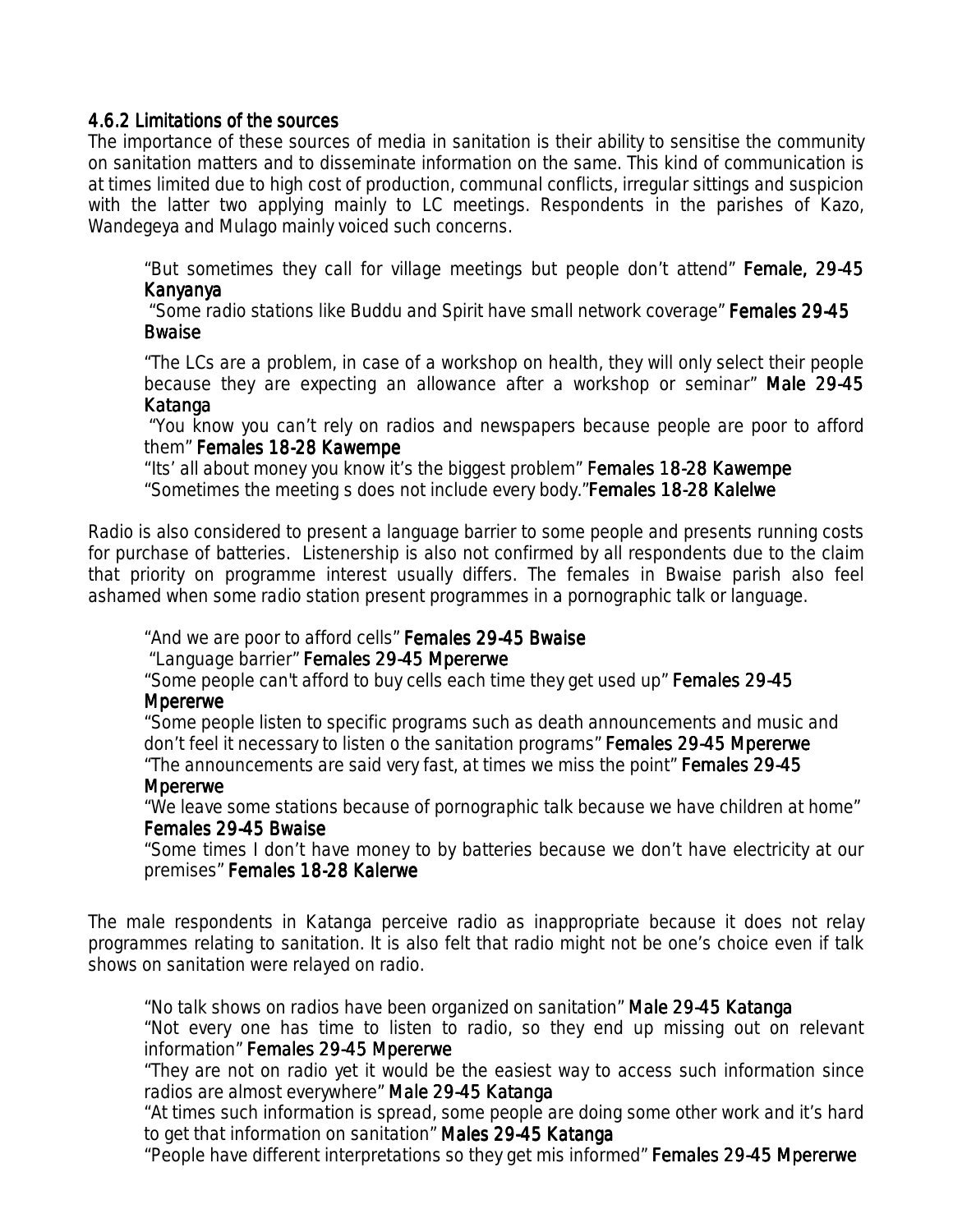

*"We really don't have time for the radio besides I can't buy a newspaper every day" Females 18- 18-28 Kawempe 28 Kawempe* 

The lack of access to some of the media facilities used is another challenge facing the dissemination of material especially through newspapers and television. The print media is limited to those who are literate yet a high proportion of the community is illiterate. This is true among residents of Wandegeya, Bwaise and Mulago parishes.

*"Some of us do not have TVs" Females 29 Females 2929-45 Bwaise 45 BwaiseBwaise* 

*"They are expensive and the electricity bills are high Female 29 Female 29-45 Mpererwe 45 MpererweMpererwe* 

*"People still think that the annual T.V license is on and fear to own T.V sets Female 29 29 29-45 Mpererwe Mpererwe* 

*"We are poor to afford papers" Female 29 Female 29Female 29-45 Bwaise 45 Bwaise45 Bwaise* 

*"The illiterate are left out completely" Female 29 29-45 Mpererwe 45 Mpererwe* 

*"The costs of the press are high for some people" Female 29- Female 29-45 Makerere I, ii, iii, Sir Apollo 45 Makerere I, ii, iii, Sir Apollo 45 Makerere I, ii, iii, Sir Apollo "Poor reading habits e. g those who look out for leisure headlines and some just look at* 

*pictures but do not actually read" Male 29- Male 29-45 Katanga 45 Katanga* 

*"Some places do not get newspapers" Females 29 29- Females 29-45 Bwaise 45 Bwaise45 Bwaise* 

"Some people don't have televisions; cost of buying them is high." **Females 18-28 Kalerwe** 

"*Some times there is no money for buying newspapers". Females 18 ". Females 18". 18-28 Kalerwe 28 Kalerwe28 Kalerwe* 

*"Some people don't have televisions; cost of buying them is high" Females 18 Females 18-28 Mpererwe / Komamboga* 

Additionally, some respondents in Mpererwe and Mulago noted that although such facilities might be adequately accessible, they might not have the time to read and watch television.

*"Uncooperativeness and others do not watch TV." Females 29 ." Females 29- ." 29-45 Mulago 45 Mulago Mulago "Its electricity because it doesn't take long to get a black out making it hard for us to listen to radios, watch TVs and seminars" Females 29 29-45 Bwaise 45 BwaiseBwaise* 

*"Some people do not have time to read newspapers and so the information concerning sanitation facilities isn't passed on to them" Female 29-45 Mpererwe* 

Specific to the mixed group in Mpererwe is the opinion that other informal sources are limited due to the fact that information dissemination might be interfered with therefore giving false information. Those who would use the church or hospital would also have disadvantages of convincing the people to adopt adequate sanitation practices, as this would be a change of topic in church whereas to the medical practitioners, burnout might force them to act indifferently and therefore becoming rude or unfriendly.

*"Friends may give false information"(Male 29 "(Male 29-45 Katanga) 45 Katanga) Katanga)* 

"Many people are tired after church and simply want to go back home and rest Female 29-**45 Mpererwe** 

*"Many people don't go to church" Females 29 Females 29Females 29-45 Mulago I & ii 45 Mulago I & ii 45 Mulago I & ii 45 Mulago I & ii*

*Some take long to go back to hospital; so they are only suitable for the sick" Female 29 Female 29-45 Makerere I, ii, iii, Sir Apollo* 

*"Its tiresome on the side of the nurses who have to talk to various patients all day and on the side of the patients who may not be able to discuss in depth Female 29-45 Mpererwe*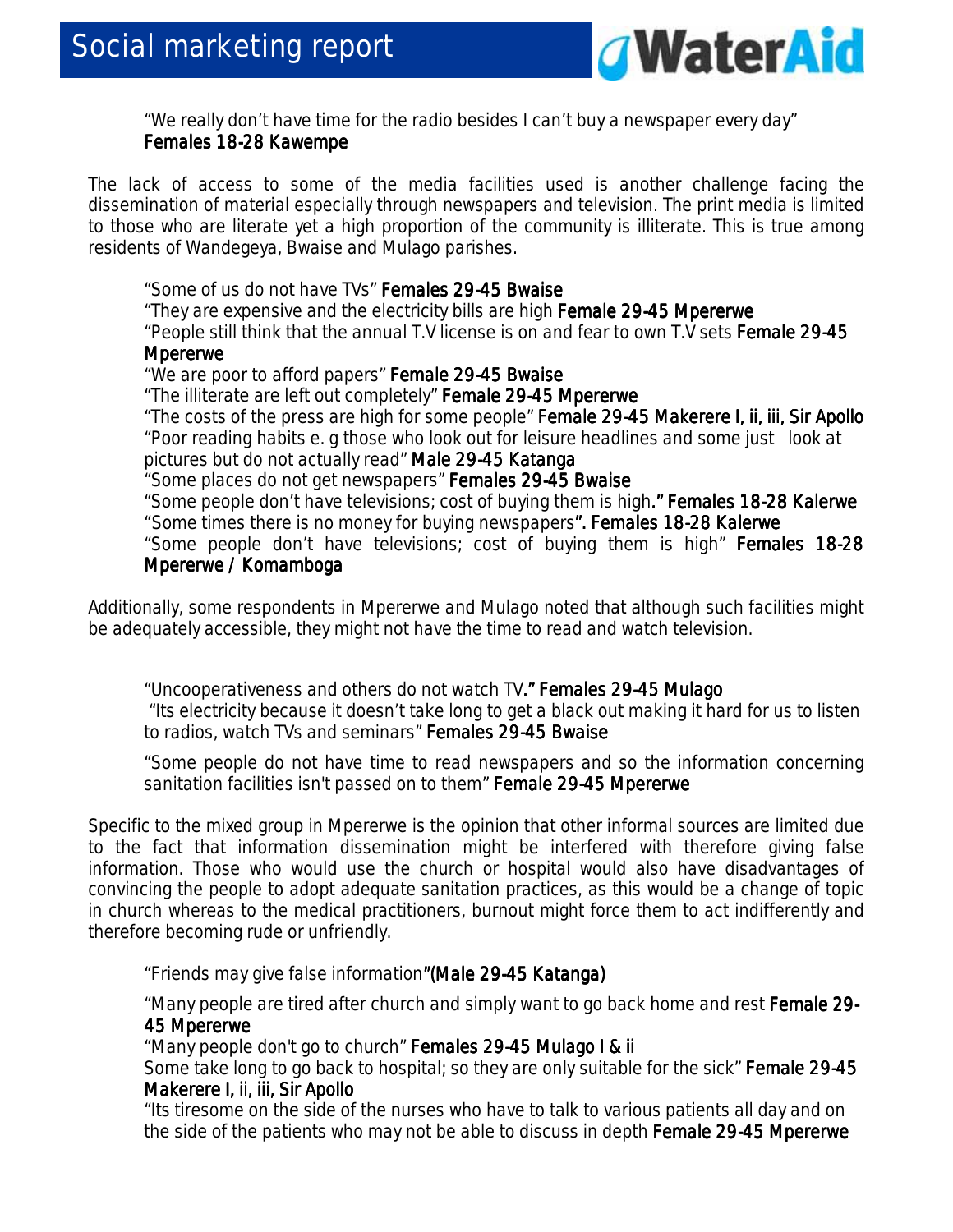On probing them about the best-preferred information source, majority of respondents in all parishes had deferring views as to which would be the best preferred source although in parishes like Kazo, Makerere and Bwaise radio is prominently mentioned as the ideal source due to its coverage, access and affordability.

*"Radios are portable" Females 29 29-45 Mpererwe 45 Mpererwe "Radio; many people listen to radio" Females 29 29-45 Bwaise 45 "Commonest amongst people" Females 29 Females 29Females 29-45 Mpererwe 45 Mpererwe45 Mpererwe "Reaches all people, even in taxis and recreation centers" Females 29 29-45 Mpererwe 45 Mpererwe "It is because it is widely spread, majority people have it" Females 18 1818-28 Kalerwe 28 KalerweKalerwe* 

However, residents of Kanyanya, Bwaise and some scores in Wandegeya parishes believe that local councils would be a much preferred source because they are quite close to the people and therefore approachable.

*"I think the L.Cs are better. You have to go to the L.C" Female 29 29-45 Kanyanya 45 Kanyanya "For me my neighbor is a defense secretary but very approachable than the chairman is,*  he cares more and most of the village problems are brought to the defense" **Female 29-45** 

#### *Kanyanya Kanyanya*

 *"L.C meetings are better because those who don't attend can get information from others" Females 29-45 Bwaise* 

*"The LC knows the people affected so they transform information fairly" Females 29 Females 29 29-45 Bwaise* 

*"LCs can be a better source. This is seen right from the responsibilities they take when the truck that collects garbage comes. They are really active and above all, they know all their people in the area" Male 29 Male 29-45 Katanga 45 Katanga* 

*"They can inform you about your uncleanness in the meeting and then change.* 

Further still, those without toilets in Wandegeya including the female residents of Mulago parish have feeling that medical workers would be the best ideal source in regard to sanitation issues since they are quite knowledgeable.

*"Medical workers and this is because they are knowledgeable enough and they know when to handle what issue" Male 29 Male 29-45 Katanga 45 Katanga "We can also hear about diseases which have broken out and improve on Hygiene." Females 29 males 29-45 Mulago 45 Mulago Mulago* 

It is generally believed across all parishes that local council offices would be the ideal places from where information on toilets would be sought.

*"Come to LC offices and sensitize them" Females 29 Females Females 29- 29-45 Bwaise 45 Bwaise "LCs because they know what happens in every one's place, they also have the statistics*  and visit peoples homes" Females 29-45 Mpererwe *"LCs but as long as you can buy for them a soft drink, when you give them some money it* 

*softens your process" Male 29 29-45 Katanga 45 Katanga* 

*"Through LCs because they know the local people and can handle them better" Females Females 18-28 Kawempe 28 Kawempe* 

*"Yes it is the easiest way because people are hard to deal with yet you need them" Females 29- 29-45 Makerere I, ii, iii, Sir Apollo 45 ii, iii, Sir Apollo*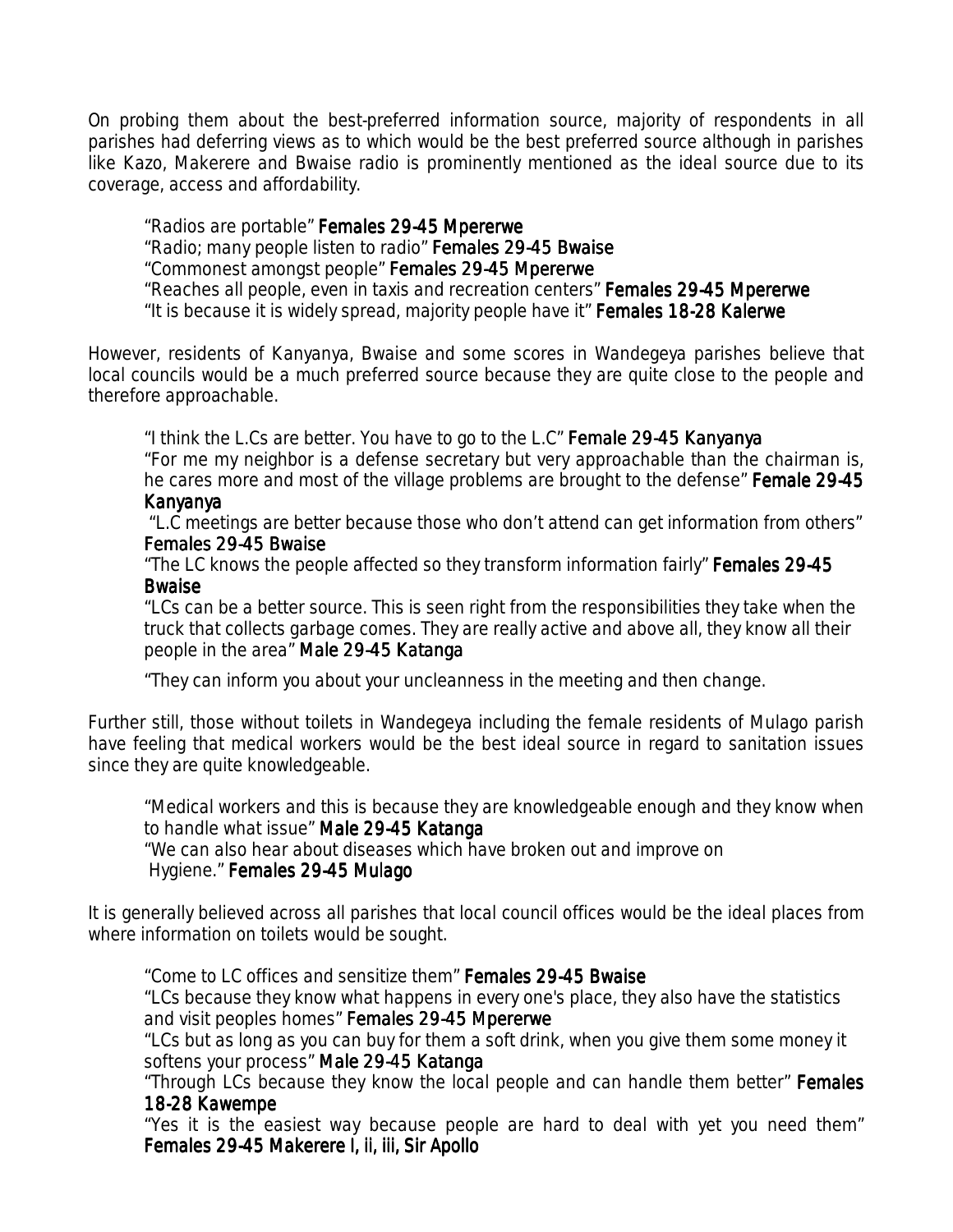

*"Local council officials move from door to door which makes it easy for every body to access information." Females 18 ." 18-28 Kalerwe 28 Kalerwe Kalerwe* 

On the other hand, residents of Kawempe, Kanyanya and Bwaise parishes mentioned that having in-charge offices or seminars at organized venues would serve them adequately when it comes to seeking information on toilets.

*"You your selves communicating and organizing gatherings like this to enable us know more about sanitation" Female, 29 Female, 29-45 Kanyanya 45 Kanyanya* 

*"You need to organize even bigger gatherings than this one. The next can even be put like in the filed to enable more people" Males 29-45 Katanga* 

*"Some people are big headed by the way. They just say that's not my business" Female 29 Female 29 29- 45 Kanyanya Kanyanya*

"Those interested will come and those who are not will stay behind. So that's how people are,

some are complicated"(Female, Mpererwe)

*"Every parish should have an office"(Females 29-45 Bwaise) "Put an office that motivates people such that when you want information they help you fairly" Females 29-45 Bwaise* 

"*Some people get the information by attending or participating in conferences" Females Females 18-28 Kawempe 28 Kawempe* 

*"Through training and studying because you're equipped with knowledge for ever instead of telling you to be clean but when you don't know why" Females 18-28 Kawempe* 

Some respondents in Mpererwe parish perceive doctors or nurses to be a practical source of information since their profession enables them to deal directly with people on matters relating to sanitation and hygiene.

*" Health workers such as nurses and doctors" Female 29 Female 29-45 Makerere I, ii, iii,m Sir apollo kerere Sir apollo apollo kerere apollo "People who live here especially those who have stayed here for so many years" Female 29-45 Mpererwe 45 Mpererwe* 

#### *"Registers in clinics" Female 29-45 Mpererwe*

*"Nurses will demonstrate the repercussions of poor sanitation; its more practical and have reliable knowledge" Male 18 Male 18-28 Kazo / Kawempe 1 28 Kawempe 1 1* 

*"Its easy for the information to reach all people in that area" Female 29 29-45 Mpererwe 45 Mpererwe* 

A few of residents in Mpererwe think that carrying out research on the subject would bridge the information gap in that area although those without toilets in Wandegeya noted that using film mobile vans with loud speakers might offer adequate information to the population of the area.

*"Through observation and by carrying out research like this one you are doing" Females 29-45 Mpererwe 45 Mpererwe 45 Mpererwe* 

*"Film vans that are mobile would be the best channel to tell the public about sanitation because since they are using loud speakers, the message can be heard and followed by so many people since coverage is quite wide" Male 29 29- Male 29-45 Katanga*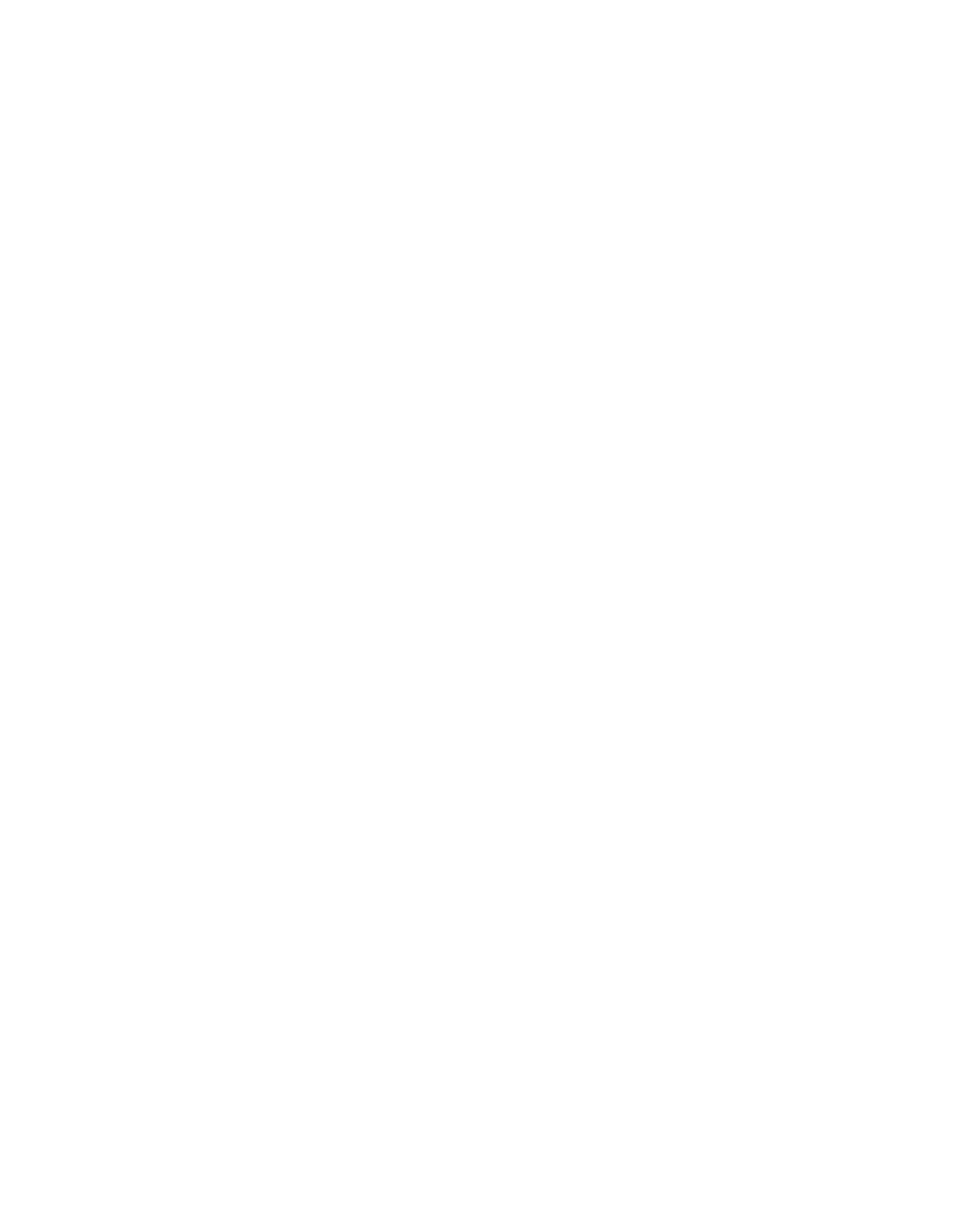

#### 5.0 PRINCIPLE FINDINGS - IN DEPTH INTERVIEWS

#### 5.1 Perceptions about sanitation

#### **Word association – sanitation and hygiene**

The participants in the in depth interviews just as the focus group discussion describe sanitation in three key ways:

- Personal hygiene to mean body cleanliness achieved through washing of body and clothes and washing of hands.
- Environment hygiene including the maintaining of a clean environment free from garbage and dirt. Additionally it includes the proper disposal of solid waste/ excreta thus toilets spontaneously is mentioned as part of the facilities necessary for maintaining good sanitation.
- Household hygiene i.e. washing of the house and utensils in the house.

*The best ways of maintaining both body cleanliness and the environmental cleanliness. Immediately think of the garbage in our area so in area without garbage very clean and healthy is a hygienic place. (Market official)* 

*Is how to dispose solid waste use toilets, washing our bodies, boiling water and also cleaning the surrounding environment. (Landlords)* 

*The general cleanliness of an individual and the society as a whole that is in homestead areas like homes. (People with disability) with disability) disability)* 

Overall, council officials interviewed gave the most comprehensive and clear distinction between hygiene and sanitation saying that while hygiene hinges directly on cleanliness, sanitation includes all the facilities and tools necessary in ensuring a clean environment. Masons also echoed this view differentiating between hygiene and sanitation saying while the former involves the personal body, the latter is more about toilets and proper garbage disposal. Below are verbatim extracts of discussion with the Kampala city council official and masons:

*Hygiene means general cleanliness and sanitation is a general term that includes all the facilities and tools that make an area clean and as such hygiene and sanitation refer to cleanliness. (KCC official)* 

*Hygiene means how to keep our bodies clean by bathing at least twice a day while sanitation means using toilets and also proper disposal of garbage. (Masons) (Masons)* 

It is clear that those interviewed in the IDIs just as in the FGDs understand the health implications of maintaining proper sanitation; crucial is the prevention of disease transmission by destroying the breeding grounds mainly and preventing contamination of food and water.

*The way we protect ourselves from dirty things, which are not healthy to our bodies such as solid waste, faecal matter and stagnant water. (Head teachers) teachers)* 

*It is how unclean the environment in order to avoid sickness boiling drinking water and stopping children from reaching dirty things. (LC)* 

*The healthy ways of promoting general cleanliness in oneself and the community.*  **Community Health Worker)**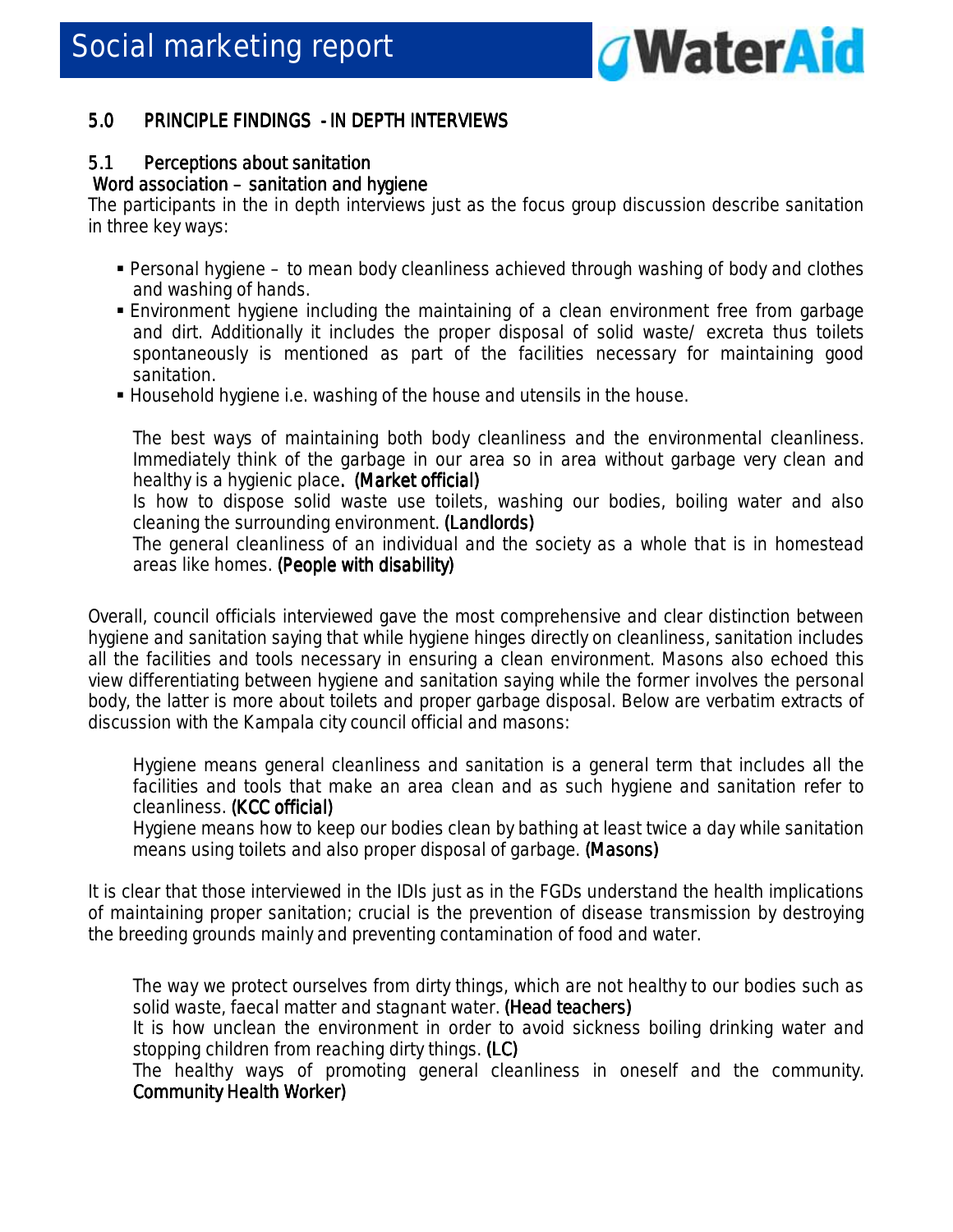#### Word association – modern toilet facilities

A modern toilet facility to some respondents is synonymous to toilet facilities that use running waters i.e. the flush toilets and is built in door. Other respondents feel that they are improvements on traditional toilet facilities.

I think of toilet that uses water and VIP latrines. The toilets that have flushes or running *water. And the establishment may mean the improvement on the traditional toilet facilities. (Market officials) (Market officials) (Market officials)* 

*I forthwith start thinking about the improvement of toilet facilities from the traditional toilets to the modern facilities like the water closet toilets. (People with disability)* 

Some of the landlords and KCC officials interviewed cite VIP, water closet and Ecosan as examples of modern toilet facilities.

*Well constructed, clean and lasting toilets like VIP, water closet and Ecosan. So I understand it as the recently improved toilets. (KCC officials)* 

The modern toilet facilities is also associated with toilets that do not smell, those that are durable and can be used by people of all walks of life, in a way synchronizing the ideal toilet.

*Toilets, which do not smell, toilets, which are durable, toilets which durable, toilets that can accommodate every kind of people be it disabled people or young people. (Mason) (Mason)* 

#### 5.1.2 Hygiene and sanitation problems in the study

The stakeholder that is, market officials, KCC officials, local council, landlords and people with disabilities reaffirm that lack of or poor conditions of sanitation facilities like toilets and bathrooms are the main sanitation problems facing the community. The lack of these facilities causes the community to invent ways of disposal of urine and excreta with some of the members opting to urinate and defecate in the surrounding especially at night while others using polythene bags and throwing these on top of the houses.

The poor or inadequate water supply coupled with misuse of toilet facilities further complicates the problem of hygiene and sanitation compromising both on the body hygiene standards and that of the surrounding. The few toilet facilities available due to shortage of water are not well maintained and as a result serve as a health problem.

*Poor toilets, bathrooms, which are very dirty and poorly built inadequate water supply so people are not able to clean their bodies and surrounding. People just dump garbage anywhere yet the dustbins are provided and the misuse of toilets where people end up urinating on top and defecating on top of that toilet. (Market officials)* 

*Some people do not have toilets so they throw faeces matter in trenches and drainage systems. (Landlords) (Landlords)* 

*Girls urinate outside their domes leaving the place to smell the toilets smell a lot because they are not V.I.P. (Head teacher)* 

*Running water when it rains which leads to flooding of the area, delay of responsible people to collect garbage, indiscriminate dumping of faecal matter. (LC)* 

*People dispose of waste in polythene, which is not healthy, other do not have toilets, which is a threat to health conditions people. (Community Health Worker)*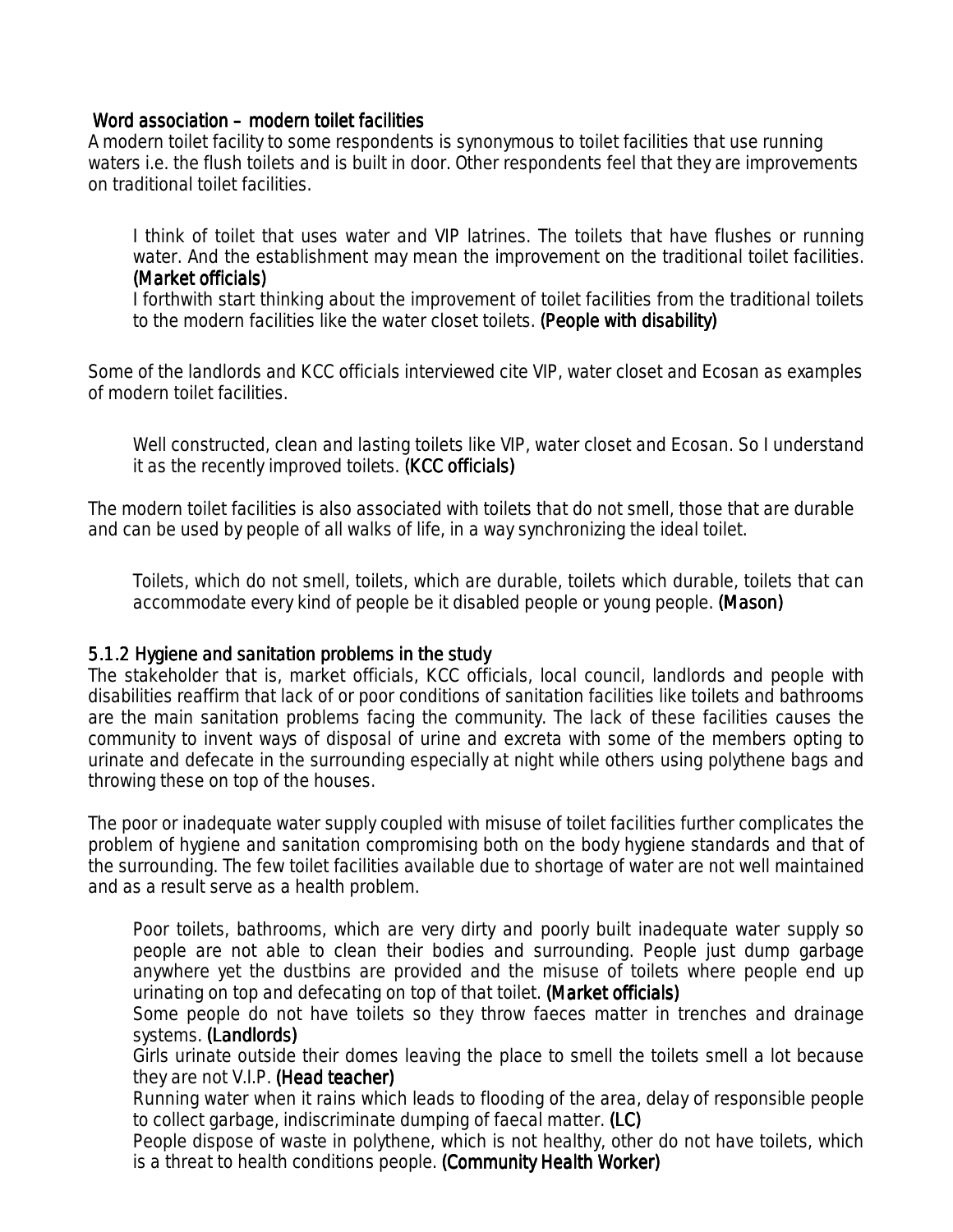

According to one businessman interviewed, the lack of sufficient land is one of the reasons why there are inadequate toilets in certain dwelling areas.

*There is a problem of inadequate land for toilet construction, a very poor garbage disposal and on a rainy day there is water logging. (Businessman) (Businessman)* 

The other problem mentioned is that of garbage disposal i.e. the lack of proper garbage disposal systems, which forces the community to dump their garbage in non-designated areas causing pollution menace. According to the market officials, the assigned garbage collectors also contribute to the crisis with garbage due to their failure to conduct regular pick-ups.

We have a problem of garbage the people KCC gave the contract to collect it take too long to *come so when it rains the garbage it starts to smell. (Market officials) People mostly children throw waste materials anywhere, which is really bad and spreads disease. (People with disability) disability) … Girls throw their used pads anyhow. (Head teacher) (Head teacher) teacher)* 

*People in this area don't mind about hygiene they dispose waste anyhow. (UTODA taxi)* 

Poor sewage is another problem residents of Kawempe have to contend with. The sewage is worse during rainy seasons when they overflow due to water logging and mixes with rainwater running into water streams, which serve the residents with their water.

*Sewage problem especially due to flooding of the area. (Market officials) (Market officials) These are very many and they include water logging and flooding as a result of the longest part of Bwaise being a wetland, inadequate latrines and inadequate water. (KCC officials) Toilets are not enough, people negligence of garbage and faecal matter and sewage flow*  anywhere even in front of KCC offices. (**KCC officials)** 

#### 5.1.3 Areas most affected by sanitation problems in Kawempe

In Kawempe division, Bwaise and Katanga area are spontaneously cited as areas with sanitation problems. The main sanitation problem in this area is the lack of toilets mainly due to congestion in the areas and flooding that is attributable to the soil structure and topology as indicated by the KCC officials. The table below represents the areas with sanitation problem highlighting specific problems associated with each area as recorded in the IDIS: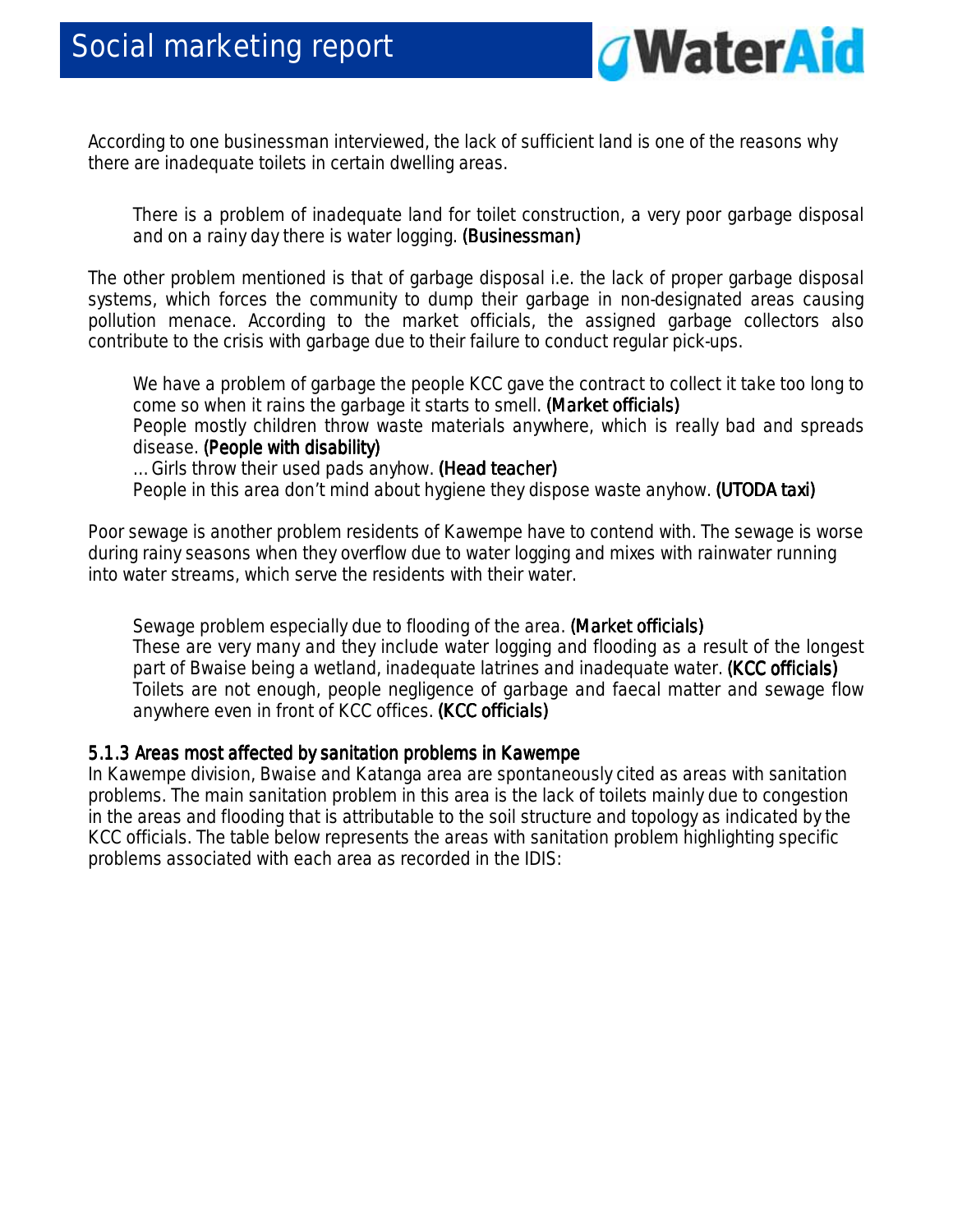|                        | Area                                   | Reason/problem                         |
|------------------------|----------------------------------------|----------------------------------------|
| <b>Market official</b> | Katanga and Bwaise                     | Poor drainage/ floods.<br>×,           |
|                        | Makerere Kivulu, Katanga               | Congestion<br>Ξ                        |
|                        | regions, market areas and              | People dump garbage                    |
|                        | surroundings                           | anyhow                                 |
|                        | Bwaise, Kalwere, Katanga               | Poor drainage system<br>П              |
|                        |                                        | Over population/ congestion            |
|                        |                                        | Poor housing facilities<br>п           |
|                        | Bwaise, Katanga and                    | Poor drainage system.<br>٠             |
|                        | Kalwere                                | Poor excreta disposal<br>п             |
| Landlords              | Bwaise and Katanga                     |                                        |
|                        | Kasenyi zone                           | <b>Congestion of houses</b>            |
|                        |                                        | Very few have toilets                  |
|                        |                                        | Place is smelly                        |
|                        | <b>Bwaise and Kalwere</b>              | Flooding<br>$\blacksquare$             |
| People with disability | Katanga area, Gayaza,<br><b>Bwaise</b> | Poor drainage<br>٠                     |
|                        | Kisenyi zone                           | Congestion of houses<br>$\blacksquare$ |
|                        | Kivulu in Makerere                     | Congestion of houses                   |
|                        |                                        | Few toilets<br>٠                       |
| <b>Head teachers</b>   | Kalerwe, Katanga, Bwaise               | Flooding/poor drainage<br>Ξ            |
|                        | and Kawempe                            |                                        |
| <b>KCC</b> official    | Bwaise, kazoo, wadegeya                | Wetlands thus have water<br>٠          |
|                        | in katanga                             | logging                                |
|                        |                                        | High population                        |
|                        |                                        | Limited sanitation facilities          |
| <b>Masons</b>          | Katanga, Kalewre.                      |                                        |
|                        | Kyebando                               | Poor quality toilets that are<br>П     |
|                        |                                        | easily destroyed by rain               |
|                        | Kalwere                                | Toilets are washed away by<br>п        |
|                        |                                        | rain                                   |
|                        | <b>Bwaise</b>                          | <b>Floods</b>                          |
|                        |                                        | Poor quality toilets<br>п              |
| <b>UTODA</b> taxi      | Kawempe, Kalwere,                      | No toilets<br>٠                        |
|                        | <b>Bwaise and Katanga</b>              | Floods<br>п                            |
| <b>LCC</b> official    | Kazo, Bwaise, kawempe                  |                                        |
|                        | and Mulago                             |                                        |
| <b>CHW</b>             | <b>Makerere Kivuli and</b>             | No toilets<br>$\blacksquare$           |
|                        | Kisenyi                                |                                        |
| <b>Businessman</b>     | Bwaise, katanga, kawere,               |                                        |
|                        | kazo and mperewe                       |                                        |

Although some individuals feel that nothing is being done to address the sanitation problems, others are of the opinion that there are several measures currently underway that try to address the sanitation problems in the areas such as:

- Sensitisation activities on personal hygiene and proper sanitation
- **Up grading the drainage systems**
- Resettlement activities by the government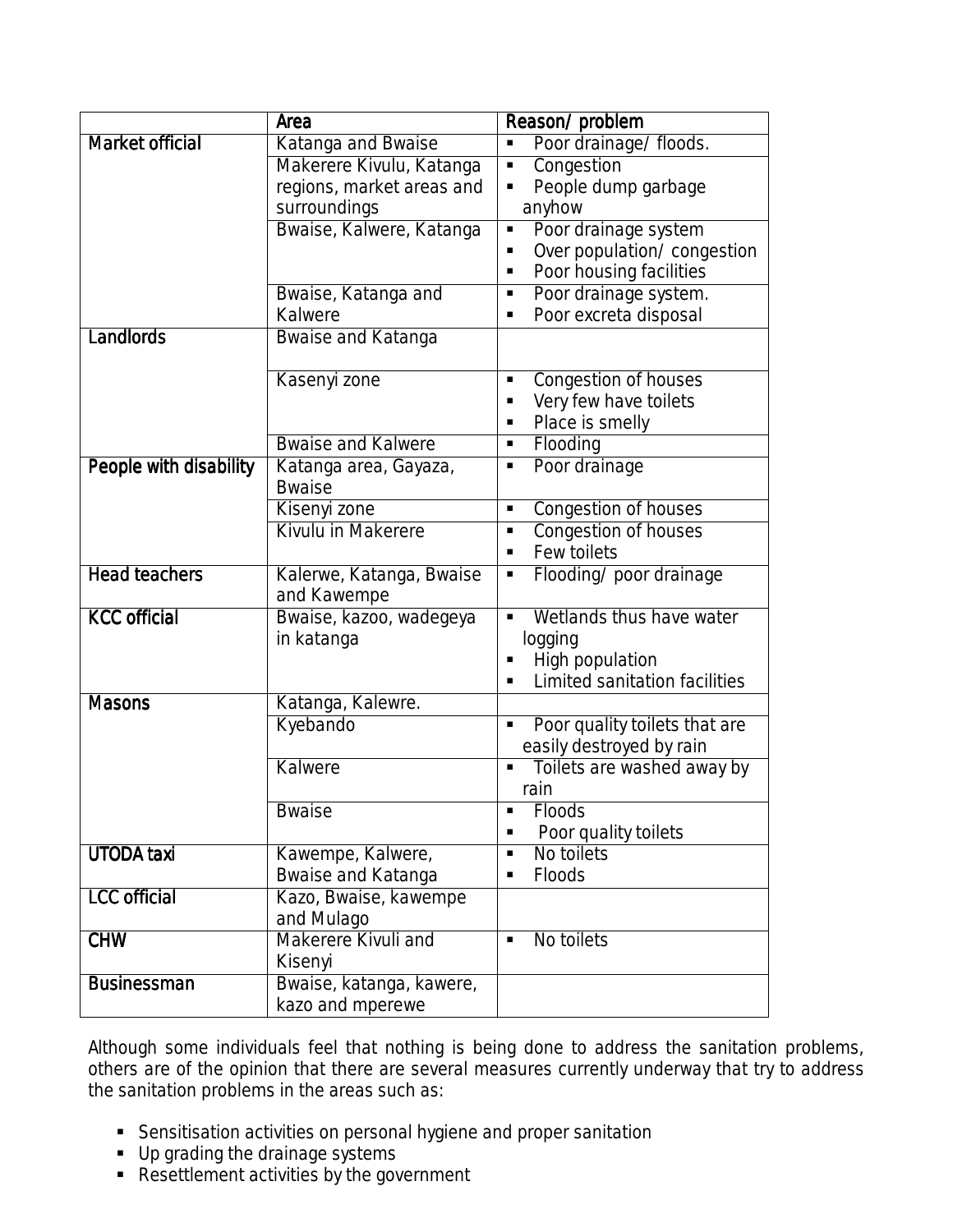

- Construction of simple toilets
- Regular garbage collection and privatisation of the garbage collection
- **Increasing access to clean water**

*Putting in place good drainage system. Sensitising people about personal hygiene. The government is trying to resettle people to different areas especially those in the wetland. (Market officials) (Market* 

*Providing enough sanitation facilities in the areas like big tanks to act as rubbish pits. (People with disability) (People* 

*The youth are coming up with clubs so as to engage in general cleaning e.g. clearing the nearby channels, constructing simple toilets. In Katanga they have tried to provide more community toilets and garbage skips regular collection. (Landlords) (Landlords)* 

The government and community through youth groups are carrying out these interventions. NGOs such as Save the Children, PLAN and Kampala urban sanitation project are also credited for carrying out certain intervention activities. Garbage collection has also been privatised in a bid to increase the efficiency of garbage collection.

*We have welcomed many NGO's like save the children, PLAN international and we have Kampala urban sanitation project in Kawempe division responsible for those sanitation projects. (KCC officials) . officials)* 

*They are making clean water available. Toilets have been built by NGOs and City councils such as ecosan L.G.D.P toilets through people pay some money, Garbage collection has been privatised to NOREWA to make it more efficient. (Masons) (Masons)(Masons)* 

#### 5.1.4 Current sanitation conditions in the study area

Excreta are disposed off in toilets whereas those without access to toilet facilities also seek available or alternative unhygienic methods. The alternative methods include using polythene bags and disposing of these on rooftops or in streams, defecating in old abandoned houses, or defecating in trenches.

*Toilets are available. In some cases people sheet in polythene bags and dispose it in streams and trenches. At least most people have toilets and latrines where the excreta are deposited. (Landlords) Some people use the toilet facilities available while others relieve themselves in the* 

*polythene bags and dump in the trenches hence the problem of sanitation. (People with (People disabilities) disabilities)* 

The current sanitation and hygiene efforts carried out by the stakeholders include washing and painting of toilets, boiling drinking water, clearing of bushes and rubbish and encouraging the proper disposal of excreta. These efforts similarly cut across the various stakeholders interviewed.

*General cleanliness by the community that washing toilets and painting latrines with a pleasant colour. Burning the bush around the homestead. I call upon the people around and we work together as a community to clean up the place. Boiling drinking water. Disposing excreta in the right way. (Market officials)* 

The landlords make an effort to provide toilets to their tenants while at the same time carry out supervisory duties to ensure that these toilets are well maintained at all times i.e. cleaned.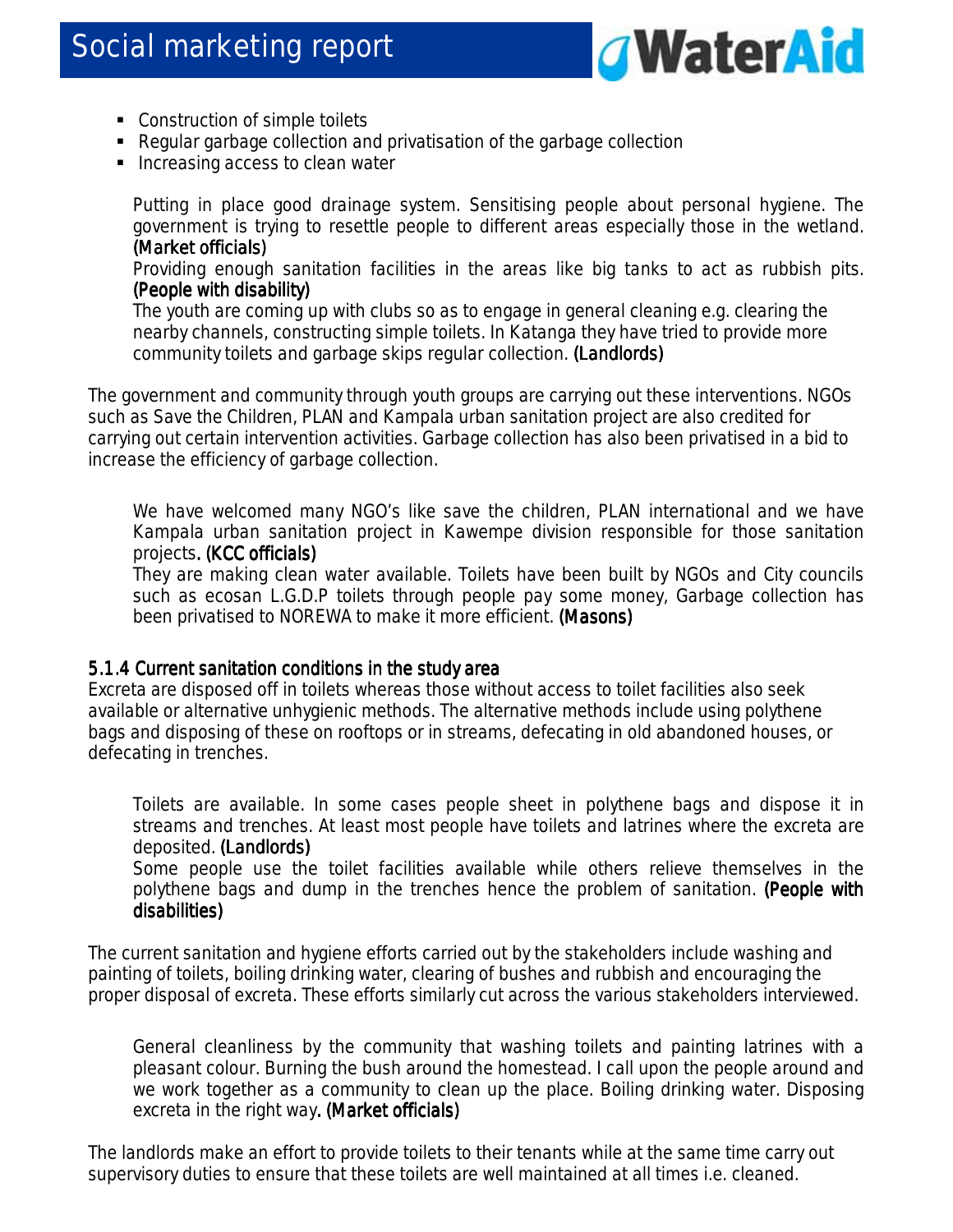*I make sure that each tenant has access to a toilet. I also try to limit the number of people using the toilets. I also make sure that bathrooms and toilets are washed every day. I clean*  around my home and make sure I spray the area around my home. (Landlords)

Additional to the environmental care is that, the teachers and masons mention carrying out personal hygiene such as washing of hands after visiting a toilet, washing the body and use of insecticides at home to keep away pests and insects.

*I wash my hands after visiting the toilet. I wash my body daily and thoroughly well. I spray my home to avoid flies, cockroaches; I make sure I use medicated soap at home. I always burn the excreta (Head teachers) teachers)* 

*I always wash my body and hand after visiting the toilet; I always make sure that I use the toilet in order to prevent disease, which may arise due to open dump faeces. (Masons) (Masons)* 

KCC and LC's in addition to the various individual measures say they currently sensitise people on the importance of maintaining proper sanitation conditions.

*We are trying to enforce the law, sensitising people about better sanitation, I also make sure that garbage is removed, my toilets are very clean. (KCC officials) I try sensitising people on how to maintain proper sanitation I wash my hands after toilet and before touching food, by clearing all bushes around the home. (LC)* 

#### Authority responsible for maintaining good sanitation

KCC and non-governmental organisations such as PLSN and Kampala urban sanitation project have in the past been constructing toilets for people in the area.

*Personally I have toilet, bathroom and the environment I leave in is small but as KCC we have constructed toilets for people whether as KCC or organisations like PLAN and Kampala urban sanitation project. (KCC official) (KCC official)* 

#### 5.2 Awareness, usage and attitude towards current sanitation facilities

Spontaneously pit latrines, VIP toilets and flush toilets are mentioned when asked to state the toilets that they are aware of. The VIP toilets are described as having a ventilation piping and the sewer are drained at regular intervals. However, VIP and flush toilets are thought to be limited in Kawempe area.

Probed on awareness and usage of sanitation facilities, toilets and bathrooms are the commonest facilities perceived as being sanitation facilities. Other implements and facilities used to keep the environment clean such as brooms, garbage disposal units, and brushes are mentioned. Additionally, safe drinking water, achieved through boiling, is also cited. The table below indicates the sanitation facilities awareness and usage by the various IDI participants interviewed.

|                  | Awareness                  | Usage                             |
|------------------|----------------------------|-----------------------------------|
| Market officials | <b>Traditional toilets</b> | Traditional toilets.<br>$\bullet$ |
|                  | Modern toilets             | <b>Bathrooms</b>                  |
|                  | <b>VIP latrines</b>        | <b>Dustbins</b>                   |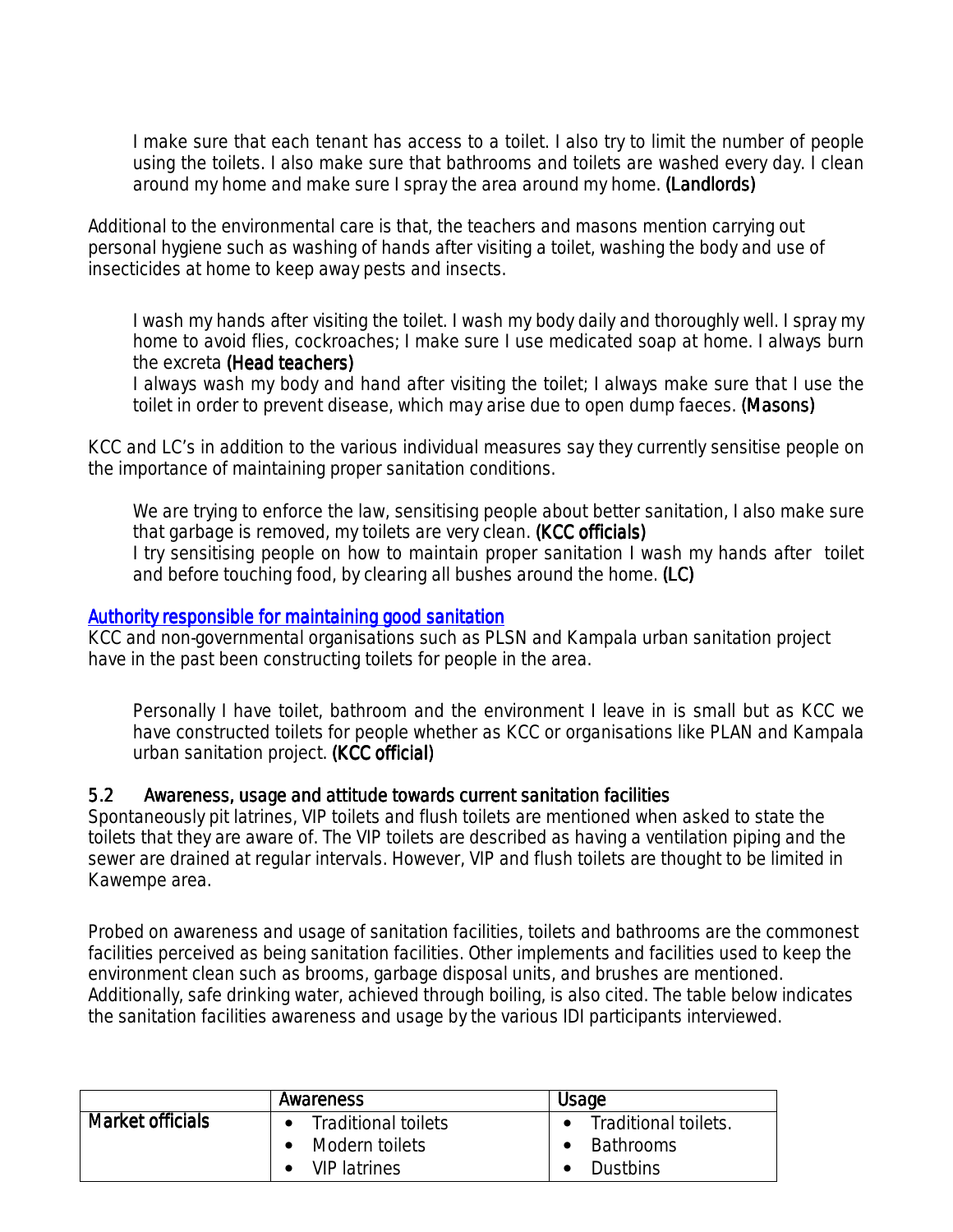

|                        | <b>Dustbins</b><br>$\bullet$<br><b>Bathrooms</b><br>Sewage channels<br><b>Good latrines</b><br>Soak pits<br>Safe water<br><b>Brooms</b><br>Rubbish pits                                                                                            | Soak pit<br>٠<br><b>VIP</b> latrine<br>Safe/ boiled water<br><b>Brooms</b><br>$\bullet$<br>Rubbish pits,                                                                                                                                                                             |
|------------------------|----------------------------------------------------------------------------------------------------------------------------------------------------------------------------------------------------------------------------------------------------|--------------------------------------------------------------------------------------------------------------------------------------------------------------------------------------------------------------------------------------------------------------------------------------|
| Landlords              | Toilets.<br>$\bullet$<br>Bathrooms.<br>Sock pits<br>Toilet latrines.<br>$\bullet$<br>Garbage pits                                                                                                                                                  | Bathrooms.<br>$\bullet$<br>Latrines/ toilets.<br>I have sacks where to<br>put garbage before it<br>is collected                                                                                                                                                                      |
| People with disability | <b>Toilets</b><br>$\bullet$<br><b>Traditional toilet</b><br>Modern toilet<br>Rubbish pit<br>Dustbin<br>$\bullet$<br>Bathroom.<br>$\bullet$                                                                                                         | <b>Bathrooms</b><br>$\bullet$<br><b>Toilets</b><br>$\bullet$<br><b>Traditional toilets</b><br>Rubbish pits                                                                                                                                                                           |
| <b>Head teachers</b>   | <b>Toilets Bathrooms</b><br>$\bullet$<br>Garbage pits.<br>Drainage facilities.<br>$\bullet$<br>Dust bins<br>$\bullet$<br>Community skips<br>$\bullet$<br>Laundry powder/ soaps<br>$\bullet$<br>Washing machines<br><b>Brushes</b><br><b>Brooms</b> | Drainage facilities<br>$\bullet$<br><b>Bathrooms</b><br><b>Toilets facilities</b><br>$\bullet$<br>Garbage skips or pits<br>٠<br>Dustbin<br>$\bullet$<br><b>Toilet Paper</b><br>$\bullet$<br>Laundry powder/<br>٠<br>soaps<br>(Doom) sprays<br><b>Brushes</b><br>Brooms.<br>$\bullet$ |
| <b>KCC officials</b>   | <b>Toilets</b><br>$\bullet$<br><b>Bathrooms</b><br>$\bullet$<br>Plate stands<br>Clean water<br>Garbage skips<br>Sewage pipes                                                                                                                       | <b>Dustbins</b><br>$\bullet$<br><b>Toilets</b><br>Bathrooms.                                                                                                                                                                                                                         |
| <b>Masons</b>          | Toilets<br>$\bullet$<br>Rubbish pits/ dustbins.<br>$\bullet$<br>Ecosan which uses ash and<br>sand<br><b>VIP latrines</b><br>Ordinary pit latrine<br>Garbage skips<br>Bathrooms.                                                                    | <b>Toilets</b><br>$\bullet$<br>Rubbish pit<br>$\bullet$<br>Bathrooms.<br><b>VIP latrines</b><br>$\bullet$<br>Traditional pit latrines.                                                                                                                                               |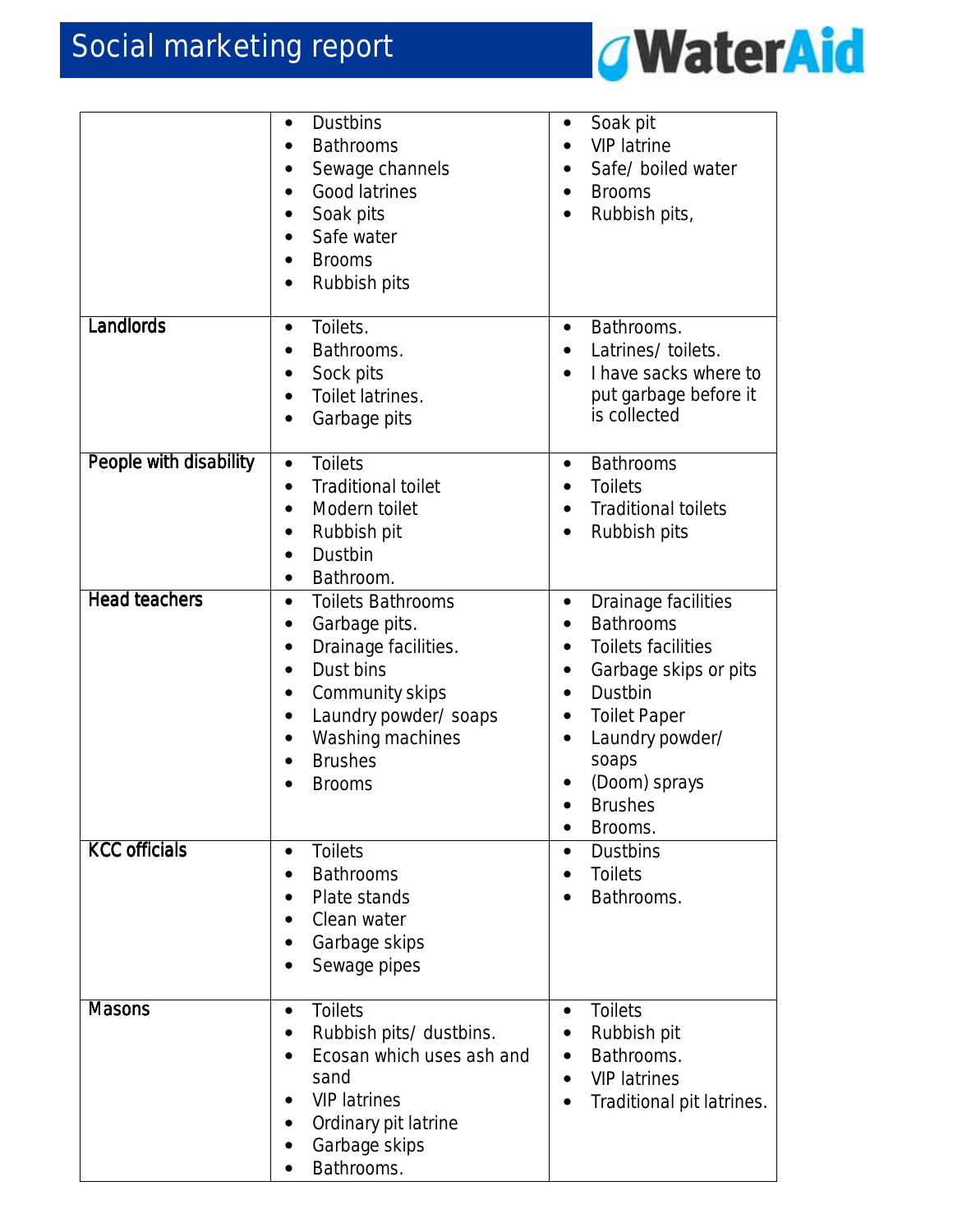| <b>UTODA</b> taxi                         | <b>Bathrooms</b><br>$\bullet$<br><b>Dustbins</b><br>$\bullet$<br><b>Toilets</b><br>$\bullet$<br>Pits for burning rubbish<br>$\bullet$<br><b>Toilet covers</b><br>$\bullet$ | <b>Bathrooms</b><br>$\bullet$<br><b>Dustbins</b><br>$\bullet$<br><b>Toilets</b><br>$\bullet$<br>Pits for burning<br>rubbish<br>Toilet covers. |
|-------------------------------------------|----------------------------------------------------------------------------------------------------------------------------------------------------------------------------|-----------------------------------------------------------------------------------------------------------------------------------------------|
| <b>LCC</b>                                | <b>Toilets</b><br>$\bullet$<br>Drainage channels<br>Garbage pits<br>$\bullet$<br><b>Bathrooms</b><br>$\bullet$                                                             | Garbage cleaned<br>$\bullet$<br><b>Bathrooms</b>                                                                                              |
| <b>Community Health</b><br><b>Workers</b> | Ecosan pit latrines<br>$\bullet$<br>Water closets<br>$\bullet$<br><b>VIP</b> latrines.<br>$\bullet$                                                                        | <b>VIP latrines</b><br>$\bullet$<br>Water closet.                                                                                             |
| <b>Businessman</b>                        | <b>Toilets</b><br>$\bullet$<br>Clean compound<br>$\bullet$<br>Bathroom<br>٠<br>Clean home                                                                                  | <b>Toilets</b><br>$\bullet$<br><b>Bathrooms</b><br>$\bullet$<br>My compound is fairly<br>$\bullet$<br>smart                                   |

### Reasons for using the facilities

Health is the main driver to the use of various sanitation facilities. The community feel the use of these facilities would in essence keep away disease by mainly destroying the breeding grounds of the insect vectors.

There is high awareness among the IDI participants on the role of poor sanitation in the spread of diseases and the market official specifically says that they use the sanitation facilities "*to avoid and prevent dangerous diseases like cholera".*

*Bathrooms for bathing used a toilet for proper faeces disposal because it leads to disease like cholera. (Market officials) officials)* 

*To ensure hygiene and sanitation in the area. To have and maintain a healthy home. To protect myself from diseases. (Landlords) (Landlords) (Landlords)* 

*To control some dangerous diseases like cholera. To control mosquito breeding by burning rubbish or using the dustbin. (People with disability)* 

The use of these facilities also enhances the scenic beauty of a place as mentioned by the head teachers.

*To protect myself, my people and the students from getting diseases related to poor sanitation. To promote beauty of the school and home. (Head teachers)* 

The KCC officials feel that sanitation facilities are essential as it supplements other health measures at alleviating disease and for them it is important to use these facilities, as they are exemplary to the community.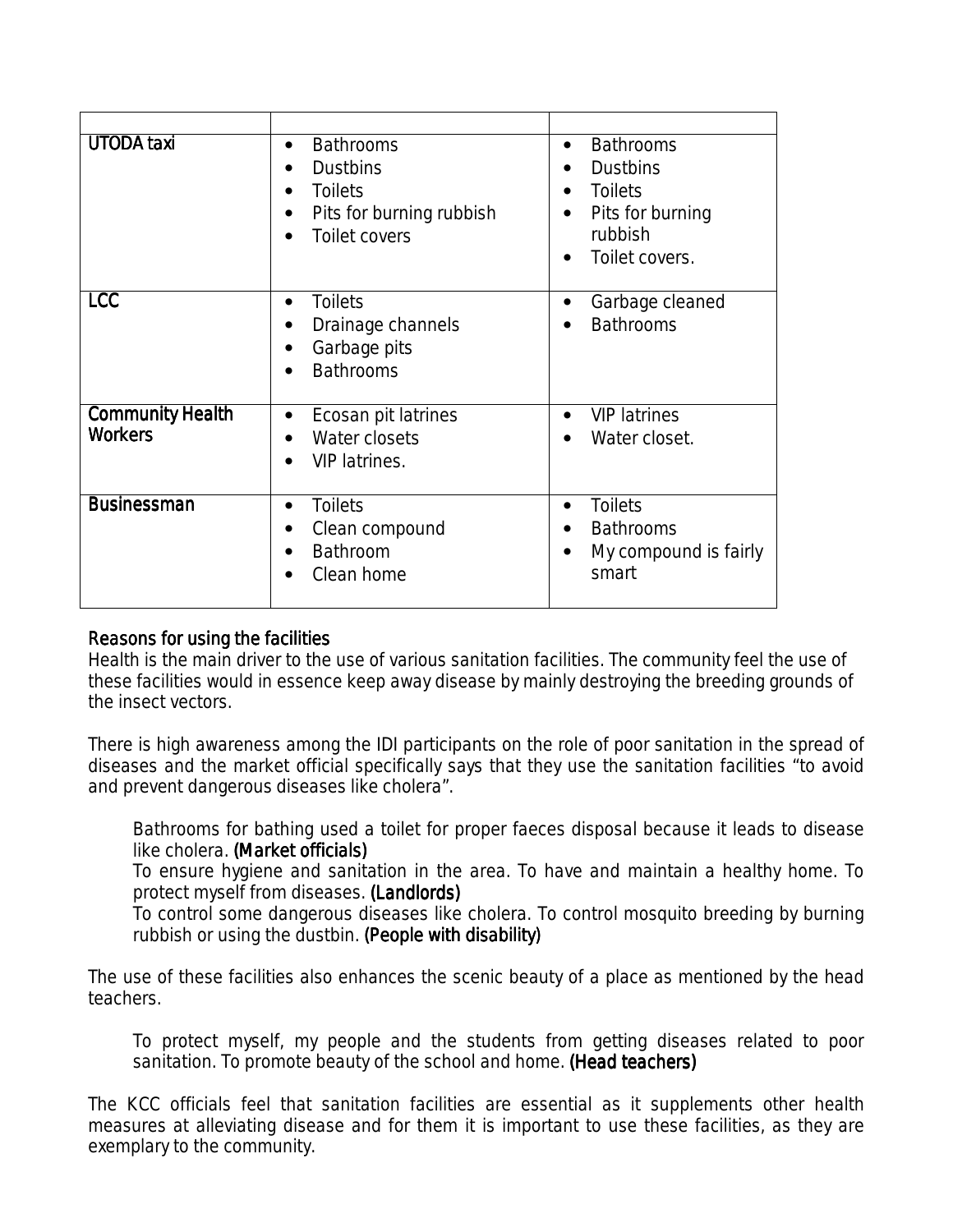

*As a learned person I cannot defecate in a polythene bag for, so use a toilet, use the bathroom to bathe, and for health reasons, have to use those facilities. To act exemplary to the community. To keeping the house clean. To avoid any sanitation diseases from attacking my home. (KCC officials) . officials)* 

### 5.2.1 Toilet type awareness

Similar to the community traditional pit latrines are the most expansively known and used toilet types in Kawempe area. There are isolated mentions of other improved versions of the same such as VIP and Ecosan although the latter is relatively new. Water closet/ flush toilets are the main examples given of modern toilet facilities. The table below summaries the toilets that the IDI participants mention being aware of:

|                           | <b>General toilets</b>                                                                                                                                                                         | <b>Modern toilet</b>                                                                                                                            |
|---------------------------|------------------------------------------------------------------------------------------------------------------------------------------------------------------------------------------------|-------------------------------------------------------------------------------------------------------------------------------------------------|
| <b>Market officials</b>   | Water closet<br>$\blacksquare$<br>Traditional pit latrine.<br><b>VIP toilets</b><br>Water closet/ flush toilet<br>Pour flash                                                                   | Water closet toilets<br><b>Flush toilets</b><br>٠<br><b>VIP toilets</b><br>Pour flash.                                                          |
| <b>Land lords</b>         | Traditional pit latrines.<br>$\blacksquare$<br>Water closets/ flush toilets<br>$\blacksquare$<br>VIP pit latrines<br>$\blacksquare$<br>Ecosan, which is newly<br>$\blacksquare$<br>introduced. | Water closet<br>$\blacksquare$<br>Ecosan toilet<br>٠<br><b>VIP</b> toilets<br>Block made pit<br>$\blacksquare$<br>latrine.                      |
| People with<br>disability | <b>VIP latrines</b><br>Ξ<br><b>Traditional pit latrines</b><br>$\blacksquare$<br>Mobile toilets<br>Ξ<br>Flush toilets/ Water closets<br>٠                                                      | Water closet toilet<br>VIP toilet<br>$\blacksquare$<br>Toilets that require<br>Π<br>flushing have<br>ventilation of pipes.                      |
| <b>Head teachers</b>      | <b>VIP latrines</b><br>$\blacksquare$<br>Ordinary latrines<br>Ξ<br>Water closet.<br>$\blacksquare$<br>Improved traditional<br>$\blacksquare$<br>latrines                                       | <b>VIP latrines</b><br>$\blacksquare$<br>Improved latrines<br>٠<br>The improved pit<br>×,<br>latrine like water<br>closet<br>Water closet.<br>٠ |
| <b>KCC</b> officials      | <b>VIP latrines</b><br>$\blacksquare$<br>Water closet<br>٠<br>Ecosan<br>٠<br>Traditional toilets with mad<br>٠<br>and rids                                                                     | VIP<br>Ecosan<br>٠<br>Water closet<br>Improved traditional<br>П<br>toilets                                                                      |
| <b>Masons</b>             | <b>VIP latrines</b><br>$\blacksquare$<br>Traditional pit latrines<br>Ξ<br>Flash toilets<br>٠<br>Ecosan which is newly<br>٠<br>introduced<br>Water closet toilets<br>$\blacksquare$             | <b>Flash toilets</b><br>$\blacksquare$<br><b>VIP toilets</b><br>$\blacksquare$<br>Ecosan<br>٠<br>Traditional improved<br>٠<br>pit latrines      |
| Utoda taxi                | <b>Traditional toilets</b><br>$\blacksquare$<br><b>VIP latrines</b><br>$\blacksquare$<br>Water closet.<br>$\blacksquare$                                                                       | Pour flash<br>ш<br>Water closet.<br>$\blacksquare$                                                                                              |
| <b>Lcc</b>                | Ecosan newly introduced<br>$\blacksquare$                                                                                                                                                      | <b>VIP pit latrines</b><br>$\blacksquare$                                                                                                       |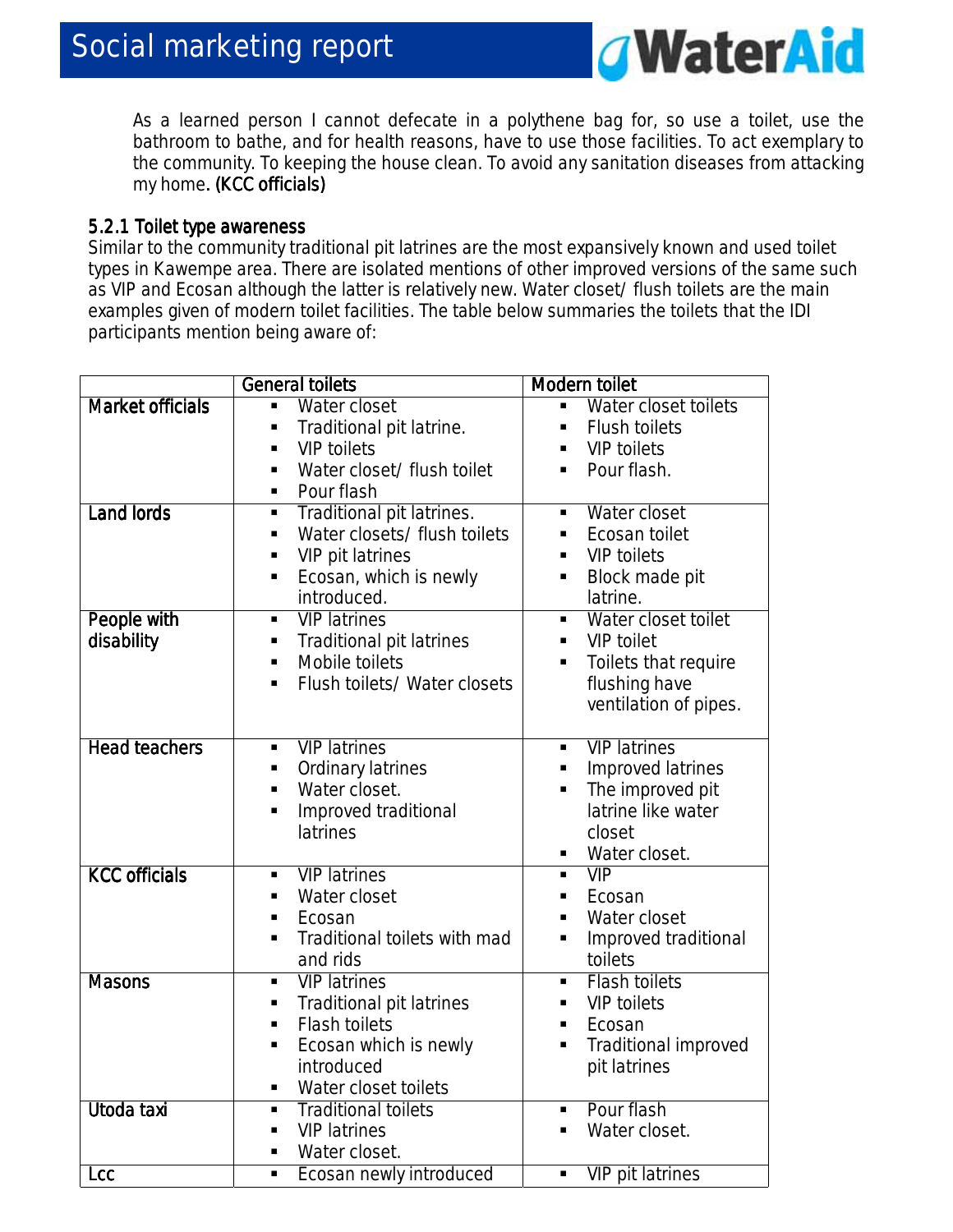|                    | $\blacksquare$ VIP latrines                          | Water closet<br>$\blacksquare$          |
|--------------------|------------------------------------------------------|-----------------------------------------|
|                    | • Traditional pit latrines                           | • Ecosan toilet                         |
|                    | ■ Water closet toilets.                              |                                         |
| <b>CHW</b>         | Ecosan<br>$\blacksquare$                             | • Flush toilets                         |
|                    | $\blacksquare$ VIP toilets                           | $\blacksquare$ VIP toilets              |
|                    | • Flash toilets                                      | • Septic tanks.                         |
| <b>Businessman</b> | <b>VIP</b> latrines<br>$\mathbf{E}$ and $\mathbf{E}$ | <b>VIP latrines</b><br>$\blacksquare$ . |
|                    | Water closet                                         | Water closet<br>$\blacksquare$          |

The key advantage of the modern toilet facilities to the other facilities is their ease of use and the superior hygienic advantage that ensure that they keep flies away and as such avoid various health problems associated with the other forms of toilet facilities

*Easy to maintain. Water closet are convenient, the usage capacity can be used by many. It flushes out all the waste in the toilet leaving it clean. VIP they don't smell. The pipe traps the houseflies that may spread diseases. (Market officials) Convenient in terms of usage. Easy to maintain and easy to clean. They create a good living environment. (Landlords)* 

The modern toilets are also perceived as being safe as one does not risk falling inside while using them.

## *They are safe; you don't stand any risk of falling in it. (Head teachers) . (Head teachers) . teachers)*

The modern toilet facilities shortfall arises due to their over reliance on water which make them filthy to use especially in event of water shortage as is the case in numerous areas in Kawempe. Another disadvantage of these modern toilets arises due to perceive high cost of installation.

*They are expensive in terms of construction and maintenance. They smell especially when there is lack of water. (Market officials) (Market officials) officials)* 

Another disadvantage of the modern toilets specific to Ecosan, is putting of ash after use which is thought of as being cumbersome especially to those with young children as a grown up has to ensure that they put ash or put the ash on their behalf.

*Ecosan has a lot of restrictions such as putting ashes, Traditional pit latrines if not well or properly used it smell a lot, VIP not very expensive and does not smell. (KCC official) (KCC official) Like ecosan to some people especially young children they are recommended because they cannot follow instructions, they are some how expensive to construct. (Masons) (Masons)* 

### 5.2.2 Key motivations and barriers towards use of sanitation facilities

The following factors are cited by the IDI participants as influencing the use of a particular type of toilet:

- Cost of construction or installation of toilet and level of income
- Availability of certain types in the area
- Government policy
- Convenience measured by ease of cleaning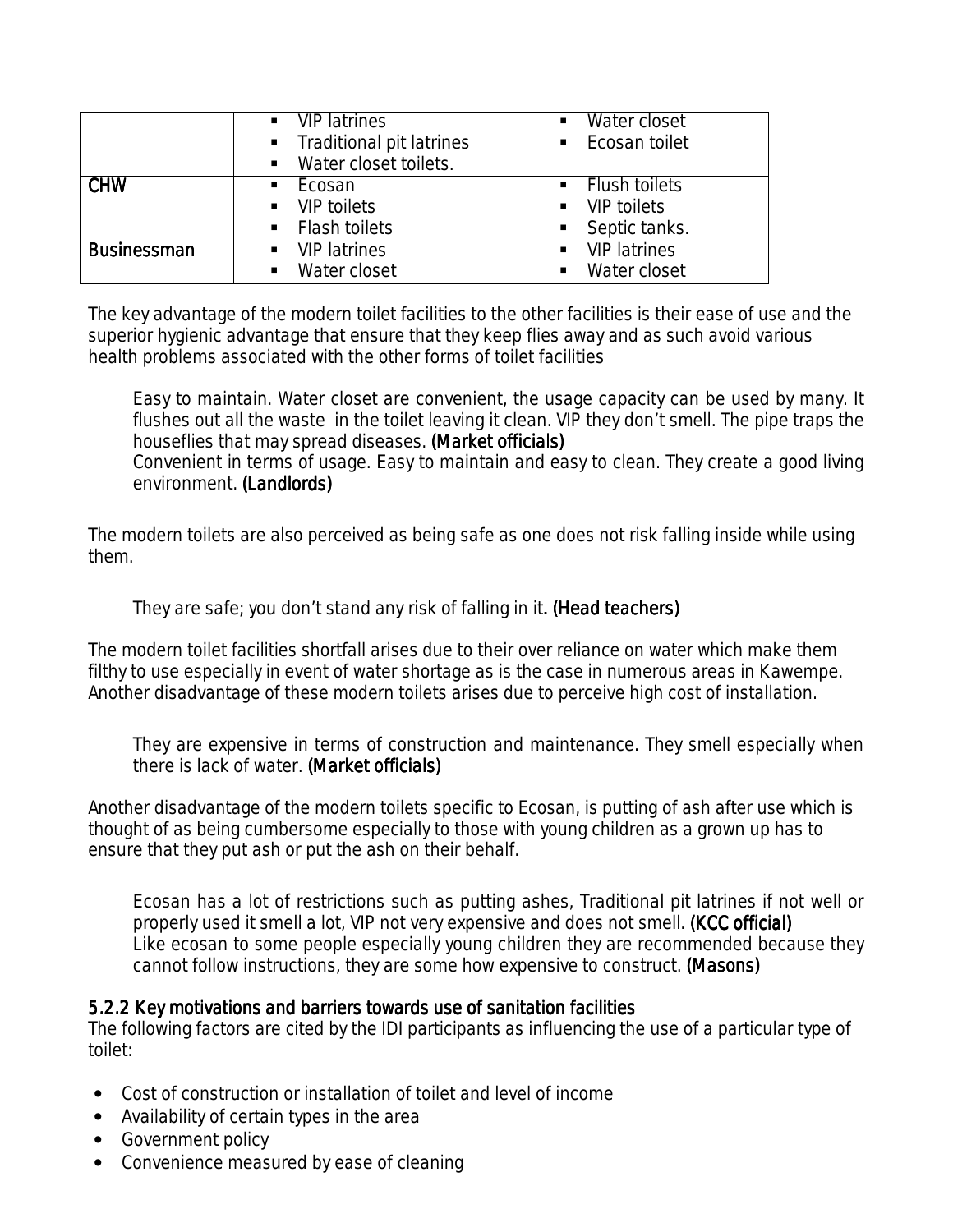

- The availability of water in the given areas
- Ease of use especially to the people with disability
- Aeration i.e. place is not stuffy
- Topology of the land (KCC official)

#### Advantages and disadvantages of selected toilet facilities

| <b>Toilet type</b>              | Advantages                                                                                                                                                        | <b>Disadvantages</b>                                                                                            |
|---------------------------------|-------------------------------------------------------------------------------------------------------------------------------------------------------------------|-----------------------------------------------------------------------------------------------------------------|
| <b>Water closet</b>             | Attractive<br>Easy to use<br>Convenient<br>Clean<br>Modern                                                                                                        | Expensive to install<br>$\bullet$<br>Requires water<br>$\bullet$<br>Dirty especially when<br>there is not water |
| <b>VIP latrines</b>             | Aeration/ no smell<br>Simple to use<br>Can be used even<br>during water shortage                                                                                  | Expensive<br>$\bullet$<br>Hard to maintain<br>cleanliness                                                       |
| <b>Traditional pit latrines</b> | Cheap/ affordable<br>$\bullet$<br>Convenient for large<br>families<br>Can be used even<br>during water shortage                                                   | <b>Smells</b><br>$\bullet$<br>Has a lot of flies<br>Hard to maintain<br>$\bullet$<br>cleanliness                |
| Ecosan                          | No smell<br>$\bullet$<br>No need for<br>replacement<br>Cheap to construct<br>Solid waste can be<br>used as energy i.e.<br>biogas or as manure<br>Easy to use<br>٠ |                                                                                                                 |
| <b>Mobile toilets</b>           | Convenient for<br>$\bullet$<br>functions and<br>ceremonies                                                                                                        |                                                                                                                 |

Water closets toilets would be recommended since they are convenient to use especially by those with disabilities as they are easier to keep clean and also since they are generally more attractive. Caution is however applied due to their heavy dependence on availability of water, which in Kawempe area would be a great challenge given that water is one of the sanitation problem faced by these communities. The water closets are also perceived as being costly to install due to the numerous piping requirements and even the cost of purchasing the unit.

*Water closet toilets are convenient and effective to the user that is they can be cleaned easily therefore they are easy to maintain. (Market officials)* 

Traditional pit latrines on the hand are perceived as cheap to construct but requiring a lot of space as they easily get filled up and one would need to put up another structure. Moreover, the latrines also emit foul smell and many of them are not closed thus flies flood the toilet.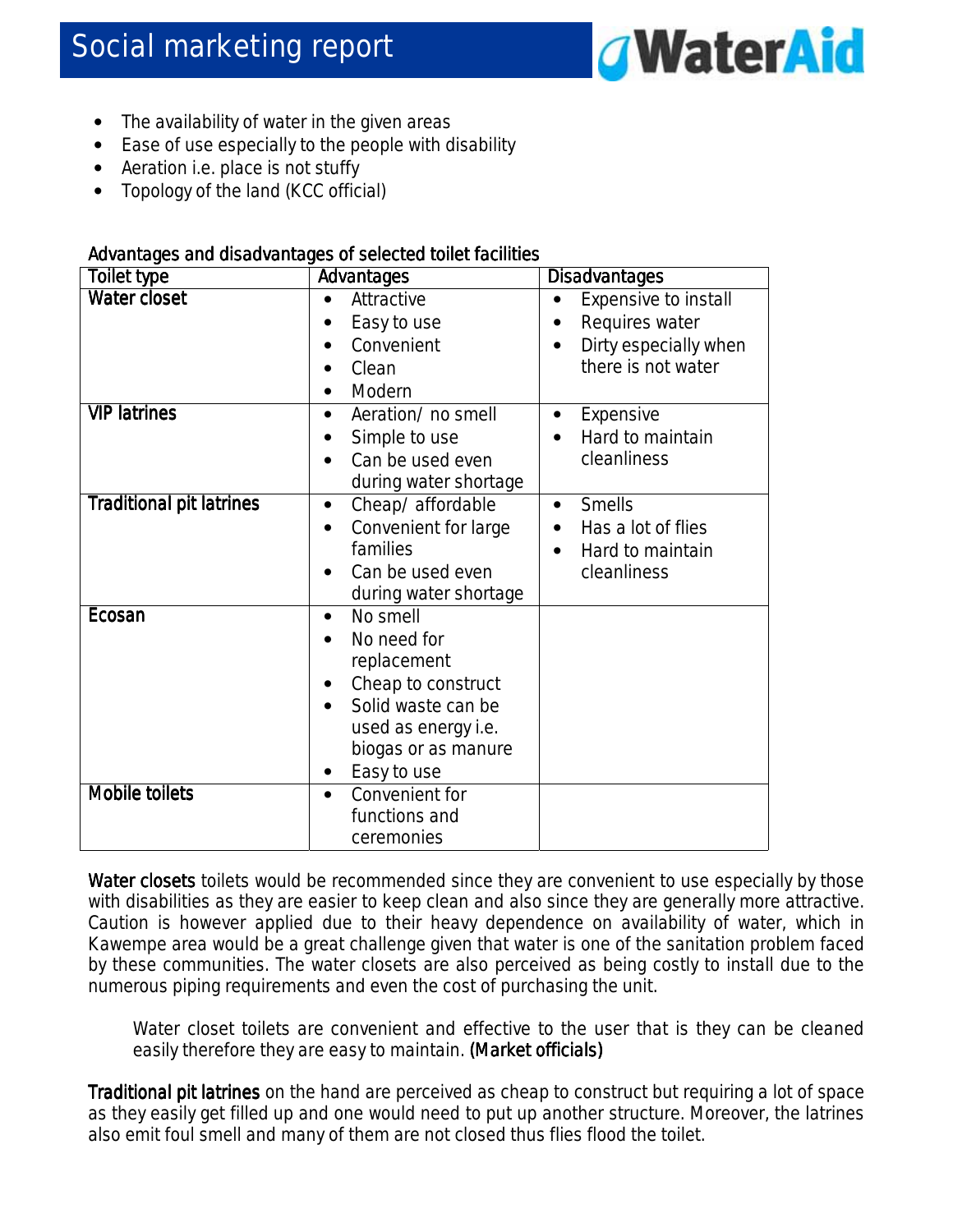*Traditional toilets it is cheap to construct and you can easily get people to build it. (UTODA taxi)*

*They are the VIP and the traditional ones because they are the ones they can afford. (Businessman) (Businessman)*

VIP latrines: these are perceived as being relatively cheaper to construct than the water closet however more expensive than the traditional pit latrine. The VIP it is felt is an improved version of the traditional pit latrines thus no smell and more hygienic while incorporating the advantage of being able to be drained out thus minimal space is required as compared to the pit latrines.

*VIP latrines do not smell. VIP is not too expensive as compared to water closet, traditional pit latrines is not expensive to construct and it user friendly even young even young people can use it. (Masons)* 

*They should VIP, water closet or Ecosan because they all suit in a wetland, they last for a longer period of time but they are expensive to construct. (KCC Official)* 

*VIP pit latrines because it does not smell it does not give room for maggots and vermin, they are user friendly any body can use. (Masons) . (Masons) (Masons)* 

**Ecosan** on the other hand would be recommended for being smell free and being cheap in initial construct/ installation cost. The waste from these toilets is also used in energy generation i.e. as biogas and can also be used, as manure once they decompose thus is perceived to be environmentally friendly.

*Ecosan does not smell, traditional pit do not require a lot of money to construct, VIP pit latrines do not smell and they are user friendly. (Masons) (Masons) (Masons)* 

*It can be conveniently used even if water is not available compared to the modern toilet*  facility. It is not expensive in terms of maintenance and construction. Its materials are *expensive therefore it can be affordable. (People with disability) (People with disability) with disability)* 

*Ecosan does not smell and durable because faeces can be used as manure and use the toilet again without building another one VIP does not smell and does not attract insects, water closet is hygienic because of the presence of water. (Masons)* 

*Ecosan is environment friendly and it doesn't smell, VIP does not smell and easy to use, Improved traditional are not very expensive to construct. (KCC official)* 

#### 5.3 Key barriers to toilet use

Ignorance of the benefits derived from toilets and poverty that renders the community unable to afford the money required to construct the toilet facilities are the main factors hindering the use of toilets. Other factors include the lack of space especially in the slum areas that lead to congestion in the residential areas.

*Ignorance about the importance of the toilet facilities. High level of population in the area therefore that is the shortage of toilets. Lack of sanitation officers to influence the people to use the toilets. (People with disability) . (People with disability) . with disability)* 

*In most cases are the money factor, and the congestion of many houses in the area. (Landlord) (Landlord)* 

*Lack of space for constructing a toilet. Others are too poor to afford. Others think toilets are useless to them. (Businessman) (Businessman)*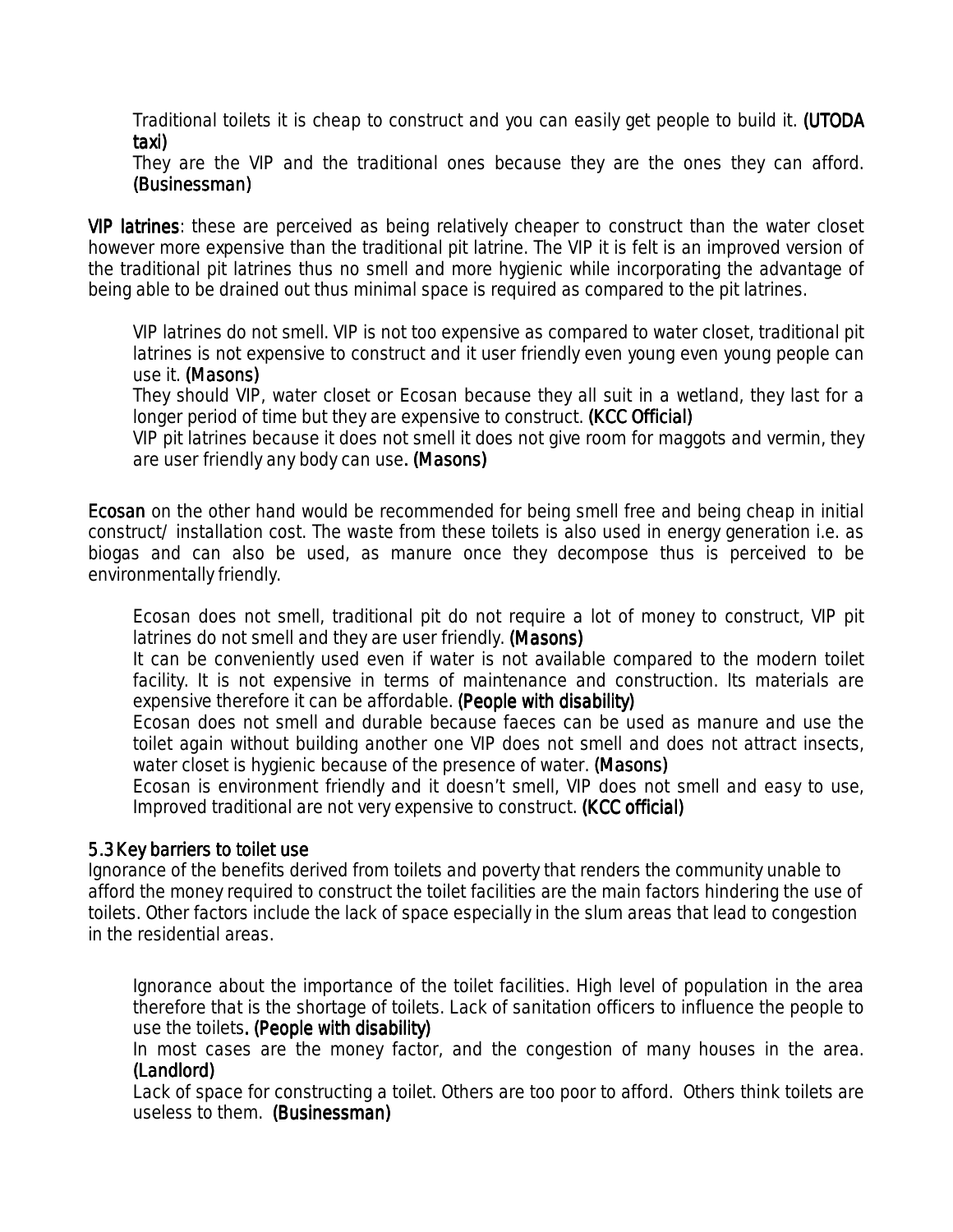

Sensitisation training programmes on importance of constructing and using toilets should be conducted to the public. Furthermore, the education should include in it the effects of improper disposal of human excreta and the seriousness of these health problems.

*They should teach the importance and effects of using toilet facility in the area. They should be taught what would happen if a person does not use toilet facilities. Sanitation officers must be put in place in order to enjoy the use of toilet facilities. (People with disability)* 

The government through the LCs should be involved in the sensitisation programs and they should enact policies on sanitation and hygiene. Furthermore, the government should install oversight monitoring and evaluation control measures in the various areas to ensure compliance with the set government policies on hygiene and sanitation.

LC's should try to encourage regular visits in different homes on matters concerning *sanitation. Restrictions should be put on people who don't own toilets so as to improve on the sanitation of the place. (People with disability) (People disability) People cannot be fully encouraged but can be forced by law. (Businessman) (Businessman)* 

Cultural norms and practices also impact on the construction of toilet facilities; some cultures

*The cultural norms and traditional people fear modern toilet. (Market officials) (Market officials) The traditional element mostly with African culture. The culture: like pregnant women don't believe in using toilet. (Landlords)* 

These same factors prevent the construction of modern toilet facilities with money placing an over riding role on this. Another factor that plays a key role in the construction of modern toilets is the availability of water since modern toilets are synonymous to water closet or flush toilets.

*The water factor because they need water to maintain them (the flush toilet). (Market officials) officials)* 

### 5.4 Factors considered in construction of a latrine/ toilet

Above and beyond financial considerations that all the stakeholders mentioned as a key consideration in the construction of a latrine or toilet, other factors mentioned included:

- Durability of the toilet facility the toilet should be one that last a long time without needing frequent repair or reworking.
- The space available will also influence the kind of structure, if there is space that could allow for construction of another toilet then a pit latrine would be considered if not then an alternative that would require less space is advocated.
- Permission/ authorization from the KCC or LC
- The number of people going to use the facility
- **Proximity to the house i.e. distance of the facility from the house. If it is close to the house** then option would be for a VIP in place of a latrine.
- $\blacksquare$  Location should be away from the kitchen
- Availability of water in the area especially when considering flush toilets as an option.
- The physical ability of the people who will be using the toilet i.e. if it is meant for someone with a disability then it should avoid using multiple stairways.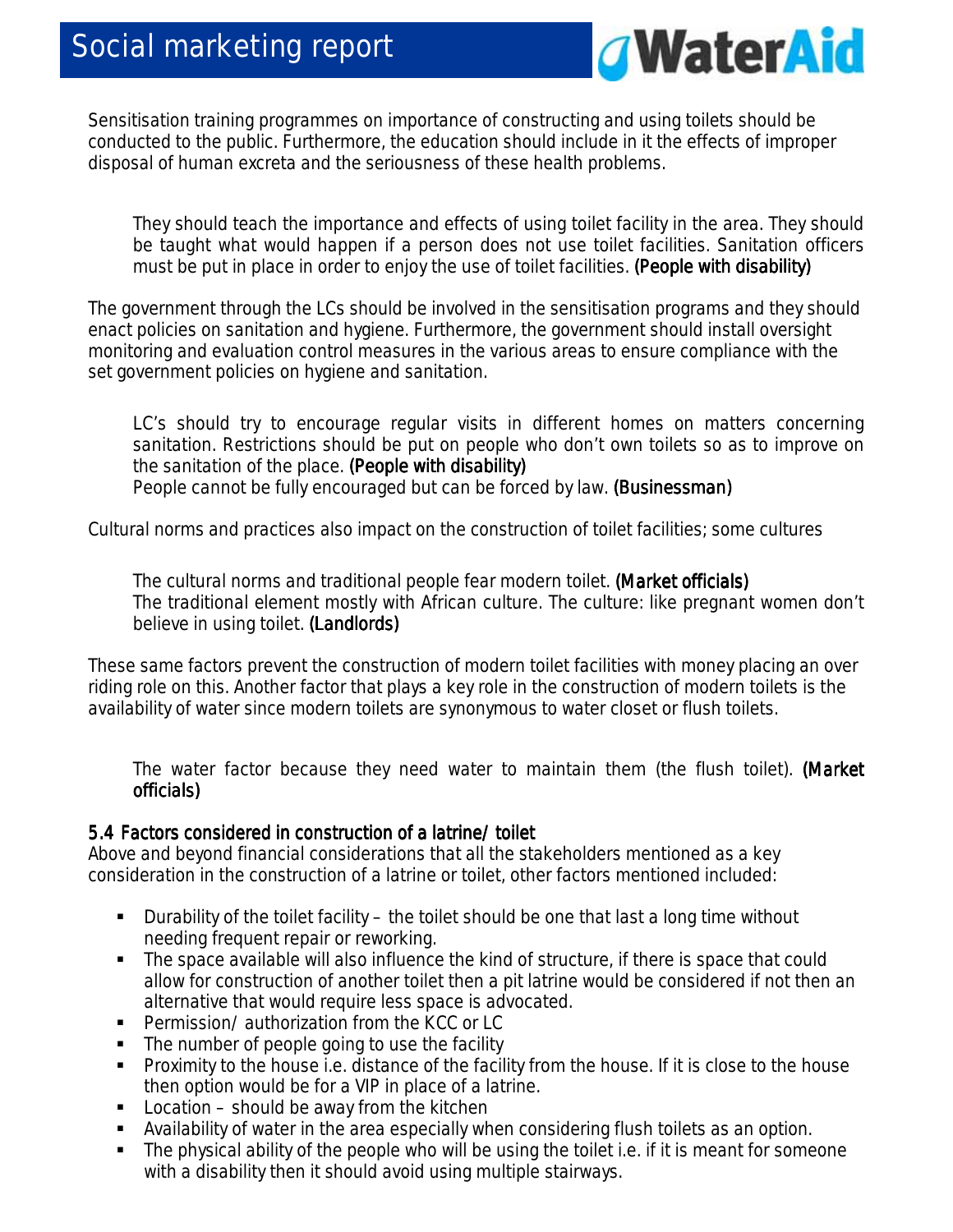$\blacksquare$  Topology – the soil type determines the construction material that will be used and the proportions that will go in and by extension the cost of the facility.

*The durability of the toilet facility. The cost of the toilet facility in terms of material and*  maintenance. The space available or where to put the toilet. The income inflow of the *person. Permission from KCC or the LCs. The number of people to use the toilet. Distance*  from the house. (Market officials)

*The size of my land, the distance from the house and my kitchen and the type of soil (topography), The cost of construction or income level of the people. The kind people who are going to use it. (Market officials) officials)* 

*The convenience factor to the user of the toilet facility for example it is hard for a lame person to climb the steps to relieve him. (People with disability) (People with disability)* 

*The location it should not be close to the chicken and in front of the house. Should be at least some metres from the house. (Head teachers)* 

*Type of topography. The type of soil where am going to build it because it can determine how much cement to use. (Masons) (Masons) (Masons)* 

*Availability of water in the area, the topography of the area, the distance from the main house in case of latrines, the cost of constructing the toilets, availability of skilled of labour. (UTODA taxi) (UTODA taxi)*

In the construction of modern toilet facilities other factors considered is the training level of the construction staff used.

## *The people who construct should be well trained. (Landlord)*

When constructing a modern toilet facility it is perceived that certain key personnel should be consulted as indicated below:

- Community development officers and LC would advice on the appropriate toilet structure for each area.
- KCC officers' advice on the recommended toilet structure in the area based on the topology and number of people toilet is meant to serve.
- Well-trained mason since the toilet can serve as a health hazard if not well constructed.
- Health officials and National environmental management association (NEMA) as they are aware of the health implications a certain toilet type would have on the community.

*Well-trained masons because toilet can be a threat to human being if not well built. The KCC since they would know the best toilet for a particular homestead.* 

### *(Market officials) (Market officials) officials)*

*Engineers and our masons. Environmentalists. (NEMA). Local council's officers, Health workers.* (**KCC officials**)

| Market officials       | KCC (LGDP), the PAPSCA and Local builders                                       |
|------------------------|---------------------------------------------------------------------------------|
| Landlords              | Masons, KCC, PAPSCA                                                             |
| People with disability | Local builders (masons), KCC e.g. LGDP toilets, PAPSCA                          |
| Head teachers          | local builders                                                                  |
| <b>KCC</b> officials   | Save the children, PLAN international, KCC, Kampala urban<br>sanitation project |
| <b>Masons</b>          | KCC, local government, World vision, the other construction                     |

### 5.4.1 Organization/ companies constructing toilets in Kawempe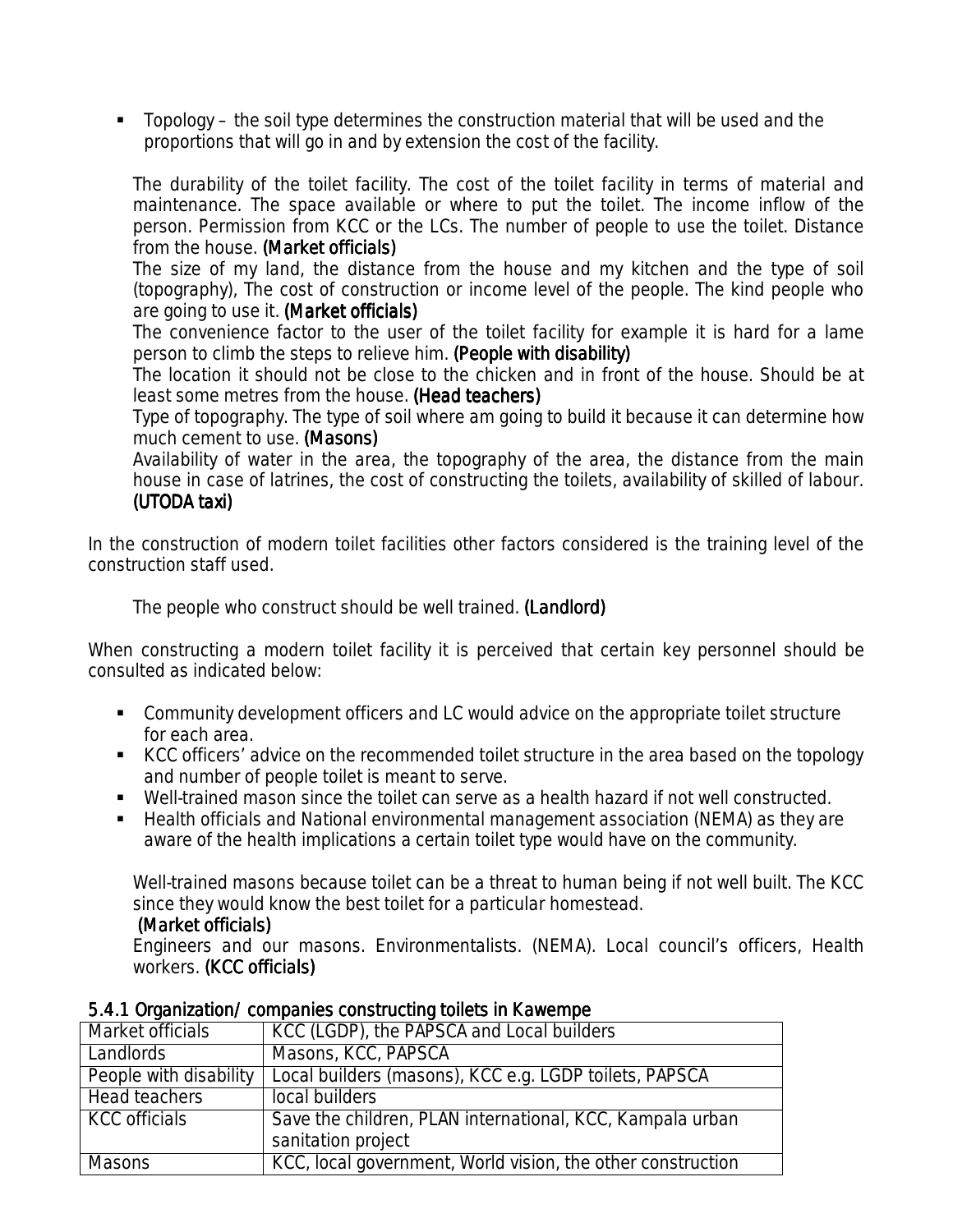

|             | companies                                             |
|-------------|-------------------------------------------------------|
| UTODA taxi  | local builders                                        |
| LC          | Kampala City Council, individual masons, World Vision |
| <b>CHW</b>  | KCC e.g. Label toilets.                               |
| Businessman | <b>KCC</b>                                            |

Currently, KCC and non-governmental organisations are perceived to be spearheading the construction of toilets in Kawempe.

#### 5.4.2 Willingness to participate in programs aimed at constructing modern toilets

Overall, the community indicate willingness to participate in programs constructing modern toilets since the toilets would help alleviate the sanitation problems that they are currently facing and would ultimately improve the health of the environment and community. The main hindrance that would be encountered in the adoption problem is that of pricing as the stakeholders openly recognise the importance of toilets to the community but face financial problems when it comes to installing one.

*Yes because the construction of the modern toilet facilities may help to improve on the level of hygiene sanitation in this area. Yes because good toilet made a healthy environment to live in. (Market officials)* 

*Yes depending on the cost to incur, the availability of the facility and the knowledge of the masons could pay. (Landlords) (Landlords)* 

*Yes, because modern toilets improve on the level of hygiene in the area as very many people hence reducing on the danger of diseases that affect them. But it also depends on how much we are going to pay. (People with disability)* 

*Yes because it would have improved on the poor hygiene behaviours of disposing waste anywhere. (CHW)* 

Alternatively, other individuals are not willing to participate since basing their opinion on past experience with the community on other initiatives where they have been incorporative.

#### *No because most people are not willing to pay thus no team work. (People with disability) disability)*

Participation in the programs can be enhanced through public health education on the benefits of the toilets and the health implication of not having a proper toilet facility. In addition, it is proposed that the intervention initiatives address the financial issues associated with the construction of toilets.

The use of the rule of law can also be handy especially when dealing with landlords thus the government needs to come up with proper and clear policies on how refuse and excreta would be handled, thereafter put up oversight monitoring and evaluation measures to ensure adherence.

*Lowering the cost in that even the poor can afford. LC's should educate people more about the modern toilets facilities and their uses. Lower the prices of equipment needed in the*  construction and lower the cost of labour. (Market officials) *Teaching the people to use them. Telling the people the advantages of modern toilets compared to the traditional ones. Sensitisation should be improved. The cost of usage should be removed. The law should be enforced. (Landlords) (Landlords)*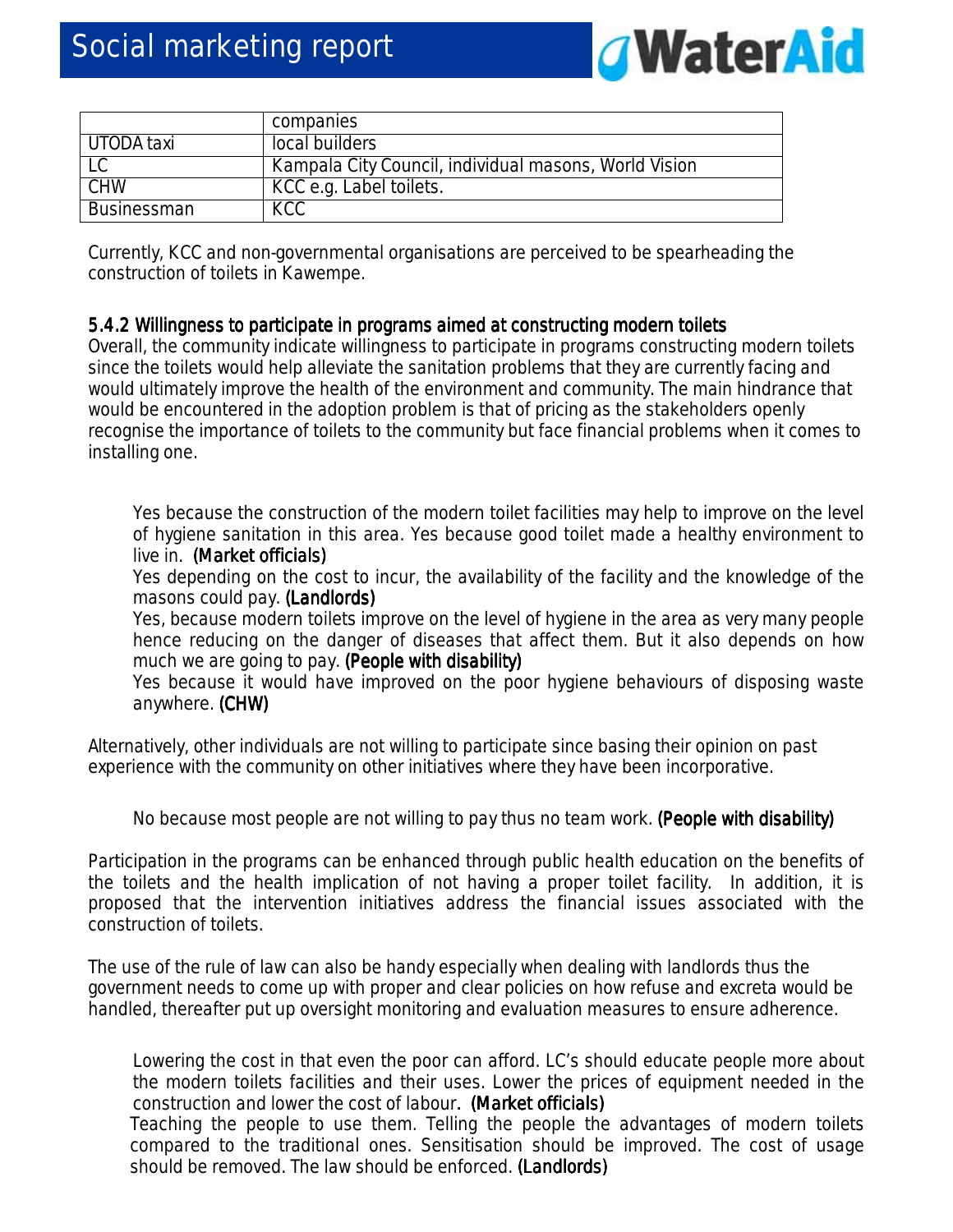*General sensitisation of the masses about the importance of modern toilet facilities over the traditional toilet facilities. Restrictions should be made by the by the high officials in charge concerning toilet wage in the division. (People with disability)* 

Materials should be put at a low cost. Carry out sensitization with the people for them to the importance of modern toilet facility lower the constructions costs meet their low incomes. Law enforcement should also be emphasized. (Head teacher)

*Encourage more NGO's to help in constructing free toilets or others as cheaper option because people here seem not to construct their own toilets. Should try to put them close to them, reduce on the amount of that cost, sensitise them about these modern toilets. Enforce law. (KCC officials) . officials)* 

*Reduce on the cost of construction on credit, sensitise them, and then also enforce the law. (Masons) (Masons)* 

### 5.5 Sources of information on sanitation facilities

Radio and television are the main sources of information on hygiene and sanitation. Other informal channels such as LC meetings and friends are also used; some individuals also recall having heard this information during their school days as the teachers talked about it. The table below summarises the various sources of information on hygiene and sanitation by the various groups interviewed in the IDI:

| Market officials         | Radios, meetings, TV adverts, meetings headed by      |
|--------------------------|-------------------------------------------------------|
|                          | LC's, Newspapers, Community gathering                 |
| Land lords               | LC's, school, radio, mobile cinemas, health workers   |
|                          |                                                       |
| People with disability   | Radios, posters, Local councils, and neighbors.       |
|                          |                                                       |
| Headteacher              | radio, Television, health workers, local council.     |
|                          | Newspaper, teachers in our school, Communmity         |
|                          | gatherings                                            |
| <b>KCC</b> officials     | KCC seminars and workshops, Health training about     |
|                          | sanitation, Radio and Tv's, Papers, posters, books    |
|                          | and leaflets, mobile van                              |
| <b>Masons</b>            | Radio, TV, Seminars, meetings and seminars of local   |
|                          | councils, health workers from city councils, posters. |
| UTODA taxi               | Radio and TV, Newspaper, some health officials        |
|                          | move around educating community gatherings.           |
| LC                       | Radio, local council chairpersons, Health workers.    |
|                          |                                                       |
| Community health workers | KCC officials in charge, ministry of Health, LC's,    |
|                          | radio.                                                |
|                          |                                                       |
| <b>Businessman</b>       | Radio, LC officials, seminars, tv, papers and         |
|                          | sansitization from central and buganda government.    |
|                          |                                                       |

Media suitability is assessed by the reach, reliability and credibility. Preferred media generally meet one or more of these criteria. The table below summarises IDI participants' perception of the best media for communication on hygiene and sanitation issues: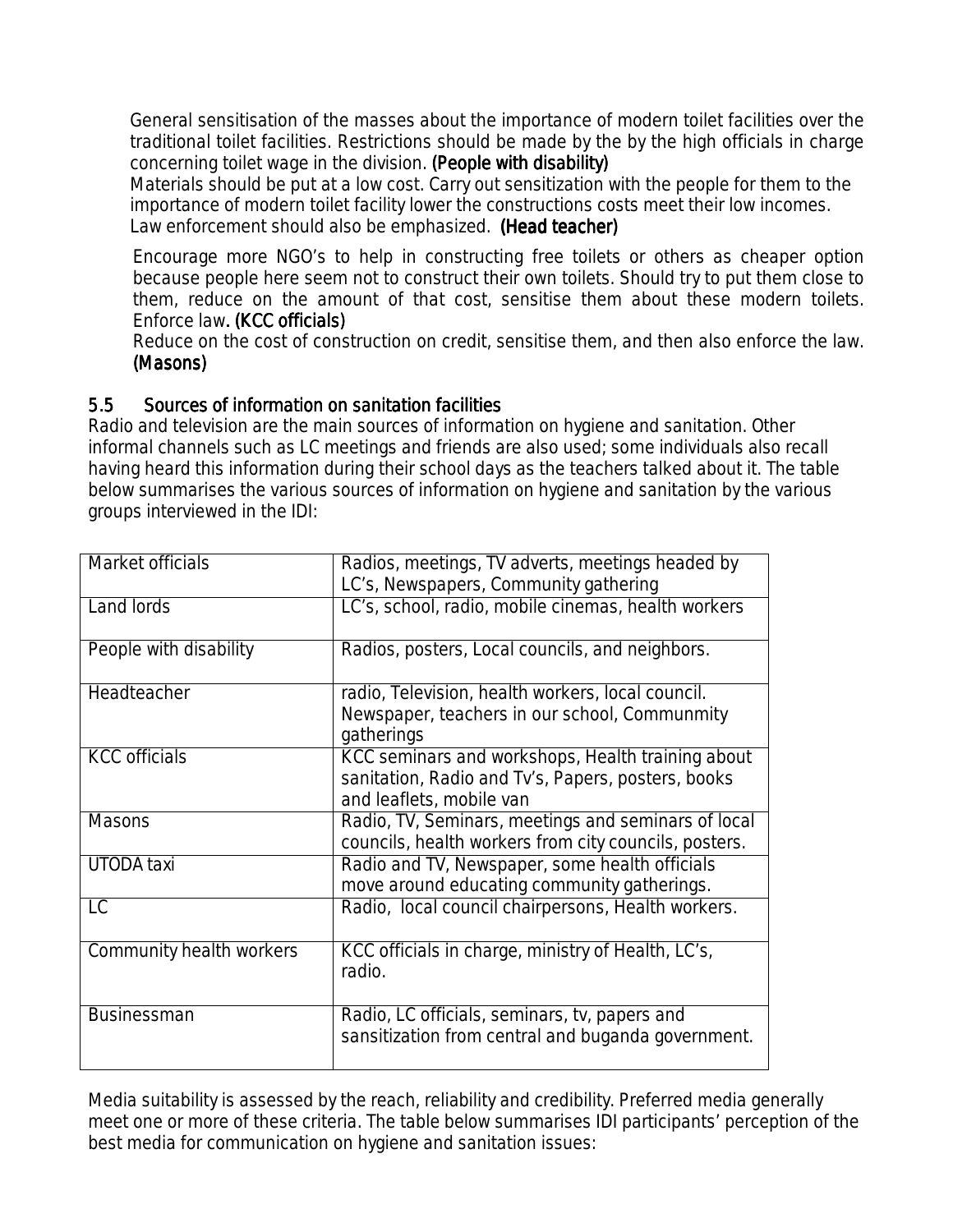

#### Best media source

| Best information media | Reason                                                      |
|------------------------|-------------------------------------------------------------|
| LC's                   | Can always forward their complaints in person               |
|                        | Take reliable information                                   |
|                        | Live with the community                                     |
| Radios                 | Wider reach                                                 |
|                        | Information can be put in different languages               |
| Community gatherings   | Because this can reach all kind of people, the high and the |
|                        | low income earners.                                         |
| Health officials       | Well informed on health issues                              |

The importance of these sources of media in sanitation is their ability to sensitise the community on sanitation matters and to disseminate information on the same. This kind of communication is at times limited due to high cost of production, irregular sittings and suspicion with the latter two applying mainly to LC meetings.

The print media is limited to those who are literate yet a high proportion of the community is illiterate.

The lack of access to some of the media facilities used is another challenge facing the dissemination of material especially through radio and television.

The language used in communication should also be widely considered, as it would knock out a number of people who are not conversant with the language.

*"The cost of running these adverts is expensive. For the LC's a meeting takes too long to be carried out ending up getting state information. Some don't go to community gathering". (Market officials) (Market officials) (Market officials)* 

*"Suspicion is yet another factor. Samplings prone to inconvenience as people are caught unaware". (Landlords) (Landlords)* 

*"Some people just don't want to attend the meetings, others don't have radios. "Some people can't read posters". (People with disability)* 

*"Some people don't understand the language in which the message is tuned; some people*  don't have radio, TV and money to buy newspapers" (**Head teacher)** 

"Language barrier because most of them are in English and some people cannot read". (KCC officials)

*"Some people don't have radio, don't read newspaper and are never at home". (UTODA taxi)* 

### Preferred media of communication for a social marketing campaign on sanitation.

Proposed information areas on sanitation are as follows:

- **Importance of using toilets and subsequent effects of not having and using a toilet.**
- The way of using different toilet types
- How to construct different toilet types the right way
- The care and maintenance of toilets i.e. washing and disinfecting
- The cost of modern facilities

*The importance of using toilets and dangers of not having a toilet in your home. It should contain the importance of leaving enough land for future toilet construction.*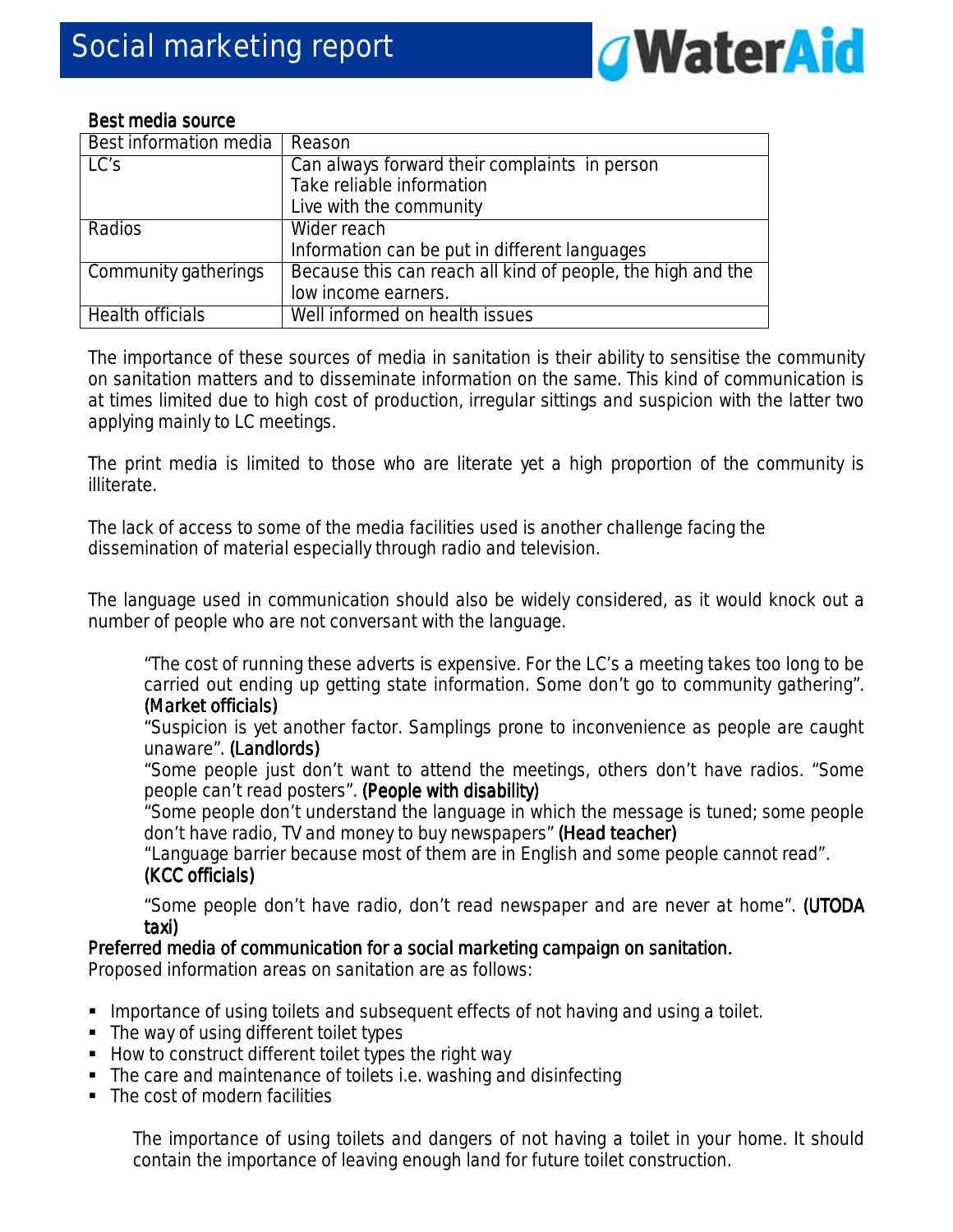*How different types of toilets should be used and the best construction format. The type of toilet and the cost in terms of its construction and maintenance. (Market officials)* The type of toilet to be constructed. The cost of construction and maintenance. Availability of chemicals to spray in toilets. How to reuse your toilet when it gets full. (Landlord)

*Knowing the cost and maintenance of the modern toilet facilities. Also knowing the degree of durability of the modern toilet facility. The way different types of toilets are used and their advantages. (People with disability) disability) Cleaning the toilet. The best way to construct a toilet. (Masons) Source of funds to promote sanitation, methods of protecting ourselves, how to get facilities at a fair price. (LC)* 

It is suggested in order to ensure the information reaches all the target audience and consumer, a combination of media be used incorporating both print (newspaper, posters e.t.c.) and electronic media (radio and television) and informal media such as LC meetings.

# 6.0 TOILET INVENTORY

A door-to-door counting of toilets was done in al the 22 parishes of Kawempe division; the chart below indicates the number of toilet types.



### **Final report prepared for WaterAid by:**

**THE STEADMAN GROUP (U) LTD Plot 2, Sturrock road P.O. Box 21571 Tel: 531411/2 Fax: 533264 Kampala. E-mail: research@steadman-group.co.ug**